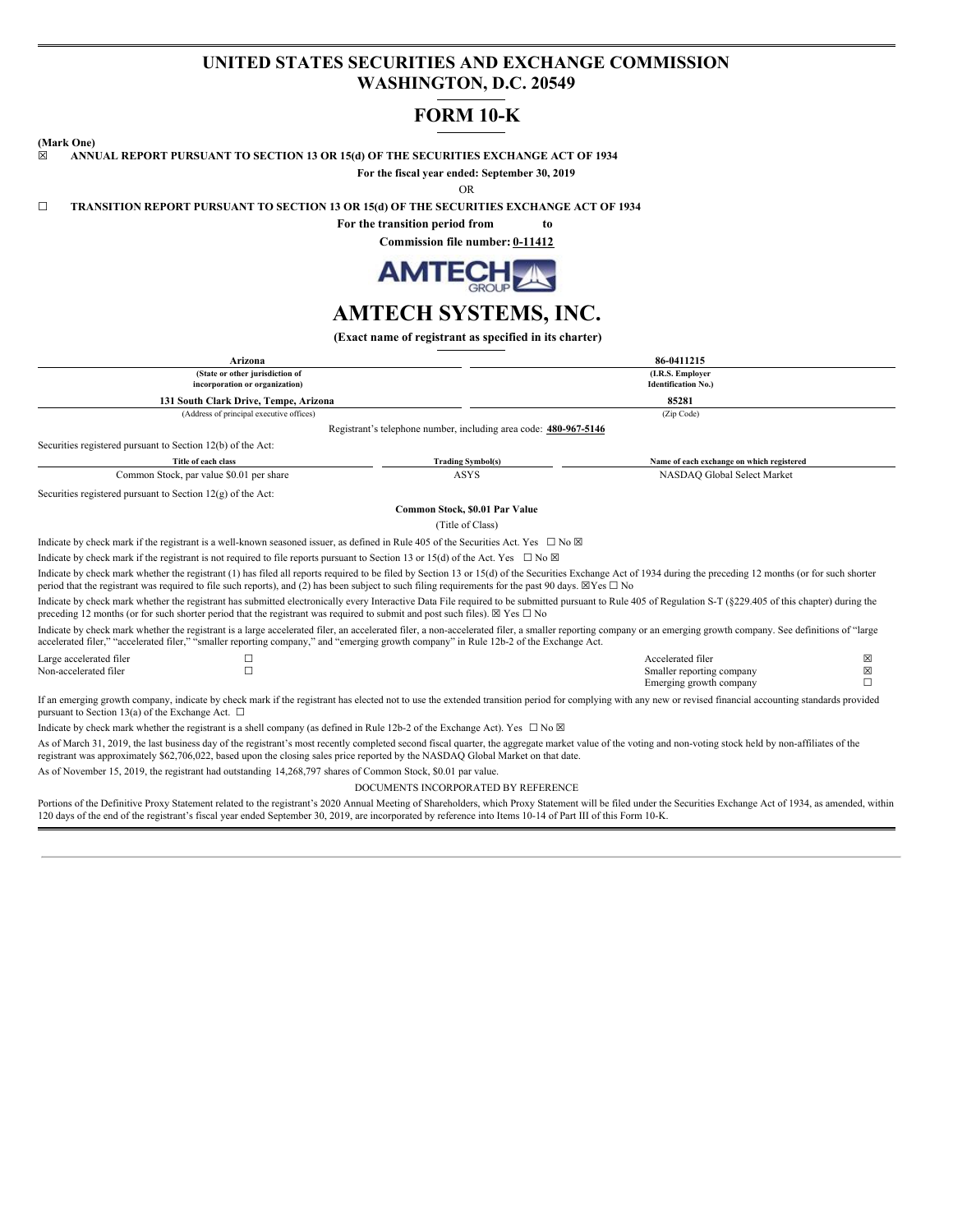# **AMTECH SYSTEMS, INC. AND SUBSIDIARIES**

# **Table of Contents**

|                   | Definitions<br><b>Cautionary Statement about Forward-Looking Statements</b>                                  | 3<br>5 |
|-------------------|--------------------------------------------------------------------------------------------------------------|--------|
|                   | Part I                                                                                                       |        |
| Item 1.           | <b>Business</b>                                                                                              | 6      |
| Item 1A.          | <b>Risk Factors</b>                                                                                          | 15     |
| Item 1B.          | <b>Unresolved Staff Comments</b>                                                                             | 30     |
| Item 2.           | Properties                                                                                                   | 30     |
| Item 3.           | <b>Legal Proceedings</b>                                                                                     | 31     |
| Item 4.           | <b>Mine Safety Disclosures</b>                                                                               | 31     |
|                   | Part II                                                                                                      |        |
| Item 5.           | Market for Registrant's Common Equity, Related Stockholder Matters and Issuer Purchases of Equity Securities | 32     |
| Item 6.           | <b>Selected Financial Data</b>                                                                               | 34     |
| Item 7.           | Management's Discussion and Analysis of Financial Condition and Results of Operations                        | 35     |
| Item 7A.          | <b>Ouantitative and Qualitative Disclosures about Market Risk</b>                                            | 46     |
| Item 8.           | <b>Financial Statements and Supplementary Data</b>                                                           | 46     |
| Item 9.           | Changes in and Disagreements with Accountants on Accounting and Financial Disclosure                         | 82     |
| Item 9A.          | <b>Controls and Procedures</b>                                                                               | 82     |
| Item 9B.          | <b>Other Information</b>                                                                                     | 82     |
|                   | Part III                                                                                                     |        |
| Item 10.          | Directors, Executive Officers and Corporate Governance                                                       | 83     |
| Item 11.          | <b>Executive Compensation</b>                                                                                | 83     |
| Item 12.          | Security Ownership of Certain Beneficial Owners and Management and Related Stockholder Matters               | 83     |
| Item 13.          | Certain Relationships and Related Transactions, and Director Independence                                    | 83     |
| Item 14.          | <b>Principal Accounting Fees and Services</b>                                                                | 83     |
|                   | Part IV                                                                                                      |        |
| Item 15.          | <b>Exhibits and Financial Statement Schedules</b>                                                            | 84     |
| Item 16.          | Form 10-K Summary                                                                                            | 84     |
| <u>Signatures</u> |                                                                                                              | 87     |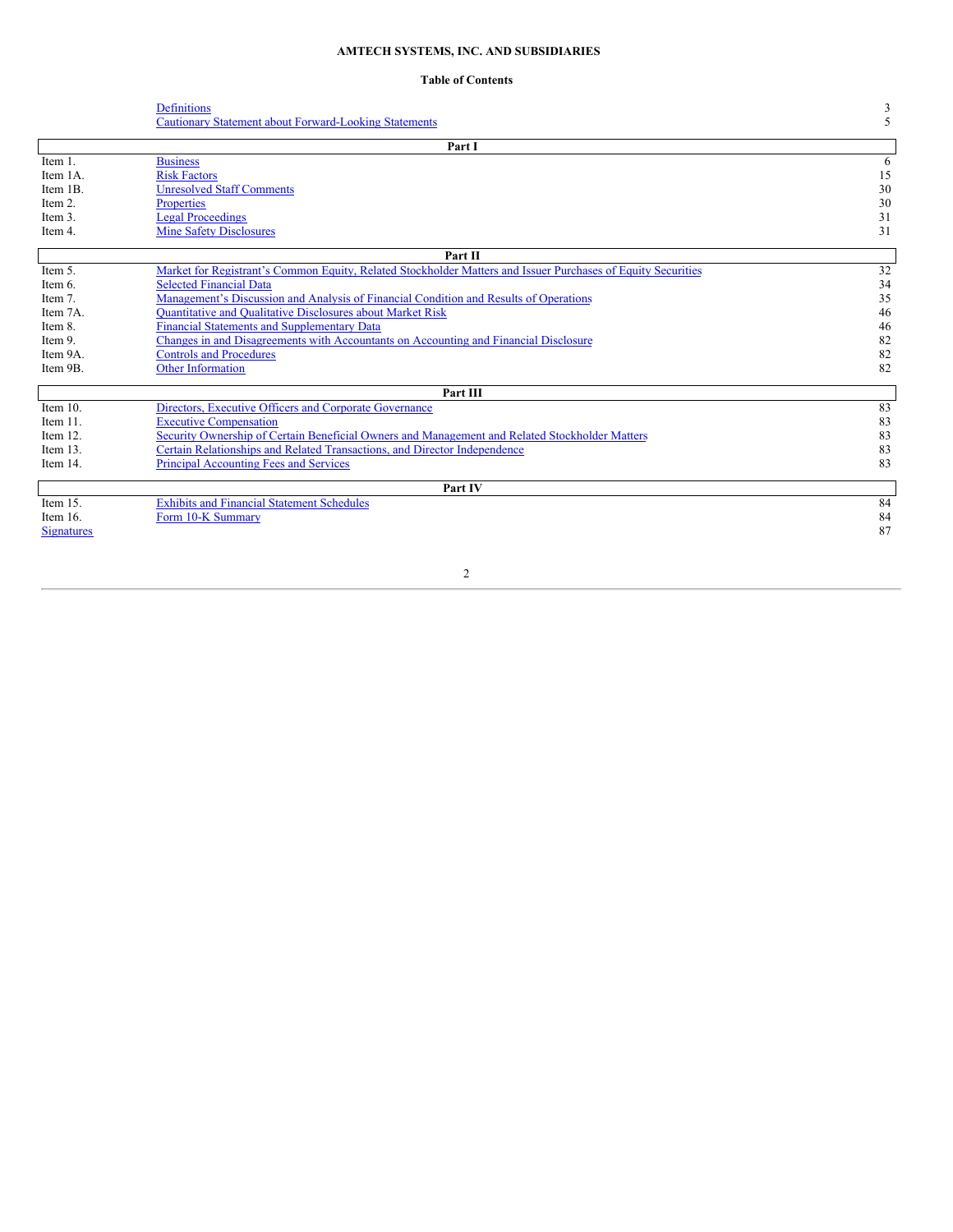# <span id="page-2-0"></span>**DEFINITIONS**

Acronyms and defined terms used in the text include the following:

| Term                      | Meaning                                                                                                          |
|---------------------------|------------------------------------------------------------------------------------------------------------------|
| 2007 Plan                 | The 2007 Employee Stock Incentive Plan                                                                           |
| A.I.                      | artificial intelligence                                                                                          |
| ALD                       | atomic layer deposition                                                                                          |
| Amtech                    | Amtech Systems, Inc. and Subsidiaries                                                                            |
| <b>ASC</b>                | Accounting Standard Codification                                                                                 |
| ASU                       | <b>Accounting Standard Update</b>                                                                                |
| <b>Big Data</b>           | an accumulation of data that is too large and complex for processing by traditional database<br>management tools |
| Board                     | the Board of Directors of Amtech Systems, Inc.                                                                   |
| <b>Bruce Technologies</b> | Bruce Technologies, Inc.                                                                                         |
| <b>BTU</b>                | BTU International, Inc.                                                                                          |
| <b>CAPM</b>               | Capital Asset Pricing Model                                                                                      |
| <b>CEO</b>                | Chief Executive Officer                                                                                          |
| <b>CFO</b>                | Chief Financial Officer                                                                                          |
| Common Stock              | our common stock, par value \$0.01 per share                                                                     |
| Company                   | Amtech Systems, Inc. and Subsidiaries                                                                            |
| <b>COSO</b>               | Committee of Sponsoring Organizations of the Treadway Commission                                                 |
| <b>CVD</b>                | chemical vapor deposition                                                                                        |
| DBC                       | direct bond copper                                                                                               |
| Dodd-Frank Act            | Dodd-Frank Wall Street Reform and Consumer Protection Act of 2010                                                |
| <b>ECN</b>                | Energy Research Centre of the Netherlands                                                                        |
| <b>EBIT</b>               | Earnings Before Interest and Taxes                                                                               |
| <b>EBITDA</b>             | Earnings Before Interest, Taxes, Depreciation, and Amortization                                                  |
| <b>EPS</b>                | earnings (loss) per share                                                                                        |
| <b>ERP</b>                | enterprise resource planning                                                                                     |
| Exchange Act              | Securities Exchange Act of 1934, as amended                                                                      |
| FASB                      | Financial Accounting Standards Board                                                                             |
| <b>FDIC</b>               | Federal Deposit Insurance Corporation                                                                            |
| <b>FIFO</b>               | first-in, first-out                                                                                              |
| GAAP                      | accounting principles generally accepted in the United States of America                                         |
| <b>HTR</b>                | horizontal thermal reactor                                                                                       |
| <b>IBAL</b>               | individual boats with automated loading                                                                          |
| IoT                       | Internet of things                                                                                               |
| Kingstone                 | Kingstone Hong Kong, together with Shanghai Kingstone                                                            |
| Kingstone Hong Kong       | Kingstone Technology Hong Kong Limited                                                                           |
| <b>LED</b>                | Light-emitting diode                                                                                             |
| <b>LPCVD</b>              | low-pressure chemical vapor deposition                                                                           |
|                           |                                                                                                                  |
|                           | 3                                                                                                                |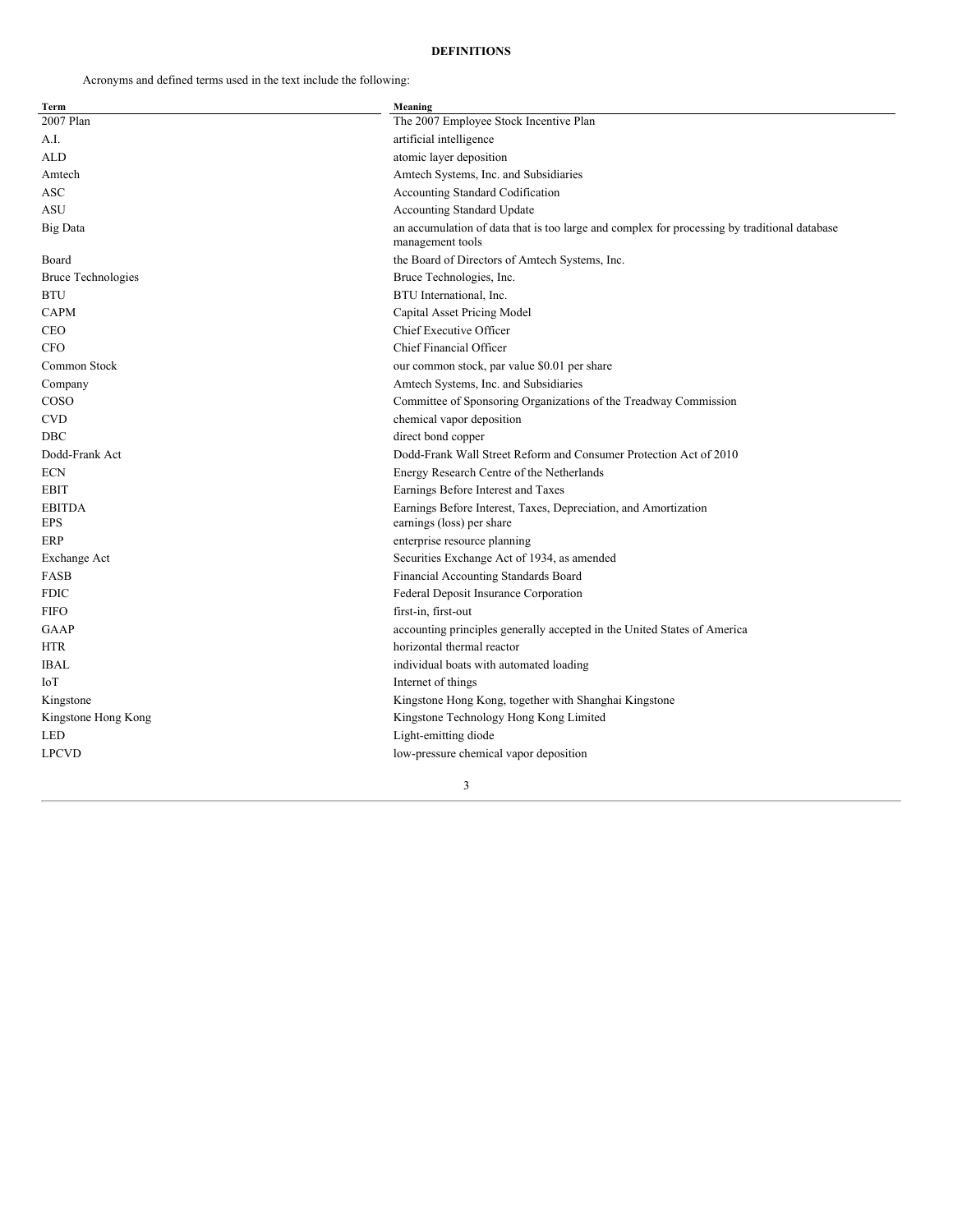| Term                   | Meaning                                                                                                                            |
|------------------------|------------------------------------------------------------------------------------------------------------------------------------|
| MD&A                   | Management's Discussion and Analysis of Financial Condition and Results of Operations                                              |
| <b>MEMS</b>            | microelectromechanical systems                                                                                                     |
| mm                     | millimeter                                                                                                                         |
| <b>NOLs</b>            | net operating loss carryforwards                                                                                                   |
| Note $\mathcal{\_}$    | Note to the consolidated financial statements                                                                                      |
| <b>OCR</b>             | <b>Optical Character Recognition</b>                                                                                               |
| $O-S-D$                | Optoelectronic, Sensors & Discrete                                                                                                 |
| our                    | Amtech Systems, Inc. and Subsidiaries                                                                                              |
| <b>PCAOB</b>           | Public Company Accounting Oversight Board                                                                                          |
| <b>PECVD</b>           | plasma-enhanced chemical vapor deposition                                                                                          |
| <b>PMT</b>             | multi-employer pension plan Pensioenfonds Metaal en Techniek                                                                       |
| PR Hoffman             | P.R. Hoffman Machine Products, Inc.                                                                                                |
| Proxy Statement        | Amtech's Proxy Statement to be filed with the SEC in connection with its 2020 Annual Meeting of<br>Shareholders                    |
| PV                     | photovoltaic                                                                                                                       |
| R2D                    | <b>R2D Automation SAS</b>                                                                                                          |
| RD&E                   | Research, development and engineering                                                                                              |
| Registrant             | Amtech Systems, Inc.                                                                                                               |
| RF                     | Radio Frequency                                                                                                                    |
| <b>SEC</b>             | Securities and Exchange Commission                                                                                                 |
| Securities Act         | Securities Act of 1933, as amended                                                                                                 |
| Semi                   | Semiconductor                                                                                                                      |
| SG&A                   | Selling, general and administrative expenses                                                                                       |
| SiC                    | silicon carbide                                                                                                                    |
| SiC/LED                | our SiC/LED operating segment                                                                                                      |
| <b>SMT</b>             | surface-mount technology                                                                                                           |
| SoLayTec               | SoLayTec B.V.                                                                                                                      |
| <b>SSP</b>             | standalone selling price                                                                                                           |
| Subsidiaries           | Subsidiaries of Amtech Systems, Inc. listed on Exhibit 21 hereto                                                                   |
| The TCJA               | The Tax Cuts and Jobs Act                                                                                                          |
| Tempress               | Tempress Systems, Inc.                                                                                                             |
| <b>TOPCON</b>          | tunnel oxide passivated contact                                                                                                    |
| <b>TTV</b>             | total thickness variation                                                                                                          |
| us                     | Amtech Systems, Inc. and Subsidiaries                                                                                              |
| U.S.                   | The United States of America                                                                                                       |
| <b>USA PATRIOT</b> act | the Uniting and Strengthening America by Providing Appropriate Tools to Restrict, Intercept, and<br>Obstruct Terrorism Act of 2001 |
| <b>USTR</b>            | United States Trade Representative                                                                                                 |
| we                     | Amtech Systems, Inc. and Subsidiaries                                                                                              |
| Yingli                 | Yingli Green Energy Holding Company Limited                                                                                        |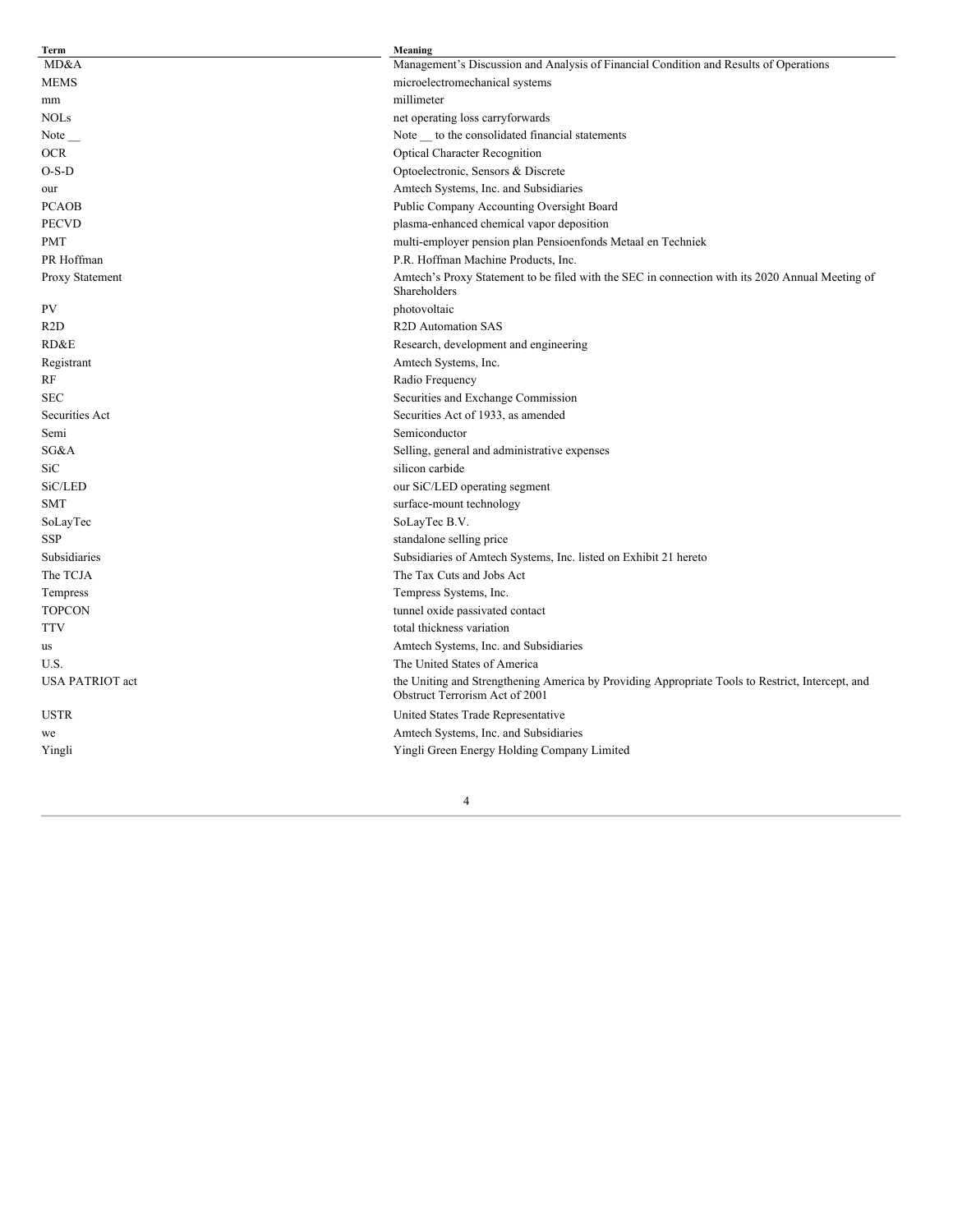#### <span id="page-4-0"></span>**Cautionary Statement about Forward-Looking Statements**

Unless otherwise indicated, the terms "Amtech," the "Company," "we," "us" and "our" refer to Amtech Systems, Inc. together with its subsidiaries.

Our discussion and analysis in this Annual Report on Form 10-K, our 2019 Annual Report to Shareholders, our other reports that we file with the SEC, our press releases and in public statements of our officers and corporate spokespersons contain "forward-looking" statements within the meaning of Section 27A of the Securities Act, Section 21E of the Exchange Act, and the Private Securities Litigation Reform Act of 1995. Forward-looking statements give our or our officers' current expectations or forecasts of future events. You can identify these statements by the fact that they do not relate strictly to historical or current events. We have tried, wherever possible, to identify such statements by using words such as "may," "plan," "anticipate," "seek," "will," "expect," "intend," "estimate," "anticipate," "believe," "continue," "predict," "potential," "project," "should," "would," "could," "likely," "future," "target," "forecast," "goal," "observe," and "strategy" or the negative thereof or variations thereon or similar terminology relating to uncertainty of future events or outcomes. Any expectations based on these forward-looking statements are subject to risks and uncertainties and other important factors, including those discussed in the section entitled "Item 1A. Risk Factors." Some factors that could cause actual results to differ materially from those anticipated include, among others, future economic conditions, including changes in the markets in which we operate; changes in demand for our services and products; our revenue and operating performance; difficulties in successfully executing our growth initiatives; difficulties in executing on our strategic efforts with respect to our silicon carbide/polishing business segment; the effects of competition in the markets in which we operate, including the adverse impact of competitive product announcements or new entrants into our markets and transfers of resources by competitors into our markets; the cyclical nature of the semiconductor industry; pricing and gross profit pressures; control of costs and expenses; risks associated with new technologies and the impact on our business; legislative, regulatory, and competitive developments in markets in which we operate; the outcome of the settlement proceedings with a customer relating to a previously announced turnkey contract; possible future claims, litigation or enforcement actions and the results of any such claim, litigation proceeding, or enforcement action; risks associated with our dispositions, including our ability to realize the anticipated benefits of our dispositions; the risk of unexpected costs, charges or expenses resulting from any dispositions; and other circumstances and risks identified in this Annual Report on Form 10-K or referenced from time to time in our filings with the SEC. The occurrence of the events described, and the achievement of the expected results, depend on many events, some or all of which are not predictable or within our control. These and many other factors could affect Amtech's future operating results and financial condition and could cause actual results to differ materially from expectations based on forward-looking statements made in this document or elsewhere by Amtech or on its behalf.

Forward-looking statements are neither historical facts nor assurances of future performance. Instead, they are based on our or our officers' current beliefs, expectations and assumptions regarding the future of our business, future plans and strategies, projections, anticipated events and trends, the economy and other future conditions. Because forward-looking statements relate to the future, they are subject to certain risks and uncertainties. In light of these risks and uncertainties, there can be no assurance that the forward-looking information contained in this Annual Report on Form 10-K will in fact transpire or prove to be accurate. You should not place undue reliance on these forward-looking statements, which speak only as of the date they were made.

The Company undertakes no obligation to update or publicly revise any forward-looking statement whether as a result of new information, future developments or otherwise after the date of this Annual Report on Form 10-K. All subsequent written or oral forward-looking statements attributable to the Company or persons acting on its behalf are expressly qualified in their entirety by this cautionary statement. You are advised, however, to consult any further disclosures we make on related subjects in our subsequently filed Form 10-O and Form 8-K reports and our other filings with the SEC. Also note that we provide a cautionary discussion of risks, uncertainties and possibly inaccurate assumptions relevant to our business under "Item 1A. Risk Factors" of this Annual Report on Form 10-K. We note these factors for investors as permitted by the Private Securities Litigation Reform Act of 1995. You should understand it is not possible to predict or identify all such factors.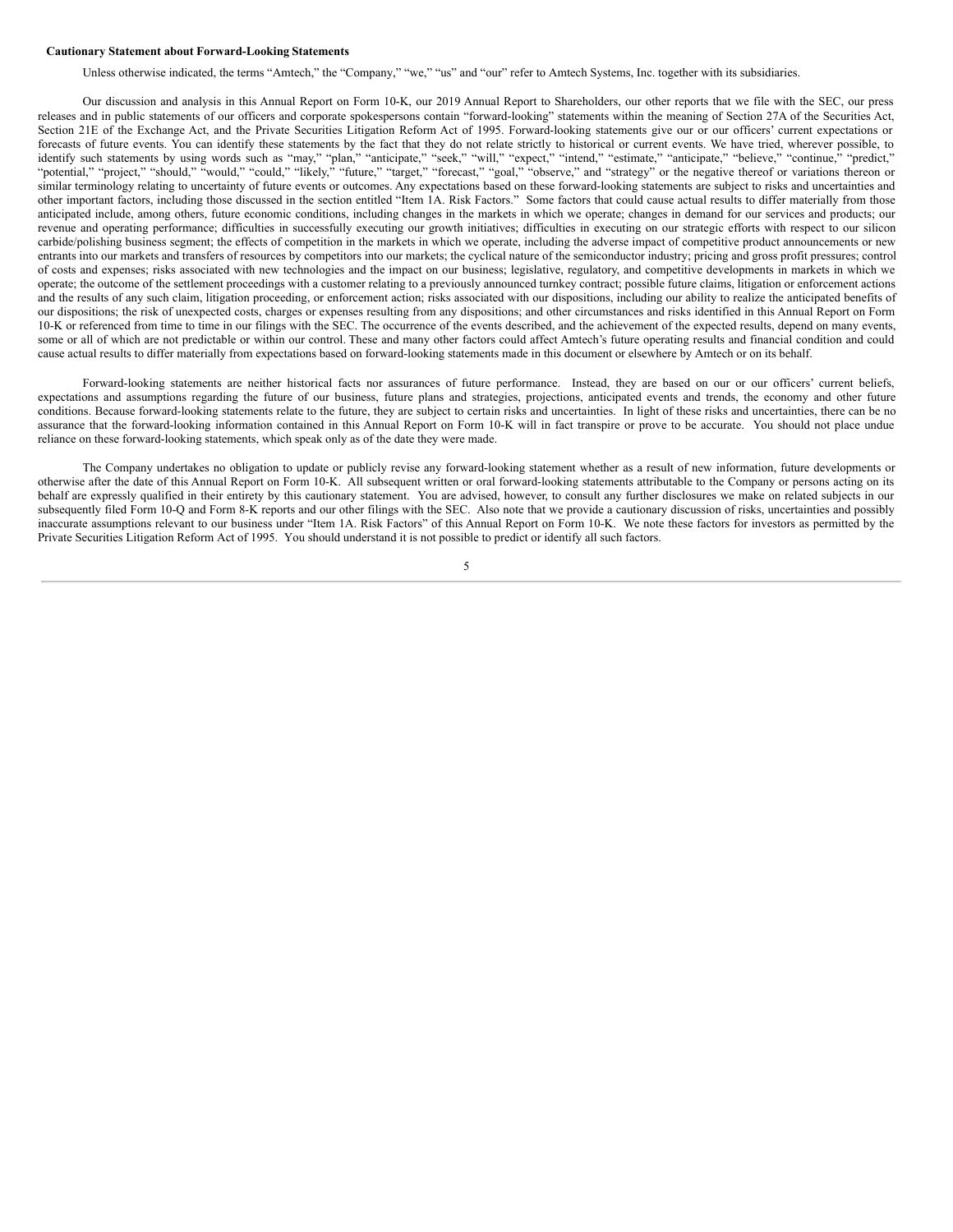# <span id="page-5-0"></span>**ITEM 1. BUSINESS**

#### **OUR COMPANY**

We are a leading, global manufacturer of capital equipment, including thermal processing and wafer polishing, and related consumables used in fabricating semiconductor devices, such as silicon carbide (SiC) and silicon power chips, electronic assemblies and light-emitting diodes (LEDs). We sell these products to semiconductor and automotive component manufacturers worldwide, particularly in Asia, North America and Europe. Our strategic focus is on semiconductor growth opportunities in power electronics, leveraging our strength in our core competencies in thermal and substrate processing. We are a market leader in the high-end power chip market (SiC and 300mm silicon horizontal thermal reactor), developing and supplying essential equipment and consumables used in the semiconductor industry.

We were incorporated in Arizona in October 1981, under the name Quartz Engineering & Materials, Inc. We changed to our present name in 1987. We categorize each of our subsidiaries into one of three operating segments, based primarily on the industry they serve:

| <b>Operating Segment</b> | $%$ of 2019<br><b>Consolidated Net</b><br>Revenue |
|--------------------------|---------------------------------------------------|
| Semiconductor            | 78 %                                              |
| SiC/LED                  | $16\%$                                            |
| Automation               | $6\%$                                             |

For information regarding net revenue, operating income and identifiable assets attributable to each of our three operating segments, see Note 18 of the Notes to Consolidated Financial Statements included in "Item 8. Financial Statements and Supplementary Data" and "Item 7. Management's Discussion and Analysis of Financial Condition and Results of Operations" in this Annual Report. For information on the products of each operating segment, see "Semiconductor and SiC/LED Products" and "Discontinued Solar Operations and Products" within this "Item 1. Business" section. For information regarding risks to our business, see "Item 1A. Risk Factors."

Our fiscal year is from October 1 to September 30. Unless otherwise stated, references to the years 2019, 2018 and 2017 relate to the fiscal years ended September 30, 2019, 2018 and 2017, respectively.

Our operating segments are made up of the following four wholly-owned subsidiaries:

#### **Semiconductor:**

- Bruce Technologies, a Massachusetts corporation based in North Billerica, Massachusetts, acquired in July 2004; and
- BTU, a Delaware corporation based in North Billerica, Massachusetts, with operations in China, Malaysia and the United Kingdom, acquired in January 2015.

#### **SiC/LED:**

• P.R. Hoffman, an Arizona corporation based in Carlisle, Pennsylvania, acquired in July 1997.

#### **Automation:**

• R2D, a French corporation located near Montpellier, France, acquired in October 2007.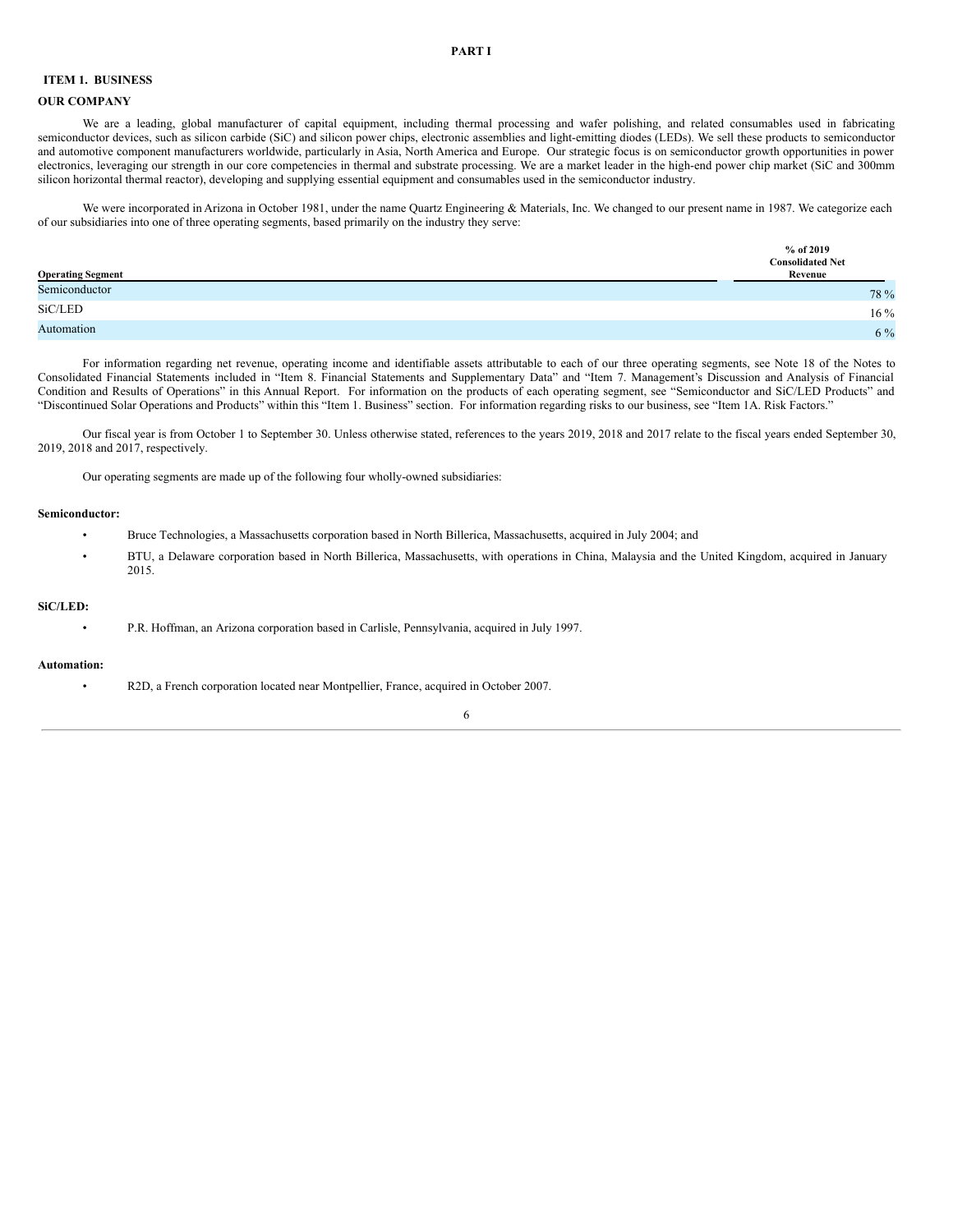### **Solar:**

• Tempress, a Texas corporation based in Vaassen, the Netherlands, acquired in 1994 and subsequently reincorporated in the Netherlands.

Our previously reported Solar segment also included SoLayTec, a Netherlands Corporation, and R2D. SoLayTec was sold in 2019 (see Notes 2 and 16). R2D became the Automation segment.

In April 2019, we announced that our Board determined that it was in the long-term best interest of Amtech to exit the solar business segment and focus our strategic efforts on our semiconductor and silicon carbide/polishing business segments in order to more fully realize growth opportunities we believe are presented in power semiconductors. After announcing the planned divestiture of our Solar segment, we conducted an evaluation of our organizational structure. Beginning with the second quarter of fiscal 2019, we made changes to our reportable segments as shown above. Prior period amounts have been revised to conform to the current period segment reporting structure.

Our major emphasis in the semiconductor industry is the development of equipment for thermal processing and deposition for semiconductor manufacturing, specifically focusing on substrate, fabrication, packaging and surface-mount technology ("SMT"). The markets we serve are experiencing technological advances and are, historically, cyclical. Therefore, future profitability and growth depend on our ability to invest in, develop and/or acquire and market new technology products and on our ability to adapt to cyclical trends.

Integrated circuits, optoelectronic, sensor, and discrete (O-S-D) components, such as power chips, LEDs, and some MEMS are semiconductor devices fabricated on silicon and compound silicon, such as silicon carbide, wafer substrates. Semiconductor chips are part of the circuitry of many products including inverters, computers, telecommunications devices, automotive electronics and sensors, consumer electronics, and industrial automation and control systems. LEDs manufactured using our equipment are used in industrial, commercial and residential lighting. Our wafer handling, thermal processing and consumable products currently address the diffusion and deposition steps used in the fabrication of semiconductors, LEDs, MEMS and the polishing of newly sliced silicon and compound semiconductor wafers, as well as the packaging and assembly of the electronic components and assemblies. Our reflow ovens provide key thermal processing steps for both semiconductor packaging and electronics assembly. Key end-markets for these packages and assemblies include: communications, automotive electronics and sensors, computing & networking, and consumer and industrial electronics.

Our SiC/LED segment provides solutions to the lapping and polishing marketplace for SiC power chip applications, LED, optics and photonics. Lapping is the process of abrading components with a high degree of precision for flatness, parallelism and surface finish. Common applications for this technology are silicon wafers for semiconductor products, compound substrates, like silicon carbide wafers, for LED and power device applications, sapphire substrates for LED lighting and mobile devices, various glass and silica components for 3D image transmission, quartz and ceramic components for telecommunications devices, medical device components and optical and photonics applications.

We believe our product portfolio, developed through a track record of technological innovation as well as the successful integration of key acquisitions, provides exceptional value to semiconductor manufacturing by increasing yields, efficiency and throughput. We have been providing manufacturing solutions to the semiconductor industry for over 30 years and have leveraged our semiconductor technology and industry presence to capitalize on growth opportunities. Our customers use our equipment to manufacture semiconductor chips, silicon and compound semiconductor wafers and MEMS, which are used in end markets such as telecommunications, consumer and industrial electronics, computers, automotive electronics and sensors, and mobile devices. To complement our research and development efforts, we also sell our equipment to, and coordinate certain development efforts with, research institutes, universities and customers.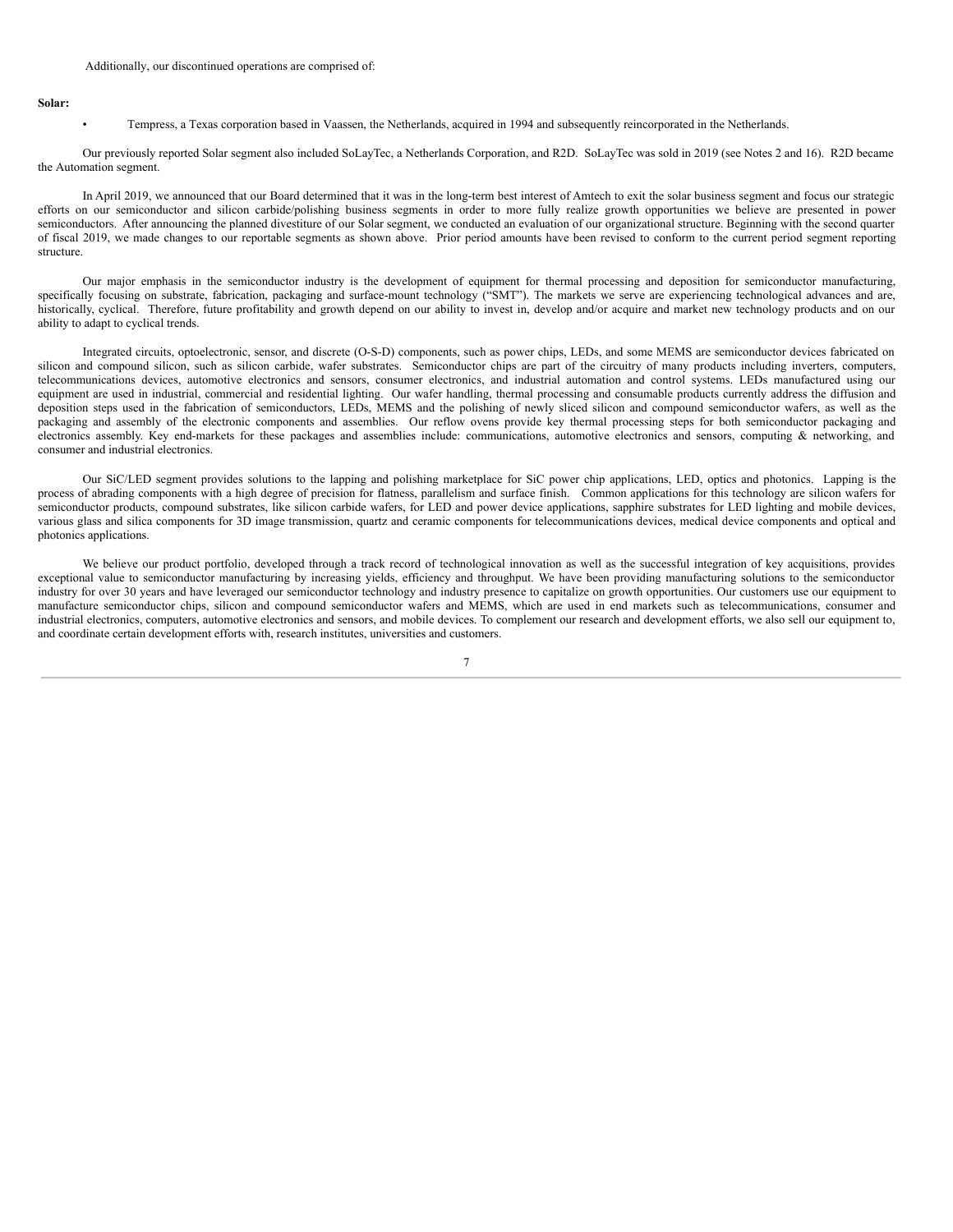The semiconductor industry is cyclical and historically has experienced significant fluctuations. Our revenue is impacted by these broad industry trends.

#### **GROWTH AND INVESTMENT STRATEGY**

Our objective is to grow revenue and expand our operations, which we seek to accomplish through the pursuit of the following strategies:

Capitalize on Growth Opportunities in the Semiconductor Industry by Leveraging Our Thermal and Material Processing Expertise, Top-Tier Customer Relationships, Track Record of Technological Innovation and Exceptional Customer Service. We believe that long-term growth in the semiconductor industry will be driven by emerging growth in new compound substrates, such as silicon carbide and gallium nitride, and the growing demand for 5G and mobility, consumer and industrial Internet-of-Things (IoT), A.I., Big Data, accelerated adoption of sensors and electronics in the automotive industry, and China's investment in their domestic semiconductor production capacity. As the semiconductor market continues to develop and evolve, advances in process technology will be vital to remaining competitive. We intend to continue leveraging our market position, relationships with leading global semiconductor customers and demonstrated track record of technical innovation and exceptional customer service to maximize sales of our current and next-generation technology solutions.

*Develop Multi-Product Solutions to Expand Our Addressable Market.* We are focused on acquiring, developing and licensing new products across our business in response to customer needs in the markets we serve. As we add to our product portfolio, we plan to continue expanding our offerings within the semiconductor and silicon carbide production processes, thus capturing a greater percentage of capital spent on increasing semiconductor and silicon carbide production. We have successfully developed products to expand our addressable market and continue to make evolutionary upgrades to our existing equipment and service offerings across our operating segments. In addition to developing new products, we plan to invest in upgrades to our existing product offerings to stay competitive in the markets we serve. As a result, we expect to increase our capital expenditures and research and development expenses in fiscal 2020 and beyond for these upgrades as well as for the development of specific new products.

*Pursue Strategic Acquisitions That Complement Our Strong Platform.* Historically, we have developed and implemented an acquisition strategy consistent with our focus of maintaining market leadership and technology innovation that addresses the continued growth in the semiconductor industry. As part of this strategy, we continually evaluate potential technology, product and business acquisitions or joint ventures that we believe will increase our existing market share in the semiconductor and SiC/LED industries and expand our addressable market. In evaluating these opportunities, our objectives include: enhancing our earnings and cash flows, adding complementary product offerings, expanding our geographic footprint, improving our production efficiency and expanding our customer base. As a result, we continue to manage our balance sheet to maintain adequate liquidity in order to react quickly as these opportunities arise.

*Invest in Our Infrastructure and Capacity.*In July 2019, we announced that we would be moving our SiC/LED segment to a new location in January 2020. This new location allows us to sufficiently increase our manufacturing footprint and position our business to meet the expected longer-term increase in demand for our SiC, optics, and silicon substrate product solutions. We are also assessing the manufacturing space used by our Semiconductor segment for capacity expansion, added efficiencies and cost savings. This assessment could result in a future relocation of a manufacturing facility and/or investments in upgrades to existing facilities. In addition, we are evaluating our ERP systems and needs in order to allow for greater efficiencies and to ensure our infrastructure can support our future growth plans.

# **SEMICONDUCTOR AND SiC/LED OPERATIONS**

We provide diffusion and reflow equipment as well as wafer polishing equipment and related services to leading semiconductor manufacturers. Our products include horizontal diffusion furnaces used to produce semiconductors, silicon wafers and MEMS, as well as double-sided lapping and polishing equipment, double-sided lapping and polishing carriers, single side polishing templates, mass wafer transfer systems, loaders and sorters.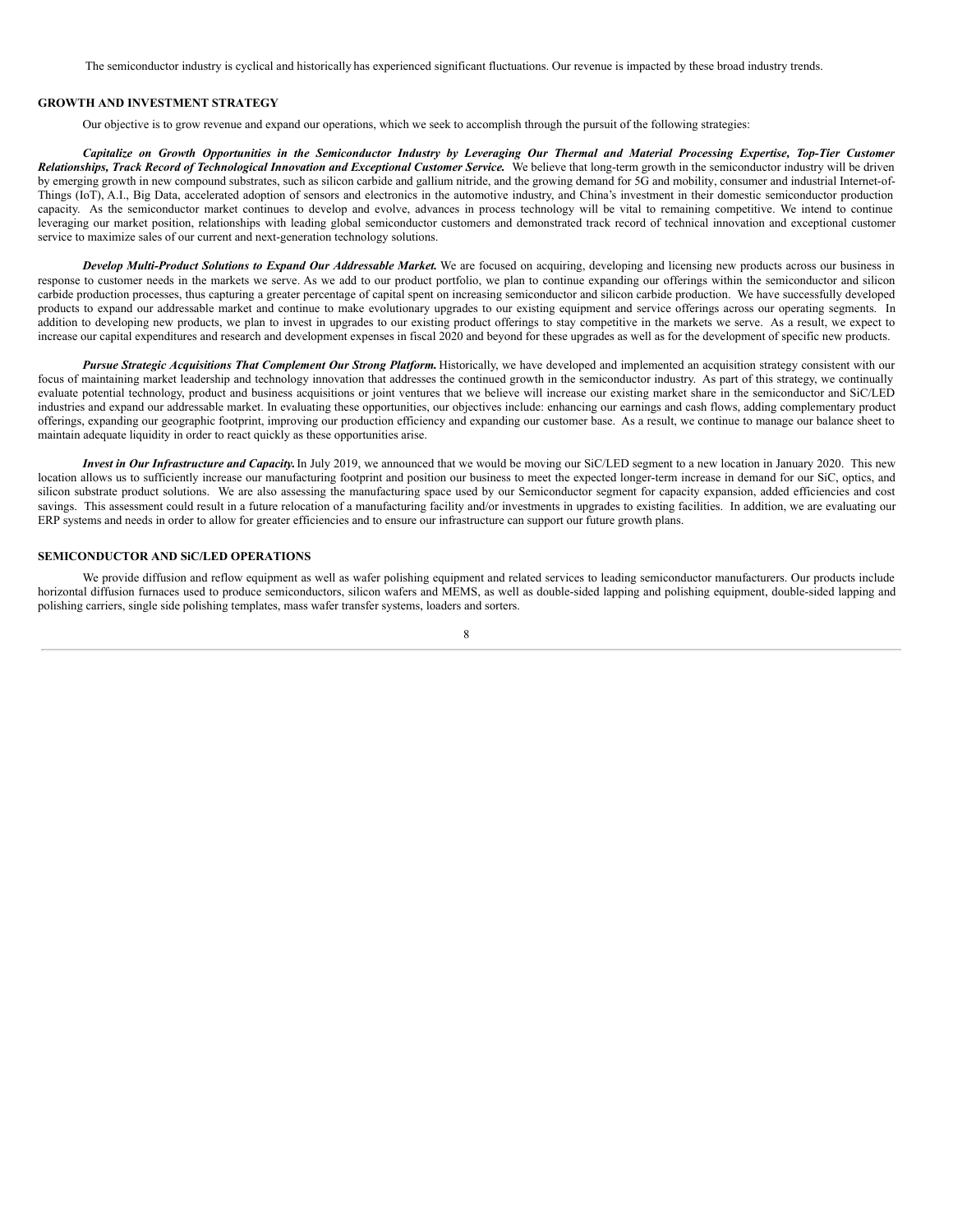As demand for increasingly sophisticated electronic devices continues, new technologies such as electric and autonomous automobiles, artificial intelligence, advanced power management, advances in consumer electronics, mobile devices and IoT will help to drive future growth. Electronic equipment continues to become more complex, yet end users are still demanding smaller, lighter and less expensive devices. This, in turn, requires increased performance and reduced cost, size, weight and power requirements of electronic assemblies, printed circuit boards and semiconductors. In response to these developments, manufacturers are increasingly employing more sophisticated production and assembly techniques requiring more advanced manufacturing equipment, such as that supplied by our subsidiary, BTU.

Although the semiconductor market has experienced significant growth over the past fifteen years, it remains cyclical by nature. The market is characterized by shortterm periods of under or over utilization of capacity for most semiconductors, including microprocessors, memory, power management chips and other logic devices. When capacity utilization decreases due to the addition of excess capacity, semiconductor manufacturers typically slow their purchasing of capital equipment. Conversely, when capacity utilization increases, so does capital spending.

# **AUTOMATION OPERATIONS**

We are a leading supplier of semiconductor and solar automation with in-house design and manufacturing capabilities and offer a full array of single wafer transfer tools as well as batch transfer tools and stocker options. We offer furnace automation and wafer handling systems used within semiconductor wafer and device processing steps. Our automation equipment includes mass wafer transfer systems, sorters, long-boat transfer systems, load station elevators, buffers and conveyers, which we sell both in connection with our diffusion furnaces and on a standalone basis. In November 2019, we completed the sale of our subsidiary, R2D, to certain members of R2D's management team. We will recognize a loss of approximately \$3.0 million in the first quarter of 2020 and R2D will no longer be included in our consolidated financial statements.

# **SEMICONDUCTOR PRODUCTS**

Our furnace and automation equipment are manufactured in our facilities in Massachusetts, the Netherlands, France and China. The following paragraphs describe the products that comprise our semiconductor business:

*Horizontal Dif usion Furnaces.* Through Bruce Technologies, we produce and sell 200mm and 300mm horizontal diffusion and deposition furnaces. Our horizontal furnaces currently address several steps in the semiconductor manufacturing process, including diffusion, LPCVD, high temperature oxidation (used in silicon and silicon carbide power chips), and annealing.

Our horizontal furnaces generally consist of three large modules: the load station, where the loading of the wafers occurs; the furnace section, which is comprised of one to four thermal reactor chambers; and the gas distribution cabinet, where the flow of gases into the reactor chambers is controlled, and is often customized to meet the requirements of our customers' particular processes. The horizontal furnaces utilize a combination of existing industry and proprietary technologies and are sold primarily to semiconductor customers. Our products are capable of processing all currently existing wafer sizes.

*Continuous Thermal Processing Systems.* Through BTU, we produce and sell thermal processing systems used in the solder reflow and curing stages of printed circuit board assembly as well as systems for the thermal processes used in advanced semiconductor packaging. Our printed circuit board assembly products are used primarily in the advanced, high-density segments of the market that utilize surface mount technology.

Flip-chip reflow provides the physical and electronic bond of the semiconductor device to its package. Our range of convection reflow systems, utilizing patented closed loop convection technology, are rated at up to 400°C and operate in air or nitrogen atmospheres. These products utilize forced impingement convection technology to transfer heat to the substrate. Using thermal power arrays of up to five kilowatts, they can process substrates in dual lane, dual speed configurations, thereby enabling our customers to double production without increasing the machine's footprint. These products are available in four models based on the heated lengths of thermal processing chambers. Heated length is based on the required production rate and loading requirements.

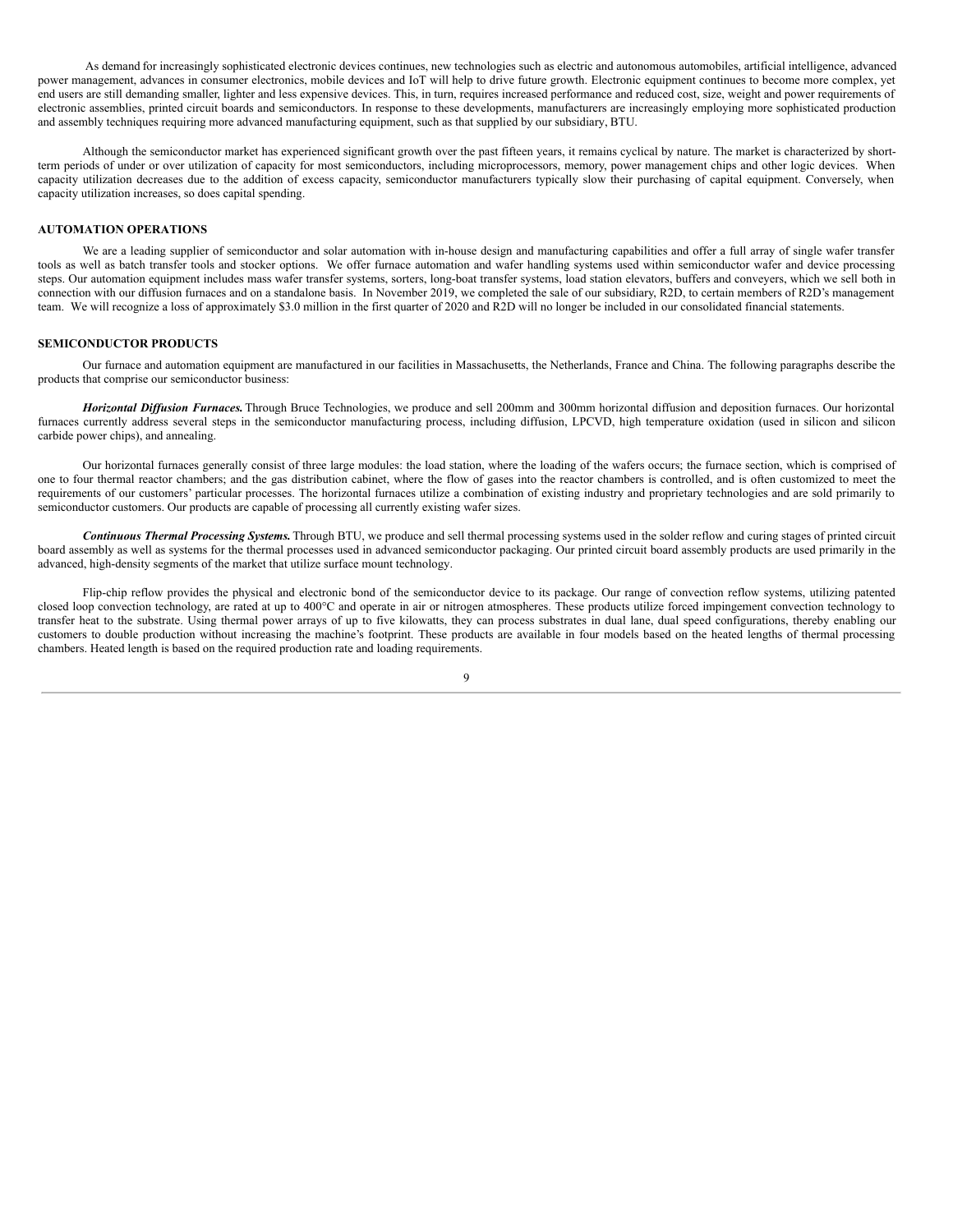*High-Temperature Belt Furnace.* We also produce and sell custom, high-temperature belt furnaces, which have been manufactured in Massachusetts for over six decades with ISO 9001:2015 quality certification safeguarding that each unit is subject to exacting build and test criteria.

# **SiC/LED PRODUCTS**

Our SiC/LED segment manufactures the products described below in Pennsylvania and sells them under our PR Hoffman brand name.

*Substrate Carriers*. We manufacture carriers in a variety of sizes and materials. Sizes range from 3 to 38 inches in diameter using a variety of special steels, laminates and extruded polymer raw materials. Silicon wafers, compound semiconductor wafers, and large optics require special insert carriers. These carriers combine the strength of hardened steel as the processing backbone with a softer plastic material in the work holes known as an insert. Inserts are permanently molded into the work holes in a pressurized process. These inserted work holes provide smoother processing, improved wafer total thickness variation (TTV) and improved wafer edge quality. Insert carriers are available for all wafer sizes from 75mm to 450mm and can be made from hardened and tempered carbon steel or specialized stainless steel when metal contamination is a processing concern. Insert carriers are widely accepted as the industry solution for both prime wafer and reclaim wafer manufacturers when dual sided lapping or polishing are utilized in their front-end wafer process.

*Substrate Polishing Templates.* Our polishing templates are used to securely hold silicon carbide, silicon, sapphire or other wafer materials in place during singlesided wax-free polishing processes. Polishing templates are customized for specific applications and are manufactured to extremely tight tolerances. We offer a variety of options to provide the best solution for each specific process. Polishing templates are manufactured for all brands of tools and virtually any wax-free customer process. Critical front-end wafer surface specifications are finalized during the polishing process.

*Double-Sided Lapping and Polishing Machines.* Double-sided lapping and polishing machines are designed to process materials such as silicon wafers, sapphire and other wafer-like materials, precision optics, computer disks, ceramic components, specialty metal products to exact tolerances of thickness, flatness, parallelism and surface finish. On average, we believe that we offer our surface processing systems with a lower cost of ownership than systems offered by our competitors. We target the compound substrate, semiconductor, optical sapphire, glass, quartz, ceramics, medical, computer disk and metal working markets.

#### **AUTOMATION PRODUCTS**

Our R2D automation equipment includes batch wafer transfer systems, sorters, long-boat transfer systems, load station elevators, buffers and conveyers. We use vacuum technology in our Standalone and our Full Automation wafer transfer systems designed to ensure high throughput and reduced breakage, resulting in increased yield.

Use of our automation products reduces human handling and, therefore, reduces exposure of wafers to particle sources and breakage during the loading and unloading of the process tubes and protects operators from heat and chemical fumes. The top reactor chamber of a horizontal furnace can be as much as eight feet from the floor on which the operator stands when manually loading wafer boats. Typical boats of 150mm to 300mm wafers weigh three to six pounds. Given these two factors, automating the wafer loading and unloading of a diffusion furnace improves employee safety and ergonomics in silicon wafer and semiconductor manufacturing facilities.

*S-300*. Our patented S-300 model provides an efficient method of automatically transporting a full batch of up to 300 wafers to the designated tube level and automatically placing them directly onto the cantilever loader of a diffusion furnace. This product is suitable for the production of nearly all semiconductors manufactured using a horizontal furnace. The S-300 can be used in conjunction with all current wafer sizes and is particularly well suited for manufacturers of 300mm wafers.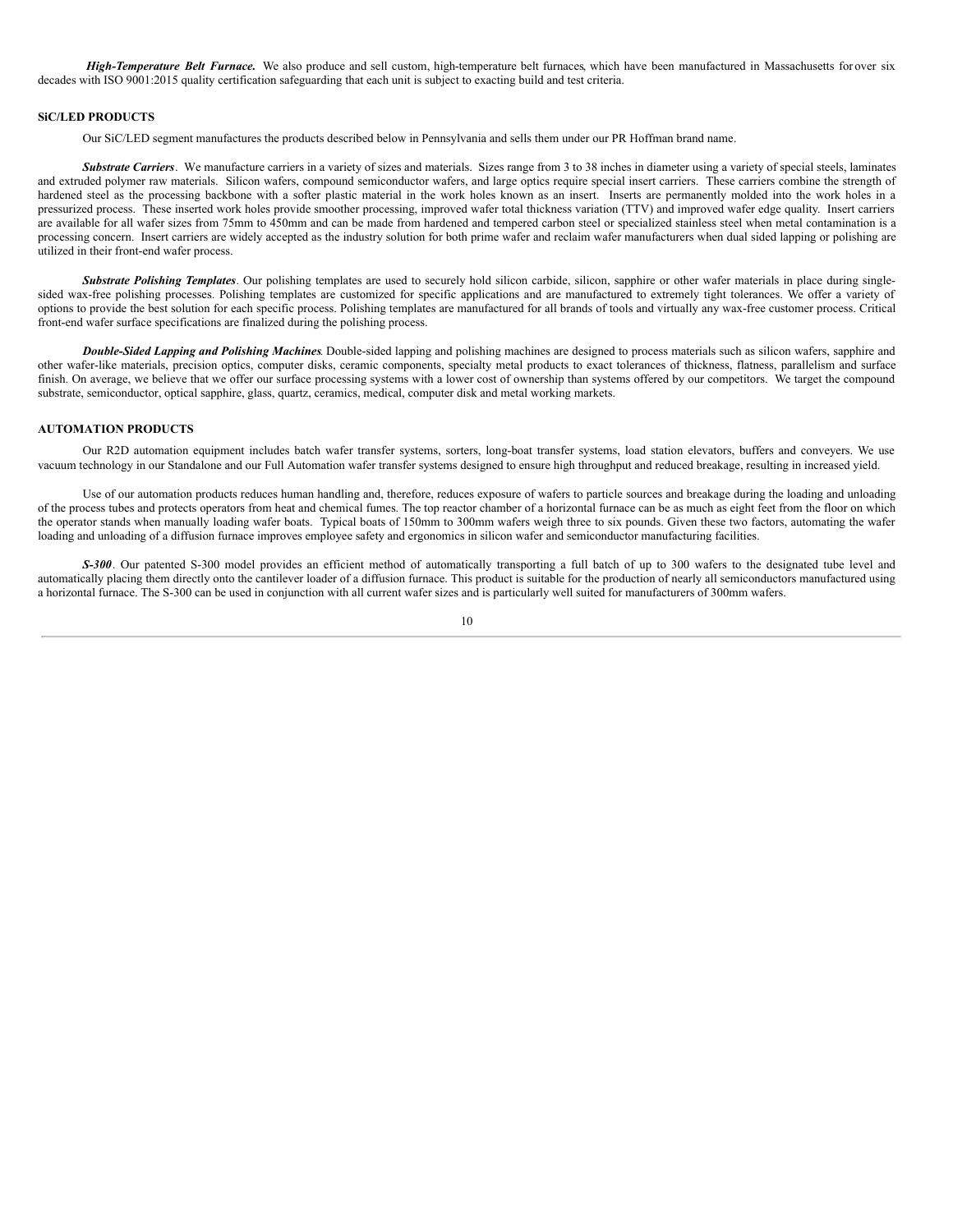*Comet and Gemini*. Our Comet and Gemini series of wafer transfer systems include a wide range of configurations and footprints to meet the needs of our customers who serve the semiconductor industry. Comet Sorter with Optical Character Recognition (OCR) is used in sorting, randomizing, compacting or tracking. The Comet Sorter is cassette to cassette with OCR front and back scribe functions, notch alignment and SECSII Gem communication. Comet ID Readers check tag carriers, then read each wafer scribe. The Comet ID Reader sends the information to the host with SECSII Gem commands.

We also specialize in precision controlled, high-temperature belt furnaces for a wide range of custom applications, such as brazing, direct bond copper (DBC), diffusion, sintering and heat treatment. These controlled atmosphere furnaces are available with temperature ranges up to 1150°C and with various process atmospheres, including hydrogen and nitrogen.

#### **MANUFACTURING, RAW MATERIALS AND SUPPLIES**

Our semiconductor manufacturing activities consist primarily of engineering design to meet specific and evolving customer needs and procurement and assembly of various commercial and proprietary components into finished thermal processing systems and related automation in North Billerica, Massachusetts; Shanghai, China; and Clapiers, France.

Our manufacturing activities in the polishing business include laser-cutting and other fabrication steps in producing lapping and polishing consumables, including carriers, templates, gears, wear items and spare parts in Carlisle, Pennsylvania, from raw materials manufactured to our specifications by our suppliers. These products are engineered and designed for specific applications and to meet the increasingly tight tolerances required by our customers. Many items, such as proprietary components for our semiconductor equipment and lapping plates, are purchased from suppliers who manufacture these items to our specifications.

Final assembly and tests of our manufactured equipment and machines are performed within our manufacturing facilities. Quality control is maintained through inspection of incoming materials and components, in-process inspection during equipment assembly, testing of assemblies and final inspection and, when practical, operation of manufactured equipment prior to shipment.

Since much of our polishing supplies know-how relates to the manufacture of these products, our Carlisle facility is equipped to perform a significantly higher percentage of the fabrication steps required in the production of its products. However, injection molding for our insert carriers and the manufacture of raw cast iron plates are subcontracted out to various third parties. Our polishing supplies business relies on key suppliers for certain materials, including two steel mills in Germany and Japan, an injection molder, a single-sourced pad supplier from Japan and an adhesive manufacturer. To minimize the risk of production and service interruptions and/or shortages of key parts, we seek to maintain appropriate inventory levels of key raw materials and parts.

Throughout fiscal 2019, we experienced increased lead times for various parts and services across all our operating segments. The most significant lead times related to silicon carbide and custom-molded parts. As a result of the increases in lead-times for these parts, we have increased the amount of on-hand inventory related to long-lead time items, however, there can be no assurance that we will have enough inventory on-hand at the time we receive orders and that we will not incur delays in production time.

# **CUSTOMERS AND SEASONALITY**

Our customers are primarily manufacturers of integrated circuits. During 2019, 59% of our net revenue from continuing operations came from customers outside of North America. This group represented 76% of revenues in 2018. In 2019, net revenue from continuing operations was distributed among customers in different geographic regions as follows: North/South America 41% (35% of which is in the United States), Asia 41% (including 18% to China, 5% to Malaysia and 10% to Taiwan) and Europe 18%. No individual customer accounted for 10% or more of net revenues from our continuing operations in 2019. In 2018, one Semiconductor customer individually accounted for 14% of our net revenues. In 2017, one Semiconductor customer accounted for 13% of our net revenues. A turnkey customer accounted for 58% and 50% of net revenues at our discontinued operations in 2018 and 2017, respectively.

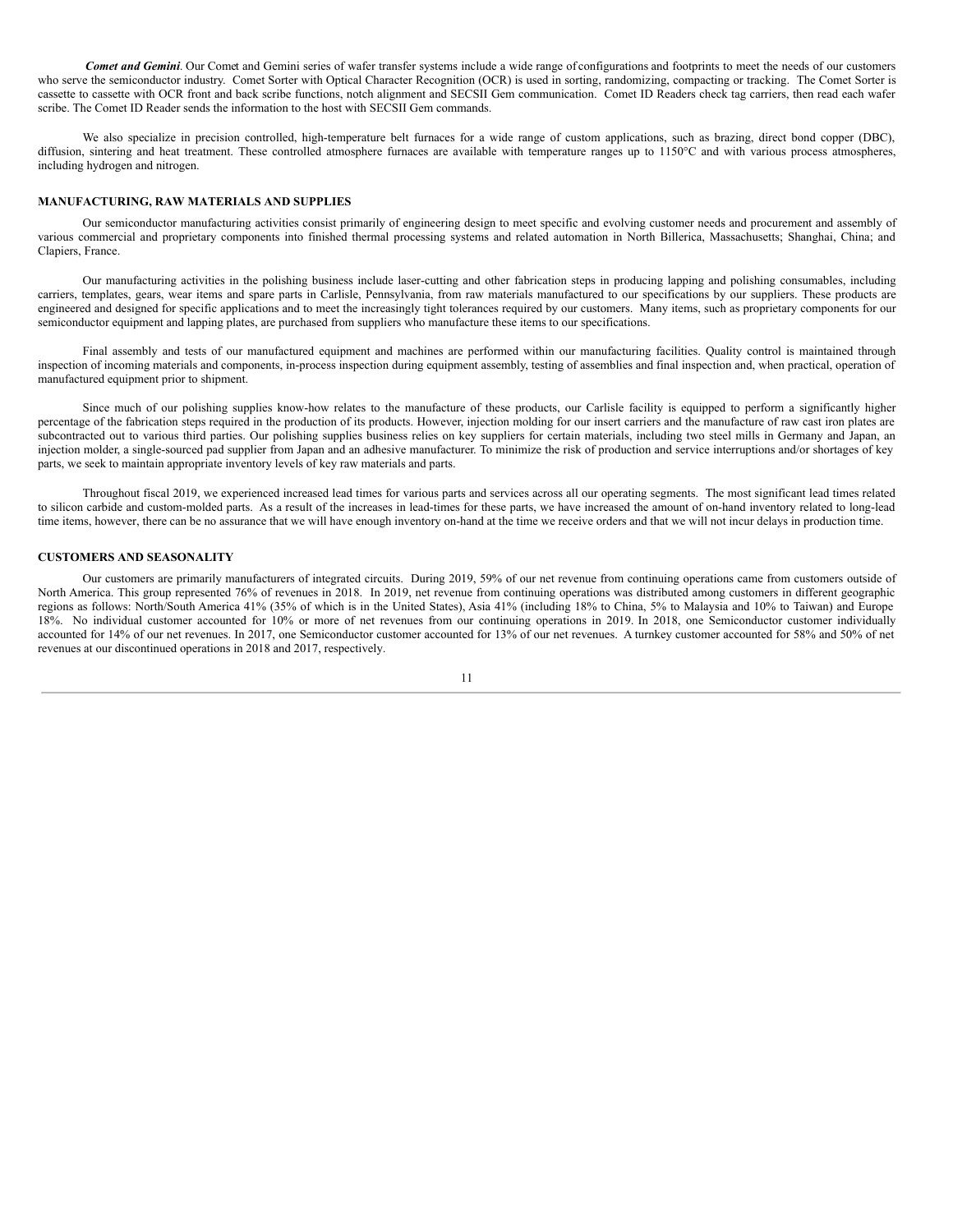Our business is not seasonal in nature, but is cyclical based on the capital equipment investment patterns of semiconductor manufacturers. These expenditure patterns are based on many factors, including capacity utilization, anticipated demand, the development of new technologies and global and regional economic conditions.

### **SALES AND MARKETING**

Due to the highly technical nature of our products, we market our products primarily by direct customer contact through our sales personnel and through a network of domestic and international independent sales representatives and distributors that specialize in semiconductor equipment and supplies. Our promotional activities include direct sales contacts, participation in trade shows, an internet website, advertising in trade magazines and the distribution of product brochures.

Sales to distributors are generally on terms comparable to sales to end-user customers, as our distributors generally quote their customers after first obtaining a quote from us and have an order from the end-user before placing an order with us. Our sales to distributors are not contingent on their future sales and do not include a general right of return. Historically, returns have been rare. Distributors of our semiconductor equipment do not stock a significant amount of our products, as the inventory they hold is generally limited to parts needed to provide timely repairs to customers.

#### **RESEARCH, DEVELOPMENT AND ENGINEERING**

The markets we serve are characterized by rapidly-evolving industry standards and technological change. To compete effectively, we must continually maintain or exceed the pace of such change by improving our products and our process technologies and by developing new technologies and products that are competitive based on price and performance. To assure that these technologies and products address current and future customer requirements, we obtain as much customer cooperation and input as possible, thus increasing the efficiency and effectiveness of our research and development efforts. In addition, we look for strategic acquisitions, that will provide us with new technologies to compete effectively in the markets in which we operate.

From time to time we add functionality to our products or develop new products during engineering and manufacturing to fulfill specifications in a customer's order, in which case the cost of development, along with other costs of the order, are charged to cost of sales. We periodically receive research grants for research and development of products, which are netted against our research, development and engineering costs. In 2019, 2018 and 2017, we recorded research, development and engineering expense of \$3.1 million, \$2.9 million and \$2.7 million, respectively. We plan to continue to add new products and also to invest in upgrades to existing product offerings to stay competitive in the markets we serve. As a result, we expect to increase our capital expenditures and research and development expenses in fiscal 2020 for these upgrades as well as for the development of specific new products.

# **COMPETITION**

We compete in several distinct equipment markets for semiconductor devices, semiconductor wafers, MEMS, electronics assembly, lapping and polishing machines as well as the markets for supplies used in the LED, mobile devices and semiconductor industries. Each of these markets is highly competitive. Our ability to compete depends on our ability to continually improve our products, processes and services, as well as our ability to develop new products that meet constantly evolving customer requirements. Significant competitive factors for succeeding in these markets include the product's technical capability, productivity, cost-effectiveness, overall reliability, ease of use and maintenance, contamination and defect control and the level of technical service and support.

*The Semiconductor Device and MEMS Markets.* Equipment and automation produced by our Semiconductor operating segment primarily competes with those produced by other original equipment manufacturers, some of which are well-established firms that are much larger and have substantially greater financial and other resources than we have with which to pursue development, engineering, manufacturing, marketing and distribution of their products and may generally be better situated to withstand adverse economic or market conditions. Competitors of our horizontal diffusion furnaces include Centrotherm GmbH, Sandvik Thermal Process, Inc., a subsidiary of Sandvik AB, CVD Equipment, Inc., Semco Engineering S.A. and Meyer Burger, Ltd.

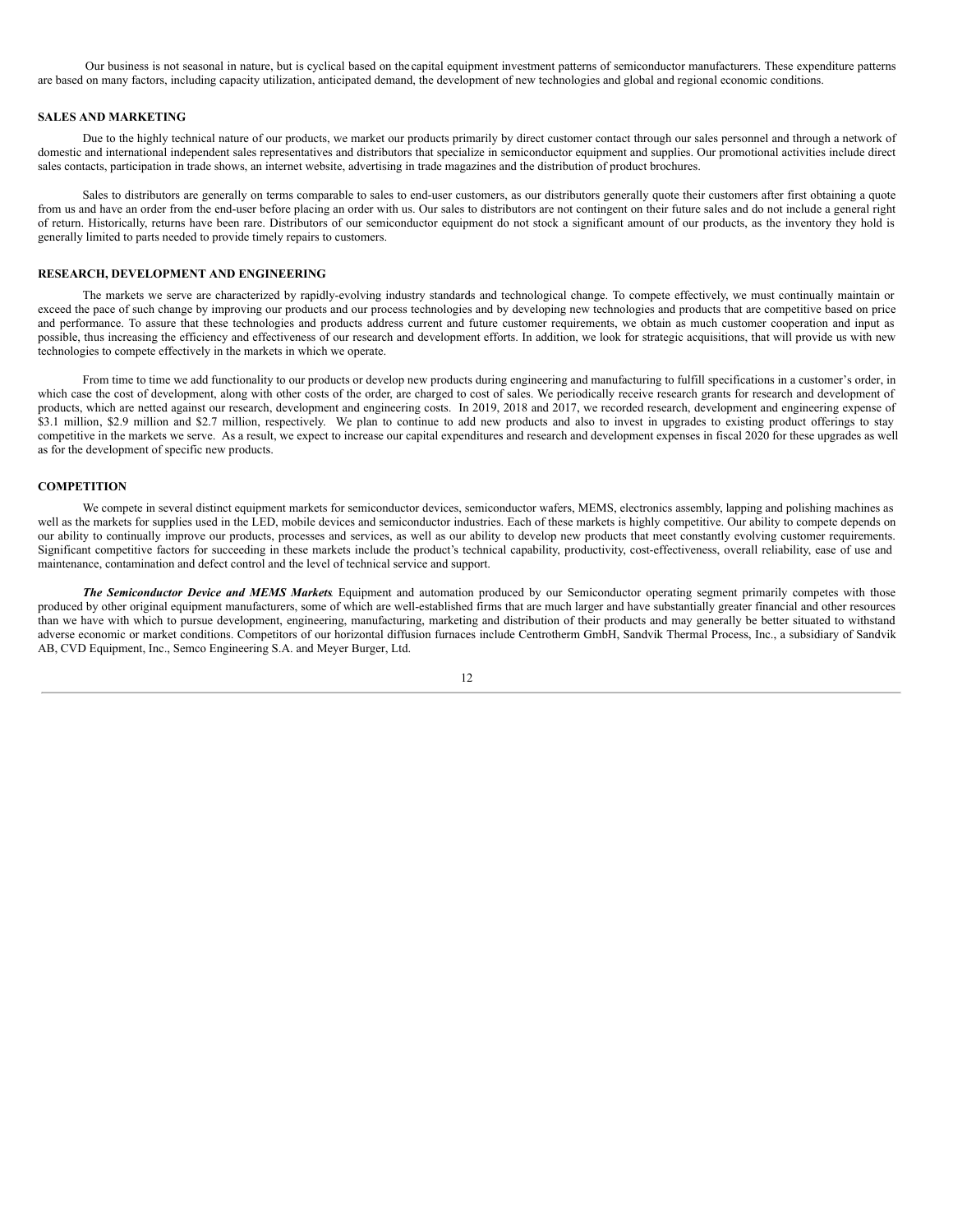Our principal competitors for printed circuit board assembly equipment and advanced semiconductor packaging vary by product application. The principal competitors for solder reflow systems are ITW/EAE Vitronics-Soltec, Heller, Folungwin, ERSA, Shenzhen JT Automation Equipment Co., Ltd. and Rehm. The principal competitors for advanced semiconductor packaging are ITW/EAE Vitronics-Soltec and Heller. Our in-line, controlled atmosphere furnaces compete primarily against products offered by Centrotherm and SierraTherm/Schmid Thermal Systems. We also face competition from emerging low-cost Asian manufacturers and other established European manufacturers.

Although price is a factor in buying decisions, we believe that technological leadership, process capability, throughput, safer designs, uptime, mean time-to-repair, cost of ownership and after-sale support have become increasingly important factors to purchasers of our products. As such, we believe we compete primarily on the basis of these criteria, rather than on the basis of price alone.

General Industrial Lapping and Polishing Machines, Supplies and Semiconductor Wafer Markets Our SiC/LED operating segment experiences price competition for wafer carriers from foreign manufacturers for which there is very little publicly available information. As a result, we are intensifying our efforts to reduce the cost of our carriers and will continue to compete with other manufacturers of carriers by continuing to update our product line to keep pace with the rapid changes in our customers' requirements and by providing a high level of quality and customer service. We produce steel carriers, including insert carriers, on an advanced laser-cutting tool, which reduces our costs and lead times and increases our control over quality. Competitors of our lapping and polishing machines and supplies include Lapmaster Wolters, Speedfam Co. Ltd., Hamai Co., Ltd., Onse, Inc. and Eminess Technologies, Inc. Our strategy to enhance our sales of wafer carriers and templates includes developing new applications in close collaboration with our customers, continuous improvement in our products and providing a high level of customer support and products that deliver greater value to our customers.

# **EMPLOYEES**

As of September 30, 2019, we employed415 people. Of these employees, 12 were based at our corporate offices in Tempe, Arizona,39 at our manufacturing plant in Carlisle, Pennsylvania, 99 at our manufacturing plant in N. Billerica, Massachusetts,134 at our facilities in China,12 at other Asia-Pacific offices, 37 at our facilities in France, 7 at our office in the United Kingdom and 75 at our Solar discontinued operations. Of the39 people employed at our Carlisle, Pennsylvania facility, 19 were represented by the United Auto Workers Union - Local 1443. We have never experienced a work stoppage or strike, and other than employees at the Carlisle facility, no other employees are represented by a union. Certain of our employees are subject to collective bargaining agreements. We consider our employee relations to be good.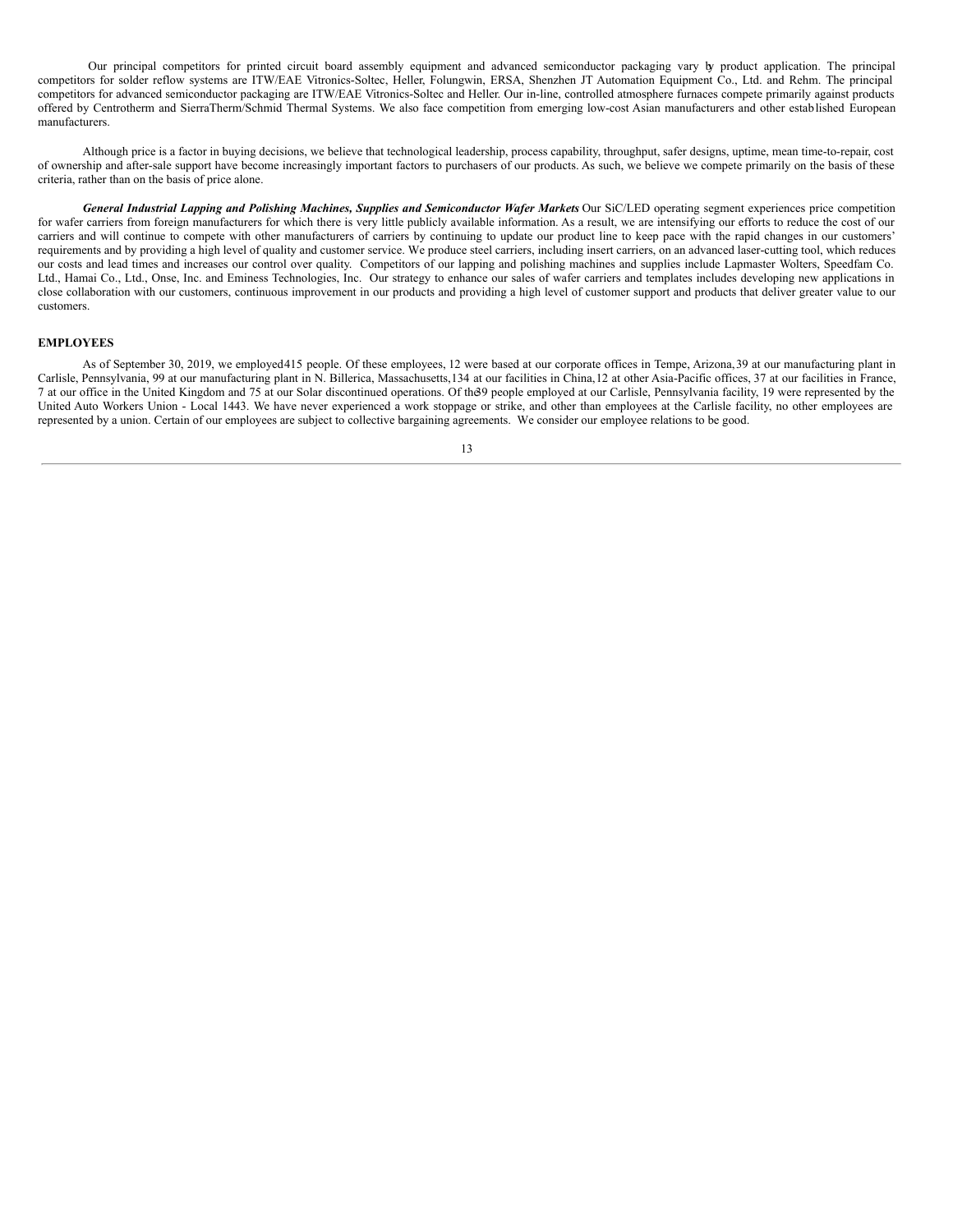# **PATENTS**

The following table shows our material patents, the patents licensed by us, and the expiration date of each patent and license:

| Product                                                                                           | <b>Countries</b>     | <b>Expiration Date or</b><br><b>Pending Approval</b> |
|---------------------------------------------------------------------------------------------------|----------------------|------------------------------------------------------|
| Multiple methods for manufacturing a solar cell and related equipment                             | Various              | Various                                              |
| Method for manufacturing a solar cell; N-type cells with reverse flow<br>and metal wrap-through   | Netherlands          | 2032                                                 |
| Method for manufacturing a solar cell; N-type cells with reverse flow<br>and metal wrap-through   | <b>United States</b> | 2033                                                 |
| Wafer boat and use thereof                                                                        | Netherlands          | 2034                                                 |
| Wafer boat loader assembly, furnace system, use thereof and method for<br>operating said assembly | Netherlands          | 2035                                                 |
| IBAL (Individual Boats with Automated Loading) Model S-300                                        | <b>United States</b> | Various                                              |
| Systems and methods for charging solar cell layers                                                | Various              | Various                                              |
| Ultrafast gas bearing-based reactive ion etching                                                  | Europe               | 2030                                                 |
| Modular furnace system                                                                            | <b>United States</b> | 2021                                                 |
| Convection furnace thermal profile enhancement                                                    | <b>United States</b> | 2023                                                 |
| Lapping machine adjustable mechanism                                                              | Various              | 2027                                                 |
| RFID-containing carriers used for silicon wafer quality                                           | <b>United States</b> | 2027                                                 |
| Polishing machine wafer holder                                                                    | Taiwan               | 2037                                                 |

To our knowledge, there are currently no pending lawsuits against us regarding infringement of any existing patents or other intellectual property rights or any material unresolved claims made by third parties that we are infringing the intellectual property rights of such third parties.

# **DISCONTINUED SOLAR OPERATIONS AND PRODUCTS**

On April 3, 2019, we announced that the Board determined that it was in the long-term best interest of the Company to exit the Solar business segment and to focus our strategic efforts on our semiconductor and silicon carbide/polishing business segments in order to more fully realize the opportunities we believe are presented in those markets. The anticipated divestiture included our Tempress and SoLayTec subsidiaries, which comprised substantially all of our Solar segment.

The Board made its decision after analyzing our past performance, current market conditions and the strategic outlook for our Solar segment, which operates in a highly competitive market among lower cost manufacturers, particularly in China. Historical fluctuations in the solar cell industry combined with downward pricing pressure has negatively affected the Company's results of operations in recent years. This pricing pressure has contributed to the losses incurred by our Solar segment and overshadowed the revenue growth and profitability of our semiconductor and silicon carbide/polishing segments. While we have in the past and are currently taking actions to reduce headcount and lower our cost structure, the process involved in the Netherlands to accomplish these actions takes significant time, during which losses and cash burn are likely to continue. As previously disclosed in our periodic reports, we had been pursuing strategic alternatives for the continued operation of the Solar segment. After further assessment, however (including input from management of the Solar segment and our professional advisors), the Board determined that the investment required to return our Solar business to profitability would be better utilized to pursue strategic opportunities in the Semiconductor and SiC/LED segments.

On June 7, 2019 ("Sale Date"), we completed the sale of our subsidiary, SoLayTec, to a third party located in the Netherlands. Upon the Sale Date, we recognized a gain of approximately \$1.6 million, which we included in loss from discontinued operations reported in our Consolidated Statements of Operations for the year ended September 30, 2019. Also, effective on the Sale Date, SoLayTec is no longer included in our consolidated financial statements. SoLayTec is not material to Amtech's results of operations or financial position.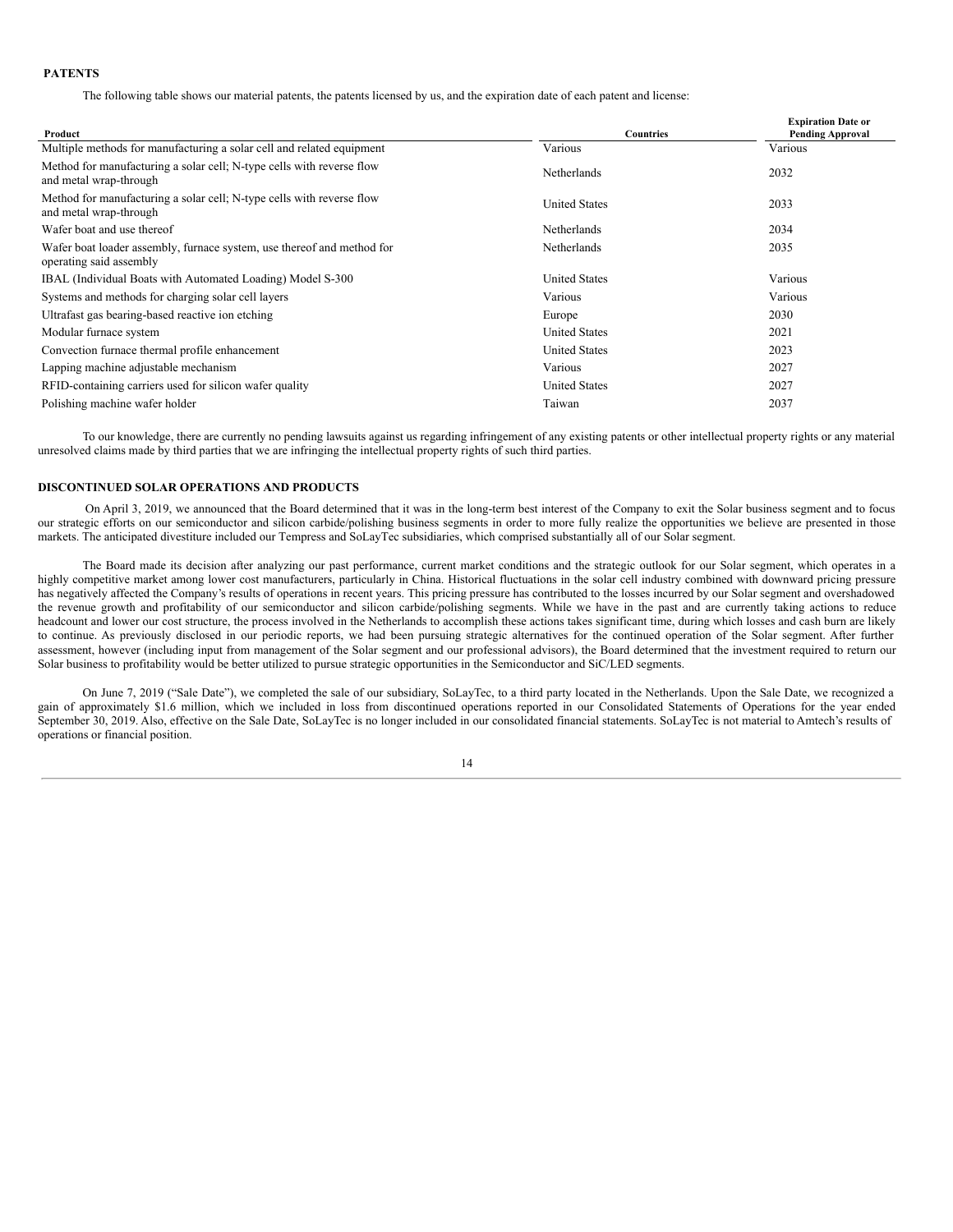Our Solar discontinued operations provide process equipment and related cell manufacturing equipment to many ofthe world's leading solar cell manufacturers.

Our primary process equipment focus is our existing solar diffusion furnace and the development of next-generation diffusion furnaces, including our proprietary Ntype systems and our PECVD systems. Additionally, through SoLayTec, we produced, developed, delivered and serviced ultrafast ALD machines used in high efficiency solar cells.

Although the solar market has experienced tremendous growth over the past five years, it is characterized by periods of rapid capacity expansion followed by periods of rapid contraction in our customers' capital spending. When actual and expected end-user demand outstrips available capacity, this triggers the beginning of the next period of expansion.

*Solar Cell Markets.* Our Solar discontinued operations experiences increased competition from local Chinese equipment manufacturers, including S.C New Energy, 48th Institute and Naura Technology Group Co., which may receive varying levels of financial support from the Chinese government. Our primary competitive advantages over such local manufacturers include our high-throughput equipment platforms, higher-efficiency solar cell production technologies, greater knowledge of the complete cell manufacturing process and advanced automation, which we develop in collaboration with customers and research institutes.

We have developed two applications utilized in solar device technology. Our solar PECVD product applies an anti-reflective coating to solar wafers; a coating critical to the efficiency of solar cells. PECVD layers are also used for passivation of the front and/or back side of the solar cell. We recently introduced TOPCON technology, a new application in solar cell processing offering cell efficiency potentials of greater than 22%. We are exploring next-generation high-efficiency technology and dedicating our efforts to process development.

# **ACQUISITIONS AND DISPOSITIONS**

In September 2015, we sold a portion of our equity interest in Kingstone Hong Kong to a China-based venture capital firm. Kingstone Hong Kong is the parent company of Shanghai Kingstone, a Shanghai-based technology company specializing in ion implant solutions for the solar and semiconductor industries (in which we acquired a 55% ownership in February 2011). Proceeds from this sale were paid to Amtech and used to fund our core strategic initiatives. After giving effect to this sale transaction, we owned 15% of Kingstone Hong Kong, which in turn represented an 8% beneficial ownership interest in Shanghai Kingstone. Effective June 29, 2018, we sold this remaining 15% ownership interest in Kingstone Hong Kong to the majority owner for approximately \$5.7 million.

In December 2014, in furtherance of our business model and growth through strategic acquisitions, we expanded our presence in the solar market by acquiring a 51% controlling interest in SoLayTec, which provides ALD systems used in high efficiency solar cells. In July 2017, we acquired the remaining 49% interest in SoLayTec. On June 7, 2019, we completed the sale of SoLayTec to a third party located in the Netherlands. Upon the sale, we recognized a gain of approximately \$1.6 million, which we included in loss from discontinued operations reported in our Consolidated Statements of Operations for the year ended September 30, 2019.

# **AVAILABLE INFORMATION**

Our corporate website, *www.amtechsystems.com*, provides materials for investors and information about our products. Through our website, we make available, without charge, our Annual Reports on Form 10-K, Quarterly Reports on Form 10-Q, current reports on Form 8-K and any amendments to those reports, as soon as reasonably practicable after such materials are electronically filed, or furnished to, the SEC. The information found on our website, or information that may be accessed through links on our website, are not part of this or any other report we file with, or furnish to, the SEC. In addition, our SEC filings are available at the SEC's website at *www.sec.gov*.

#### <span id="page-14-0"></span>**ITEM 1A. RISK FACTORS**

Our business faces significant risks. Because of the following factors, as well as other variables affecting our operating results and financial condition, past performance may not be a reliable indicator of future performance, and historical trends should not be used to anticipate results or trends in future periods. We operate in a continually changing business environment, and new risks and uncertainties emerge from time to time. Management cannot predict such new risks and uncertainties, nor can it assess the extent to which any of the risk factors below or any such new risks and uncertainties, or any combination thereof, may impact our business. The following risk factors *should be read in conjunction with the other information and risks set forth herein.*

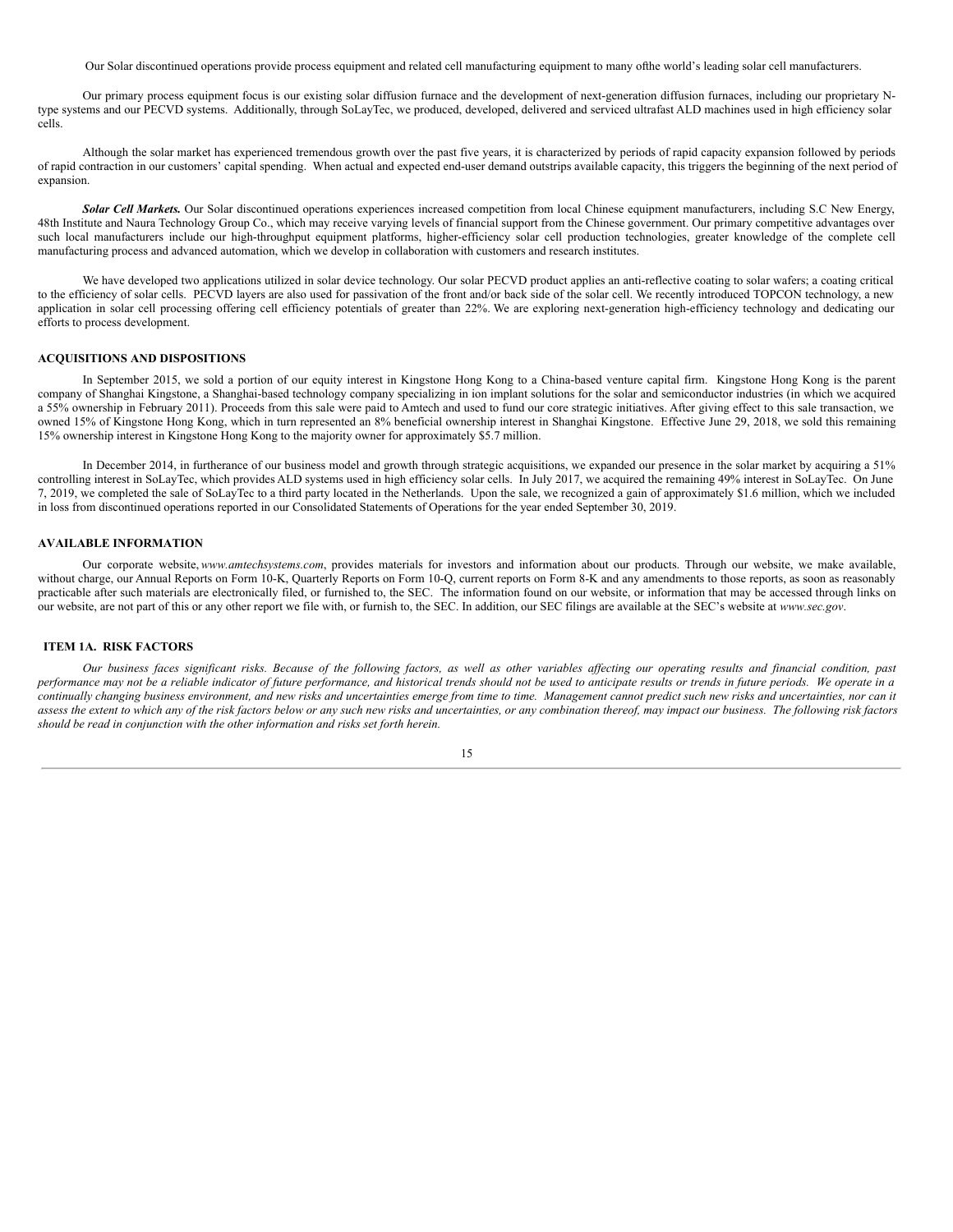# **Risks Related to the Semiconductor Industry**

# *There is ongoing volatility in the semiconductor equipment industry.*

The semiconductor equipment industry is highly cyclical and volatile. As such, demand for, and the profitability of, our products can change significantly from period to period as a result of numerous factors, including the following:

- changes in global and regional economic conditions;
- the shift of semiconductor production to Asia, where there often is increased price competition;
- tariffs, quotas and international trade barriers;
- changes in capacity utilization and production volume of manufacturers of semiconductors, silicon wafers and MEMS;
- the profitability and capital resources of those manufacturers; and
- challenges associated with marketing and selling manufacturing equipment and services to a diverse and diffuse customer base.

For these and other reasons, our results of operations for past periods may not be indicative of future operating results. In addition, as we announced in April 2019, we are focused on exiting the Solar business segment in order to focus our strategic efforts on our semiconductor and silicon carbide/polishing business segments. While these efforts remain ongoing, we expect our results of operations for past periods related to our Solar business segment will not be indicative of our future operating results.

The purchasing decisions of our customers are highly dependent on their capacity utilization, which changes when new facilities are put into production and with the level of demand for our products, as well as their company's capital expenditure budget. Purchasing decisions are also impacted by changes in the economies of the countries which our customers serve, as well as the state of the worldwide industries in which we operate or expect to operate in the future. The timing, length and severity of the up-anddown cycles in the semiconductor equipment industry are difficult to predict. Additionally, we generally experience a one-to-two quarter lag between upturns/downturns experienced by larger equipment manufacturers. The cyclical nature of our marketplace affects our ability to accurately budget our expense levels, which are based in part on our projections of future revenue.

When cyclical fluctuations result in lower than expected revenue levels, operating results are adversely affected. Cost reduction measures may be necessary in order for us to remain competitive and financially sound. During a down cycle, our operating results may be adversely affected if we are unable to make timely adjustments to our cost and expense structure to correspond to the prevailing market conditions; effectively manage the supply chain; and motivate and retain key employees. In addition, during periods of rapid growth, our operating results may be adversely affected if we are unable to increase manufacturing capacity and personnel to meet customer demand, which may require additional liquidity. We can provide no assurance that we can timely and effectively respond to the industry cycles, and our failure to do so could have a material adverse effect on our business.

#### The semiconductor equipment industry is highly competitive and, because we are relatively small in size and have fewer financial and other resources compared to our *competitors, we may not be able to compete successfully with them.*

Our industry includes large manufacturers with substantial resources to support customers worldwide. Our future performance depends, in part, upon our ability to continue to compete successfully in these markets. Some of our competitors are diversified companies with extensive financial resources and research, engineering, manufacturing, marketing and customer service and support capabilities that are greater than ours. We face competition from companies whose strategy is to provide a broad array of products, some of which compete with the products and services we offer. These competitors may bundle their products in a manner that discourages customers from purchasing our products. In addition, we face competition from emerging semiconductor equipment companies whose strategy is to provide a portion of the products and services that we offer often at a lower price than ours and use innovative technology to sell products into specialized markets. We also face competition from Chinese equipment manufacturers that may receive greater support than we do from Chinese customers and governmental agencies because they are locally based. Our local Chinese competitors may offer lower prices and more liberal payment terms than ours. Loss of our competitive position due to any of these factors could impair our prices, customer orders, revenue, gross margin and market share, any of which would negatively affect our financial position and results of operations.

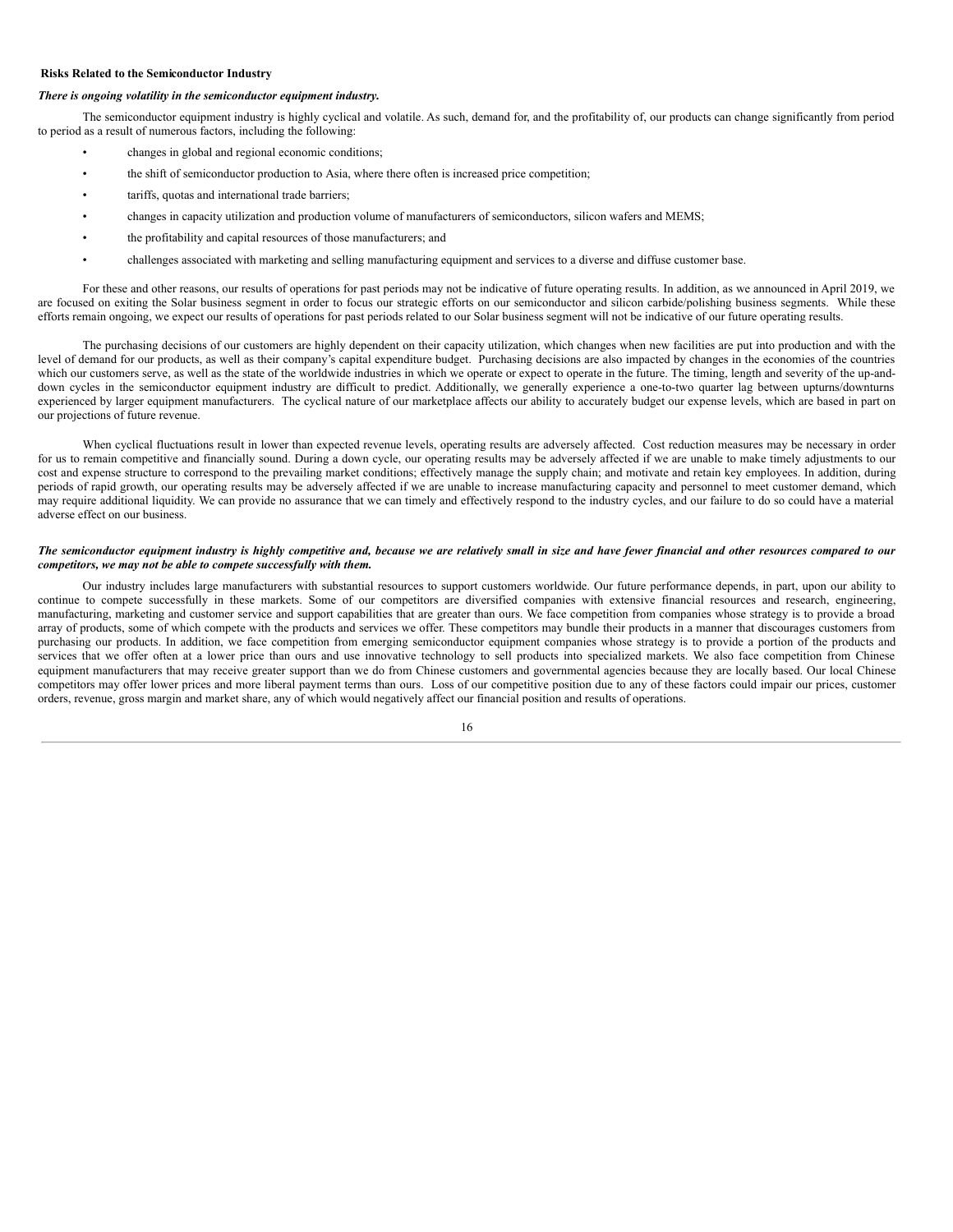# **Risks Related to Our Business and Our Operations**

### We may not be able to generate sufficient cash flows or obtain access to external financing necessary to fund existing operations and planned expansions.

Cash flows may be insufficient to provide adequate working capital in the future and we may require additional financing for further implementation of our growth plans. There is no assurance that any additional financing will be available if and when required, or, even if available, that it would not materially dilute the ownership percentage of our then existing shareholders, result in increased expenses or result in covenants or special rights that would restrict our operations.

# *We may not be able to find a buyer for our solar assets.*

In April 2019, we announced our intent to divest all of our operations in the Netherlands, which comprise the majority of our Solar segment, as we plan to focus on our Semiconductor and SiC/LED operations. There can be no assurances that we will be able to timely complete a sale of our Solar segment or otherwise find a buyer for these assets, or, if we do complete a sale transaction, that it will be on terms acceptable to the Company. If we are unable to locate a buyer, we will have to seek other strategic alternatives, which may include an auction of our solar business assets, suspending or winding down operations or the discontinued operations may file for bankruptcy. It is not possible to predict the outcome of any suspension, winding down or bankruptcy proceeding that may be required.

#### The failure to successfully implement cost reduction initiatives through our restructuring activities, could materially adversely affect our business and results of operations.

As noted immediately above, in April 2019, we announced our intent to divest all of our operations in the Netherlands, which comprised the majority of our Solar segment. In June 2019, we announced that we had completed the sale of our subsidiary, SoLayTec, to a third party located in the Netherlands. We expect to complete a sale of R2D in the first quarter of fiscal 2020. These restructuring initiatives are being made, in part, in response to significant challenges in the solar industry. We cannot assure you that our restructuring initiatives will be successfully or timely implemented or that they will materially and positively impact our profitability. Because our restructuring activities involve changes to many aspects of our business, the associated cost reductions could materially adversely impact productivity and sales to an extent we have not anticipated. Even if we fully execute and implement these activities and they generate the anticipated cost savings, there may be other unforeseeable and unintended consequences that could materially adversely impact our profitability and business, including unintended employee attrition or harm to our competitive position. To the extent that we do not achieve the profitability enhancement or other benefits of restructuring initiatives that we anticipate, our results of operations may be materially adversely affected.

#### *We may not be able to manage the business successfully through severe business cycles.*

We may be unable to successfully expand or contract our business to meet fluctuating demands. Market fluctuations place significant strain on our management, personnel, systems and resources. In fiscal years 2010 and 2011, we purchased additional equipment and real estate to significantly expand our manufacturing capacity and hired additional employees to support an increase in manufacturing, field service, research and development and sales and marketing efforts. Over the past several years, the rapid decline in demand caused us to reduce headcount in manufacturing and field service and to reduce certain research and development costs. To successfully manage our growth through such market fluctuations, we believe we must effectively:

- maintain the appropriate number and mix of permanent, part-time, temporary and contract employees to meet the fluctuating demand for our products;
- train, integrate and manage personnel, particularly process engineers, field service engineers, sales and marketing personnel, and financial and information technology personnel to maintain and improve skills and morale;
- retain key management and augment our management team, particularly if we lose key members;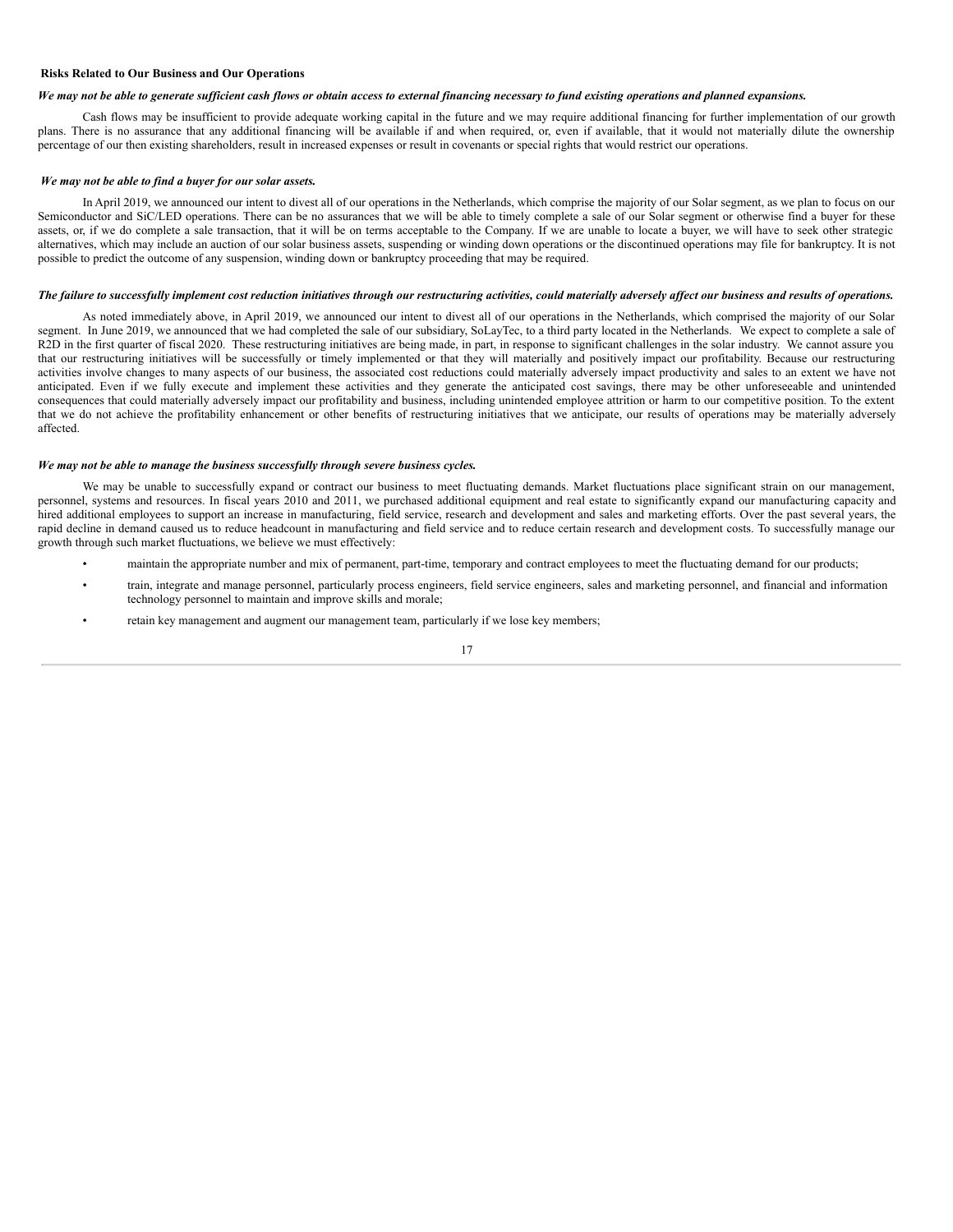- continue to enhance our customer resource and manufacturing management systems to maintain high levels of customer satisfaction and efficiencies, including inventory control;
- implement and improve existing and new administrative, financial and operations systems, procedures and controls;
- expand and upgrade our technological capabilities; and
- manage multiple relationships with our customers, suppliers and other third parties.

We may encounter difficulties in effectively managing the budgeting, forecasting and other process control issues presented by rapidly changing business cycles. If we are unable to manage these cycles effectively, we may not be able to take advantage of market opportunities, develop new technologies and other products, satisfy customer requirements, execute our business plan or respond to competitive pressures.

#### Acquisitions can result in an increase in our operating costs, divert management's attention away from other operational matters and expose us to other risks.

We continually evaluate potential acquisitions and consider acquisitions an important part of our future growth strategy, including, in particular, in connection with our new focus on our silicon carbide business segment. In the past, we have made acquisitions of, or significant investments in, other businesses with synergistic products, services and technologies and plan to continue to do so in the future. Acquisitions involve numerous risks, including, but not limited to:

- difficulties and increased costs in connection with integration of geographically diverse personnel,
- operations, technologies and products;
- diversion of management's attention from other operational matters;
- the potential loss of our key employees and the key employees of acquired companies;
- the potential loss of our key customers and suppliers and the key customers and suppliers of acquired companies;
- disagreement with joint venture or strategic alliance partners;
- failure to comply with laws and regulations as well as industry or technical standards of the overseas markets into which we expand;
- our inability to achieve the intended cost efficiency, level of profitability or other intended strategic goals for the acquisitions, strategic investments, joint ventures or other strategic alliances;
- lack of synergy, or inability to realize expected synergies, resulting from the acquisition;
- the possibility that the issuance of our common stock, if any, in an acquisition or merger could be dilutive to our shareholders;
- impairment of acquired assets as a result of technological advancements or worse-than-expected performance of the acquired company;
- inability to complete proposed transactions as anticipated or at all and any ensuing obligation to pay a termination fee and any other associated transaction expenses;
- the potential impact of the announcement or consummation of a proposed transaction on relationships with third parties;
- potential changes in our credit rating, which could adversely impact our access to and cost of capital;
- potential litigation that may arise in connection with an acquisition;

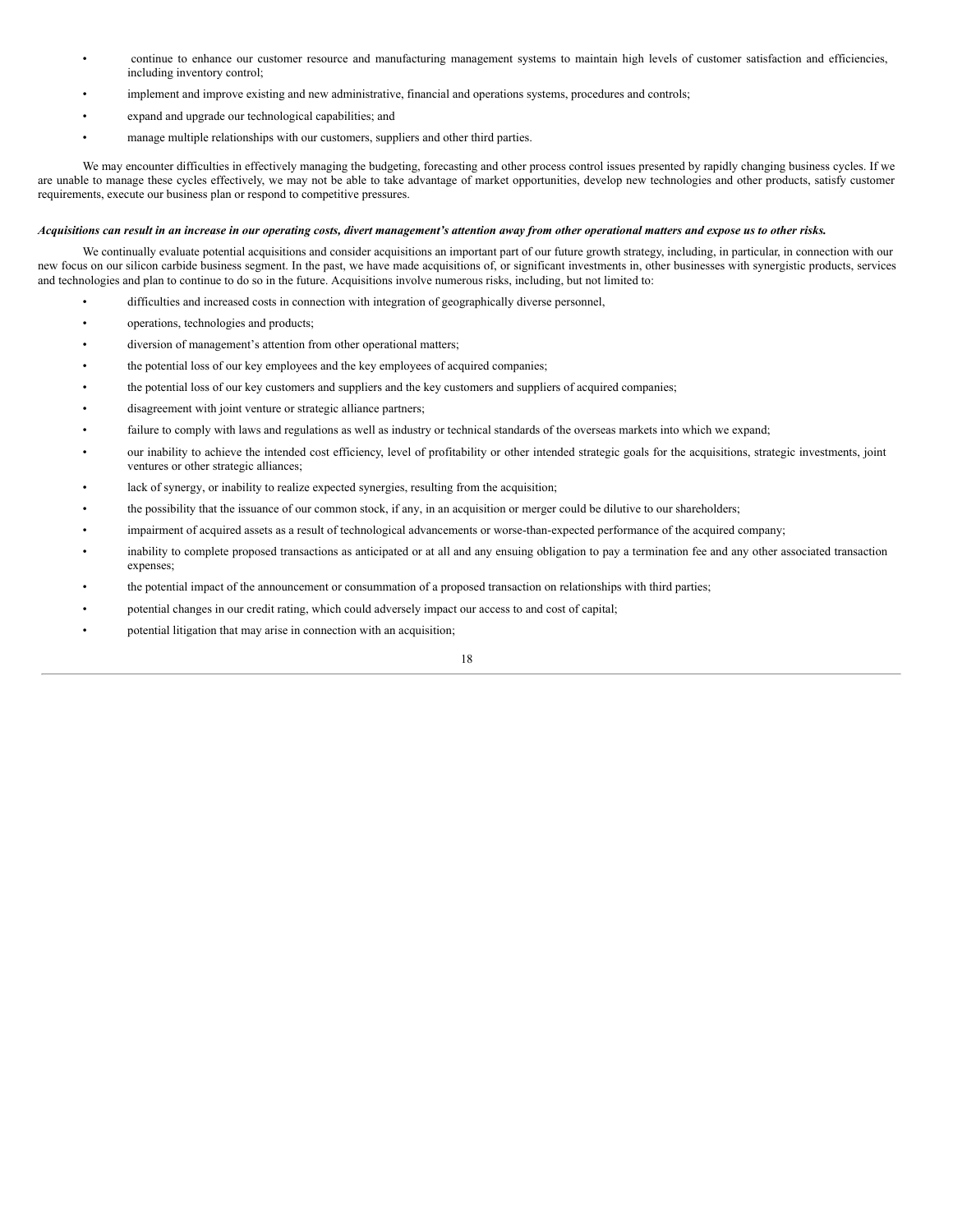- reductions in cash balances and/or increases in debt obligations to finance activities associated with a transaction, which reduce the availability of cash flow for general corporate or other purposes;
- inadequacy or ineffectiveness of an acquired company's internal financial controls, disclosure controls and procedures, and/or environmental, health and safety, anti-corruption, human resource or other policies or practices; and
- unknown, underestimated and/or undisclosed commitments or liabilities.

No assurance can be given that we will be able to successfully complete future strategic acquisitions if we cannot reach agreement on acceptable terms or for other reasons. We may have to incur debt or issue equity securities to pay for any future acquisitions, the issuance of which could involve the imposition of restrictive covenants or be dilutive to our existing shareholders.

#### Our reliance on sales to a few major customers, often on credit terms, places us at financial risk.

We currently sell to a relatively small number of customers and expect to do so for the foreseeable future. Therefore, our operating results depend on the ability of these customers to sell products that require our equipment in their manufacture. Many of our customer relationships have developed over a short period of time and certain ones are in the early stages of development. The loss of sales to any of these customers would have a significant negative impact on our business. Additionally, our customers cancel their agreements with us if we fail to meet certain product specifications, materially breach agreements or encounter insolvency or bankruptcy. They also may seek to renegotiate the terms of current agreements or renewals. We cannot be certain our existing customers will generate significant revenue for us in the future or that these new customer relationships will continue to develop. If we are unable to expand our customer base, we may not be able to maintain or increase our revenue.

As of September 30, 2019, one Semiconductor customer individually represented 15% of our accounts receivable. As of September 30, 2018, one Semiconductor customer individually represented 16% of our accounts receivable. A concentration of our receivables from one or a small number of customers places us at risk. In such a scenario, a significant change in the liquidity or financial position of any of our customers that purchase large systems could have a material impact on the collectability of our accounts receivable and our future operating results. We attempt to manage this credit risk by performing credit checks, by requiring significant partial payments prior to shipment, where appropriate, and by actively monitoring collections. We also require letters of credit from certain customers depending on the size of the order, type of customer or its creditworthiness and its country of domicile. Our major customers may seek and, on occasion, may receive pricing, payment, intellectual property-related or other commercial terms that are less favorable to us than the current terms we customarily obtain. If any one or more of our major customers were to re-negotiate their agreements on more favorable terms, or not pay us or continue business with us, it could adversely affect our financial position and results of operations.

# If we are unable to require certain customers to make advance payments when they place orders with us, or if our customers fail to meet their payment obligations, we may experience increased needs to finance our working capital requirements and may be exposed to increased credit risk.

We require many of our customers to make an advance payment representing a percentage of their orders, which is a business practice that helps us manage our accounts receivable, prepay our suppliers and reduce the amount of funds that we need to meet our working capital requirements. We cannot assure that this practice will continue in the future. If this practice ceases, we may not be able to secure additional financing on a timely basis or on terms acceptable to us or at all. Currently, a significant portion of our revenue is derived from credit sales to our customers, generally with payments due within less than three months after shipment. As a result, any future decrease in the use of cash advance payments by our customers may negatively impact our short-term liquidity and expose us to additional and more concentrated credit risk. From time to time, we also may need to commence legal proceedings to recover accounts receivables from customers, which would increase our expenses. Any failure by our customers to settle outstanding accounts receivable in the future could materially and adversely affect our cash flow, financial condition and results of operations.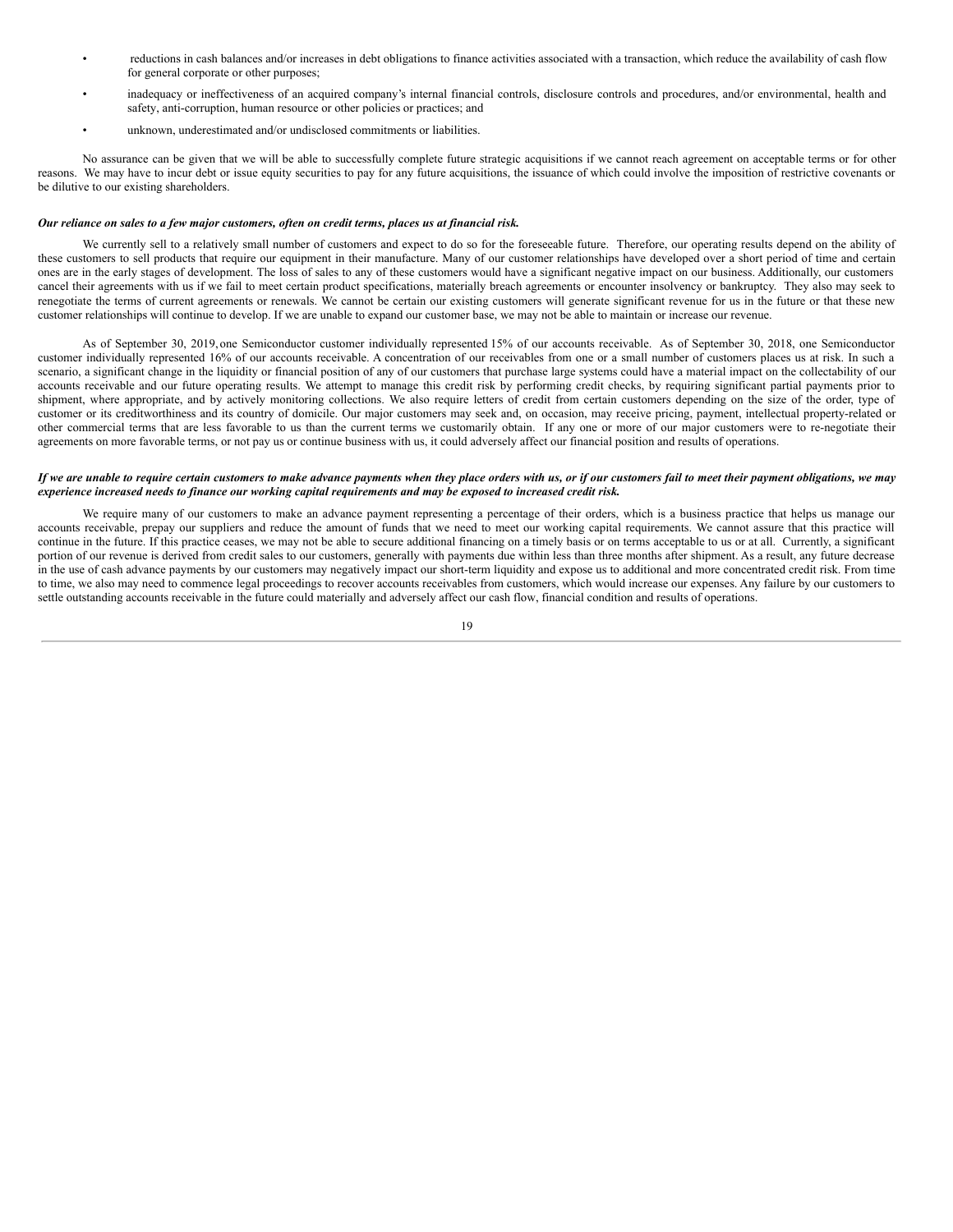# *Our customers could cancel or fail to accept a large system order.*

Our backlog includes orders for large systems, such as our diffusion furnaces, with system prices of up to and in excess of \$1.0 million, depending on the system configuration, options and any special requirements of the customer. Some orders include multiple systems. Because our orders are typically subject to cancellation or delay by the customer, our backlog at any particular point in time is not necessarily representative of actual sales for succeeding periods, nor is backlog any assurance that we will realize revenue or profit from completing these orders. Our financial position and results of operations could be materially and adversely affected should any large systems order be canceled prior to shipment or not be accepted by the customer. Cancellations may result in inventory that we may not be able to sell or reuse if those products have been tailored for a specific customer's requirements and cannot then be sold without significant incremental cost. We have experienced cancellations in the past. We cannot provide any assurance that we will realize revenue or profit from our backlog.

### Manufacturing interruptions or delays could affect our ability to meet customer demand and lead to higher costs.

Our business depends on timely supply of equipment, services and related products that meet the rapidly changing technical and volume requirements of our customers. Some key parts to our products are subject to long lead times and/or are obtainable only from a single supplier or limited group of suppliers. Cyclical industry conditions and the volatility of demand for manufacturing equipment increase capital, technical, operational and other risks for us and for companies throughout our supply chain. Further, these conditions may cause some suppliers to scale back operations, exit businesses, merge with other companies, file for bankruptcy protection or possibly cease operations. We also may experience significant interruptions of our manufacturing operations, delays in our ability to deliver products or services, increased costs or customer order cancellations as a result of any of the following:

- the failure or inability of suppliers to timely deliver sufficient quantities of quality parts on a cost-effective basis;
- volatility in the availability and cost of materials, including rare earth elements;
- difficulties or delays in obtaining required import or export approvals;
- information technology or infrastructure failures; and
- natural disasters or other events beyond our control (such as earthquakes, floods or storms, regional economic downturns, pandemics, social unrest, political instability, terrorism, or acts of war), particularly where we conduct manufacturing operations.

## Because we depend on revenue from international customers, our business may be adversely affected by changes in the economies and policies of the countries or regions *in which we do business.*

During fiscal 2018, 76% of our net revenue came from customers outside of North America. During fiscal 2019,59% of our net revenue came from customers outside of North America as follows:

- Asia 41% (including China 18%, Malaysia 5% and Taiwan 10%); and
- Europe 18%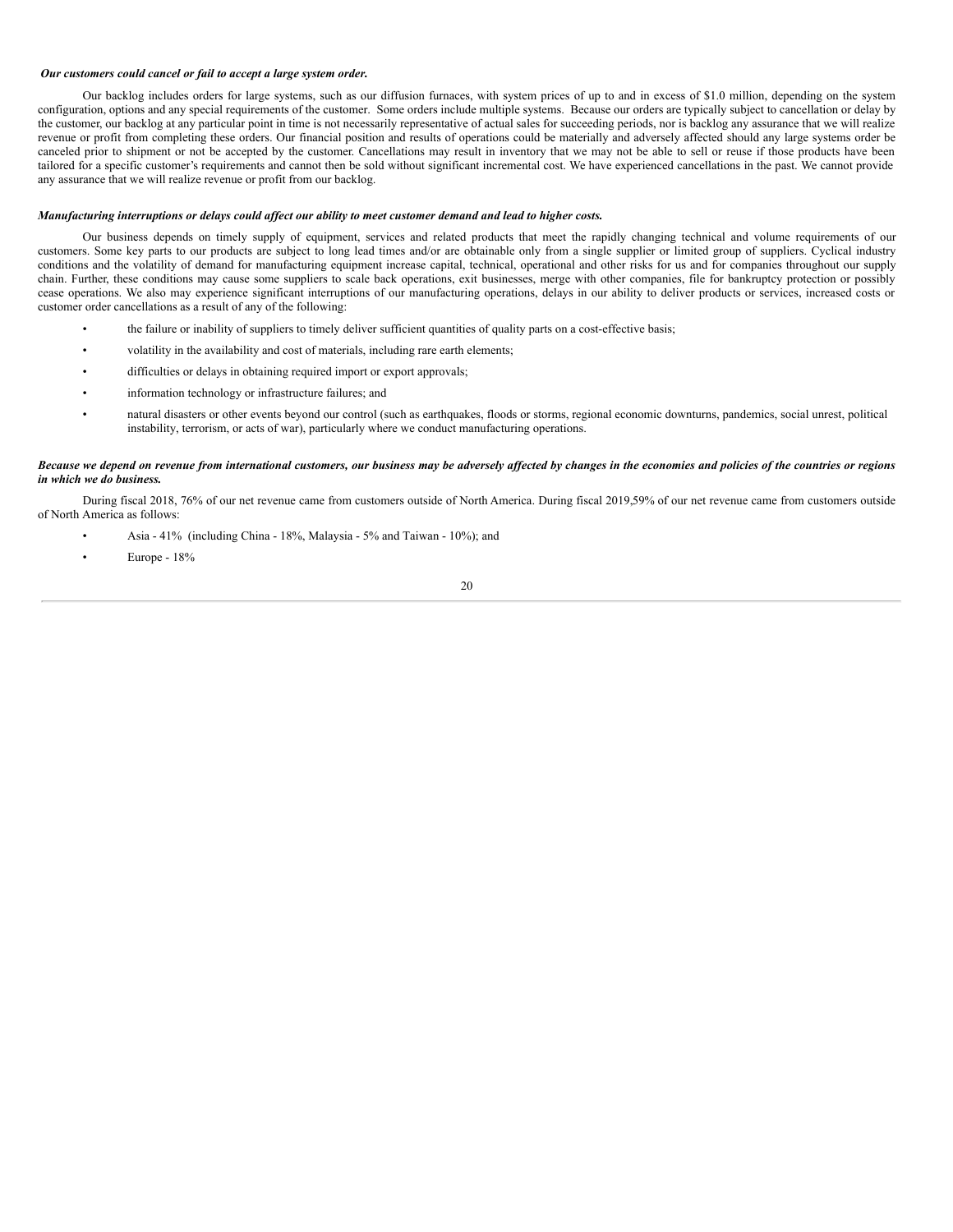Each geographic region in the markets in which we operate exhibits unique characteristics that can cause capital equipment investment patterns to vary significantly from period to period. Our business and results of operations could be negatively affected by periodic local or international economic downturns, trade balance issues and political, social and military instability in countries such as China, India, South Korea, Taiwan and possibly elsewhere. In addition, we face competition from a number of suppliers based in Asia that have certain advantages over suppliers from outside of Asia. These advantages include lower operating, shipping and regulatory costs, proximity to customers, favorable tariffs and other government policies that favor local suppliers. Additionally, the marketing and sale of our products to international markets expose us to a number of risks, including the following:

- increased costs associated with maintaining the ability to understand the local markets and follow their trends and customs, as well as developing and maintaining an effective marketing and distributing presence;
- limitations on our ability to require advance payments from our customers;
- difficulty in providing customer service and support in local markets;
- difficulty in staffing and managing overseas operations;
- longer sales cycles and time collection periods;
- fewer or weaker legal protections for our intellectual property rights;
- failure to develop appropriate risk management and internal control structures tailored to overseas operations;
- difficulty and costs relating to compliance with the different or changing commercial and legal requirements of our overseas markets;
- fluctuations in foreign currency exchange and interest rates;
- failure to obtain or maintain certifications for our products or services in these markets; and
- international trade barriers such as export requirements, tariffs, taxes and other restrictions and expenses.

#### *Our business may be adversely af ected by significant exchange rate fluctuations.*

Though our business has not been materially affected in the past by currency fluctuations, there is a risk that it may be materially adversely affected in the future, especially as we continue to expand operations into other countries. Such risk includes possible losses due to currency exchange rate fluctuations, future prohibitions against repatriation of earnings, or proceeds from disposition of investments.

#### *We are exposed to risks associated with an uncertain global economy.*

Uncertain global economic conditions and slowing growth in China, Europe and the United States, along with difficulties in the financial markets, national debt concerns and government austerity measures in certain regions, pose challenges to the industries in which we operate. Related factors, including unemployment, inflation and fuel prices, exacerbate negative trends in business and consumer spending and may cause our customers to delay, cancel, or refrain from placing orders for equipment or services. These actions may, in turn, reduce our net sales, reduce backlog, and affect our ability to convert backlog to sales. Uncertain market conditions, difficulties in obtaining capital, or reduced profitability also may cause some customers to scale back operations, exit businesses, merge with other manufacturers, or file for bankruptcy protection and potentially cease operations, which can result in lower sales and/or additional inventory or bad debt expense for us. These conditions may similarly affect key suppliers, impairing their ability to deliver parts and potentially causing delays or added costs for delivery of our products. In addition, these conditions may lead to strategic alliances by, or consolidation of, other equipment manufacturers, which could adversely affect our ability to compete effectively. Uncertainty about future economic and industry conditions also makes it more challenging for us to forecast our operating results, make business decisions, and identify and prioritize the risks that may affect our businesses, sources and uses of cash, financial condition and results of operations. We may be required to implement additional cost reduction efforts, including restructuring activities, and/or modify our business model, which may adversely affect our ability to capitalize on opportunities in a market recovery. If we do not timely and appropriately adapt to changes resulting from these uncertain macroeconomic environment and industry conditions, or to difficulties in the financial markets, our business, financial condition and results of operations may be materially and adversely affected.

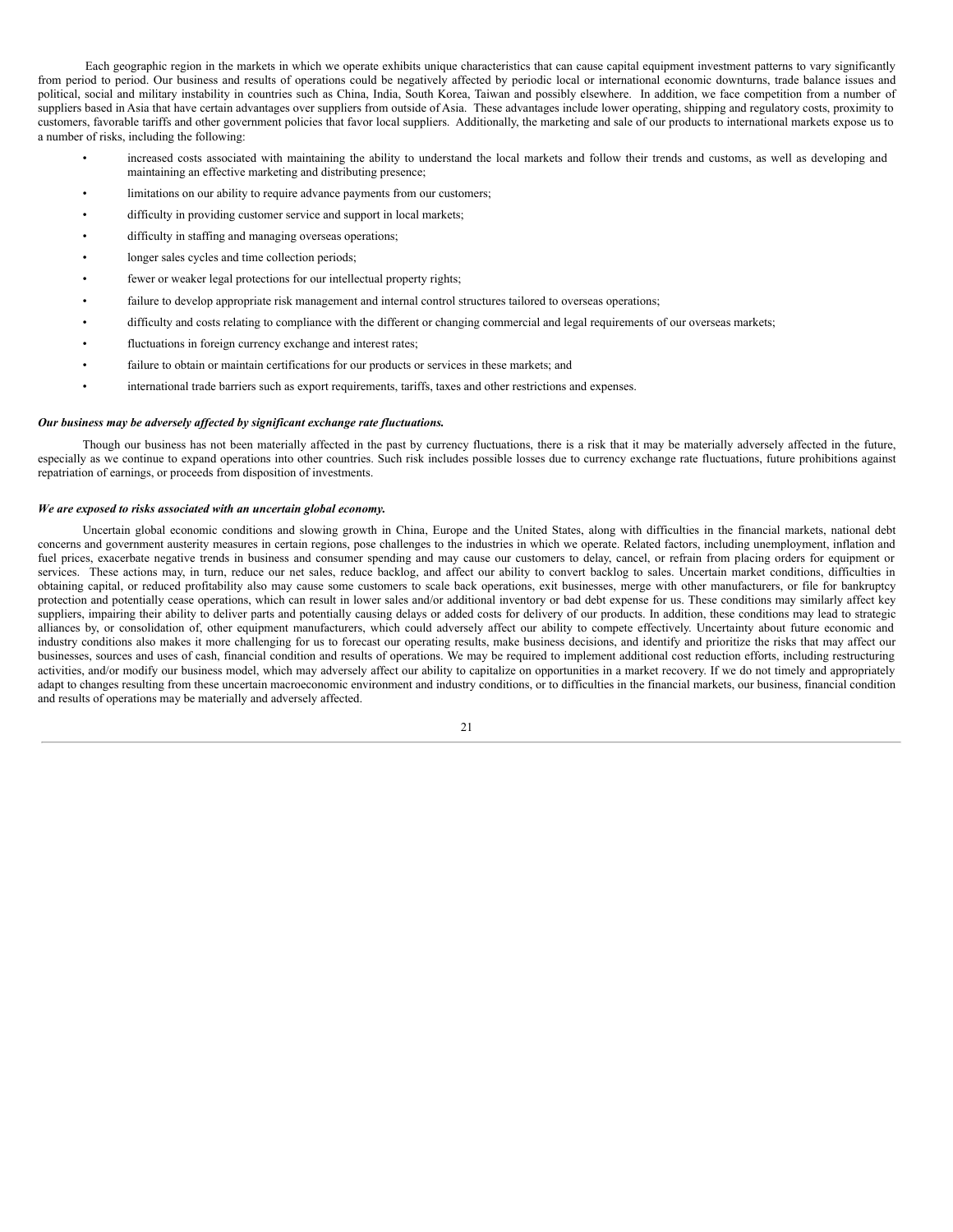### *We are dependent on key personnel for our business and product development and sales.*

Historically, our relationships with key customers and partners have depended on personal relations and other contacts established by certain of our executive officers. Though we cannot assure that such relationships will continue, such cooperation is expected to continue to be a significant element in our future development efforts.

Furthermore, it may not be feasible for any successor to maintain the same business relationships that our executive officers have established. While we are the beneficiary of a life insurance policy on the life of our Executive Chairman and Chief Executive Officer, Mr. Whang, there is no assurance that such insurance will be sufficient to cover the cost of finding and hiring a suitable replacement for Mr. Whang. If we were to lose the services of Mr. Whang for any reason, it could have a material adverse effect on our business.

We also depend on the management efforts of our officers and other key personnel and on our ability to attract and retain key personnel. During times of strong economic growth, competition is intense for highly-skilled employees. There can be no assurance that we will be successful in attracting and retaining such personnel or that we can avoid increased costs in order to do so. There can be no assurance that employees will not leave Amtech or compete against us. Our failure to attract additional qualified employees, or to retain the services of key personnel, could negatively impact our financial position and results of operations.

#### If we fail to maintain optimal inventory levels, our inventory obsolescence costs could increase, our liquidity could be significantly reduced or our revenue could decrease.

While we must maintain sufficient inventory levels to operate our business successfully and meet our customers' demands, accumulating excess inventory may have a significant unfavorable impact on our operating results and financial condition. Changing customer demands, supplier lead times and uncertainty surrounding new product launches expose us to risks associated with excess inventory or shortages. Our products are manufactured using a wide variety of purchased parts and raw materials and we must maintain sufficient inventory levels to meet the demand for the products we sell, which can change rapidly and unexpectedly. During peak years of our business, increases in demand for capital equipment result in longer lead times for many important system components. Future increases in demand could cause delays in meeting shipments to our customers. Because of the variability and uniqueness of customer orders, we try to avoid maintaining an extensive inventory of materials for manufacturing. However, long lead times for important system components during industry upturns sometimes require us to carry higher levels of inventory and make larger purchase commitments than we otherwise would make. We may be unable to sell sufficient quantities of products in the event that market demand changes, resulting in increased risk of excess inventory that could lead to obsolescence or reduced liquidity as we fulfill our purchase commitments. On the other hand, if we do not have a sufficient inventory of a product to fulfill customer orders, we may lose orders or customers, which may adversely affect our business, financial condition and results of operations. We cannot assure that we can accurately predict market demand and events to avoid inventory shortages or inventories and purchase commitments in excess of our current requirements.

#### Supplier capacity constraints, supplier production disruptions, supplier quality issues or price increases could increase our operating costs and adversely impact the *competitive positions of our products.*

We use numerous materials suppliers covering a wide range of materials and services in the production of our products including custom electronic and mechanical components. Key vendors include suppliers of controllers, quartz and silicon carbide for our diffusion systems, two steel mills capable of producing the types of steel to the tolerances needed for our wafer carriers, an injection molder that molds plastic inserts into our steel carriers, an adhesive manufacturer that supplies the critical glue and a pad supplier that produces a unique material used in the manufacture of our polishing templates. We also rely on third parties for certain machined parts, steel frames and metal panels and other components used particularly in the assembly of our production equipment. Although we strive to ensure that parts are available from multiple suppliers, we procure some key parts from a single supplier or a limited group of suppliers. Thus, at times, certain parts may not be available in sufficient quantities, or on a timely and costefficient basis, to adequately meet our needs and the needs of our customers.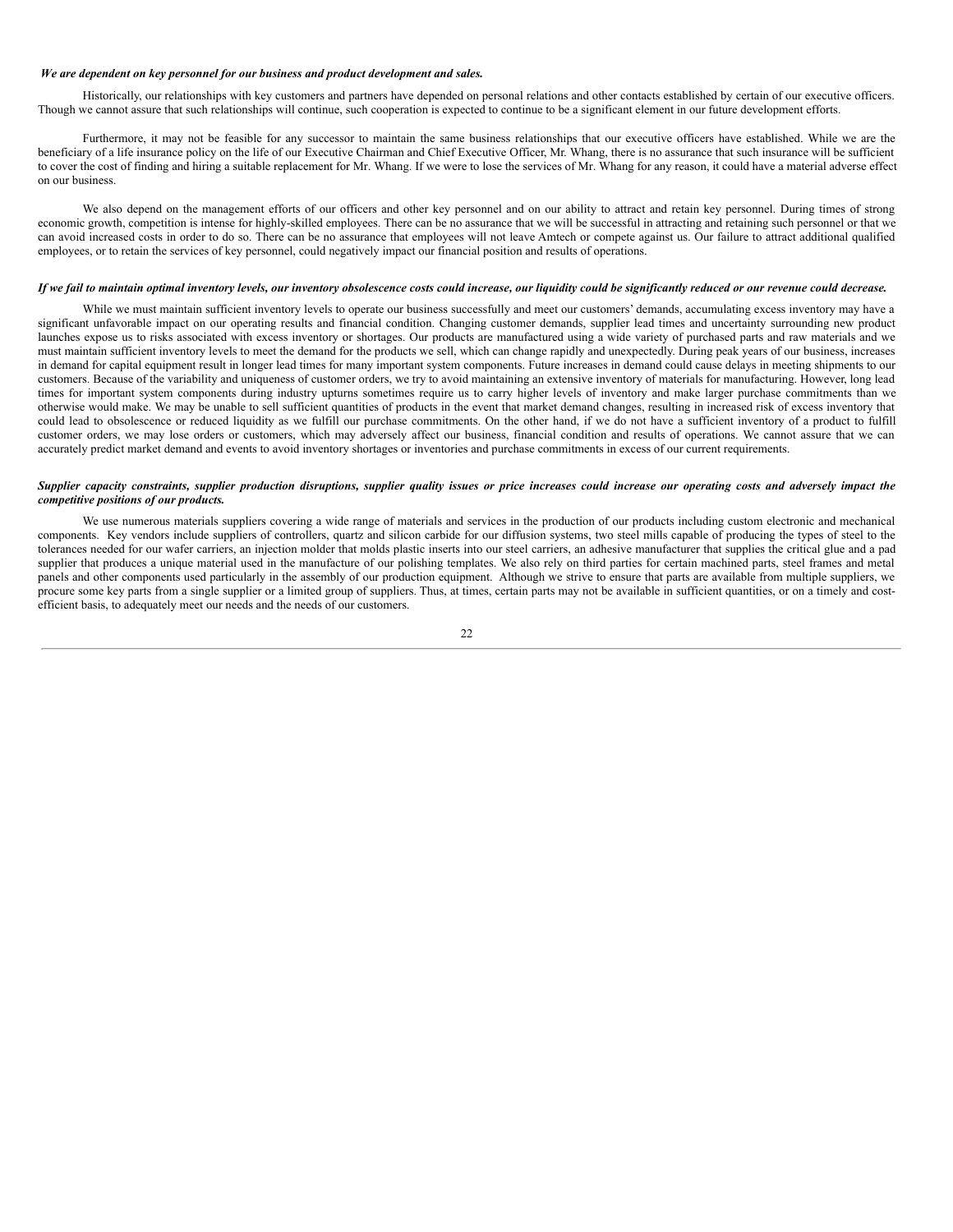Further, because the selling price of some of our systems exceeds \$1.0 million, the delay in the shipment of even a single system could cause significant variations in our quarterly revenue. In the event of supplier capacity constraints, production disruptions, or failure to meet our requirements concerning quality, cost or performance factors, we may transfer our business to alternative sourcing which could lead to further delays, additional costs or other difficulties. If, in the future, we do not receive, in a timely and cost-effective manner, a sufficient quantity and quality of parts to meet our production requirements, our financial position and results of operations may be materially and adversely affected.

# We might fail to develop adequate internal organizational structures, internal controls and risk monitoring and management systems for an organization of our scale.

Our business and operations have expanded rapidly through organic growth and acquisitions, as well as successfully managed frequent cyclical contractions. These periods of growth and contraction require the diversion of significant management resources to develop and implement adequate structures for internal organization and information flow, an effective internal control environment, risk monitoring and management systems in line with the scale of our organization, and the hiring and integration of qualified employees into our organization. In addition, disclosure and other ongoing obligations associated with being a public company further increase the challenges to our finance, legal and accounting teams. Furthermore, if we fail to continue to develop and implement appropriate structures for internal organization and information flow, an effective internal control environment and a risk monitoring and management system, we may not be able to identify unfavorable business trends, administrative oversights or other risks that could materially and adversely affect our business, prospects, financial condition and results of operations.

#### Unsatisfactory performance of, or defects in, our products may cause us to incur additional warranty expenses, damage our reputation and cause our sales to decline.

As of September 30, 2019 and 2018, our accrued warranty costs at our continuing operations amounted to \$0.6 million in each period. Our assumptions regarding the durability and reliability of our products may not be accurate, and because our products have relatively long warranty periods, we cannot assure you that the amount of accrued warranty by us for our products will be adequate in light of the actual performance of our products. If we experience a significant increase in warranty claims, we may incur significant repair and replacement costs associated with such claims. Furthermore, widespread product underperformances or failures will damage our reputation and customer relationships and may cause our sales to decline, which in turn could have a material adverse effect on our financial condition and results of operations.

#### *We may incur impairment charges to goodwill or long-lived assets.*

We have acquired, and may acquire in the future, goodwill and other long-lived intangible assets. Goodwill and purchased intangible assets with indefinite useful lives are not amortized, but are reviewed for impairment at least annually, typically during the fourth quarter of each fiscal year, and more frequently when events or changes in circumstances indicate that the carrying value of an asset may not be recoverable. The review compares the fair value for each of our reporting units to its associated carrying value, including goodwill. Factors that could lead to impairment of goodwill and intangible assets include adverse industry or economic trends, reduced estimates of future cash flows, declines in the market price of our common stock, changes in our strategies or product portfolio, and restructuring activities. Our valuation methodology for assessing impairment requires management to make judgments and assumptions based on historical experience and projections of future operating performance. As is the case with our impairment charge in fiscal 2018, we may again be required to record a charge to earnings during the period in which an impairment of goodwill or amortizable intangible assets is determined to exist, which could materially and adversely affect our results of operations.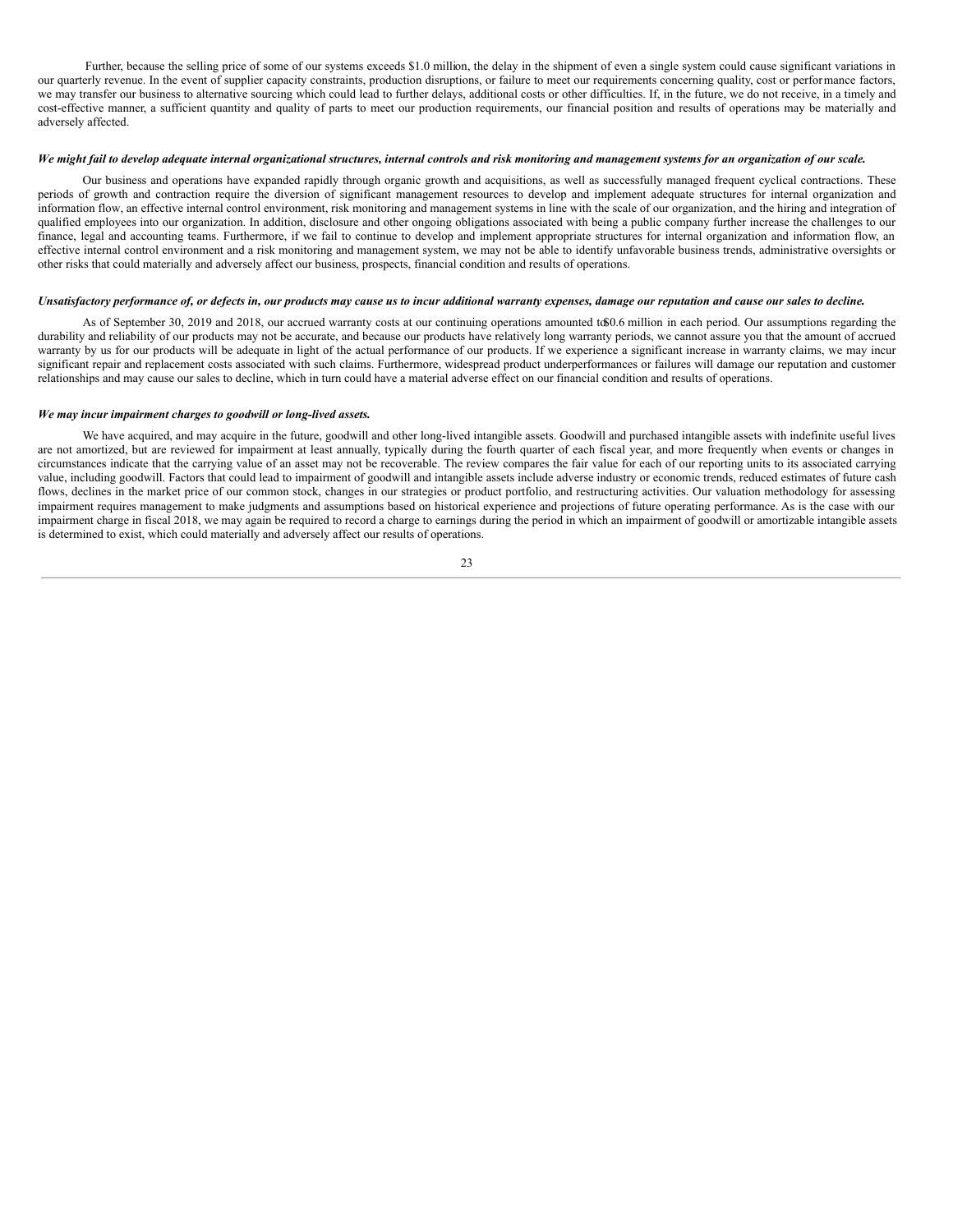# *Our income taxes are subject to variables beyond our control.*

Our net income and cash flow may be adversely affected by conditions affecting income taxes which are outside our control. Examples of the potential uncontrollable circumstances that could affect our tax rate are as follows:

- We sell and operate globally in the United States, Europe and Asia. Disagreement could occur on the jurisdiction of income and taxation among different governmental tax authorities. Potential areas of dispute may include transfer pricing, intercompany charges and intercompany balances.
- We are subject to a China withholding tax on certain non-tangible charges made under our transfer pricing agreements. The interpretation of what charges are subject to the tax and when the liability for the tax occurs has varied and could change in the future.
- Tax rates may increase, and, therefore, have a material adverse effect on our earnings and cash flows.

#### Our officers, directors and largest shareholders could choose to act in their best interests and not necessarily those of our other shareholders.

Our directors, executive officers and holders of five percent or more of our outstanding common stock and their affiliates represent a significant portion of our common stock held as of September 30, 2019, and, therefore, have significant influence over our management and corporate policies. These shareholders have significant influence over all matters submitted to our shareholders, including the election of our directors and approval of business combinations, and could potentially initiate or delay, deter or prevent a change of control. Circumstances may occur in which the interests of these shareholders may conflict with the interests of Amtech or those of our other shareholders, and these shareholders may cause us to take actions that align with their interests. Should conflicts of interest arise, we can provide no assurance that these shareholders would act in the best interests of our other shareholders or that any conflicts of interest would be resolved in a manner favorable to our other shareholders. In addition, involvement of certain activist shareholders may impact our ability to recruit and retain talent or otherwise distract management or make decisions that we believe are in the long-term interest of all shareholders.

#### Information security breaches or failures of our information technology systems may have a negative impact on our operations and our reputation.

We may be subject to information security breaches or failures of our information technology systems caused by advanced persistent threats, unauthorized access, sabotage, vandalism, terrorism or accident. Compromises and failure to our information technology networks and systems could result in unauthorized release of our confidential or proprietary information, or that of our customers and suppliers, as well as employee personal data. The costs to protect against or alleviate breaches and systems failures require significant human and financial capital expenditures, which in turn could potentially disrupt our continuing operations, increase our liability as a result of compromises to personally identifiable information, and may lead to a material and adverse effect on our financial reporting, reputation and business.

#### Natural disasters, outbreaks of infectious diseases, terrorist attacks, wars and threats of war may negatively impact our operations, revenue, costs and stock price.

Natural disasters such as earthquakes, floods, severe weather conditions, outbreaks of infectious diseases or other catastrophic events may severely affect our operations or those of our suppliers and customers. Such catastrophic events may have a material adverse effect on our business.

Acts of terrorism, as well as events occurring in response or connection to them, including potential future terrorist attacks, rumors or threats of war, actual military conflicts or trade disruptions impacting our domestic or foreign customers or suppliers, may negatively impact our operations by causing, among other things, delays or losses in the delivery of supplies or finished goods and decreased sales of our products. More generally, any of these events could cause consumer confidence and spending to decrease and/or result in increased volatility in the worldwide financial markets and economy. They also could result in economic recession either globally or in the markets in which we operate. Any of these occurrences could have a significant adverse impact on our financial position and results of operations.

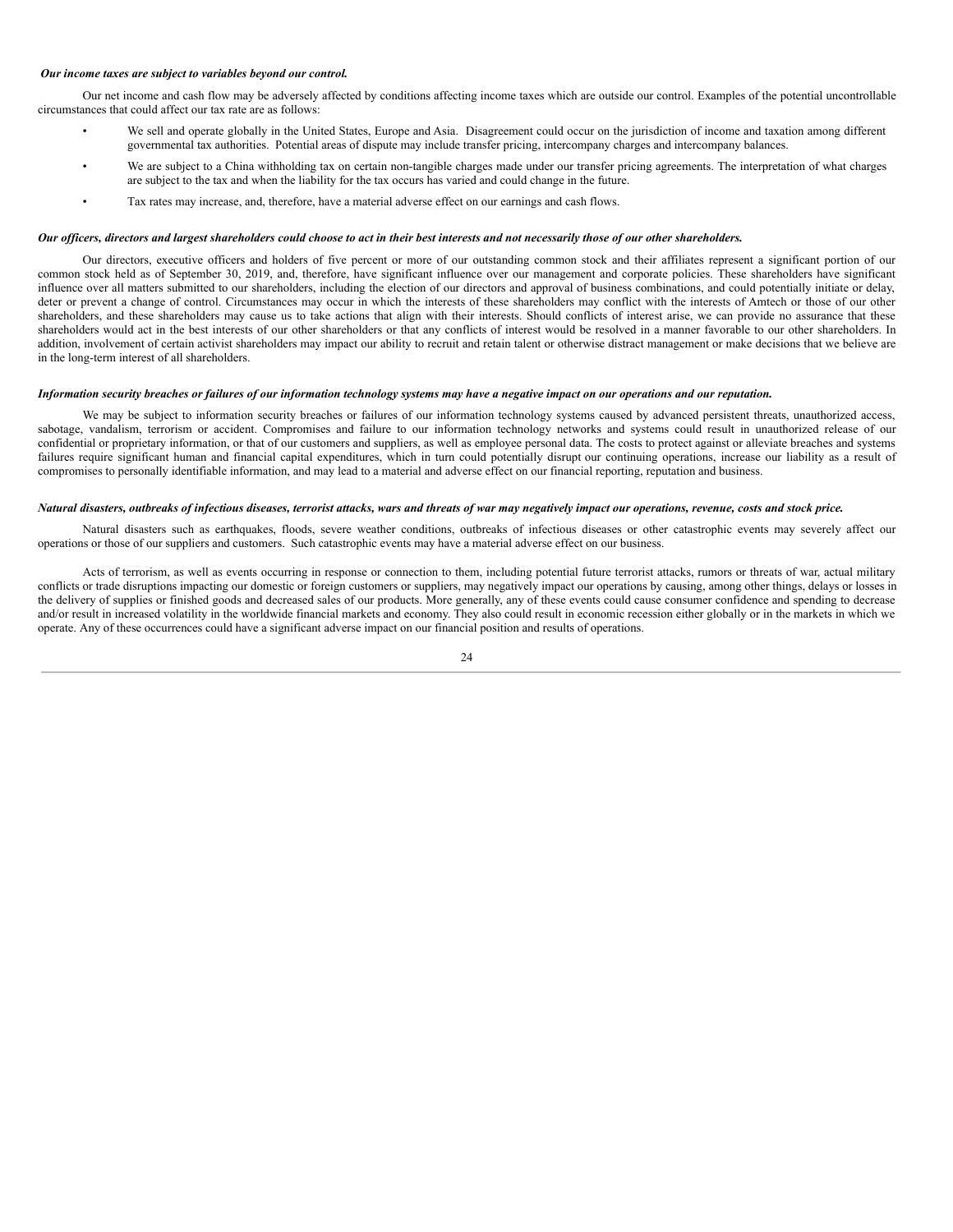### **Risks Related to Regulations and Litigation**

#### Our business may be adversely affected by changes in or failure to comply with foreign and domestic laws.

The operations of our companies are subject to numerous foreign and domestic regulatory regimes, including taxation policies, governance and audit requirements, employment and labor laws, transportation regulations, import and export regulations and tariffs, possible foreign exchange restrictions and international monetary fluctuations. Our policies, procedures and internal controls are designed to help us comply with all applicable foreign and domestic laws, accounting and reporting requirements, regulatio ns and tax requirements. We could be subject to legal or regulatory action in the event of our failure to comply, which could be expensive to defend and resolve and be disruptive to our business. Any changes in regulations, the imposition of additional regulations or the enactment of any new legislation that affects us may increase the complexity of the legal and regulatory environment in which we operate and the related costs of compliance.

#### We are subject to U.S. and certain non-U.S. anti-corruption/anti-bribery, export and import controls, sanctions, embargoes, anti-money laundering, anti-terrorist financing, and other similar laws and regulations. Compliance with these legal standards could impair our ability to compete in domestic and international markets. We can face criminal liability and other serious consequences for violations of these laws and regulations which can harm our business.

We are a U.S.-based multinational company with extensive operations, including manufacturing joint ventures, in Asia and elsewhere. We operate in several high-risk jurisdictions, including, but not limited to China. Various U.S. and certain non-U.S. anti-corruption/anti-bribery and other international trade laws and regulations apply to our company entities and businesses. These laws and regulations may include, among others, the Foreign Corrupt Practices Act of 1977, as amended, the U.S. Travel Act, the U.S. Domestic Bribery Statute contained in 18 U.S.C. §201, the Money Laundering Control Act (1986), the USA PATRIOT Act, the United States Export Administration Act of 1979, the U.S. Export Administration Regulations (15 C.F.R. §§730 et seq.), U.S. sanctions contained in 31 C.F.R. Parts 500-599, the United States International Emergency Economic Powers Act, the United States Trading with the Enemy Act, the International Boycott Provisions of Section 999 of the U.S. Internal Revenue Code of 1986, the UK Bribery Act 2010, the UK Proceeds of Crime Act 2002, and certain other anti-corruption, anti-bribery, anti-kickback, anti-fraud, anti-money laundering, anti-terrorist financing, anti-narcotics, anti-boycott, export control, sanctions, embargo, import control, customs, tax, insider trading, insurance, banking, false claims, anti-racketeering, and other laws, regulations, decrees, government or executive orders, or judicial or administrative decisions or determinations to the extent applicable.

The above-mentioned laws and regulations are interpreted very broadly and will impact and raise legal compliance risks for our business in the various jurisdictions where we operate. Violations of the above-mentioned laws and regulations may result in substantial civil and criminal fines and penalties, imprisonment, the loss of export or import privileges, debarment, tax reassessments, breach of contract and fraud litigation, reputational harm, and other consequences.

Anti-corruption/anti-bribery and the other laws and regulations mentioned above are actively enforced by U.S. and other governments agencies. Among various matters, anti-corruption/anti-bribery laws prohibit our companies, subsidiaries, directors, officers, employees, agents, contractors, vendors, and other business partners from authorizing, promising, offering, providing, soliciting, or accepting directly or indirectly, improper payments or anything else of value to or from recipients in the public or private sector. We may engage vendors and third-party business partners to sell our products or services and/or to obtain necessary permits, licenses, patent registrations, and other regulatory approvals. We have direct or indirect interactions with officials and employees of government agencies or government-affiliated organizations. These factors raise our anti-corruption/anti-bribery risk exposure. We can be held liable for the corrupt or other illegal activities of our employees, agents, contractors, vendors, and other business partners, even if we do not explicitly authorize or have actual knowledge of such activities. The application of these laws to us also may place us at a competitive disadvantage to foreign companies that are not subject to similar regulations.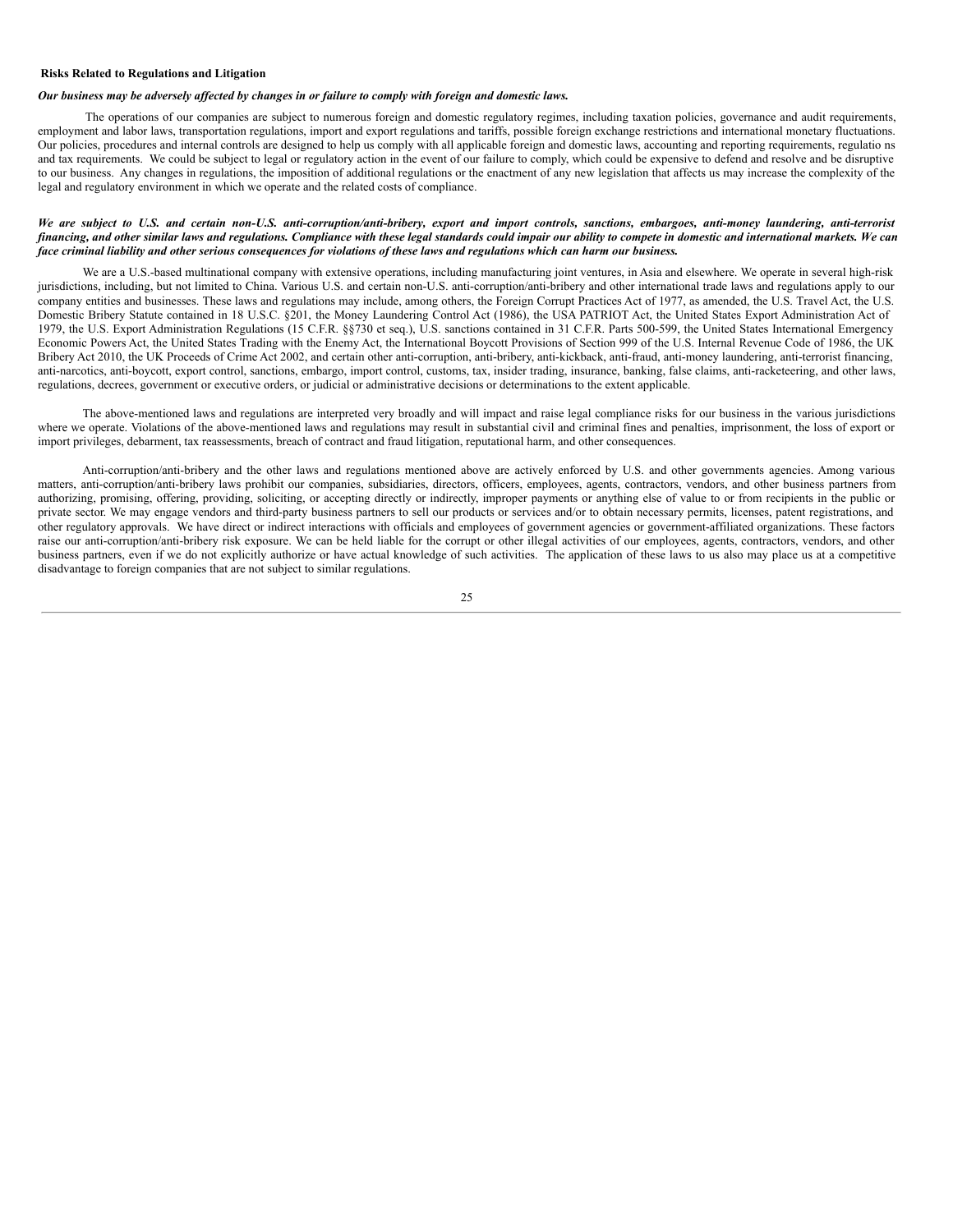# The United States could withdraw from or materially modify certain international trade agreements, or change tariff, trade, or tax provisions related to the global *manufacturing and sales of our products in ways that we currently cannot predict.*

A portion of our business activities are conducted in foreign countries, including China, Malaysia, Taiwan, France and the Netherlands. Our business benefits from free trade agreements, and we also rely on various U.S. corporate tax provisions related to international commerce as we build, market and sell our products globally. The current U.S. presidential administration, with support of some members in Congress, has announced trade policy changes, including an intention to impose new tariffs on imported goods, which have created significant uncertainty about the future relationship between the United States and other countries with respect to trade, treaties and tariffs. For example, on June 15, 2018, the Office of the USTR published a list of products covering 818 separate U.S. tariff lines valued at approximately \$34 billion in 2018 trade values, imposing an additional duty of 25% on the listed product lines. The list generally focuses on products from industrial sectors that contribute to or benefit from the "Made in China 2025" industrial policy, which include industries such as aerospace, information and communications technology, robotics, industrial machinery, new materials, and automobiles. The USTR also announced a second set of 284 proposed tariff lines, which cover approximately \$16 billion worth of imports from China, which will undergo further review in a public notice and comment process, including a public hearing. After completion of this process, USTR stated that it will issue a final determination on the products from this list that would be subject to the additional duties. We are continuing to evaluate the impact of the announced and other proposed tariffs on products that we import from China, and we may experience a material increase in the cost of our products, which may result in our products becoming less attractive relative to products offered by our competitors.

These developments, or the perception that any of them could occur, may have a material adverse effect on global economic conditions and the stability of global financial markets, and may significantly reduce global trade and, in particular, trade between the impacted nations and the United States. Any of these factors, or any changes to U.S. corporate tax policies related to international commerce, could depress economic activity and have a material adverse effect on our business, financial condition and results of operations.

#### Recent changes to U.S. tax laws may adversely affect our financial condition or results of operation and create the risk that we may need to adjust our accounting for *these changes.*

The TCJA, enacted on December 22, 2017, makes significant changes to U.S. tax laws and includes numerous provisions that affect businesses, including ours. For instance, as a result of lower corporate tax rates, the TCJA tends to reduce both the value of deferred tax assets and the amount of deferred tax liabilities. It also limits interest rate deductions and the amount of net operating losses that can be used each year and alters the expensing of capital expenditures. Other provisions have international tax consequences for businesses like ours that operate internationally. The TCJA is unclear in certain respects and will require interpretations and implementing regulations by the Internal Revenue Service, as well as state tax authorities, and the TCJA could be subject to amendments and technical corrections, any of which could lessen or increase the adverse (and positive) impacts of the TCJA. The accounting treatment of these tax law changes is complex, and some of the changes may affect both current and future periods. Others will primarily affect future periods. We accounted for the impact of the TCJA on us in fiscal 2018, and, though we believe our analysis and computations of the tax effects of the TCJA on us to be correct, any adjustments to our conclusions or the effects of currently unknown impacts of the TCJA on us could affect our current or future financial statements, or both.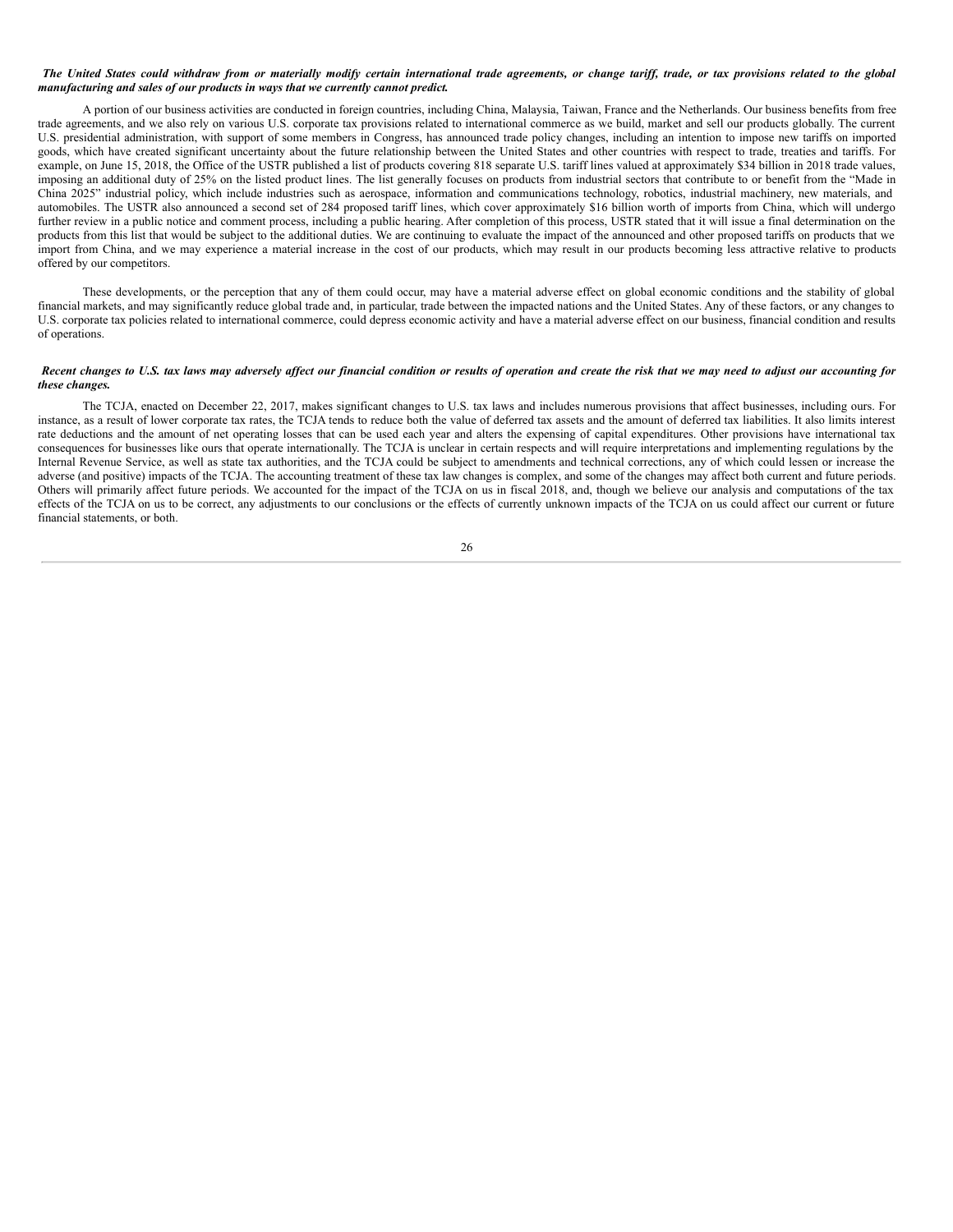#### Regulations related to conflict minerals will force us to incur additional expenses, may make our supply chains more complex, and may result in damage to our *relationships with customers.*

Under the Dodd-Frank Act, the SEC adopted requirements for companies that manufacture products that contain certain minerals and metals known as "conflict minerals". These rules require public companies to perform diligence and to report annually to the SEC whether such minerals originate from the Democratic Republic of Congo and adjoining countries. The implementation of these requirements could adversely affect the sourcing, availability, and pricing of minerals we use in the manufacture of our products. In addition, we have incurred and will continue to incur additional costs to comply with the disclosure requirements, including costs related to determining the source of any of the relevant minerals used in our products. Given the complexity of our supply chain, we may not be able to ascertain the origins of these minerals used in our products through the due diligence procedures that we implement, which may harm our reputation. We may also face difficulties in satisfying customers who may require that our products be certified as conflict mineral free, which could harm our relationships with these customers and lead to a loss of revenue. These requirements could limit the pool of suppliers that can provide conflict-free minerals, and we may be unable to obtain conflict-free minerals at competitive prices, which could increase our costs and adversely affect our manufacturing operations and our profitability.

# We are subject to environmental regulations, and our inability or failure to comply with these regulations could result in significant costs or the suspension of our ability to *operate portions of our business.*

We are subject to environmental regulations in connection with our business operations, including regulations related to manufacturing and our customers' use of our products. From time to time, we receive notices regarding these regulations. It is our policy to respond promptly to these notices and to take any necessary corrective action. Our failure or inability to comply with existing or future environmental regulations could result in significant remediation liabilities, the imposition of fines and/or the suspension or termination of development, manufacturing or use of certain of our products or facilities, each of which could damage our financial position and results of operations.

#### We face the risk of product liability claims or other litigation, which could be expensive and may divert management's attention from running our business.

Amtech and our subsidiaries are defendants from time to time in actions for matters arising out of our business operations. The manufacture and sale of our products, which, in our customers' operations, involve toxic materials and robotic machinery, involve the risk of product liability claims. In addition, a failure of one of our products at a customer site could interrupt the business operations of our customer. Our existing insurance coverage limits may not be adequate to protect us from all liabilities that we might incur in connection with the manufacture and sale of our products if a successful product liability claim or series of product liability claims were brought against us.

We also may be involved in other legal proceedings or claims and experience threats of legal action from time to time in the ordinary course of our business. For example, securities class action litigation is often brought against companies following periods of volatility in the market price of its securities or in connection with strategic transactions. We may in the future be the target of securities litigation due to volatility in the market price of our common stock or for other reasons. Any securities litigation could result in substantial costs and could divert the attention and resources of our management.

Where appropriate, we intend to vigorously defend all claims. However, any actual or threatened claims, even if not meritorious or material, could result in the expenditure of significant financial and managerial resources. The continued defense of these claims and other types of lawsuits could divert management's attention away from running our business. In addition, required amounts to be paid in settlement of any claims, and the legal fees and other costs associated with their defense or also settlement, cannot be estimated and could, individually or in the aggregate, materially harm our financial condition. We may also experience higher than expected warranty claims.

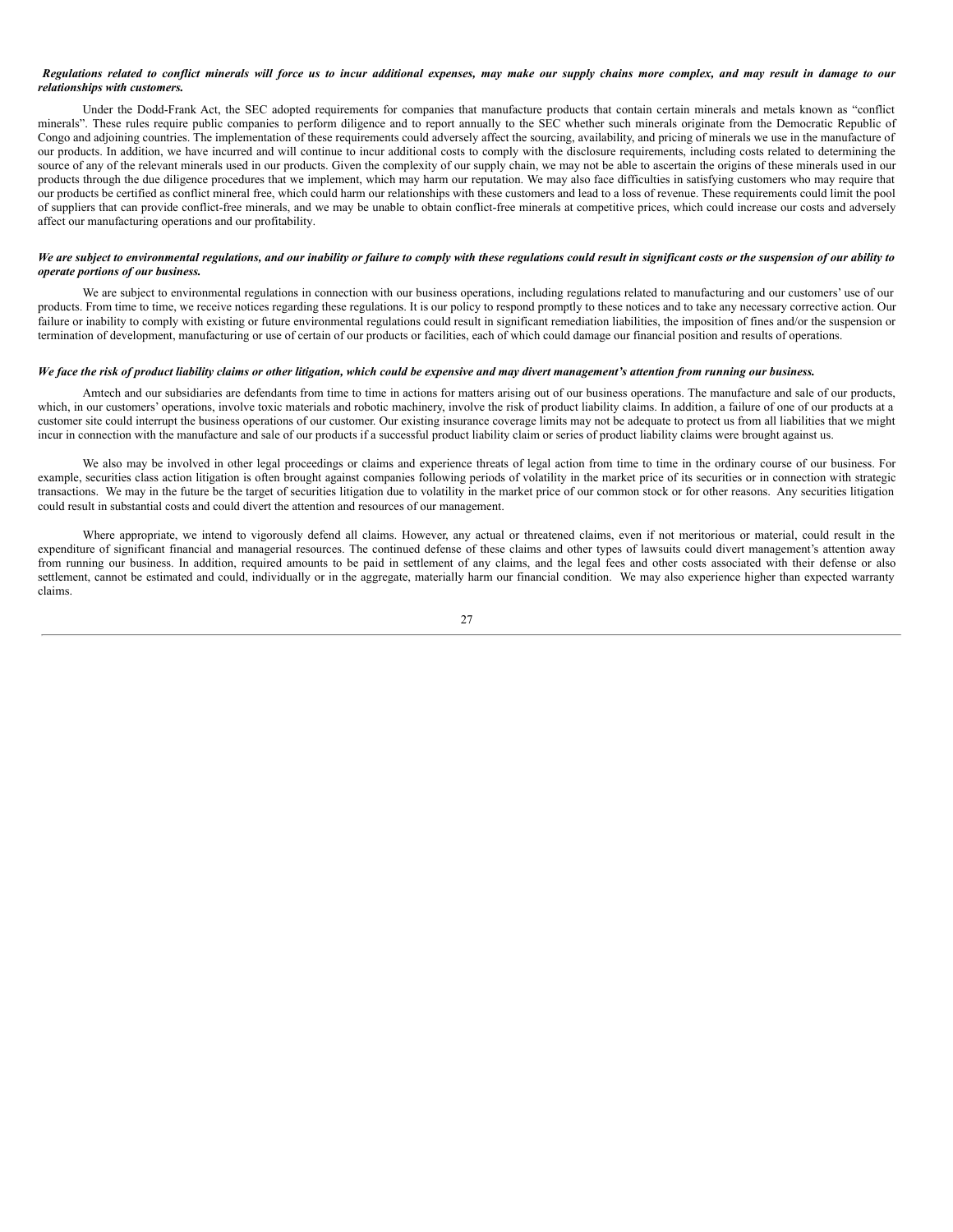#### **Risks Related to Our Research and Development and Intellectual Property Activities**

#### We may not be able to keep pace with the rapid change in the technology needed to meet customer requirements.

Success in the solar and semiconductor equipment industries depends, in part, on continual improvement of existing technologies and rapid innovation of new solutions. For example, the solar industry continues to develop new technologies to increase the efficiencies and lower the costs of solar cells. Also, the semiconductor industry continues to shrink the size of semiconductor devices. These and other evolving customer needs require us to continually respond with new product developments.

Technical innovations are inherently complex and require long development cycles and appropriate professional staffing. Our future business success depends on our ability to develop and introduce new products, or new uses for existing products, that successfully address changing customer needs and win market acceptance. We also must manufacture these new products in a timely and cost-effective manner. To realize future growth through technical innovations in the solar and semiconductor industries, we must acquire the technology through product development, merger and acquisition activity or through the licensing of products from our technology partners. Potential disruptive technologies could have a material adverse effect on our business if we do not successfully develop and introduce new products, technologies or uses for existing products in a timely manner and continually find ways of reducing the cost to produce them in response to changing market conditions or customer requirements.

#### Our research and development investments may not result in timely new products that can be sold at favorable prices and obtain market acceptance.

The rapid change in technology in our industry requires that we continue to make investments in research and development in order to enhance the performance, functionality and cost of ownership of our products to keep pace with competitors' products and to satisfy customer demands for improved performance, features and functionality. We cannot provide assurance that revenue from future products or enhancements will be sufficient to recover the development costs associated with such products or enhancements, or that we will be able to secure the financial resources necessary to fund future development. Research and development costs are typically incurred before we confirm the technical feasibility and commercial viability of a product, and not all development activities result in commercially viable products. We cannot assure that products or enhancements will receive market acceptance, or that we will be able to sell these products at prices that are favorable to us, or at all. In addition, from time to time we receive funding from government agencies for certain strategic development programs to increase our research and development resources and address new market opportunities. As a condition to this government funding, we may be subject to certain record-keeping, audit, intellectual property rights-sharing and/or other obligations. If we do not successfully manage our investments in research and development, our business, financial condition and results of operations could be materially and adversely affected.

# Third parties may violate our proprietary rights, in which we have made significant investments, resulting in a loss of value of some of our intellectual property or costly *litigation.*

Our success is dependent in part on our technology and other proprietary rights. We own various United States and international patents and have additional pending patent applications relating to some of our products and technologies. Protecting and defending our patents domestically, and especially internationally, is costly. In addition, the process of seeking patent protection is lengthy and expensive. Therefore, we cannot be certain that pending or future applications will result in issued patents, or that issued patents will be of sufficient scope or strength to provide meaningful protection or commercial advantage to us. Other companies and individuals, including our larger competitors, may develop technologies that are similar or superior to our technology or design around the patents we own or license. In addition, the patent for the technology that we license and use in our manufacture of insert carriers has expired, which, along with the other risks related to our patents described above, may have the effect of diminishing or eliminating any competitive advantage we may have with respect to our manufacturing process.

We also maintain trademarks on certain of our products and claim copyright protection for certain proprietary software and documentation. We can give no assurance, however, that our trademarks and copyrights will be upheld or will successfully deter infringement by third parties.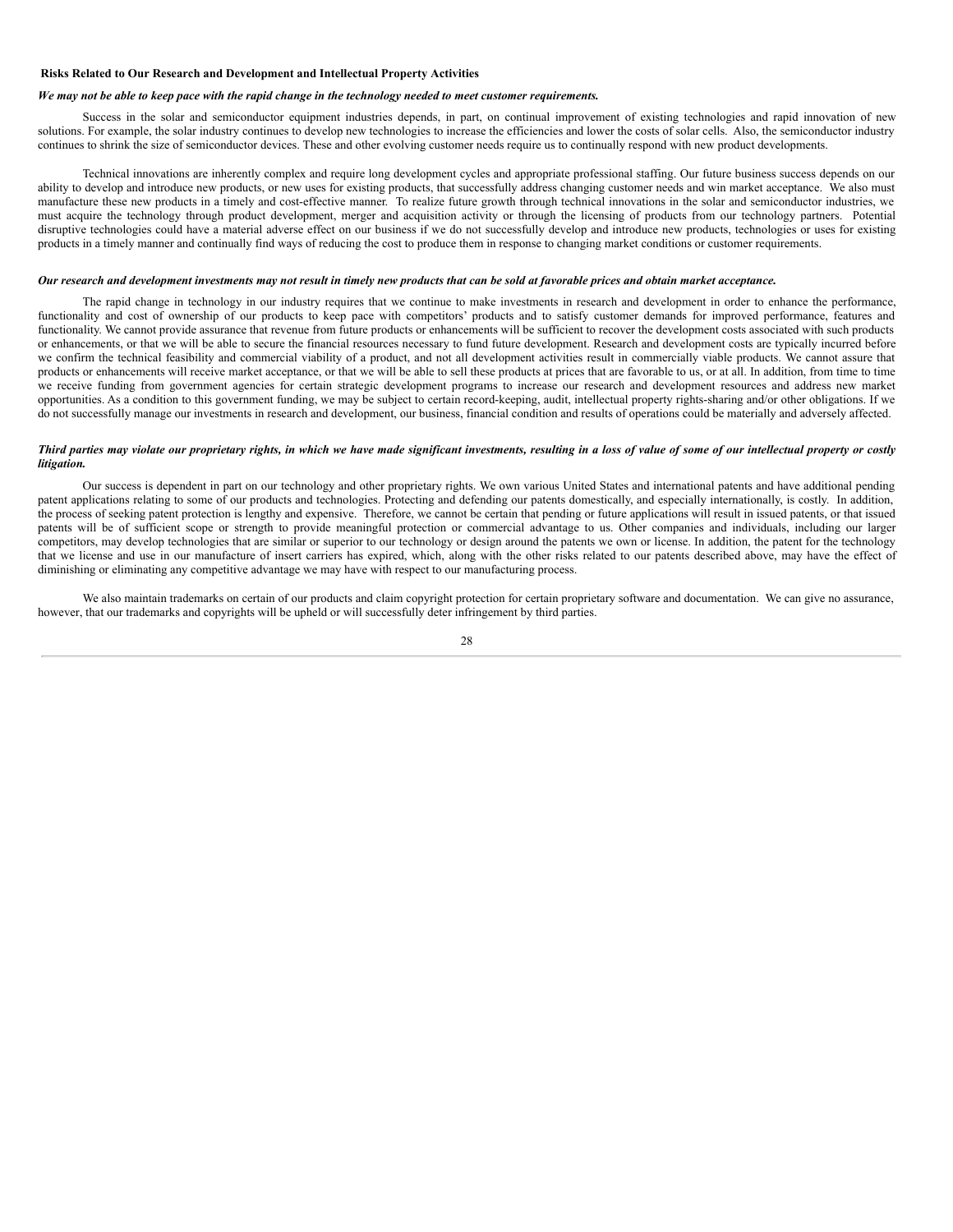We attempt to protect our trade secrets and other proprietary information through confidentiality agreements with our customers, suppliers, employees and consultants and through other security measures. We also maintain exclusive and non-exclusive licenses with third parties for the technology used in certain products. However, these employees, consultants and third parties may breach these agreements, and we may not have adequate remedies for wrongdoing. In addition, the laws of certain territories, such as China, in which we develop, manufacture or sell our products may not protect our intellectual property rights to the same extent as do the laws of the United States.

# We may face intellectual property infringement claims that could be time-consuming and costly to defend and could result in our loss of significant rights and the *assessment of treble damages.*

From time to time, we have received communications from other parties asserting the existence of patent rights or other intellectual property rights that they believe cover certain of our products, processes, technologies or information. Some of these claims may lead to litigation. We cannot assure that we will prevail in these actions, or that other actions alleging misappropriation or misuse by us of third-party trade secrets, infringement by us of third-party patents and trademarks or the validity of our patents, will not be asserted or prosecuted against us. If there is a successful claim of infringement against us, we may be required to pay substantial damages (including treble damages if we were to be found to have willfully infringed a third party's patent) to the party claiming infringement, incur costs to develop non-infringing technology, stop selling or using technology that contains the allegedly infringing intellectual property, or enter into royalty or license agreements that may not be available on acceptable or commercially practical terms, if at all. Intellectual property litigation, regardless of outcome, is expensive and time-consuming, and could divert management's attention from our business. Our failure to successfully defend against infringement claims, or to develop non-infringing technologies or license the proprietary rights on a timely basis, could have a material negative effect on our business, operating results or financial condition.

#### **Risks Related to Our Common Stock**

#### Our results of operations are difficult to predict, and, we have experienced, and may continue to experience, significant volatility in our stock price as a result.

A variety of factors may cause the price of our stock to be volatile. For example, our results of operations are difficult to predict and have fluctuated from time to time in the past. We expect that our results of operations may continue to fluctuate from time to time in the future. It is possible that our results of operations in some reporting periods will be below market expectations. If our results of operations for a particular reporting period are lower than the market expectations for such reporting period, investors may react negatively and, as a result, the price of our stock may materially decline.

Furthermore, the stock market in general, and the market for shares of high-technology companies in particular, including ours, have experienced extreme price fluctuations, which have often been unrelated to the operating performance of affected companies. During the two-year period ended September 30, 2019 the price of our common stock has ranged from \$15.45 to \$4.03. The price of our stock may be more volatile than the stock of other companies due to, among other factors, the unpredictable, volatile and seasonal nature of the industries in which we operate, our significant customer concentration, intense competition, our fluctuating backlog and our relatively low daily stock trading volume. As a result, the market price of our common stock is likely to continue to fluctuate significantly in the future, including fluctuations related and unrelated to our performance.

#### *Shareholder activists could cause a disruption to our business.*

An activist investor may indicate disagreement with our strategic direction or capital allocation policies and may seek representation on our Board of Directors. Our business, operating results or financial condition could be adversely affected and may result in, among other things:

- increased operating costs, including increased legal expenses, insurance, administrative expenses and associated costs incurred in connection with director election contests;
- uncertainties as to our future direction, which could result in the loss of potential business opportunities and could make it more difficult to attract, retain, or motivate qualified personnel, and strain relationships with investors and customers; and
- reduction or delay in our ability to effectively execute our current business strategy and to implement new strategies.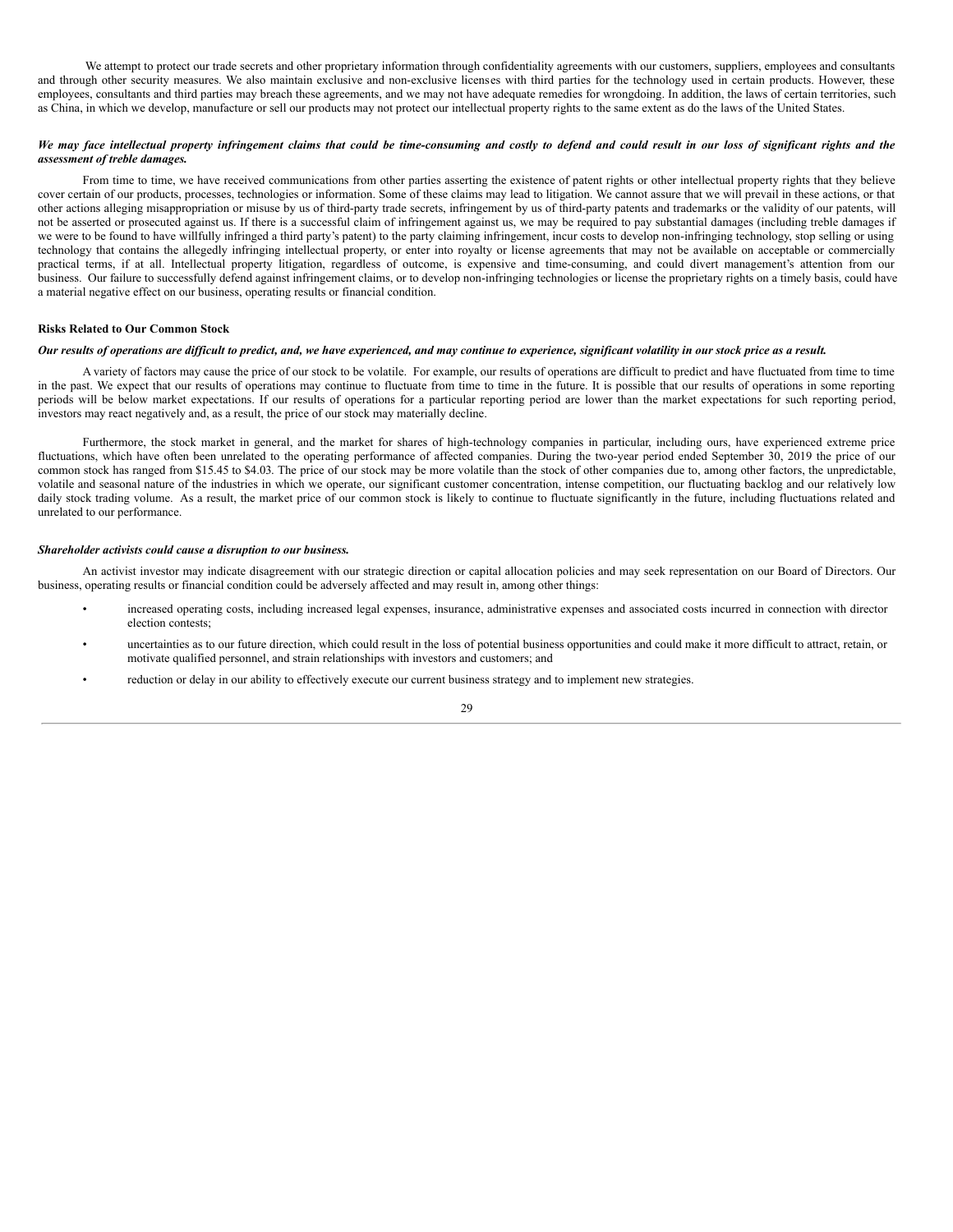# Future sales of our common stock by us or our existing shareholders could depress the market price of our common stock.

If we or our existing shareholders sell a large number of shares of our common stock, the market price of our common stock could decline significantly. Further, even the perception in the public market that we or our existing shareholders might sell shares of common stock could depress the market price of the common stock.

# If securities analysts do not publish research or reports about our business or if they downgrade our stock, the price of our stock could decline.

The trading market for our shares of common stock could rely in part on the research and reporting that industry or financial analysts publish about us or our business. We do not control these analysts. Furthermore, if one or more of the analysts who do cover us downgrades our stock, the price of our stock could decline. If one or more of these analysts ceases coverage of our company, we could lose visibility in the market, which in turn could cause our stock price to decline.

# <span id="page-29-0"></span>**ITEM 1B. UNRESOLVED STAFF COMMENTS**

None.

# <span id="page-29-1"></span>**ITEM 2. PROPERTIES**

We believe that our properties are adequate for our current needs. In addition, we believe that adequate space can be obtained to meet our foreseeable business needs. The following chart identifies the principal properties which we own or lease.

| Location                        | <b>Use</b>               | Own or Lease | <b>Size</b> |  |
|---------------------------------|--------------------------|--------------|-------------|--|
| <b>Corporate</b>                |                          |              |             |  |
| Tempe, Arizona                  | Corporate Headquarters   | Own          | $15,000$ sf |  |
| <b>Semiconductor Segment</b>    |                          |              |             |  |
| North Billerica, Massachusetts  | Office, Mfg. & Warehouse | Own          | 150,000 sf  |  |
| Ashvale, Surrey, United Kingdom | Office                   | Lease        | $1,900$ sf  |  |
| Shanghai, China                 | Office, Mfg. & Warehouse | Lease        | $49,000$ sf |  |
| Penang, Malaysia                | Office                   | Lease        | $1,570$ sf  |  |
| <b>SiC/LED Segment</b>          |                          |              |             |  |
| Carlisle, Pennsylvania          | Office & Mfg.            | Lease        | $22,000$ sf |  |
| Carlisle, Pennsylvania          | Office & Mfg.            | Lease        | $40,500$ sf |  |
| <b>Automation Segment</b>       |                          |              |             |  |
| Clapiers, France                | Office, Mfg. & Warehouse | Lease        | $12,000$ sf |  |
| Clapiers, France                | Manufacturing            | Lease        | $6,700$ sf  |  |
| Le Cres, France                 | Manufacturing            | Lease        | $3,000$ sf  |  |
| <b>Solar Segment</b>            |                          |              |             |  |
| Vaassen, the Netherlands        | Office, Mfg. & Warehouse | Own          | 54,000 sf   |  |

Our building in North Billerica, Massachusetts secures a mortgage note with a remaining balance of \$5.5 million as of September 30, 2019 and a maturity date of September 26, 2023. The debt was refinanced in September 2016 with an interest rate of 4.11% through September 26, 2021, at which time the interest rate will be adjusted to a per annum fixed rate equal to the aggregate of the Federal Home Loan Board Five Year Classic Advance Rate plus two hundred forty basis points.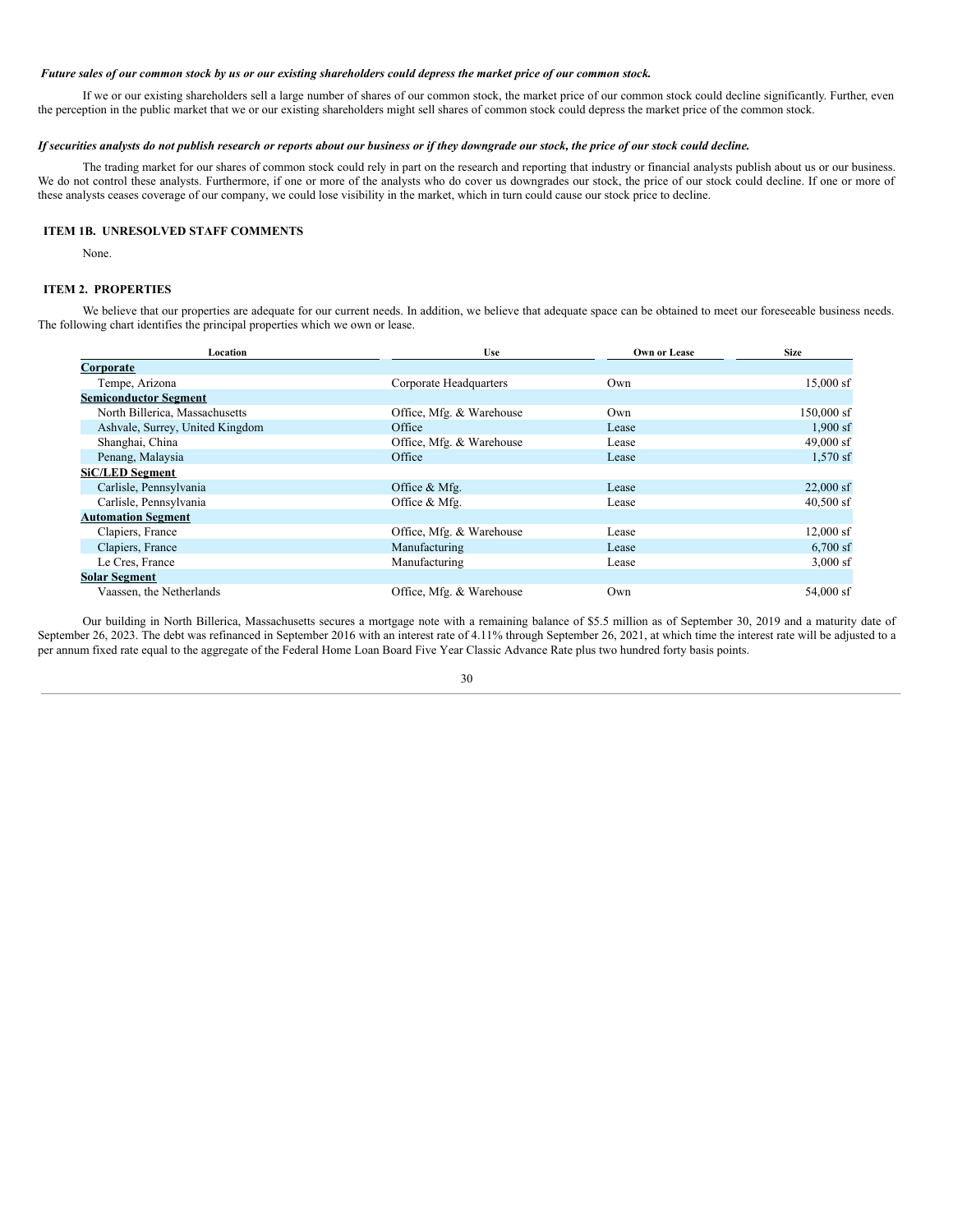In 2017, Tempress borrowed approximately \$0.4 million as part of the construction of a large, bi-facial solar PV park at its headquarters in the Netherlands. The debt is secured by Tempress' real property in Vaassen, the Netherlands, and carries an interest rate equal to the 10-year interest rate swap rate plus a 2.4% premium, reduced by a 1% discount, which at September 30, 2019 was 2.23%. The debt has a 15-year term. As of September 30, 2019, Tempress' remaining debt balance is \$0.3 million, which is included in held-for-sale liabilities.

# <span id="page-30-0"></span>**ITEM 3. LEGAL PROCEEDINGS**

Amtech and its subsidiaries are defendants from time to time in actions for matters arising out of their business operations. We do not believe that any matters or proceedings presently pending will have a material adverse effect on our consolidated financial position, results of operations or liquidity.

# <span id="page-30-1"></span>**ITEM 4. MINE SAFETY DISCLOSURES**

Not applicable.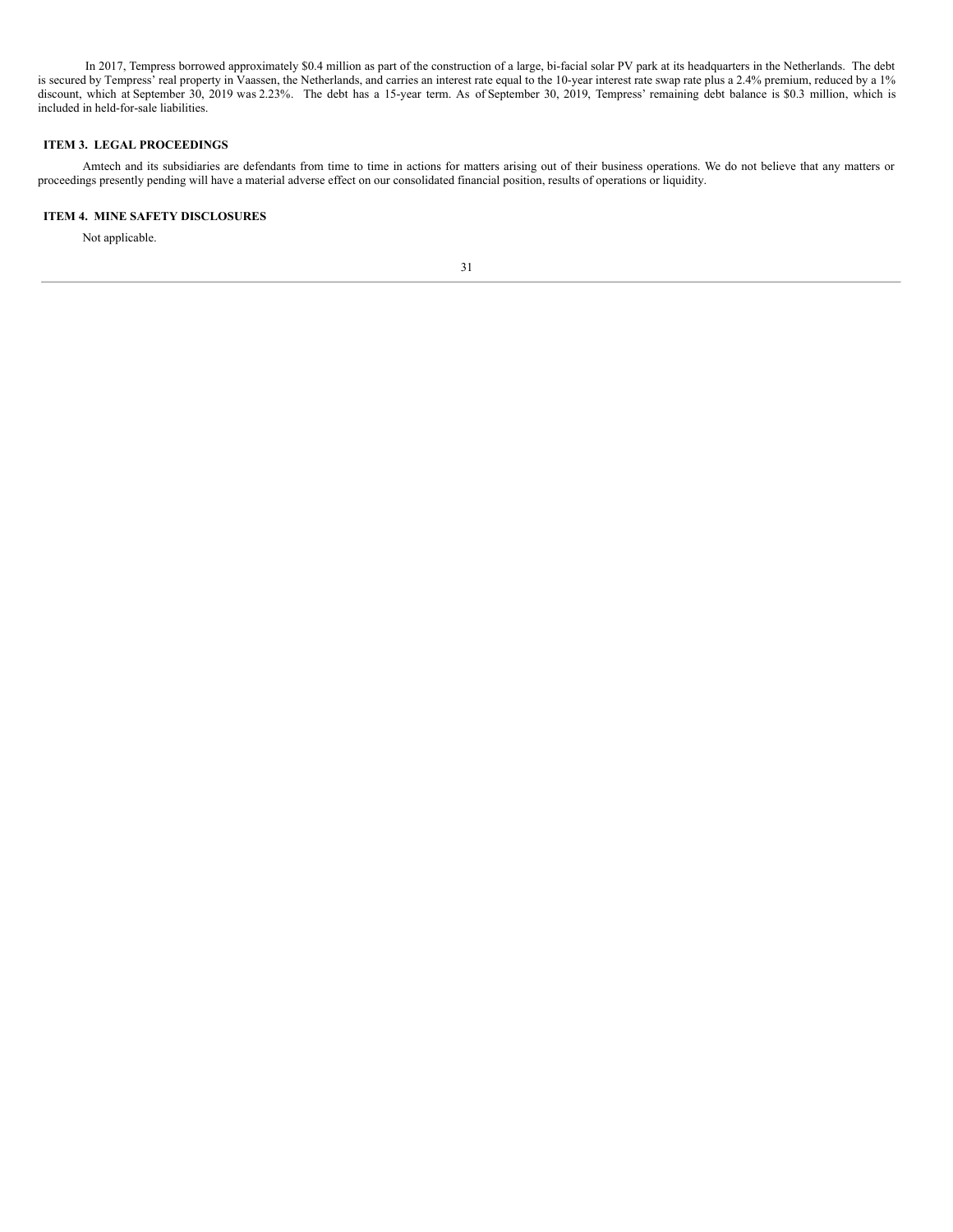# **PART II**

# <span id="page-31-0"></span>**ITEM 5. MARKET FOR REGISTRANT'S COMMON EQUITY, RELATED STOCKHOLDER MATTERS AND ISSUER PURCHASES OF EQUITY SECURITIES**

# **MARKET INFORMATION**

Our common stock, par value \$0.01 per share (Common Stock), is trading on the NASDAQ Global Select Market, under the symbol "ASYS."

#### **ISSUER PURCHASES OF EQUITY SECURITIES**

On November 29, 2018, we announced that the Board approved a stock repurchase program, pursuant to which we may repurchase up to \$4 million of our outstanding Common Stock over a one-year period. Repurchases under the program will be made in open market transactions at prevailing market prices, in privately negotiated transactions, or by other means in compliance with the rules and regulations of the SEC; however, we have no obligation to repurchase shares and the timing, actual number, and value of shares to be repurchased is subject to management's discretion and will depend on the Company's stock price and other market conditions. The Board may terminate the repurchase program at any time while it is in effect. We intend to retire any repurchased shares. As of September 30, 2019, there have been no shares repurchased under this repurchase plan.

#### **HOLDERS**

As of November 15, 2019, there were394 shareholders of record of our Common Stock. Based upon a recent survey of brokers, we estimate there were approximately an additional 4,949 beneficial shareholders who held shares in brokerage or other investment accounts as of that date.

#### **DIVIDENDS**

We have never paid dividends on our Common Stock. Our present policy is to apply cash to investment in product development, acquisition or expansion; consequently, we do not expect to pay dividends on Common Stock in the foreseeable future.

# **UNREGISTERED SALES OF EQUITY SECURITIES**

There were no unregistered sales of equity securities in fiscal 2019.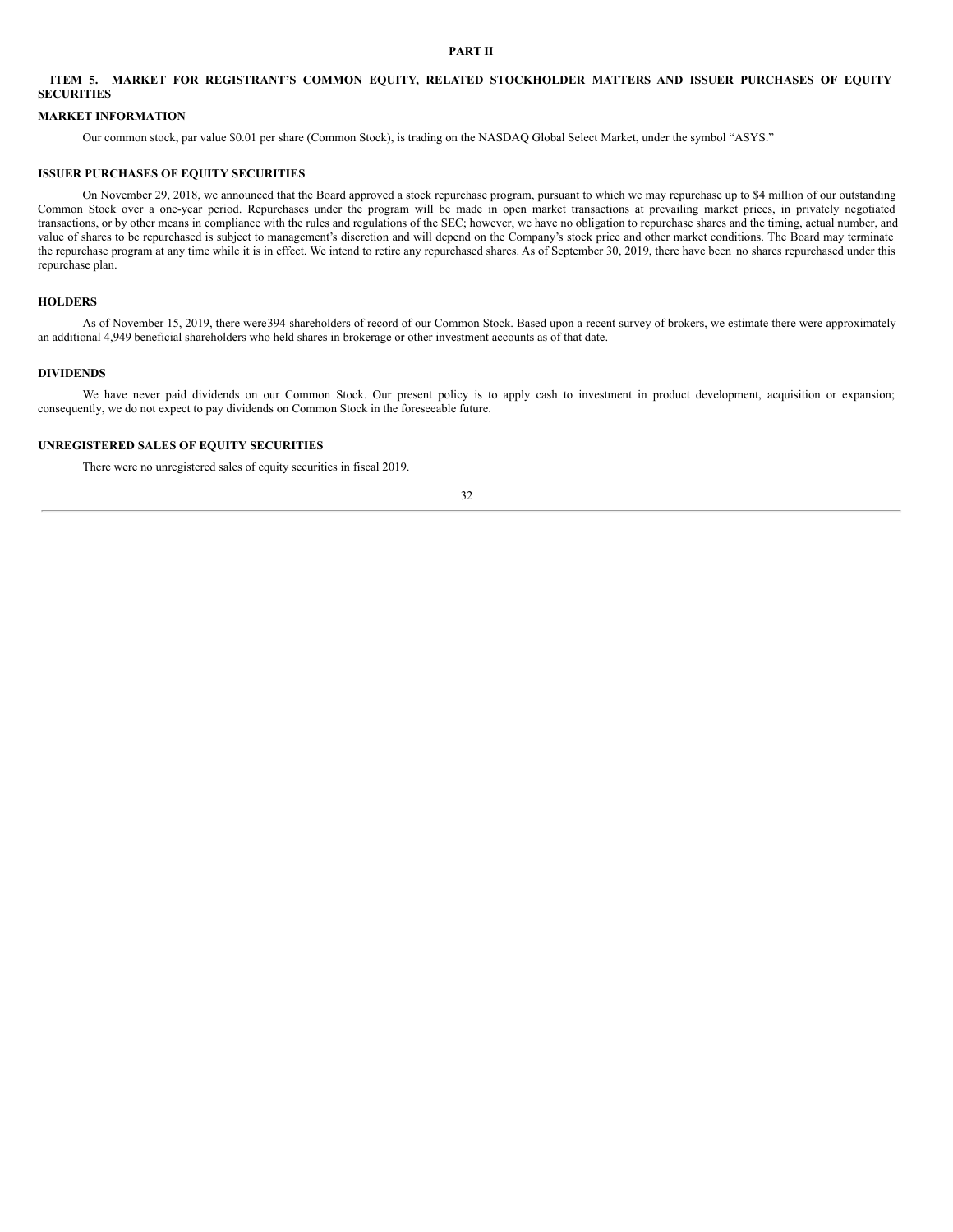# **COMPARISON OF STOCK PERFORMANCE**

The following line graph and related information shall not be deemed "soliciting material" or "filed" with the SEC, nor shall such information be incorporated by reference into any future filings under the Securities Act of 1933 or the Exchange Act, each as amended, except to the extent that we specifically incorporated by reference it into *such filing.*

The following line graph compares cumulative total shareholder return, assuming reinvestment of dividends, for our Common Stock, the NASDAQ Composite Index and the NASDAQ Industrial Index. Because we did not pay dividends on our Common Stock during the measurement period, the calculation of the cumulative total shareholder return on our Common Stock did not include dividends. The following graph assumes that \$100 was invested on October 1, 2014.

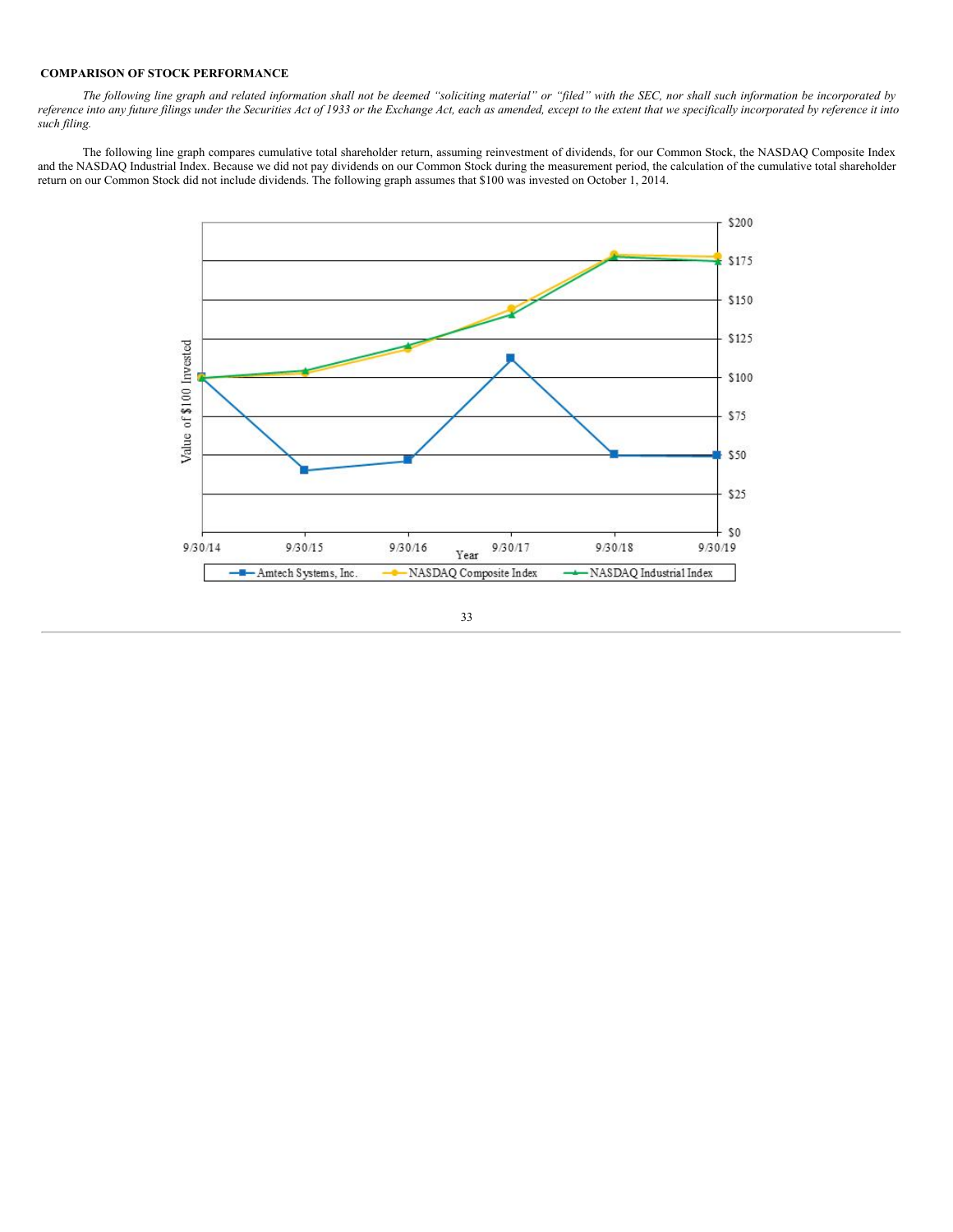# <span id="page-33-0"></span>**ITEM 6. SELECTED FINANCIAL DATA**

The selected financial data presented below should be read in conjunction with Item 7, "Management's Discussion and Analysis of Financial Condition and Results of Operations," and our consolidated financial statements (including the related notes thereto) contained elsewhere in this report. The selected financial data in the table below excludes results from our discontinued operations.

|                                                    |              | Years Ended September 30, |    |         |     |        |               |         |               |         |
|----------------------------------------------------|--------------|---------------------------|----|---------|-----|--------|---------------|---------|---------------|---------|
|                                                    |              | 2019                      |    | 2018    |     | 2017   |               | 2016    |               | 2015    |
| <b>Operating Data - Continuing Operations:</b>     |              |                           |    |         |     |        |               |         |               |         |
| Net revenue                                        | \$           | 85,035                    | \$ | 100,053 | S   | 83,073 | S.            | 68,120  | \$            | 57,901  |
| Gross profit                                       | $\mathbb{S}$ | 33,357                    | \$ | 36,918  | \$. | 31,106 | \$.           | 23,992  | \$            | 17,950  |
| Gross margin                                       |              | 39%                       |    | 37%     |     | 37%    |               | $35\%$  |               | 31%     |
| Operating income $(\text{loss})$ (1)               | \$           | 4,916                     | \$ | 6,072   | S   | 3,641  | \$            | (1,692) | <sup>\$</sup> | (6,403) |
| Income (loss) attributable to continuing           |              |                           |    |         |     |        |               |         |               |         |
| operations, net of tax $(2)$                       | \$           | 3,135                     | \$ | 6,631   | \$  | 2,194  | S             | (1,686) | -S            | (1,308) |
|                                                    |              |                           |    |         |     |        |               |         |               |         |
| Income (loss) per share attributable to            |              |                           |    |         |     |        |               |         |               |         |
| continuing operations                              |              |                           |    |         |     |        |               |         |               |         |
| Basic income (loss) per share                      | $\mathbb{S}$ | 0.22                      | \$ | 0.45    | \$. | 0.16   | \$.           | (0.13)  | <sup>\$</sup> | (0.11)  |
| Diluted income (loss) per share                    | \$           | 0.22                      | \$ | 0.44    | S   | 0.16   | S             | (0.13)  | -S            | (0.11)  |
|                                                    |              |                           |    |         |     |        |               |         |               |         |
| Backlog:                                           | \$           | 17,326                    | \$ | 26,291  | S   | 24,742 | S             | 16,552  | \$            | 15,013  |
|                                                    |              |                           |    |         |     |        |               |         |               |         |
| <b>Balance Sheet Data - Continuing Operations:</b> |              |                           |    |         |     |        |               |         |               |         |
| Cash, cash equivalents and restricted cash         | $\mathbb{S}$ | 53,083                    | \$ | 45,915  | S   | 41,005 | <sup>\$</sup> | 25,062  | \$            | 20,548  |
| Total assets $(3)$                                 | S            | 103,722                   | \$ | 104,084 | S   | 99,788 | S             | 81,404  | \$            | 85,630  |
| Total current liabilities (4)                      | \$           | 12,101                    | \$ | 15,763  | S   | 15,605 | S             | 15,577  | \$            | 16,337  |
| Current maturities of long-term debt               | \$           | 371                       | \$ | 350     | S   | 336    | S             | 414     | S             | 617     |
| Long-term debt                                     | \$           | 5,178                     | \$ | 5,542   | S   | 5,892  | \$            | 6,135   | \$            | 6,324   |
|                                                    |              |                           |    |         |     |        |               |         |               |         |

(1) Includes \$2.2 million related to long-lived asset impairment charges in 2018. (2) Includes a pre-tax gain of \$2.9 million on the sale of our remaining ownership interest in Kingstone Hong Kong in 2018, a pre-tax gain of \$2.6 million on the sale of Kingstone service rights in 2016 and a \$8.8 million

(3) Excludes \$22.8 million, \$45.3 million, \$91.8 million, \$37.0 million and \$39.8 million in 2019, 2018, 2017, 2016 and 2015, respectively, of Held-For-Sale Assets.<br>(4) Excludes \$18.5 million, \$31.8 million, \$72.6 million,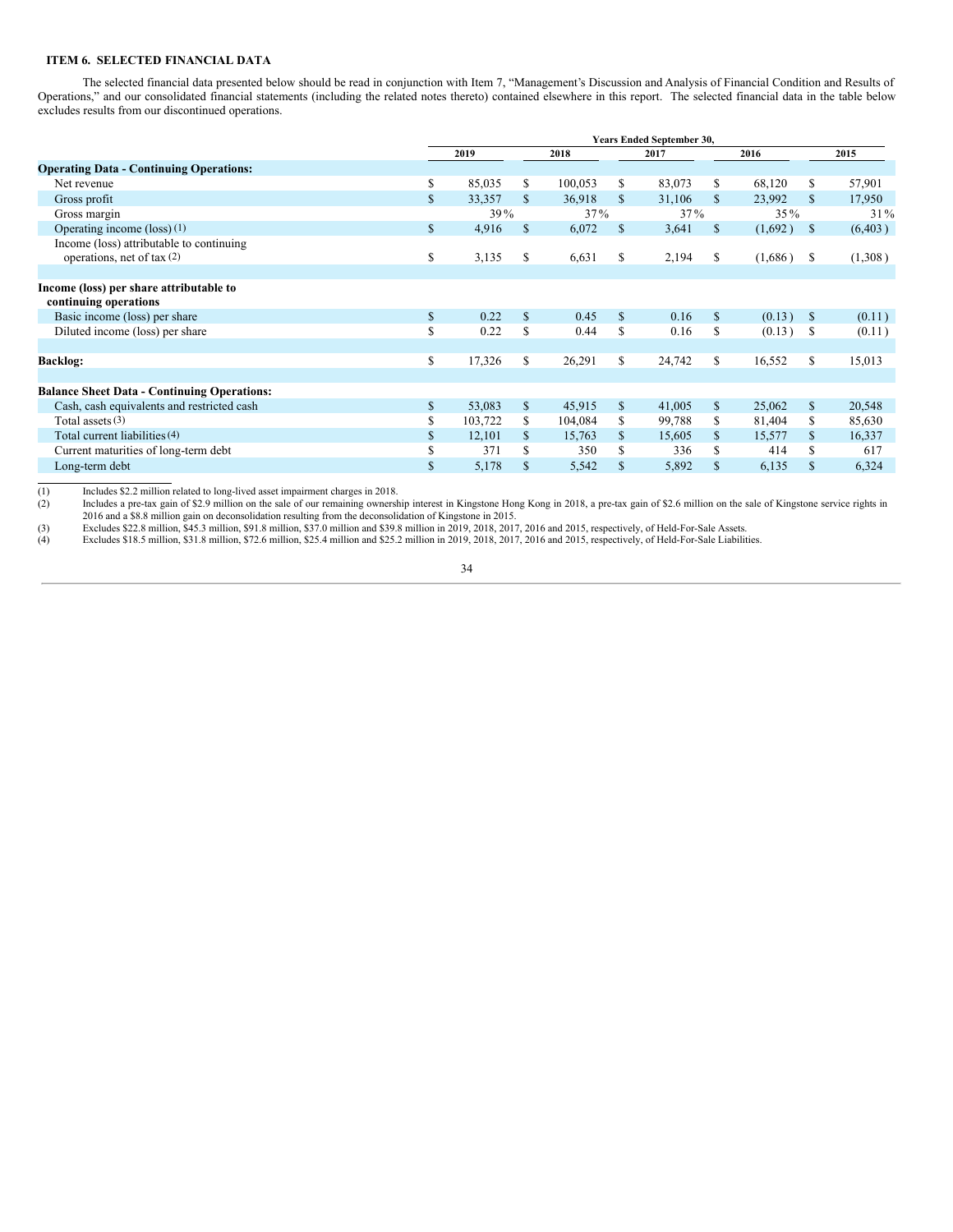#### <span id="page-34-0"></span>**ITEM 7. MANAGEMENT'S DISCUSSION AND ANALYSIS OF FINANCIAL CONDITION AND RESULTS OF OPERATIONS**

The following discussion of our financial condition and results of operations should be read together with our Consolidated Financial Statements and the accompanying notes included in Item 8, "Financial Statements and Supplementary Data" in this Annual Report on Form 10-K. This discussion contains forward-looking statements, which involve risks and uncertainties. Our actual results could differ materially from those anticipated in the forward-looking statements as a result of certain factors including, but not limited to, those described in "Risk Factors" and elsewhere in this Annual Report on Form 10-K. Please refer to page 5 for further information *regarding forward-looking statements and "Item 1A. Risk Factors" for a description of our risk factors.*

#### **Overview**

We are a leading, global manufacturer of capital equipment, including thermal processing and wafer polishing and related consumables used in fabricating semiconductor devices, such as silicon carbide (SiC) and silicon power chips, electronic assemblies and light-emitting diodes (LEDs). We sell these products to semiconductor and automotive component manufacturers worldwide, particularly in Asia, North America and Europe.

We operate in three reportable business segments, based primarily on the industry they serve: (i) Semiconductor, (ii) SiC/LED, and (iii) Automation. In our Semiconductor segment, we supply thermal processing equipment, including solder reflow ovens, diffusion furnaces, and customer high-temp belt furnaces for use by semiconductor and electronics assembly manufacturers. In our SiC/LED segment, we produce substrate consumables and machinery for lapping (fine abrading) and polishing of materials, such as silicon wafers for semiconductor products, sapphire wafers for LED applications, and compound substrates, like silicon carbide wafers, for power device applications. In our Automation segment, we supply semiconductor and solar automation with in-house design and manufacturing capabilities and offer a full array of single wafer transfer tools as well as batch transfer tools and stocker options.

Our semiconductor customers are primarily manufacturers of integrated circuits, optoelectronic, sensors and discrete (O-S-D) components used in analog, power and radio frequency (RF) devices and photovoltaic solar cells. The semiconductor industry is cyclical and historically has experienced fluctuations. Our revenue is impacted by these broad industry trends. Although semiconductor demand for our products may have reached its cyclical peak in our fiscal year ended September 30, 2018, we believe that continued technological advances and emerging industries, such as silicon carbide power devices, will sustain our long-term performance.

As we pivot from our Solar business and refocus on our Semiconductor and SiC/LED businesses, we have focused on our plans to profitably grow our business and have developed a strategic growth plan and a capital allocation plan that support our growth objectives. Our strategic growth plan calls for profitable growth as the semi industry recovers with the following areas of focus:

- Emerging opportunities in the SiC industry We are well-positioned to take part in this significant growth area. We are working closely with our customers to understand their SiC growth plans and opportunities. We are investing in our capacity, next generation product development, and investing in our people. We believe these investments will help fuel our growth in the SiC industry.
- 300 mm Silicon Horizontal Thermal Reactor We have a highly successful and proven 300 mm solution for growing power semiconductor applications. We have a strong foundation with a key customer, and, in the second half of fiscal 2019, we announced an order to another industry-leading manufacturer. We believe we have a strong opportunity to expand our customer base and future revenue growth.
- As a major revenue contributor, BTU will continue to track semi industry growth for our semi-packaging and SMT products. We believe that through investments in product innovation, BTU has an opportunity to grow further.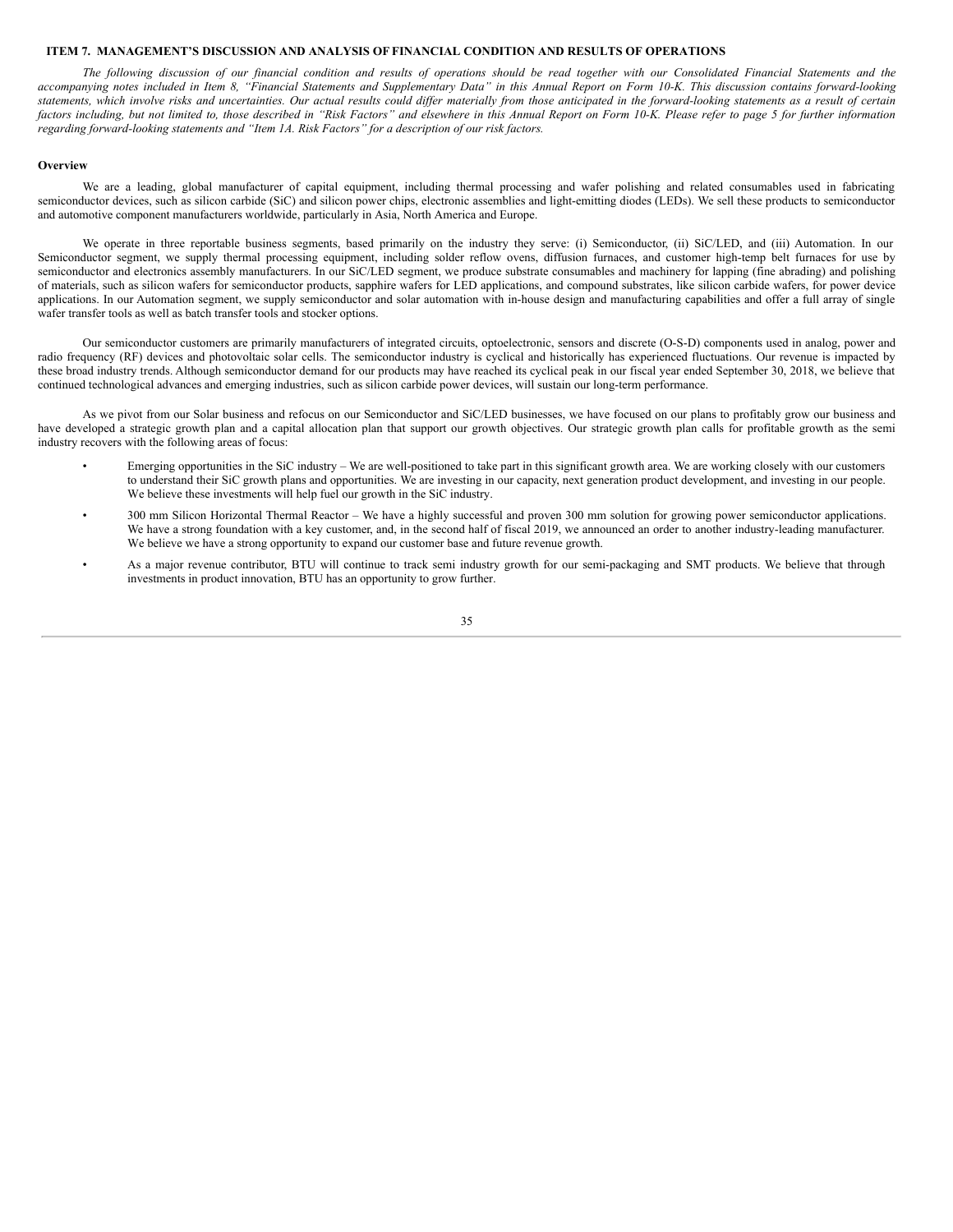We anticipate that the required investments to achieve our revenue growth targets will be in the range of \$6.0 - \$8.0 million in research and development and capital expenditures per year. We may also need to make investments in other areas of our business, such as IT systems and capacity expansions at other existing facilities. Additionally, as a capital equipment manufacturer, we will need working capital to support and fuel our future growth.

In addition to these investments in our organic growth, another key aspect of our capital allocation policy is our plan to grow through acquisitions. We have the skillset and track record to identify strong acquisition targets in the semi and SiC growth environment and to execute transactions and integrations to provide for accretive, profitable growth in both the short-term and long-term.

#### **Solar Developments**

On April 3, 2019, we announced that the Board determined that it was in the long-term best interest of the Company to exit the Solar business segment and to focus our strategic efforts on our semiconductor and silicon carbide/polishing business segments in order to more fully realize the opportunities we believe are presented in those areas. The anticipated divestiture included our Tempress and SoLayTec subsidiaries, which comprised substantially all of our Solar segment.

The Board made its decision after analyzing our past performance, current market conditions and the strategic outlook for our Solar segment, which operates in a highly competitive market among lower cost manufacturers, particularly in China. Historical fluctuations in the solar cell industry combined with downward pricing pressure has negatively affected the Company's results of operations in recent years. This pricing pressure has contributed to the losses incurred by our Solar segment and overshadowed the revenue growth and profitability of our semiconductor and silicon carbide/polishing segments. While we have in the past and are currently taking actions to reduce headcount and lower our cost structure, the process involved in the Netherlands to accomplish these actions takes significant time, during which losses and cash burn are likely to continue. As previously disclosed in our periodic reports, we had been pursuing strategic alternatives for the continued operations of the Solar segment. After further assessment, however (including input from management of the Solar segment and our professional advisors), the Board determined that the investment required to return our Solar business to profitability would be better utilized to pursue strategic opportunities in the Semiconductor and SiC/LED segments.

On June 7, 2019 ("Sale Date"), we completed the sale of our subsidiary, SoLayTec, to a third party located in the Netherlands. Upon the Sale Date, we recognized a gain of approximately \$1.6 million, which we included in loss from discontinued operations reported in our Consolidated Statements of Operations for the year ended September 30, 2019. Also, effective on the Sale Date, SoLayTec is longer included in our consolidated financial statements. SoLayTec is not material to Amtech's results of operations or financial position.

We have engaged an investment advisory firm located in the Netherlands to provide advice with respect to and assist us with our efforts to divest Tempress. The advisory firm is actively engaged in conversations with both private equity and strategic buyers. No assurance can be given as to whether we will be able to secure a buyer for Tempress or, if we do so, it will be at a price that is favorable to us, and we expect to incur a loss on disposal. This division carries a significant balance of Accumulated Other Comprehensive Loss, which will also contribute to the loss realized on disposal.

The portion of our Solar segment not included in discontinued operations is our Automation division, R2D. R2D has historically sold automation products to both solar and semiconductor customers. In November 2019, we completed the sale of our subsidiary, R2D, to certain members of R2D's management team. We will recognize a loss of approximately \$3.0 million in the first quarter of 2020 and R2D will no longer be included in our consolidated financial statements.

#### **Segment Reporting Changes**

After announcing the planned divestiture of our Solar segment, we conducted an evaluation of our organizational structure. Beginning with the second quarter of fiscal 2019, we made changes to our reportable segments. Prior period amounts have been revised to conform to the current period segment reporting structure.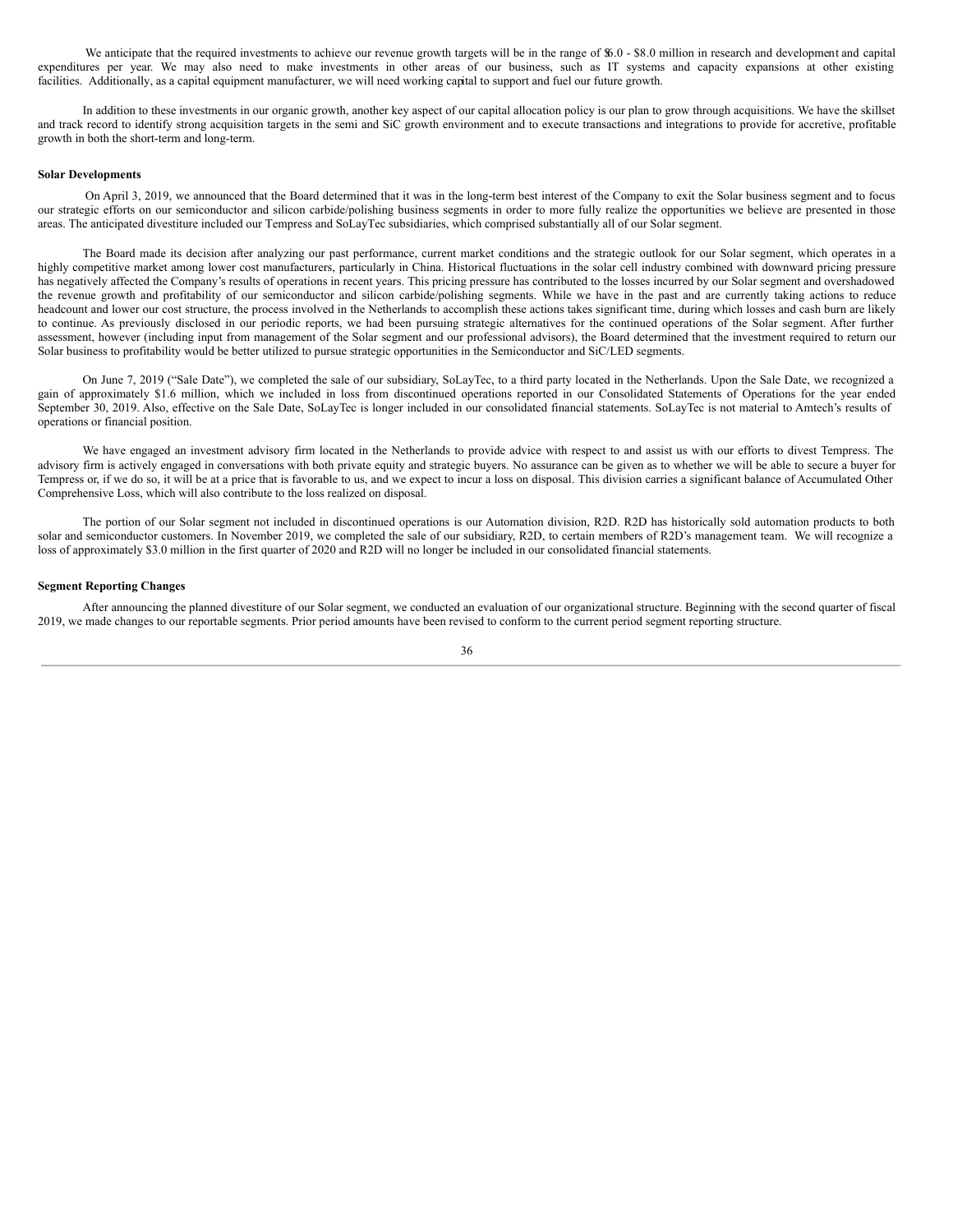#### **Industry Fluctuations**

Our quarterly and annual operating results have been and will continue to be impacted by the timing of large system orders. Further, the semiconductor equipment industry is highly cyclical, and the conditions of this industry remains volatile. Therefore, our order flow fluctuates quarter to quarter. For additional information regarding the risks related to our business and industry, please refer to Item 1A. Risk Factors within this Form 10-K.

#### **Fiscal Year**

Our fiscal year is from October 1 to September 30. Unless otherwise stated, references to the years 2019, 2018 and 2017 relate to the fiscal years ended September 30, 2019, 2018 and 2017, respectively.

## **Smaller Reporting Company**

As a smaller reporting company, as defined by Rule 12b-2 of the Exchange Act and in Item 10(f)(1) of Regulation S-K, we are electing scaled disclosure reporting obligations for this Item, and, therefore, are providing a two-year comparison rather than a three-year comparison.

#### **Results of Operations**

The following table sets forth certain financial data as a percentage of net revenue for the periods indicated:

|                                                 | <b>Years Ended September 30,</b> |                 |
|-------------------------------------------------|----------------------------------|-----------------|
|                                                 | 2019                             | 2018            |
| Net revenue                                     | $100\%$                          | $100\%$         |
| Cost of sales                                   | 61%                              | 63%             |
| Gross margin                                    | $39\%$                           | $37\%$          |
| Selling, general and administrative             | 28%                              | $26\%$          |
| Research, development and engineering           | $4\%$                            | $3\%$           |
| Impairment charges                              | $- \frac{6}{9}$                  | $2\%$           |
| Restructuring charges                           | $1\%$                            | $- \frac{9}{6}$ |
| Operating income                                | $6\%$                            | 6 %             |
| Gain on sale of other assets                    | $-\frac{0}{0}$                   | $3\%$           |
| Income (loss) from equity method investment     | $-\frac{0}{0}$                   | $- \frac{9}{6}$ |
| Interest and other expense, net                 | $1\%$                            | $1\%$           |
| Income from continuing operations before income |                                  |                 |
| taxes                                           | $7\%$                            | $10\%$          |
| Income tax provision                            | $3\%$                            | $3\%$           |
| Income from continuing operations, net of tax   | $4\%$                            | $7\%$           |
| Loss from discontinued operations, net of tax   | $(10)\%$                         | $(2)\%$         |
| Net (loss) income                               | $(6) \%$                         | $5\%$           |

#### **Fiscal 2019 compared to Fiscal 2018**

#### *Net Revenue*

Net revenue consists of revenue recognized upon shipment or installation of equipment, with the exception of products using new technology, for which revenue is recognized upon customer acceptance. Spare parts sales are recognized upon shipment and service revenue is recognized upon completion of the service activity, which is generally ratable over the term of the service contract. Since the majority of our revenue is generated from large system sales, revenue and operating income can be significantly impacted by the timing of system shipments and system acceptances. See "Critical Accounting Policies – Revenue Recognition" included in the "Item 7. Management's Discussion and Analysis of Financial Condition and Results of Operations".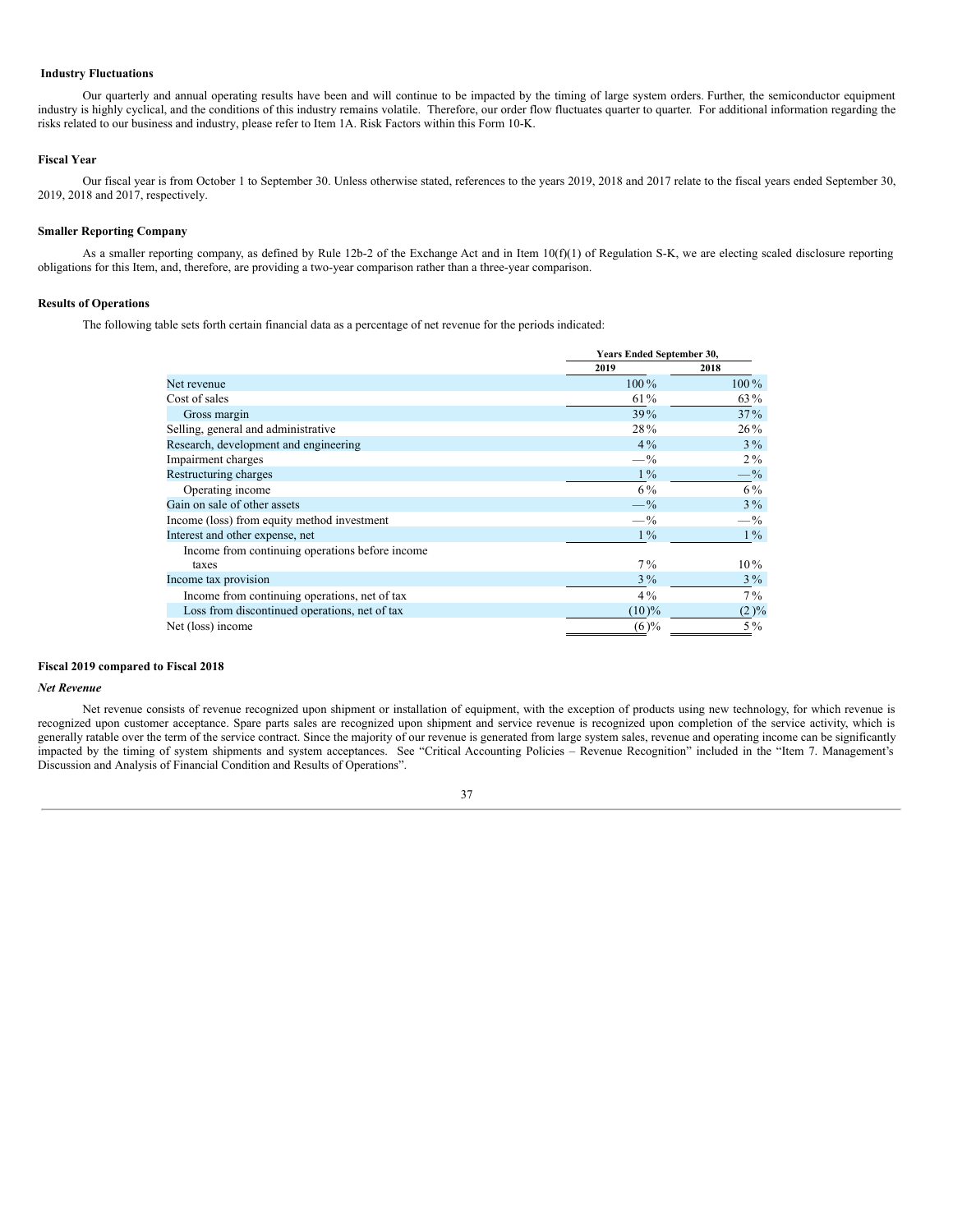Our net revenue by operating segment for the years ended September 30, 2019 and 2018were as follows (dollars in thousands):

|                   | <b>Years Ended September 30,</b> |        |  |         |            |          |          |
|-------------------|----------------------------------|--------|--|---------|------------|----------|----------|
| Segment           |                                  | 2019   |  | 2018    | (Decrease) |          | % Change |
| Semiconductor     | ۰D                               | 66.455 |  | 80.163  |            | (13,708) | (17)%    |
| SiC/LED           |                                  | 13.682 |  | 13.761  |            | '79,     | $(1) \%$ |
| Automation        |                                  | 4.898  |  | 6.129   |            | (1,231)  | $(20)\%$ |
| Total net revenue |                                  | 85.035 |  | 100.053 |            | (15.018) | $(15)\%$ |

Net revenue for the years ended September 30, 2019 and 2018 were \$85.0 million and \$100.1 million, respectively, adecrease of \$15.0 million or 15%. Revenue from the Semiconductor segment decreased \$13.7 million, or 17%, primarily due to market demand peaking in fiscal 2018 and economic and trade challenges facing the semiconductor industry. Revenue from the SiC/LED segment was relatively flat. Our Automation segment revenues decreased \$1.2 million, or 20%, primarily due to lower automation shipments to solar customers.

## *Backlog and Orders*

Our backlog, including deferred revenue, as of September 30, 2019 and 2018 were as follows (dollars in thousands):

| Segment       | September 30,<br>2019 |  | September 30,<br>2018 | Increase<br>(Decrease) | % Change |
|---------------|-----------------------|--|-----------------------|------------------------|----------|
| Semiconductor | 14.902                |  | 21.023                | (6, 121)               | $(29)\%$ |
| SiC/LED       | 966                   |  | 2.695                 | (1,729)                | (64)%    |
| Automation    | .458                  |  | 2.573                 | (1, 115)               | $(43)\%$ |
| Total backlog | 17.326                |  | 26.291                | (8.965)                | $(34)\%$ |

New orders booked in the years ended September 30, 2019 and 2018 were as follows (dollars in thousands):

|                  |   | <b>Years Ended September 30.</b> |      |         |  | Increase   |          |
|------------------|---|----------------------------------|------|---------|--|------------|----------|
| Segment          |   | 2019                             | 2018 |         |  | (Decrease) | % Change |
| Semiconductor    | w | 60,625                           |      | 81,868  |  | (21, 243)  | $(26)\%$ |
| SiC/LED          |   | 1.973                            |      | 14.769  |  | (2,796)    | (19)%    |
| Automation       |   | 3.962                            |      | 5.582   |  | (1.620)    | $(29)\%$ |
| Total new orders |   | 76.560                           |      | 102.219 |  | (25, 659)  | $(25)\%$ |

At the end of 2019, one customer individually accounted for 13% of our total backlog.No other customer accounted for 10% or more of our backlog as of September 30, 2019. The orders included in our backlog are generally credit approved customer purchase orders believed to be firm and are generally expected to ship within the next twelve months. Because our orders are typically subject to cancellation or delay by the customer, our backlog at any particular point in time is not necessarily representative of actual sales for succeeding periods, nor is backlog any assurance that we will realize profit from completing these orders.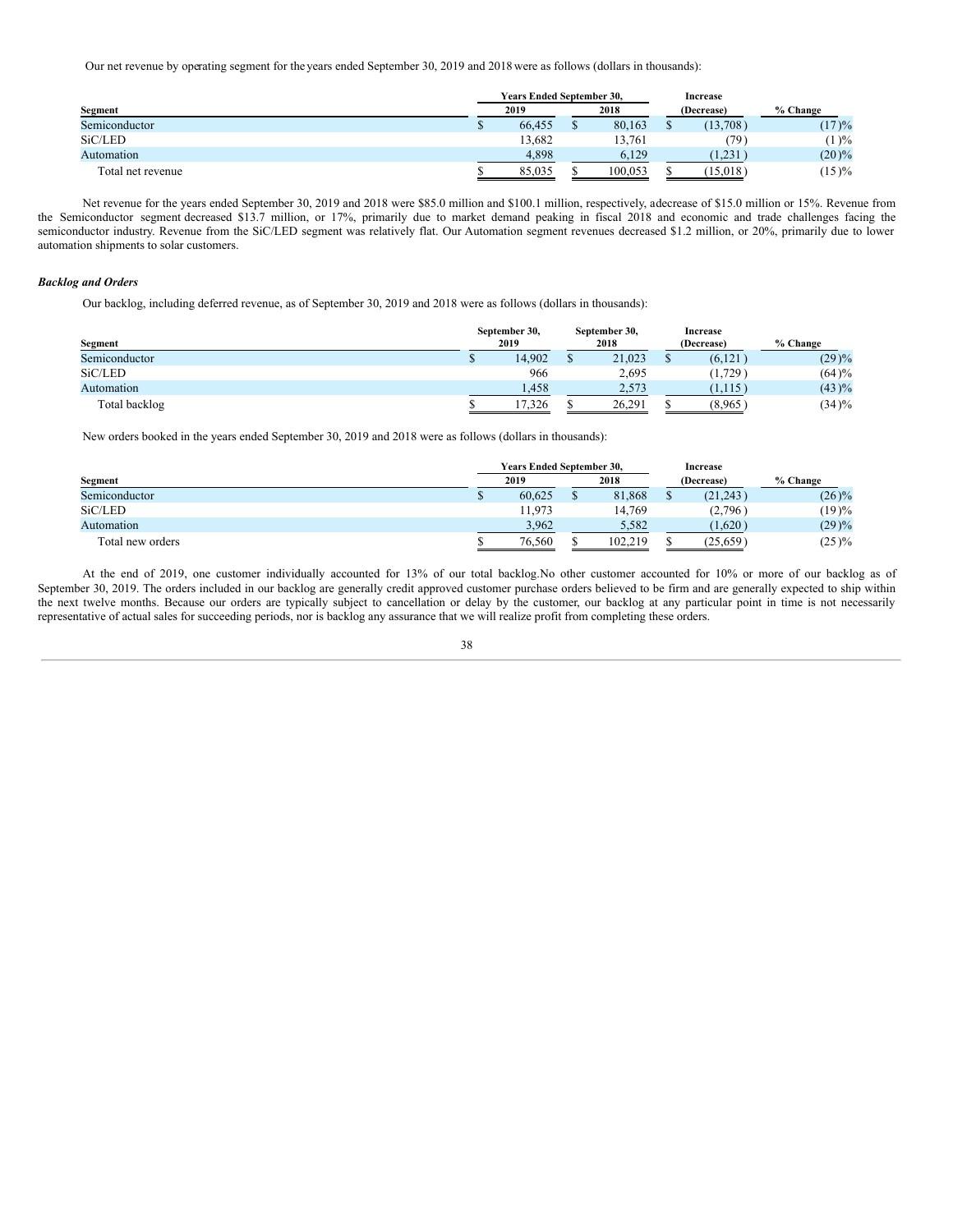## *Gross Profit and Gross Margin*

Gross profit is the difference between net revenue and cost of goods sold. Cost of goods sold consists of purchased material, labor and overhead to manufacture equipment or spare parts and the cost of service and support to customers for installation, warranty and paid service calls. Gross margin is gross profit as a percent of net revenue. Our gross profit and gross margin by operating segment for the years ended September 30, 2019 and 2018 were as follows (dollars in thousands):

|                    |        | <b>Years Ended September 30,</b> |        |        |          |          |
|--------------------|--------|----------------------------------|--------|--------|----------|----------|
|                    |        | Gross                            |        | Gross  | Incr     |          |
| Segment            | 2019   | Margin                           | 2018   | Margin | (Decr)   | % Change |
| Semiconductor      | 27,365 | $41\%$ \$                        | 30,522 | 38%    | (3,157)  | $(10)\%$ |
| SiC/LED            | 5,338  | 39%                              | 5,284  | 38%    | 54       | $1\%$    |
| Automation         | 654    | 13%                              | 1,112  | 18%    | (458)    | (41)%    |
| Total gross profit | 33,357 | 39 %                             | 36,918 | $37\%$ | (3, 561) | $(10)\%$ |

Gross profit for the years ended September 30, 2019 and 2018 was \$33.4 million and \$36.9 million respectively, representing a decrease of \$3.6 million or 10%. Gross margin for 2019 and 2018 was 39% and 37%, respectively. Gross margin for the Semiconductor segment increased to 41% in 2019, compared to 38% in 2018, due primarily to product mix, with 2019 bringing in an increased mix of higher margin parts and upgrades. In the SiC/LED segment, gross margin increased slightly to 39% in 2019, compared to 38% in 2018. Gross margin from our Automation segment decreased to 13% from 18% primarily due to fixed costs being spread over reduced sales volumes in fiscal 2019 compared to fiscal 2018.

#### *Selling, General and Administrative Expenses*

SG&A expenses consist of the cost of employees, consultants and contractors, facility costs, sales commissions, shipping costs, promotional marketing expenses, legal and accounting expenses and bad debt expense.

Total SG&A expenses for the years ended September 30, 2019 and 2018 were \$24.3 million and \$25.7 million, respectively. In 2019, SG&A decreased by \$1.5 million primarily due to lower employee-related expenses and lower commissions on lower sales, partially offset by increased tariff charges and freight. SG&A expense includes \$0.6 million and \$0.9 million of stock-based compensation expense for 2019 and 2018, respectively.

## *Research, Development and Engineering*

RD&E expenses consist of the cost of employees, consultants and contractors who design, engineer and develop new products and processes as well as materials and supplies used in producing prototypes. We receive reimbursements through governmental research and development grants which are netted against these expenses when certain conditions have been met.

RD&E expense, net of grants earned, for the years ended September 30, 2019 and 2018 were \$3.1 million and \$2.9 million, respectively, anincrease of \$0.2 million, due primarily to increased R&D spending in our Semiconductor segment, partially offset by lower R&D spending in our Automation segment.

#### *Impairment Charges*

Impairment charges at our continuing operations for the year ended September 30, 2018 were \$2.2 million. These charges were recorded in our Automation segment. There were no impairment charges at our continuing operations in fiscal 2019.

We conducted our periodic assessment of long-lived assets in the fourth quarter of fiscal 2018. As a result of the decline in demand for our solar technology, management determined that the carrying values of the related assets were not fully recoverable. As a result, we recorded impairment charges related to goodwill and intangible assets in our former Solar segment, part of which is now our Automation segment (see Note 9).

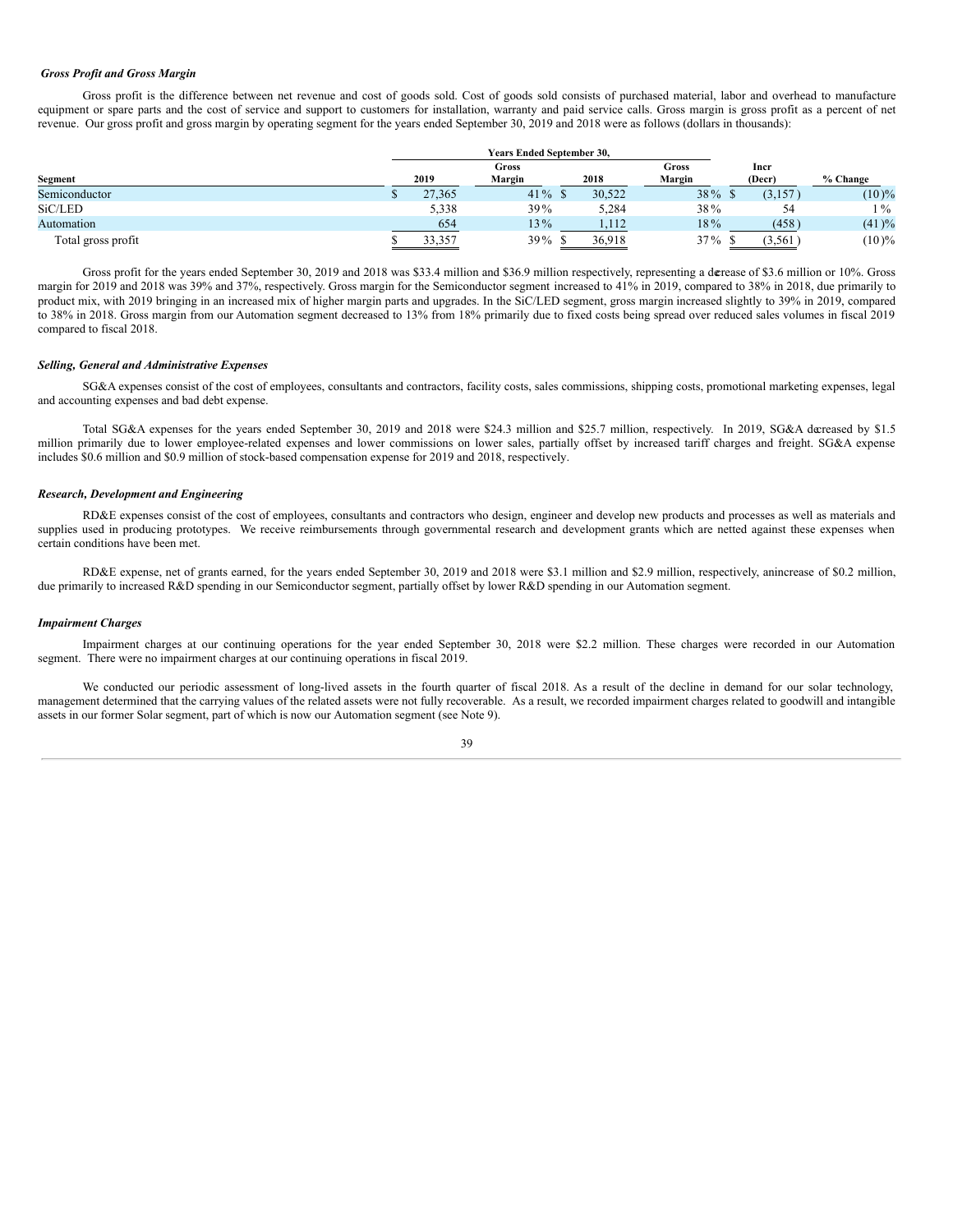## *Restructuring Charges*

We recorded restructuring charges of \$1.1 million in 2019, related to the departure of our former Chief Executive Officer and the consolidation of our satellite offices in Asia. There were no restructuring charges in the corresponding prior-year period.

#### *Gain on Sale of Other Assets*

For the year ended September 30, 2018, we recognized a gain of \$2.9 million on the sale of our investment in Kingstone Technology Hong Kong Limited, with no comparable items in the 2019 period.

#### *Income Taxes*

Our effective tax rate at our continuing operations was45.6% and 33.2% in fiscal 2019 and 2018, respectively. The effective tax rate is the ratio of total income tax expense to pre-tax income. The effective tax rates for 2019 and 2018 were higher than the U.S. statutory rate, due primarily to higher taxes on income in foreign jurisdictions as well as state income taxes.

Generally accepted accounting principles require that a valuation allowance be established when it is "more likely than not" that all or a portion of deferred tax assets will not be realized. A review of all available positive and negative evidence needs to be considered, including a company's performance, the market environment in which the company operates and the length of carryback and carryforward periods. According to those principles, it is difficult to conclude that a valuation allowance is not needed when the negative evidence includes cumulative losses in recent years. Therefore, in 2019, cumulative losses in the Solar segment weighed heavily in the overall assessment. As a result of the review, it was determined that it was appropriate to maintain a full valuation allowance for all net deferred tax assets in the foreign jurisdictions in which the Solar segment has operations, and for the carryforwards of U.S. net operating losses and foreign tax credits, acquired in the merger with BTU, for which there are limitations on their utilization. We continue to monitor our cumulative income and loss positions in the U.S. and foreign jurisdictions to determine whether full valuation allowances on net deferred tax assets are appropriate.

Our future effective income tax rate depends on various factors, such as the amount of income (loss) in each tax jurisdiction, tax regulations governing each region, non-tax deductible expenses incurred as a percent of pre-tax income and the effectiveness of our tax planning strategies.

## **Liquidity and Capital Resources**

#### *Liquidity and Capital Allocation*

We maintain a strong focus on liquidity and define our liquidity risk tolerance based on sources and uses to maintain a sufficient liquidity position to meet our obligations through our industry cycles, under both normal and stressed conditions. We manage our liquidity to provide access to sufficient funding to meet our business needs and financial obligations throughout business cycles. We operate in the semiconductor capital equipment industry, which is cyclical, and we must ensure we have sufficient liquidity during the down cycles and varying macroeconomic conditions. Our liquidity plans are established within the context of our financial and strategic planning processes and consider the liquidity necessary to fund our operating commitments, which include purchase obligations for inventory and equipment, payroll and general expenses. We also consider our capital allocation and growth objectives, including investing in research and development, capital expenditures (including capacity assessments and IT systems) and debt payments.

See information below regarding payments we expect to make as a result of contractual obligations. We have never paid dividends on our common stock. Our present policy is to apply cash to investments in product development and upgrades, acquisitions or expansion; consequently, we do not expect to pay dividends on common stock in the foreseeable future. However, once the above priorities have been met, we will evaluate the returning of capital to shareholders, as we have done in the past.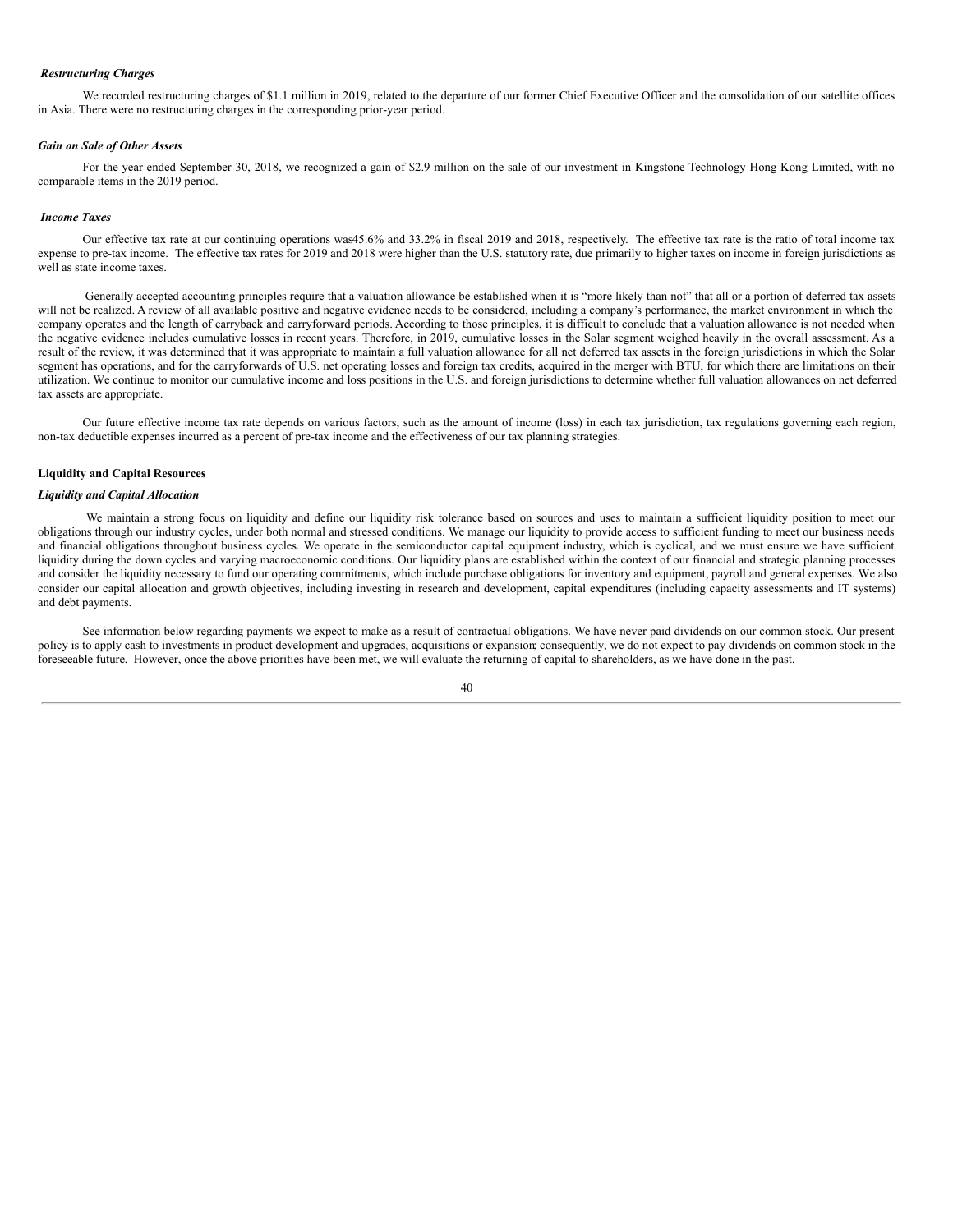The success of our growth strategy is dependentupon the availability of additional capital resources on terms satisfactory to management. Our sources of capital in the past have included the sale of equity securities, which includes common stock sold in private transactions and public offerings, and cash generated from operations. There can be no assurance that we can raise such additional capital resources when needed or on satisfactory terms. We believe that our principal sources of liquidity discussed above are sufficient to support operations for at least the next twelve months.

## *Cash and Cash Flow*

The following table sets forth for the periods presented certain consolidated cash flow information (in thousands):

|                                                                  | <b>Fiscal Years Ended September 30,</b> |  |          |  |         |  |  |  |  |
|------------------------------------------------------------------|-----------------------------------------|--|----------|--|---------|--|--|--|--|
|                                                                  | 2019                                    |  | 2018     |  | 2017    |  |  |  |  |
| Net cash provided by (used in) operating activities              | 173                                     |  | (13,768) |  | 34.051  |  |  |  |  |
| Net cash (used in) provided by investing activities              | (1,826)                                 |  | 4,351    |  | (1,216) |  |  |  |  |
| Net cash (used in) provided by financing activities              | (157)                                   |  | (2, 476) |  | 12,701  |  |  |  |  |
| Effect of exchange rate changes on cash                          | (1, 552)                                |  | (1,372)  |  | 1,677   |  |  |  |  |
| Net (decrease) increase in cash, cash equivalents and restricted |                                         |  |          |  |         |  |  |  |  |
| cash                                                             | (3,362)                                 |  | (13,265) |  | 47.213  |  |  |  |  |
| Cash, cash equivalents and restricted cash, beginning of year*   | 62,496                                  |  | 75,761   |  | 28,548  |  |  |  |  |
| Cash, cash equivalents and restricted cash, end of year*         | 59,134                                  |  | 62,496   |  | 75,761  |  |  |  |  |

#### \* Includes Cash, Cash Equivalents and Restricted Cash that are included in Held-For-Sale Assets on the Consolidated Balance Sheets.

As of September 30, 2019 and 2018, cash and cash equivalents at our continuing operations were\$53.0 million and \$45.9 million, respectively. As of September 30, 2019 and 2018, restricted cash at our continuing operations was \$0.1 million and \$18,000, respectively. Our working capital was \$77.6 million as of September 30, 2019 and \$82.7 million as of September 30, 2018. Our ratio of current assets to current liabilities was 3.5:1 as of September 30, 2019, and 2.7:1 as of September 30, 2018. Excluding our held-for-sale assets and liabilities, our ratio of current assets to current liabilities was 7.1:1 as of September 30, 2019, and 5.4:1 as of September 30, 2018.

The \$3.4 million decrease in consolidated cash during 2019 was primarily due to \$0.1 million of net loss adjusted for non-cash items, offset by \$0.7 million used for capital expenditures and a \$1.1 million decrease as a result of the sale of SoLayTec. We maintain cash accounts denominated in currencies other than our reporting currency, which expose us to foreign exchange rate fluctuations.

### *Cash Flows from Operating Activities*

Cash provided by operating activities was \$0.2 million in 2019 compared to cash used in operating activities of \$13.8 million in 2018 and cash provided by operations of \$34.1 million in fiscal year 2017. During 2019, cash was primarily generated through net loss adjusted for non-cash items of \$0.1 million. During 2018, cash was primarily generated through net income adjusted for non-cash items of \$12.8 million and increases in current liabilities, such as customer deposits and accounts payable. These increases were partially offset by a decrease in accounts receivable. During 2017, cash was primarily generated through net income adjusted for non-cash items of \$12.3 million and increases in current liabilities, such as customer deposits and accounts payable. These increases were partially offset by an increase in accounts receivable due to the high volumes of shipments during the fourth quarter of 2017 and advances made to vendors.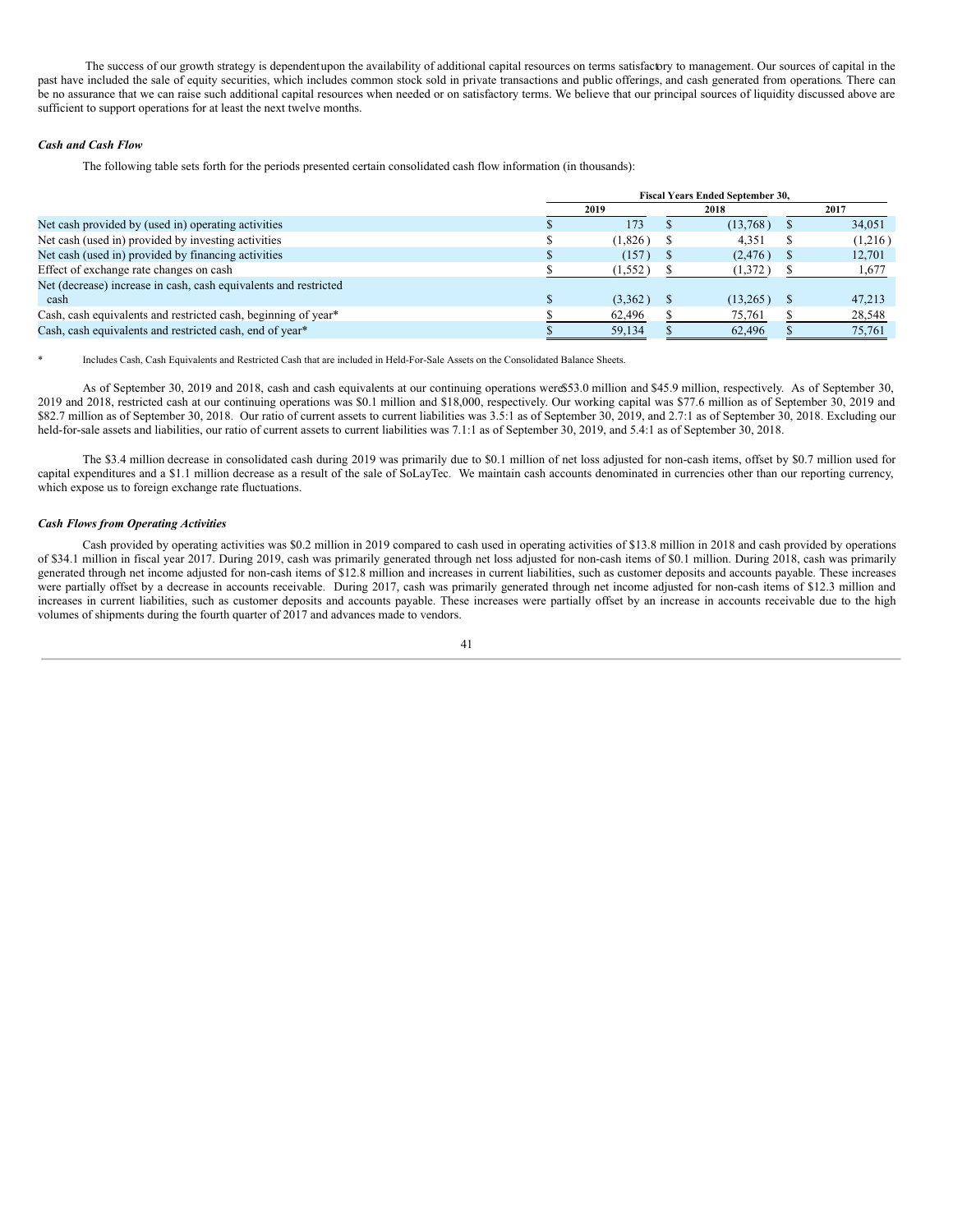## *Cash Flows from Investing Activities*

Cash used in investing activities was \$1.8 million in 2019, primarily related to the sale of SoLayTec. Cash provided by investing activities was \$4.4 million in 2018, primarily related to the sale of our ownership interest in Kingstone Hong Kong of \$5.7 million. Cash used in investing activities was \$1.2 million in 2017. Investing activities in 2019, 2018 and 2017 included capital expenditures of \$0.7 million, \$1.5 million and \$1.3 million, respectively.

#### *Cash Flows from Financing Activities*

In 2019, cash used in financing activities was \$0.2 million, primarily consisting of \$0.2 million in proceeds from the exercise of stock options offset by payments on long-term debt of \$0.4 million. In 2018, cash used in financing activities was \$2.5 million, primarily consisting of \$4.0 million used for stock repurchases, partially offset by \$1.9 million in proceeds from the exercise of stock options. In 2017, cash provided by financing activities was \$12.7 million, primarily consisting of \$10.6 million of net proceeds from issuance of our common stock and \$2.0 million of net proceeds from the exercise of stock options.

## *Of -Balance Sheet Arrangements*

As of September 30, 2019, we had no off-balance sheet arrangements as defined in Item 303(a)(4) of Regulation S-K promulgated by the SEC that have or are reasonably likely to have a current or future effect on financial condition, changes in financial condition, revenues or expenses, results of operations, liquidity, capital expenditures or capital resources that are material to investors.

## **Contractual Obligations and Commercial Commitments**

We had the following contractual obligations and commercial commitments as of September 30, 2019, in thousands:

| <b>Contractual obligations</b>    | Total |        |  | Less than<br>1 year | 1-3 years | 3-5 years | More than<br>5 years |        |
|-----------------------------------|-------|--------|--|---------------------|-----------|-----------|----------------------|--------|
| Debt obligations                  |       | 5,549  |  | 371                 | 776       | 843       |                      | 3,559  |
| Operating lease obligations:      |       |        |  |                     |           |           |                      |        |
| <b>Buildings</b>                  |       | 8,780  |  | 471                 | 573       | 552       |                      | 7,184  |
| Office equipment                  |       | 70     |  | 34                  | 24        | Q         |                      |        |
| Vehicles                          |       | 30     |  | 17                  | 13        | $-$       |                      |        |
| Total operating lease obligations |       | 8,880  |  | 522                 | 610       | 561       |                      | 7,187  |
| Purchase obligations              |       | 4,404  |  | 4,404               |           |           |                      |        |
| Total                             |       | 18,833 |  | 5,297               | 1,386     | 1,404     |                      | 10,746 |
| Other commercial obligations:     |       |        |  |                     |           |           |                      |        |
| Bank guarantees                   |       | 292    |  | 292                 | $-$       | $-$       |                      |        |

## **Critical Accounting Policies**

See "Item 7. Management's Discussion and Analysis of Financial Condition and Results of Operations" for a discussion of our consolidated financial statements that have been prepared in accordance with accounting principles generally accepted in the United States of America. The preparation of these consolidated financial statements requires us to make estimates and assumptions that affect the reported amount of assets and liabilities at the date of the consolidated financial statements, the disclosure of contingent assets and liabilities at the date of the consolidated financial statements and the reported amounts of revenue and expenses during the reporting period.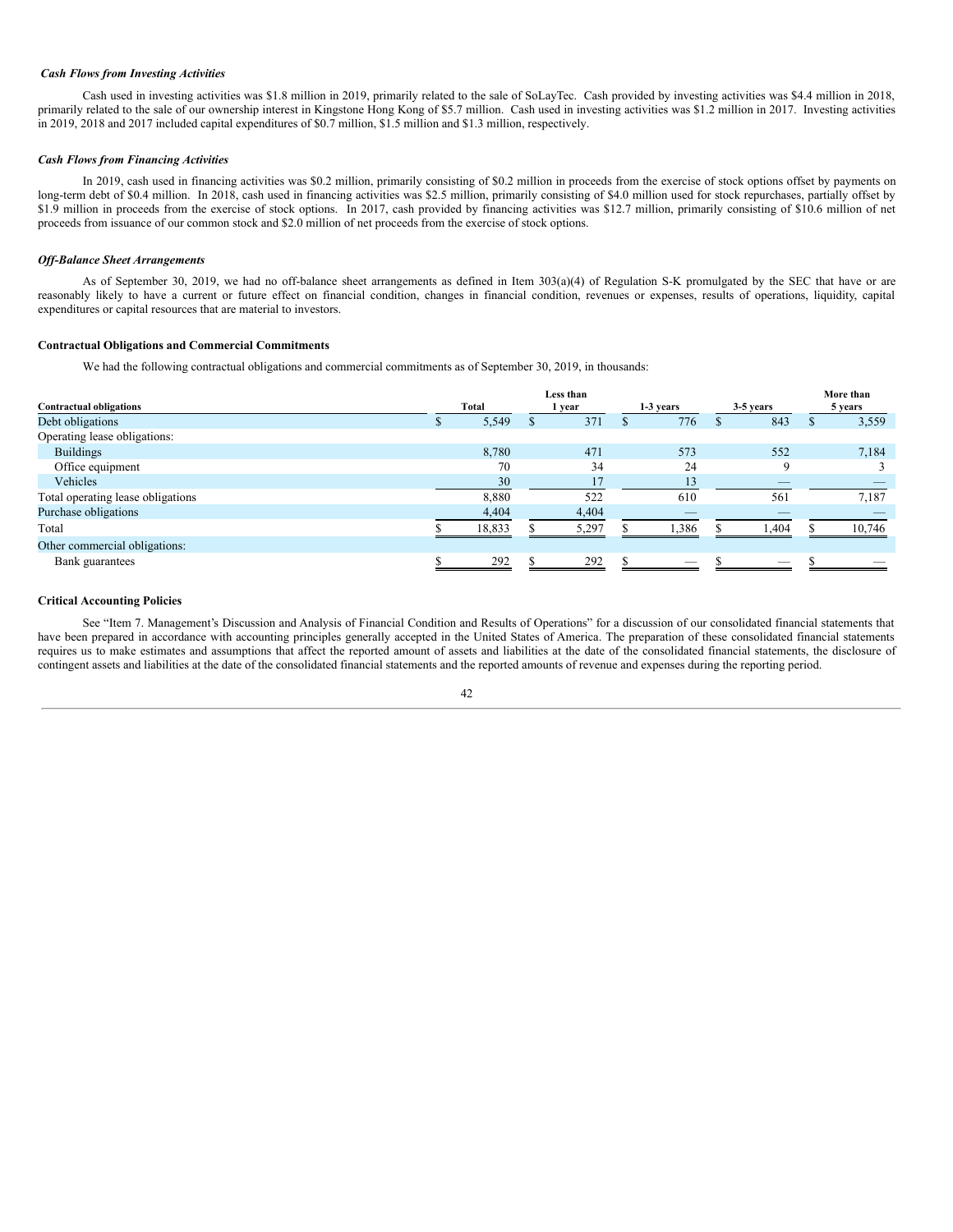On an on-going basis, we evaluate our estimates and judgments, including those related to revenue recognition, inventory valuation and inventory purchase commitments, accounts receivable collectability, warranty and impairment of long-lived assets. We base our estimates and judgments on historical experience, expectations regarding the future and on various other factors that we believe to be reasonable under the circumstances. The results of these estimates and judgments form the basis for making conclusions about the carrying value of assets and liabilities that are not readily apparent from other sources. Actual results may differ from these estimates under different assumptions or conditions.

A critical accounting policy is one that is both important to the presentation of our financial position and results of operations, and requires management's most difficult, subjective or complex judgments, often as a result of the need to make estimates about the effect of matters that are inherently uncertain. These uncertainties are discussed in "Item 1A. Risk Factors." We believe the following critical accounting policies affect the more significant judgments and estimates used in the preparation of our consolidated financial statements.

*Revenue Recognition***.** We adopted ASU No. 2014-09, "Revenue from Contracts with Customers," which created FASB Topic 606 ("ASC 606") with a date of initial application of October 1, 2018. Under ASC 606, revenue is recognized when a customer obtains control of promised goods or services in an amount that reflects the consideration expected to be received in exchange for those goods or services. A performance obligation is a promise in a contract to transfer a product or service to the customer. The transaction price of a contract is allocated to each distinct performance obligation based upon the relative standalone selling price for each performance obligation and is recognized as revenue upon satisfaction of the performance obligation. We apply the following five steps:

#### 1) *Identify the contract with the customer*

A contract with a customer exists when (i) the Company enters into an enforceable contract with a customer that defines each party's rights regarding the goods or services to be transferred and identifies the related payment terms, (ii) the contract has commercial substance, and (iii) the Company determines that collection of substantially all consideration for goods and services that are transferred is probable based on the customer's intent and ability to pay the promised consideration.

#### 2) *Identify the performance obligations in the contract*

Performance obligations promised in a contract are identified based on the goods and services that will be transferred to the customer that are both capable of being distinct, whereby the customer can benefit from the good or service either on its own or together with other available resources, and are distinct in the context of the contract, whereby the transfer of the good or service is separately identifiable from other promises to the customer in the contract. To the extent a contract includes multiple promised goods and services, the Company must apply judgment to determine whether promised goods and services are capable of being distinct and distinct in the context of the contract. If these criteria are not met, the promised goods and services are accounted for as a combined performance obligation.

Our equipment sales consist of multiple performance obligations, including the system itself and obligations that are not delivered simultaneously with the system, primarily installation services. Customers who purchase new systems are provided an assurance-type warranty, generally for periods of 12 to 24 months. In accordance with ASC 606, assurance-type warranties are not considered a performance obligation.

#### 3) *Determine the transaction price*

The transaction price is determined based on the consideration to which the Company will be entitled in exchange for transferring goods and services to the customer. The transaction price for equipment sales is adjusted for estimated product returns that we expect to occur under our return policy based upon past return rates, which have historically been immaterial. In rare cases when the transaction price includes variable consideration, the Company estimates the amount of variable consideration that should be included in the transaction price utilizing either the expected value method or the most likely amount method depending on the nature of the variable consideration. Any estimates, including the effect of the constraint on variable consideration, are evaluated at each reporting period for any changes.

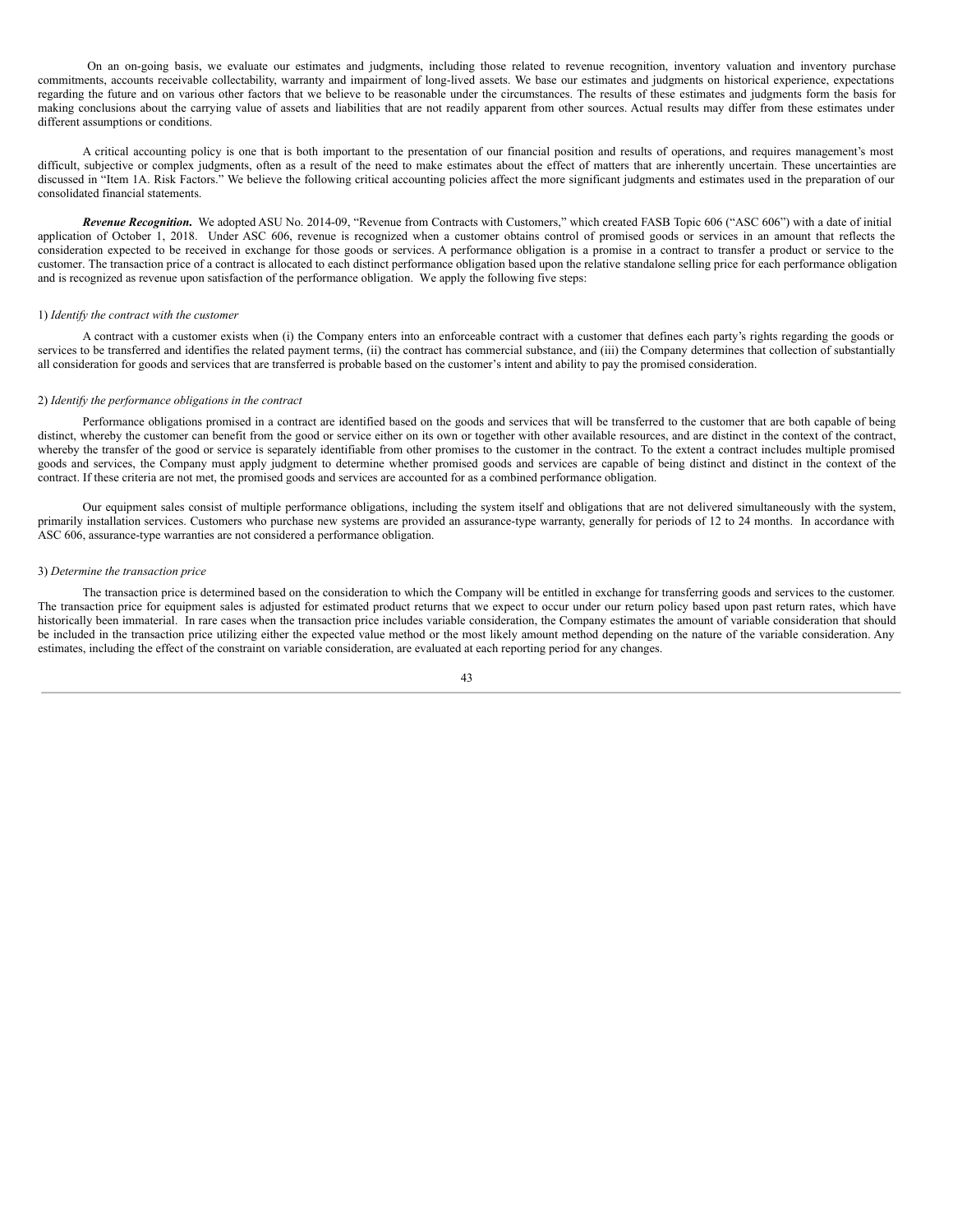The transaction price for all transactions is based on the price reflected in the individual customer's purchase order. Variable consideration has not been identified as a significant component of the transaction price for any of our transactions.

#### 4) *Allocate the transaction price to performance obligations in the contract*

If the contract contains a single performance obligation, the entire transaction price is allocated to the single performance obligation. Contracts that contain multiple distinct performance obligations require an allocation of the transaction price to each distinct performance obligation on a relative standalone selling price basis unless the transaction price is variable and meets the criteria to be allocated entirely to each distinct performance obligation or to a distinct service that forms part of a single performance obligation.

Where required, the Company determines the SSP for each performance obligation based on consideration of both market and Company specific factors, including the selling price and profit margin for similar products.

For those contracts that contain multiple performance obligations (primarily system sales requiring installation services), the Company must determine the SSP. To determine the SSP for labor related performance obligations (such as the labor component of installation), the Company uses directly observable inputs based on the standalone sale prices for these services. The Company uses a cost-plus margin approach in determining the SSP for any materials-related performance obligations (e.g., system add-ons, spare parts, and systems).

#### 5) *Recognize revenue when, or as, the Company satisfies a performance obligation*

The Company satisfies performance obligations either over time or at a point in time. Revenue is recognized over time if either 1) the customer simultaneously receives and consumes the benefits provided by the entity's performance, 2) the entity's performance creates or enhances an asset that the customer controls as the asset is created or enhanced, or 3) the entity's performance does not create an asset with an alternative use to the entity and the entity has an enforceable right to payment for performance completed to date. If the entity does not satisfy a performance obligation over time, the related performance obligation is satisfied at a point in time by transferring the control of a promised good or service to a customer. Examples of control are using the asset to produce goods or services, enhance the value of other assets, settle liabilities, and holding or selling the asset. For over time recognition, ASC 606 requires the Company to select a single revenue recognition method for the performance obligation that faithfully depicts the Company's performance in transferring control of the goods and services. The guidance allows entities to choose between two methods to measure progress toward complete satisfaction of a performance obligation:

Output methods - recognize revenue on the basis of direct measurements of the value to the customer of the goods or services transferred to date relative to the remaining goods or services promised under the contract (e.g., surveys of performance completed to date, appraisals of results achieved, milestones reached, time elapsed, and units of produced or units delivered); and

Input methods - recognize revenue on the basis of the entity's efforts or inputs to the satisfaction of a performance obligation (e.g., resources consumed, labor hours expended, costs incurred, or time elapsed) relative to the total expected inputs to the satisfaction of that performance obligation.

Equipment and related product revenues (e.g., furnace systems, system add-ons, machinery, consumables and spare parts) are recognized at a point in time, when they are shipped or delivered, depending on contractual terms. For products where the customer's defined specifications have not been met with at least two similarly configured systems and processes, the revenue and directly related costs are deferred at the time of shipment and later recognized at the time of customer acceptance or when this criterion has been met.

For installation services, revenue is recognized at a point in time, once the installation of the tool is complete. The nature of the installation services are such that the customer does not simultaneously receive and consume the benefits provided by the entity's performance, nor does performance of installation services create or enhance an asset that the customer controls. Installation services do not create an asset with an alternative use to the entity, and the entity does not have an enforceable right to payment for performance completed to date.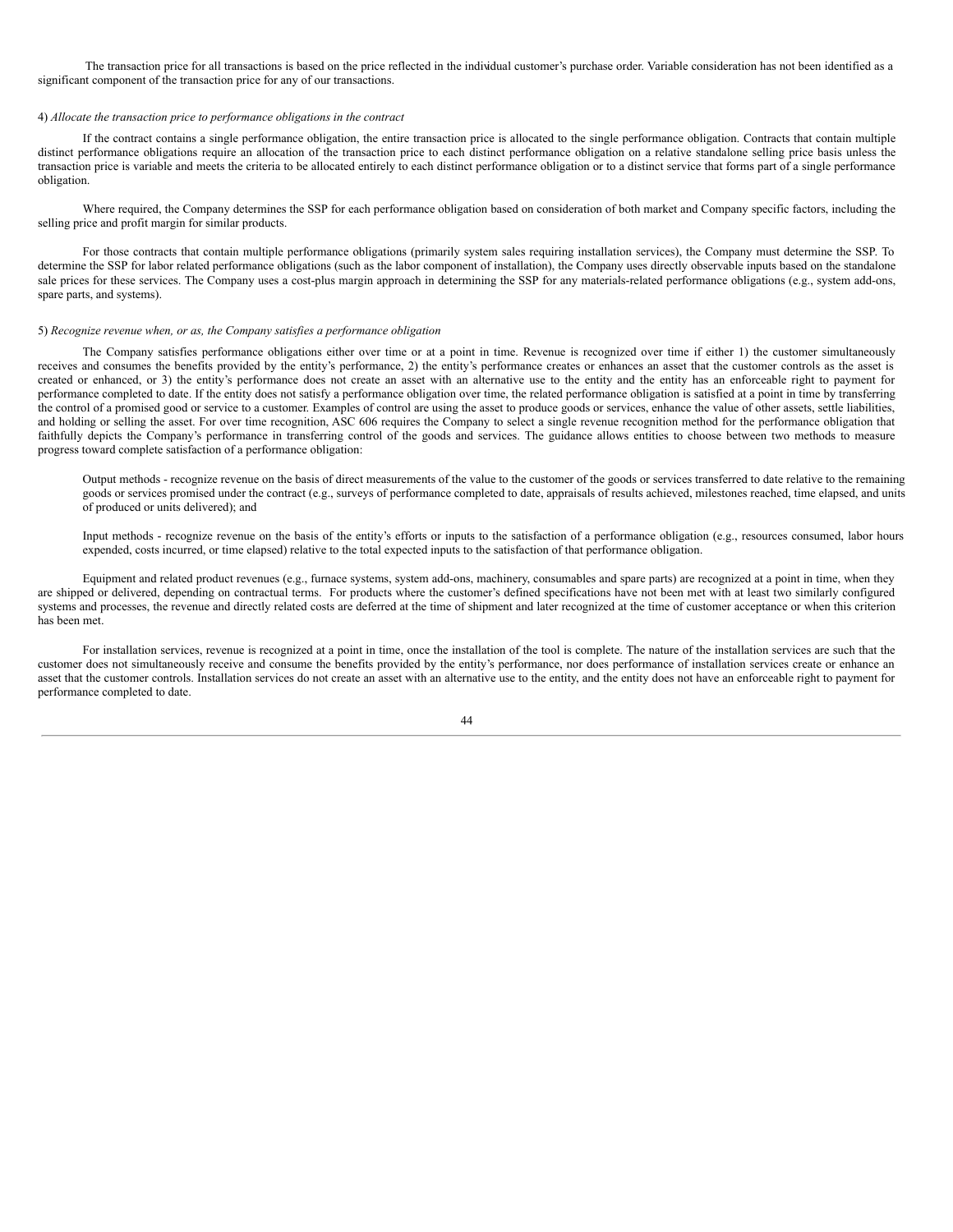Maintenance and service contracts are recognized over time. Progress in the satisfaction of these performance obligations will be measured using an input method of either time elapsed in the case of fixed period contracts, or labor hours expended, in the case of project-based contracts.

*Income Taxes.* The calculation of tax liabilities involves significant judgment in identifying uncertain tax positions and estimating the amount of deferred tax assets that will be realized in the future and the impact of uncertainties in the application of complex tax laws. Resolution of these uncertainties in a manner inconsistent with our expectations could have a material impact on our operations and financial condition.

We are required to apply a more-likely-than-not threshold to the recognition and derecognition of uncertain tax positions and in determining whether certain tax benefits will be realized in the future. We are required to recognize the amount of tax benefit that has a greater than 50 percent likelihood of being ultimately realized upon settlement. It further requires that a change in judgment related to the expected ultimate resolution of uncertain tax positions be recognized in earnings in the period of such change.

*Inventory Valuation and Inventory Purchase Commitments.* We value our inventory at the lower of cost or net realizable value. Costs for over 90% of inventory at our continuing operations as of September 30, 2019 and 2018 are determined on a FIFO basis, with the remainder determined on an average cost basis. We regularly review inventory quantities and record a write-down to net realizable value for excess and obsolete inventory. The write-down is primarily based on historical inventory usage adjusted for expected changes in product demand and production requirements. Our industry is characterized by customers in highly cyclical industries, rapid technological changes, frequent new product developments and rapid product obsolescence. Changes in demand for our products and product mix could result in further write-downs.

We must order components for our products and build inventory in advance of product shipments through issuance of purchase orders based on projected demand. These commitments typically cover our requirements for periods ranging from 30 to 180 days or longer when there is a significant increase in demand or lead-times from suppliers. These purchase commitments may result in accepting delivery of components not needed to meet current demand. We accrue for estimated cancellation fees related to component orders that have been cancelled or are expected to be cancelled, and for excess inventories that will likely result in our taking delivery of ordered inventory items in excess of our projected needs. If there is an abrupt and substantial decline in demand for one or more of our products, an unanticipated change in technological requirements for any of our products, or a change in our suppliers' practice of not enforcing purchase commitments, we may be required to record additional charges for these items. This would negatively impact gross margin in the period when the charges are recorded.

*Long-Lived Assets***.** We periodically evaluate whether events and circumstances have occurred that indicate the estimated useful lives of long-lived assets or intangible assets may warrant revision or that the remaining balance may not be recoverable. Factors that we consider in deciding when to perform an impairment review include significant under-performance of a business or product line in relation to expectations, significant negative industry or economic trends, and significant changes or planned changes in our use of the assets. In accordance with FASB ASC 360, we measure the recoverability of assets that we will continue to use in our operations by comparing the carrying value of the asset grouping to our estimate of the related total future undiscounted net cash flows. If an asset grouping's carrying value is not recoverable through the related undiscounted cash flows, the asset grouping is considered to be impaired. We measure the impairment by comparing the difference between the asset grouping's carrying value and its fair value. The long-lived assets are considered a non-financial asset and are recorded at fair value only if an impairment charge is recognized.

*Indefinite-Lived Assets and Goodwill***.** We perform an annual impairment test in the fourth quarter of each year, or more frequently if indicators of potential impairment exist, to determine whether the fair value of a reporting unit in which goodwill resides is less than its carrying value. In accordance with FASB ASC 350, we perform the first step of the goodwill impairment test, which compares the fair value of the reporting unit to its carrying value. If the fair value of the reporting unit exceeds the carrying value of the net assets assigned to that unit, goodwill is not considered impaired and we are not required to perform additional analysis. If the carrying value of the net assets assigned to the reporting unit exceeds the fair value of the reporting unit, we would recognize an impairment charge for the amount by which the carrying amount exceeds the reporting unit's fair value (although the loss would not exceed the total amount of goodwill allocated to the reporting unit).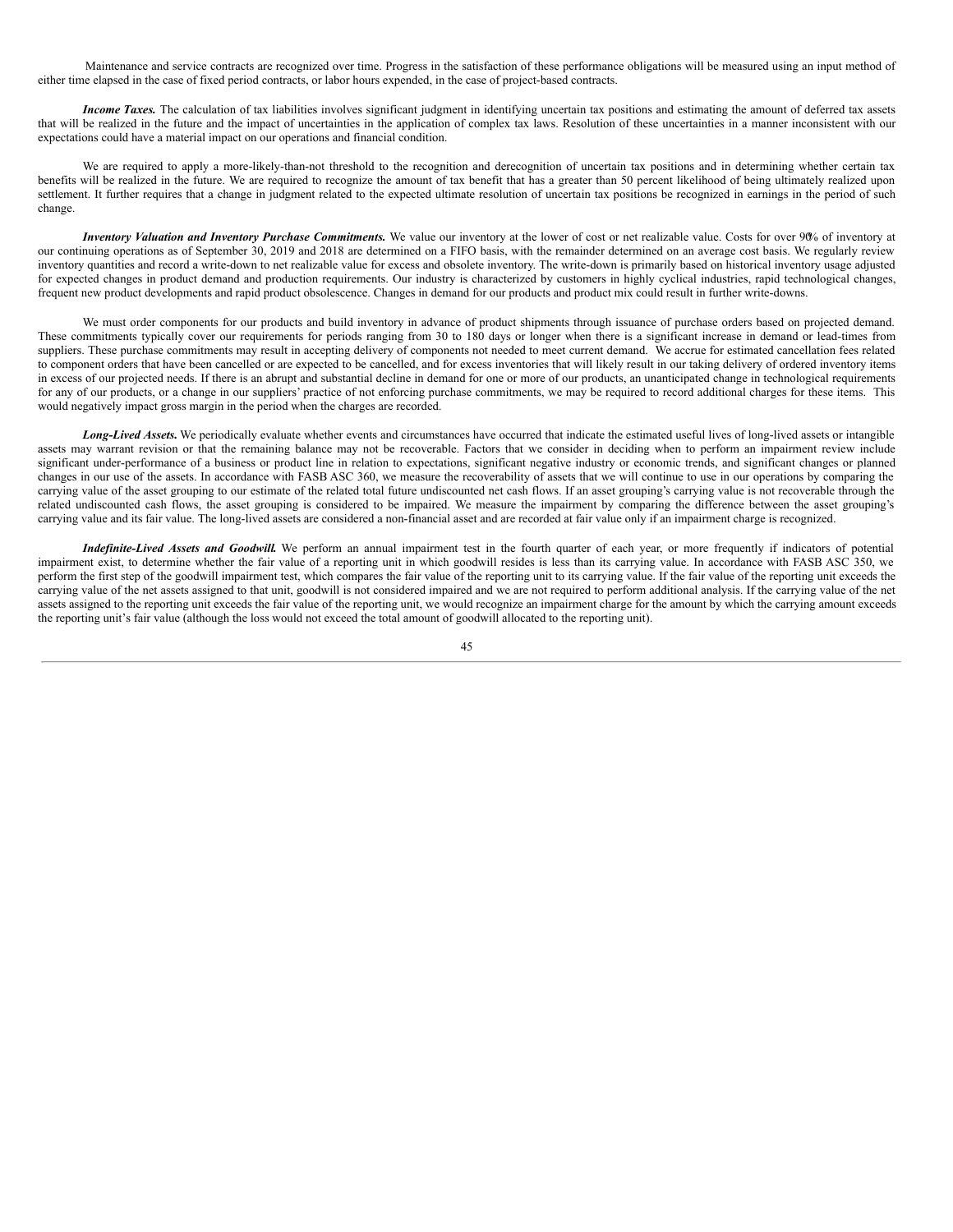Determining the fair value of a reporting unit involves the use of significant estimates and assumptions. Our goodwill impairment test uses a weighting of the income approach and the market approach to estimate a reporting unit's fair value. The income approach is based on a discounted future cash flow analysis that uses certain assumptions including: projections of revenues and expenses and related cash flows based on assumed long-term growth rates and demand trends; expected future investments and working capital requirements to sustain and grow the business; and estimated discount rates based on the reporting unit's weighted average cost of capital as derived by the Capital Asset Pricing Model (CAPM) and other methods, which includes observable market inputs and other data from identified comparable companies. The same estimates are also used internally for our capital budgeting process, and for long-term and short-term business planning and forecasting. We test the reasonableness of the inputs and outcomes of our discounted cash flow analysis against available comparable market data.

The market approach is based on the application of appropriate market-derived multiples selected from (a) comparable publicly-traded companies and/or (b) the implied transaction multiples derived from identified merger and acquisition activity in the market. Multiples are then selected based on a comparison of the reviewed data to that of the reporting unit and applied to relevant historical and forecasted financial parameters such as levels of revenues, EBITDA, EBIT or other metrics.

*Allowance for Doubtful Accounts.* We maintain an allowance for doubtful accounts for estimated losses resulting from the inability or unwillingness of our customers to make required payments. This allowance is based on historical experience, credit evaluations, specific customer collection history and any customer-specific issues we have identified. Since a significant portion of our revenue is derived from the sale of high-value systems, our accounts receivable are often concentrated in a relatively few number of customers. A significant change in the liquidity or financial position of any one of these customers could have a material adverse impact on the collectability of our accounts receivable and our future operating results.

#### **Impact of Recently Issued Accounting Pronouncements**

For discussion of recently issued accounting pronouncements, see "Recently Issued Accounting Pronouncements" within Note 1 "Summary of Operations and Significant Accounting Policies" in "Item 8: Financial Statements and Supplementary Data."

## **ITEM 7A. QUANTITATIVE AND QUALITATIVE DISCLOSURES ABOUT MARKET RISK**

As a smaller reporting company, as defined by Rule 12b-2 of the Exchange Act and in Item 10(f)(1) of Regulation S-K, we are electing scaled disclosure reporting obligations and, therefore, are not required to provide the information requested by this Item.

## **ITEM 8. FINANCIAL STATEMENTS AND SUPPLEMENTARY DATA**

The following documents are filed as part of this Annual Report on Form 10-K:

| <b>Financial Statements</b>                                                                           |    |
|-------------------------------------------------------------------------------------------------------|----|
| Reports of Independent Registered Public Accounting Firm                                              | 47 |
| Consolidated Balance Sheets: September 30, 2019 and 2018                                              | 49 |
| Consolidated Statements of Operations: Years ended September 30, 2019, 2018 and 2017                  | 50 |
| Consolidated Statements of Comprehensive Income (Loss): Years ended September 30, 2019, 2018 and 2017 | 51 |
| Consolidated Statements of Shareholders' Equity: Years ended September 30, 2019, 2018 and 2017        | 52 |
| Consolidated Statements of Cash Flows: Years ended September 30, 2019, 2018 and 2017                  | 53 |
| Notes to Consolidated Financial Statements                                                            | 54 |
|                                                                                                       |    |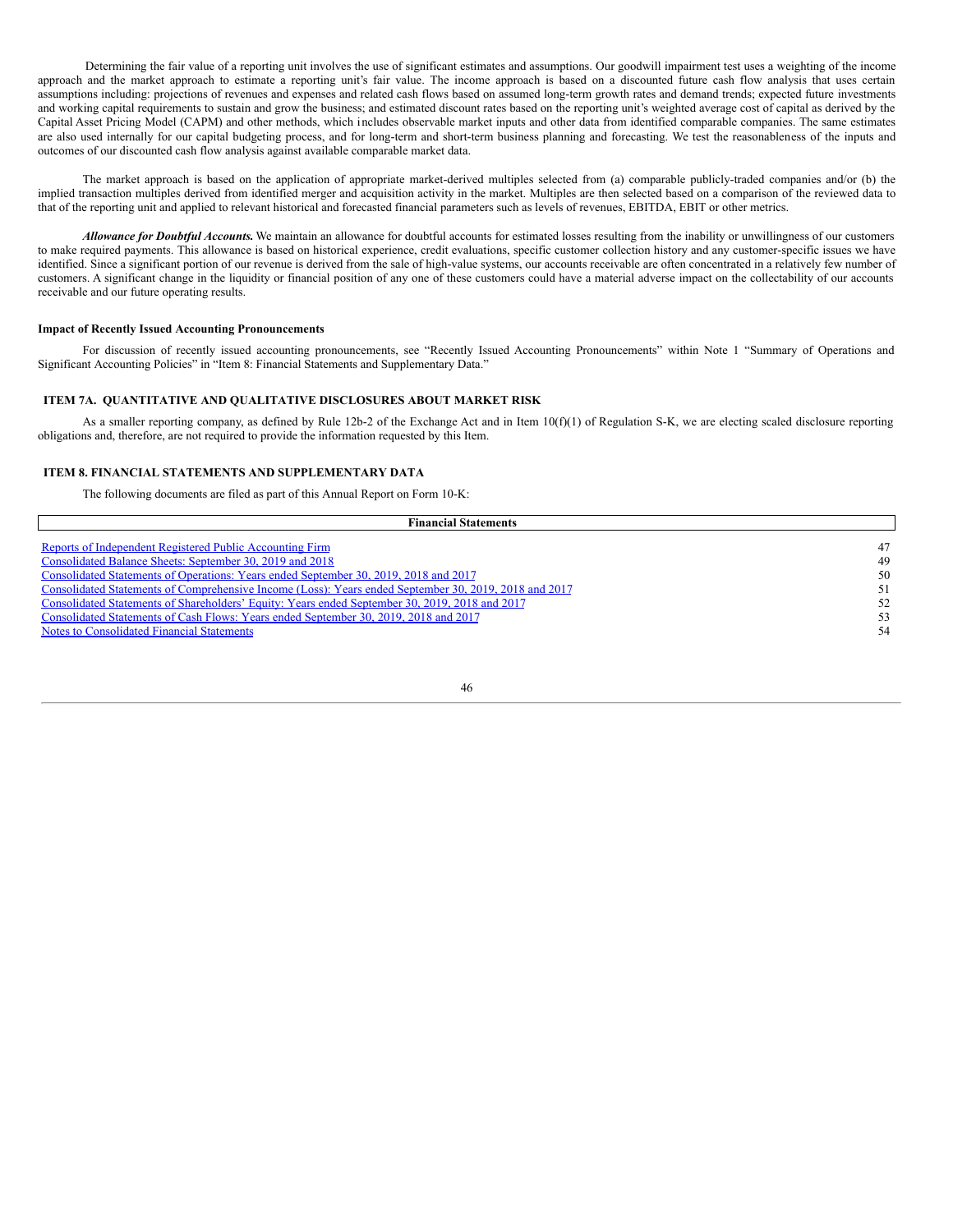## <span id="page-46-0"></span>**REPORT OF INDEPENDENT REGISTERED PUBLIC ACCOUNTING FIRM**

To the Board of Directors and Shareholders of

## **AMTECH SYSTEMS, INC. AND SUBSIDIARIES**

## **Opinion on the Financial Statements**

We have audited the accompanying consolidated balance sheets of Amtech Systems, Inc. and Subsidiaries (the "Company") as of September 30, 2019 and 2018, and the related consolidated statements of operations, comprehensive income (loss), shareholders' equity, and cash flows for each of the three years in the period ended September 30, 2019 and the related notes (collectively referred to as the "financial statements"). In our opinion, the financial statements present fairly, in all material respects, the financial position of the Company as of September 30, 2019 and 2018, and the results of its operations and its cash flows for each of the three years in the period ended September 30, 2019, in conformity with accounting principles generally accepted in the United States of America.

We also have audited, in accordance with the standards of the Public Company Accounting Oversight Board (United States), the Company's internal control over financial reporting as of September 30, 2019, based on criteria established in the 2013 Internal Control - Integrated Framework issued by the Committee of Sponsoring Organizations of the Treadway Commission (COSO) and our report dated November 21, 2019 expressed an unqualified opinion.

#### **Adoption of New Accounting Standard**

As discussed in Note 2 to the financial statements, the Company changed its method of accounting for revenue from contracts with customers as a result of the adoption of Accounting Standards Codification Topic 606, Revenue from Contracts with Customers effective October 1, 2018, under the modified retrospective method.

#### **Basis for Opinion**

These financial statements are the responsibility of the Company's management. Our responsibility is to express an opinion on the Company's financial statements based on our audits. We are a public accounting firm registered with the Public Company Accounting Oversight Board (United States) ("PCAOB") and are required to be independent with respect to the Company in accordance with the U.S. federal securities laws and the applicable rules and regulations of the Securities and Exchange Commission and the PCAOB.

We conducted our audits in accordance with the standards of the PCAOB. Those standards require that we plan and perform the audit to obtain reasonable assurance about whether the financial statements are free of material misstatement, whether due to error or fraud. Our audits included performing procedures to assess the risks of material misstatement of the financial statements, whether due to error or fraud, and performing procedures that respond to those risks. Such procedures included examining, on a test basis, evidence regarding the amounts and disclosures in the financial statements. Our audits also included evaluating the accounting principles used and significant estimates made by management, as well as evaluating the overall presentation of the financial statements. We believe that our audits provide a reasonable basis for our opinion.

/s/ MAYER HOFFMAN MCCANN P.C.

We have served as the Company's auditor since 2005.

Phoenix, Arizona November 21, 2019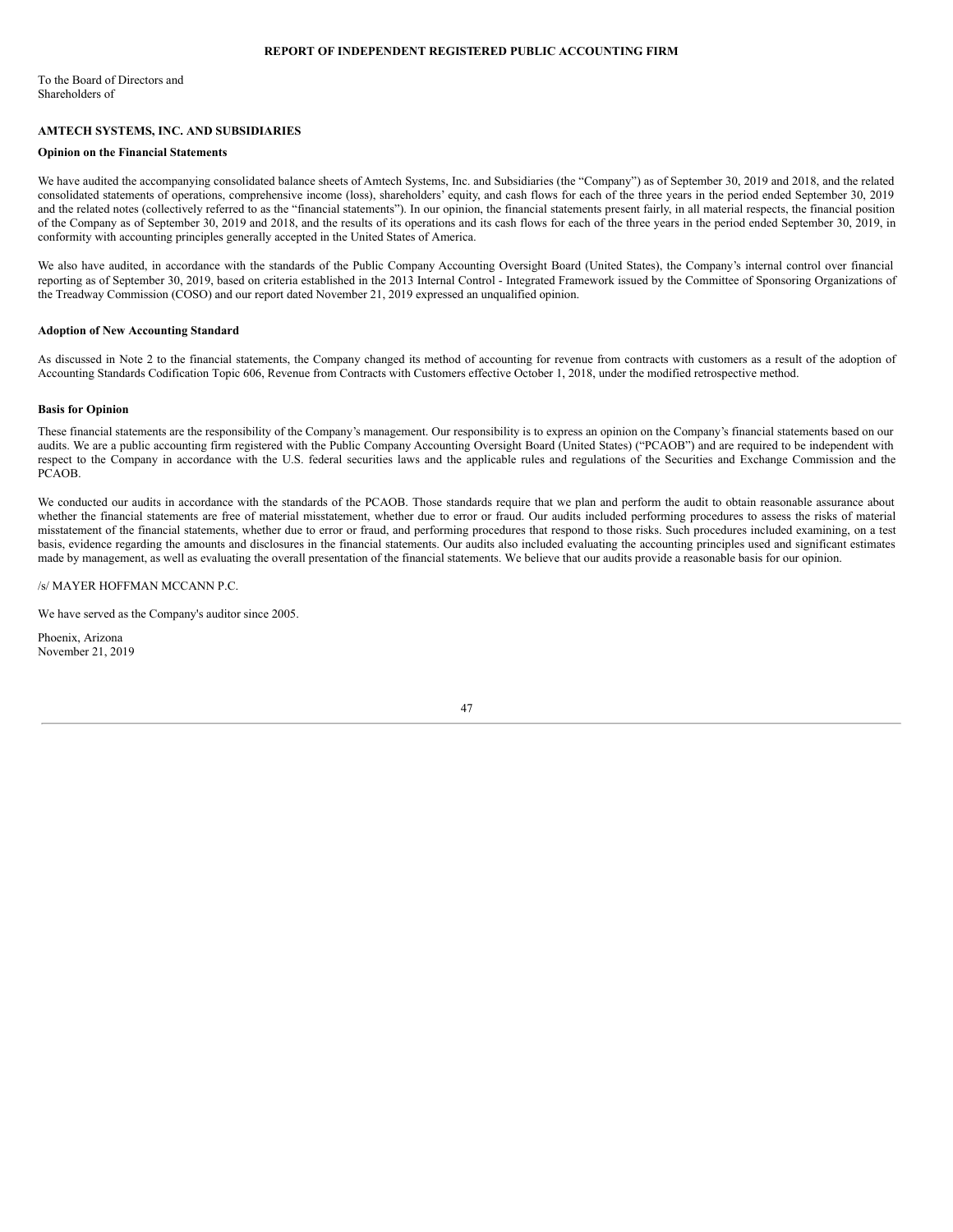## **REPORT OF INDEPENDENT REGISTERED PUBLIC ACCOUNTING FIRM**

To the Board of Directors and Shareholders of

## **AMTECH SYSTEMS, INC. AND SUBSIDIARIES**

## **Opinion on Internal Control over Financial Reporting**

We have audited Amtech Systems, Inc. and Subsidiaries' ("Company") internal control over financial reporting as of September 30, 2019, based on criteria established in Internal Control—Integrated Framework (2013) issued by the Committee of Sponsoring Organizations of the Treadway Commission (COSO criteria). In our opinion, the Company maintained, in all material respects, effective internal control over financial reporting as of September 30, 2019, based on the COSO criteria.

We also have audited, in accordance with the standards of the Public Company Accounting Oversight Board (United States) ("PCAOB"), the consolidated balance sheets of the Company as of September 30, 2019 and 2018, and the related consolidated statements of operations, comprehensive income (loss), shareholders' equity, and cash flows for each of the years in the three-year period ended September 30, 2019 and the related notes (collectively referred to as the "financial statements") of the Company and our report dated November 21, 2019 expressed an unqualified opinion that included an explanatory paragraph regarding the Company's change in method of accounting for revenue from contracts with customers as a result of the adoption of Accounting Standards Codification Topic 606, Revenue from Contracts with Customers, effective October 1, 2018.

## **Basis for Opinion**

The Company's management is responsible for maintaining effective internal control over financial reporting, and for its assessment of the effectiveness of internal control over financial reporting, included in the accompanying Management's Report on Internal Control Over Financial Reporting. Our responsibility is to express an opinion on the Company's internal control over financial reporting based on our audit. We are a public accounting firm registered with the PCAOB and are required to be independent with respect to the Company in accordance with the U.S. federal securities laws and the applicable rules and regulations of the Securities and Exchange Commission and the PCAOB.

We conducted our audit in accordance with the standards of the PCAOB. Those standards require that we plan and perform the audit to obtain reasonable assurance about whether effective internal control over financial reporting was maintained in all material respects. Our audit of internal control over financial reporting included obtaining an understanding of internal control over financial reporting, assessing the risk that a material weakness exists, and testing and evaluating the design and operating effectiveness of internal control based on the assessed risk. Our audit also included performing such other procedures as we considered necessary in the circumstances. We believe that our audit provides a reasonable basis for our opinion.

#### **Definition and Limitations of Internal Control over Financial Reporting**

A company's internal control over financial reporting is a process designed to provide reasonable assurance regarding the reliability of financial reporting and the preparation of financial statements for external purposes in accordance with accounting principles generally accepted in the United States of America. A company's internal control over financial reporting includes those policies and procedures that (1) pertain to the maintenance of records that, in reasonable detail, accurately and fairly reflect the transactions and dispositions of the assets of the company; (2) provide reasonable assurance that transactions are recorded as necessary to permit preparation of financial statements in accordance with generally accepted accounting principles, and that receipts and expenditures of the company are being made only in accordance with authorizations of management and directors of the company; and (3) provide reasonable assurance regarding prevention or timely detection of unauthorized acquisition, use, or disposition of the company's assets that could have a material effect on the financial statements.

Because of its inherent limitations, internal control over financial reporting may not prevent or detect misstatements. Also, projections of any evaluation of effectiveness to future periods are subject to the risk that controls may become inadequate because of changes in conditions, or that the degree of compliance with the policies or procedures may deteriorate.

/s/ MAYER HOFFMAN MCCANN P.C.

Phoenix, Arizona November 21, 2019

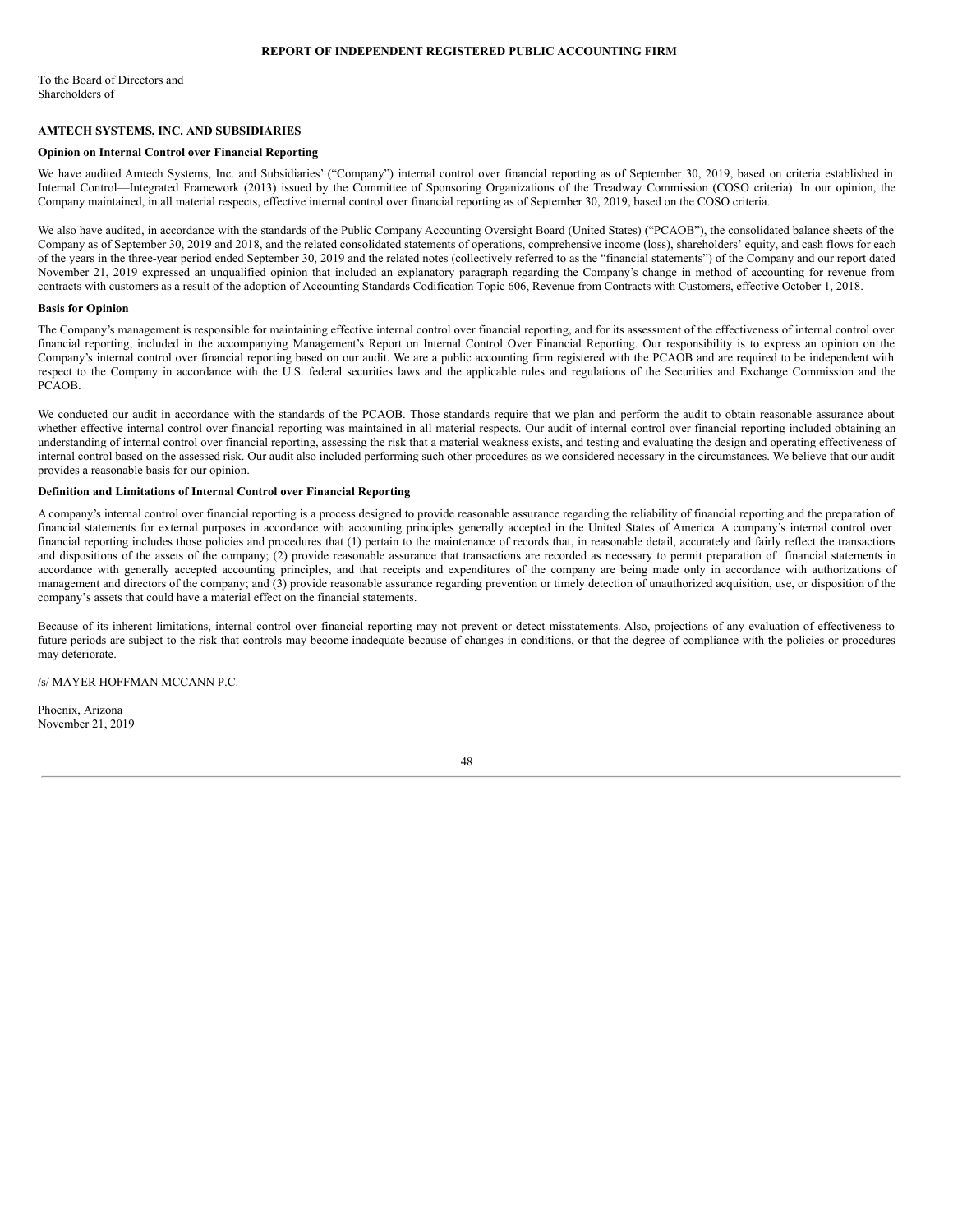## **PART I. FINANCIAL INFORMATION ITEM 1. Consolidated Financial Statements AMTECH SYSTEMS, INC. AND SUBSIDIARIES Consolidated Balance Sheets (in thousands, except share and per share data)**

<span id="page-48-0"></span>

| Assets                                                                |               | September 30,<br>2019 |               | September 30,<br>2018 |
|-----------------------------------------------------------------------|---------------|-----------------------|---------------|-----------------------|
| <b>Current Assets</b>                                                 |               |                       |               |                       |
| Cash and cash equivalents                                             | \$            | 52,982                | \$            | 45,897                |
| Restricted cash                                                       |               | 101                   |               | 18                    |
| Accounts receivable                                                   |               |                       |               |                       |
| Trade (less allowance for doubtful accounts of \$172 and \$454 at     |               |                       |               |                       |
| September 30, 2019 and September 30, 2018, respectively)              |               | 12,873                |               | 17,985                |
| Unbilled and other                                                    |               |                       |               | 291                   |
| Inventory                                                             |               | 17,532                |               | 17,835                |
| Contract assets                                                       |               | 36                    |               |                       |
| Held-for-sale assets                                                  |               | 22,755                |               | 45,322                |
| Other current assets                                                  |               | 1,991                 |               | 2,884                 |
| Total current assets                                                  |               | 108,270               |               | 130,232               |
| Property, Plant and Equipment - Net                                   |               | 10,217                |               | 10,509                |
| <b>Intangible Assets - Net</b>                                        |               | 870                   |               | 1,130                 |
| <b>Goodwill - Net</b>                                                 |               | 6,633                 |               | 6,633                 |
| <b>Other Assets</b>                                                   |               | 487                   |               | 902                   |
| <b>Total Assets</b>                                                   | \$            | 126,477               | \$            | 149,406               |
| <b>Liabilities and Shareholders' Equity</b>                           |               |                       |               |                       |
| <b>Current Liabilities</b>                                            |               |                       |               |                       |
| Accounts payable                                                      | $\mathbb{S}$  | 4,371                 | $\mathsf{\$}$ | 6,867                 |
| Accrued compensation and related taxes                                |               | 2,717                 |               | 3,359                 |
| Accrued warranty expense                                              |               | 556                   |               | 644                   |
| Other accrued liabilities                                             |               | 1,274                 |               | 667                   |
| Current maturities of long-term debt                                  |               | 371                   |               | 350                   |
| Contract liabilities                                                  |               | 1,378                 |               | 1,519                 |
| Income taxes payable                                                  |               | 1,434                 |               | 2,357                 |
| Held-for-sale liabilities                                             |               | 18,547                |               | 31,798                |
| Total current liabilities                                             |               | 30,648                |               | 47,561                |
| <b>Long-Term Debt</b>                                                 |               | 5,178                 |               | 5,542                 |
| <b>Income Taxes Payable</b>                                           |               | 3,199                 |               | 3,213                 |
| <b>Total Liabilities</b>                                              |               | 39,025                |               | 56,316                |
| <b>Commitments and Contingencies</b>                                  |               |                       |               |                       |
| <b>Shareholders' Equity</b>                                           |               |                       |               |                       |
| Preferred stock; 100,000,000 shares authorized; none issued           |               |                       |               |                       |
| Common stock; \$0.01 par value; 100,000,000 shares authorized; shares |               |                       |               |                       |
| issued and outstanding: 14,268,797 and 14,216,596 at                  |               |                       |               |                       |
| September 30, 2019 and September 30, 2018, respectively               |               | 143                   |               | 142                   |
| Additional paid-in capital                                            |               | 125,098               |               | 124,316               |
| Accumulated other comprehensive loss                                  |               | (11, 233)             |               | (9,974)               |
| Retained deficit                                                      |               | (26, 556)             |               | (21, 394)             |
| Total Shareholders' Equity                                            |               | 87,452                |               | 93,090                |
| <b>Total Liabilities and Shareholders' Equity</b>                     | $\mathcal{S}$ | 126,477               | $\$$          | 149,406               |

The accompanying notes are an integral part of these consolidated financial statements.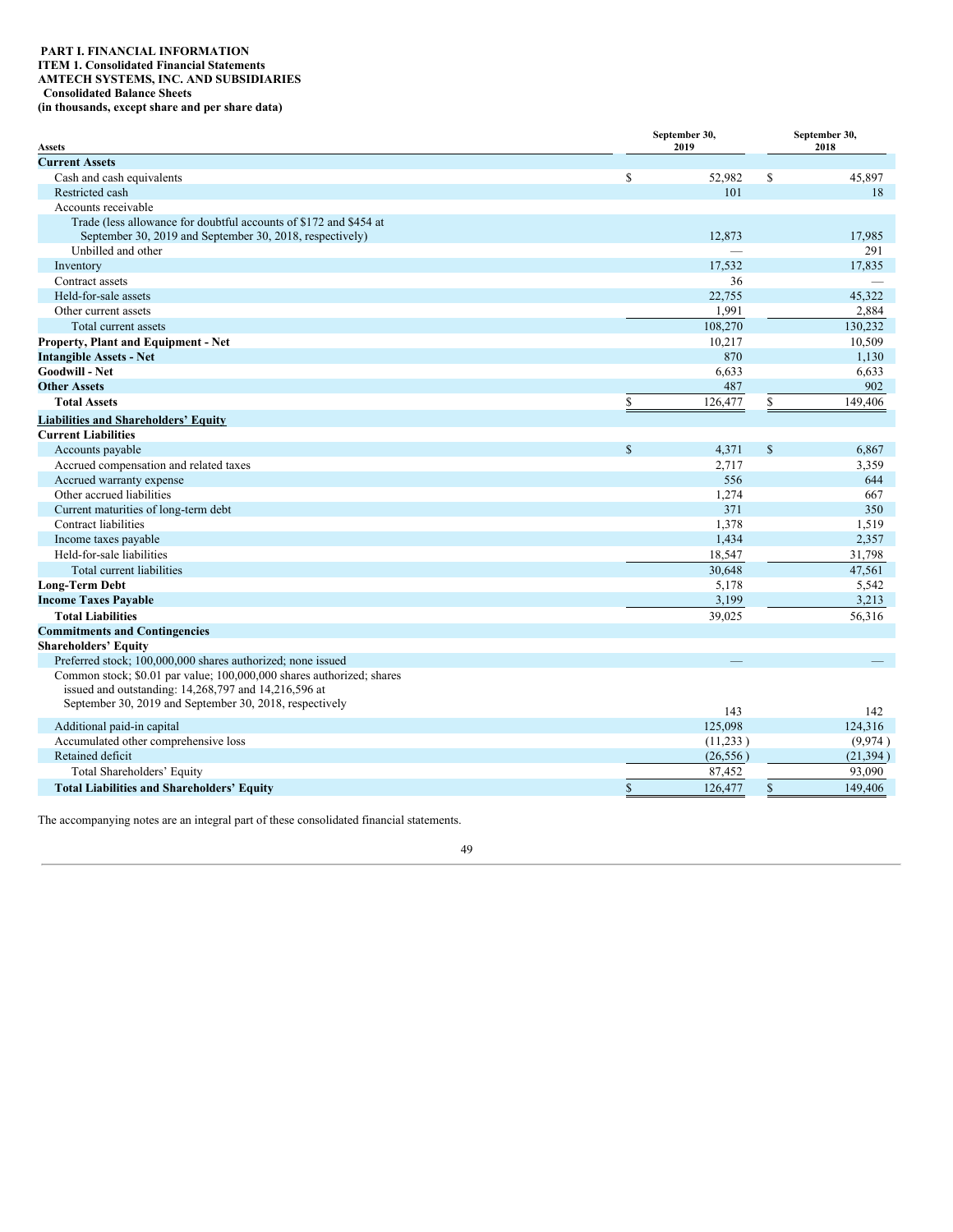# **AMTECH SYSTEMS, INC. AND SUBSIDIARIES**

<span id="page-49-0"></span>**Consolidated Statements of Operations (in thousands, except per share data)**

|                                                                                |               | <b>Years Ended September 30,</b> |    |         |    |        |  |
|--------------------------------------------------------------------------------|---------------|----------------------------------|----|---------|----|--------|--|
|                                                                                |               | 2019                             |    | 2018    |    | 2017   |  |
| Revenue, net of returns and allowances                                         | <sup>\$</sup> | 85,035                           | \$ | 100,053 | \$ | 83,073 |  |
| Cost of sales                                                                  |               | 51,678                           |    | 63,135  |    | 51,967 |  |
| Gross profit                                                                   |               | 33,357                           |    | 36.918  |    | 31,106 |  |
| Selling, general and administrative                                            |               | 24,263                           |    | 25,743  |    | 24,727 |  |
| Research, development and engineering                                          |               | 3,068                            |    | 2,856   |    | 2,738  |  |
| Impairment charges                                                             |               |                                  |    | 2,247   |    |        |  |
| Restructuring charges                                                          |               | 1,110                            |    |         |    |        |  |
| Operating income                                                               |               | 4,916                            |    | 6,072   |    | 3,641  |  |
| Gain on sale of other assets                                                   |               |                                  |    | 2,883   |    |        |  |
| Income (loss) from equity method investment                                    |               |                                  |    | 234     |    | (417)  |  |
| Interest and other income, net                                                 |               | 852                              |    | 738     |    | 379    |  |
| Income from continuing operations before income taxes                          |               | 5,768                            |    | 9,927   |    | 3,603  |  |
| Income tax provision                                                           |               | 2,633                            |    | 3,296   |    | 1,409  |  |
| Income from continuing operations, net of tax                                  |               | 3,135                            |    | 6,631   |    | 2,194  |  |
| (Loss) income from discontinued operations, net of tax                         |               | (8,297)                          |    | (1,326) |    | 5,892  |  |
| Net (loss) income                                                              |               | (5,162)                          |    | 5,305   |    | 8,086  |  |
| Net loss attributable to non-controlling interest - discontinued<br>operations |               |                                  |    |         |    | 1,045  |  |
| Net (loss) income attributable to Amtech Systems, Inc.                         | S             | (5,162)                          | \$ | 5,305   | S  | 9,131  |  |
| <b>Income (Loss) Per Basic Share:</b>                                          |               |                                  |    |         |    |        |  |
| Basic income per share from continuing operations                              | \$            | 0.22                             | \$ | 0.45    | \$ | 0.16   |  |
| Basic (loss) income per share from discontinued operations                     | \$            | (0.58)                           | \$ | (0.09)  | \$ | 0.52   |  |
| Net (loss) income per basic share                                              | \$            | (0.36)                           | \$ | 0.36    | S  | 0.68   |  |
| <b>Income (Loss) Per Diluted Share:</b>                                        |               |                                  |    |         |    |        |  |
| Diluted income per share from continuing operations                            | S             | 0.22                             | \$ | 0.44    | S  | 0.16   |  |
| Diluted (loss) income per share from discontinued operations                   | \$            | (0.58)                           | \$ | (0.09)  | \$ | 0.52   |  |
| Net (loss) income per diluted share                                            | \$            | (0.36)                           | \$ | 0.35    | S  | 0.68   |  |
| Weighted average shares outstanding - basic                                    |               | 14,240                           |    | 14,833  |    | 13,378 |  |
| Weighted average shares outstanding - diluted                                  |               | 14,275                           |    | 15,065  |    | 13,501 |  |

The accompanying notes are an integral part of these consolidated financial statements.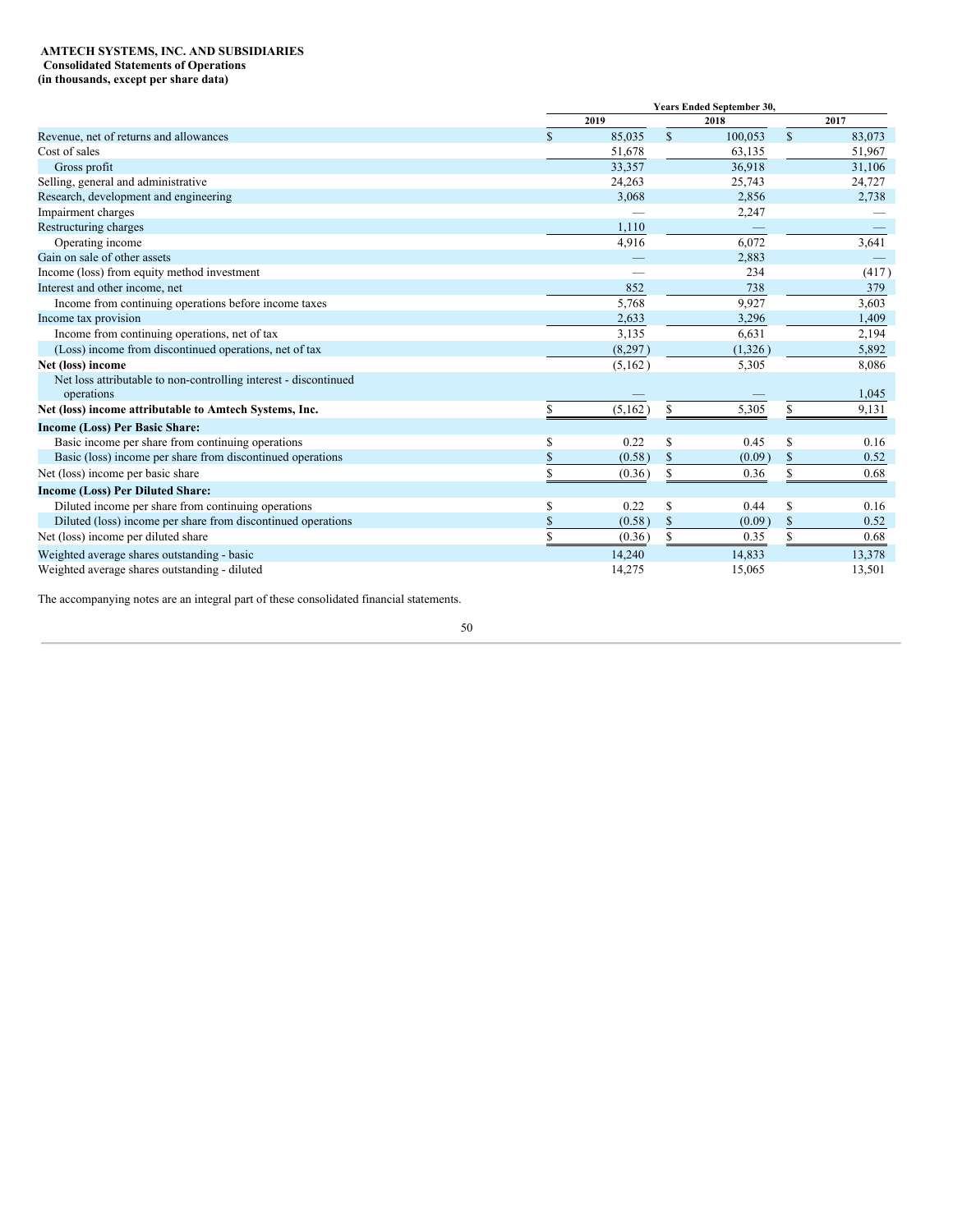## **AMTECH SYSTEMS, INC. AND SUBSIDIARIES**

<span id="page-50-0"></span>**Consolidated Statements of Comprehensive Income (Loss)**

**(in thousands)**

|                                                                  | <b>Years Ended September 30,</b> |         |      |          |      |       |  |  |  |  |
|------------------------------------------------------------------|----------------------------------|---------|------|----------|------|-------|--|--|--|--|
|                                                                  | 2019                             |         | 2018 |          | 2017 |       |  |  |  |  |
| Net (loss) income                                                |                                  | (5,162) |      | 5,305    |      | 8,086 |  |  |  |  |
| Foreign currency translation adjustment                          |                                  | (1,746) |      | (1, 445) |      | 423   |  |  |  |  |
| Reclassification adjustment for net foreign currency translation |                                  |         |      |          |      |       |  |  |  |  |
| losses included in net income                                    |                                  | 487     |      |          |      |       |  |  |  |  |
| Comprehensive (loss) income                                      |                                  | (6,421) |      | 3,860    |      | 8,509 |  |  |  |  |
| Comprehensive loss attributable to non-controlling interest      |                                  |         |      |          |      | 969   |  |  |  |  |
| Comprehensive (loss) income attributable to Amtech Systems, Inc. |                                  | (6,421) |      | 3,860    |      | 9,478 |  |  |  |  |

The accompanying notes are an integral part of these consolidated financial statements.

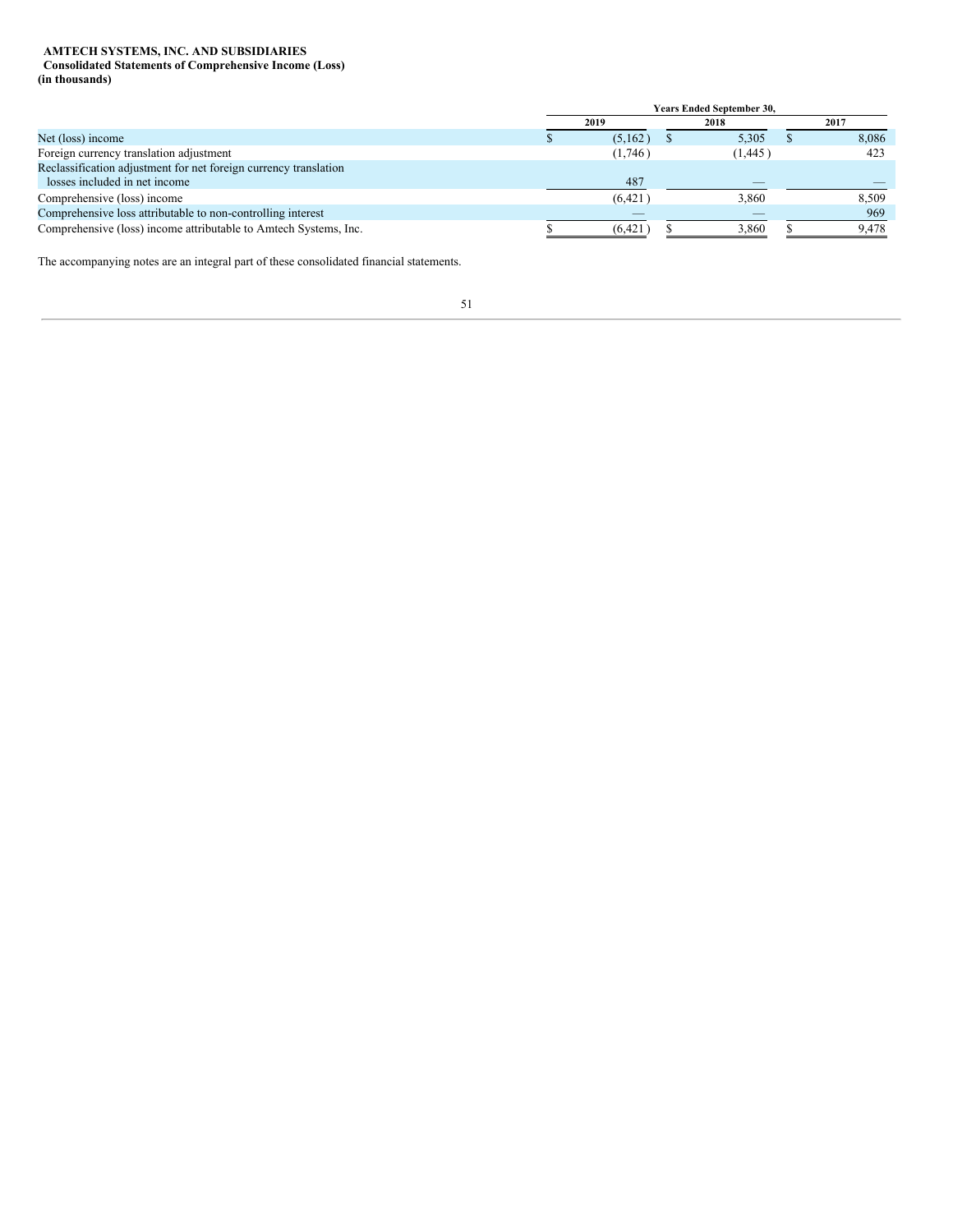#### <span id="page-51-0"></span>**AMTECH SYSTEMS, INC. AND SUBSIDIARIES Consolidated Statements of Shareholders' Equity (in thousands)**

|                                            | <b>Common Stock</b> |              | <b>Treasury Stock</b> |         | Accumulated |                   |  |               |             |               |               |     |                          |              |
|--------------------------------------------|---------------------|--------------|-----------------------|---------|-------------|-------------------|--|---------------|-------------|---------------|---------------|-----|--------------------------|--------------|
|                                            |                     |              |                       |         |             | <b>Additional</b> |  | Other         |             |               | Total         |     |                          |              |
|                                            |                     | Par          |                       |         |             | Paid-in           |  | Comprehensive | Retained    |               | Shareholders' |     | Non-controlling          | <b>Total</b> |
|                                            | <b>Shares</b>       | Value        | <b>Shares</b>         | Cost    |             | Capital           |  | Income (Loss) | Deficit     |               | <b>Equity</b> |     | <b>Interest</b>          | Equity       |
| <b>Balances at September 30, 2016</b>      | 13,179              | 132          |                       |         |             | 111,631           |  | (8, 876)      | \$ (35,830) | <sup>\$</sup> | 67,057        | \$. | (1,718)                  | \$65,339     |
| Net income                                 |                     |              |                       |         |             |                   |  |               | 9,131       |               | 9,131         |     | (1,045)                  | 8.086        |
| Translation adjustment                     |                     |              |                       |         |             |                   |  | 347           |             |               | 347           |     | 76                       | 423          |
| Acquisition of non-controlling<br>interest |                     |              |                       |         |             |                   |  |               |             |               |               |     | 2,687                    | 2,687        |
| Tax benefit of stock<br>compensation       |                     |              |                       |         |             | 18                |  |               |             |               | 18            |     |                          | 18           |
| Proceeds from stock offering               | 1,214               | 12           |                       |         |             | 10,620            |  |               |             |               | 10,632        |     |                          | 10,632       |
| Stock compensation expense                 |                     |              |                       |         |             | 1,328             |  |               |             |               | 1,328         |     |                          | 1,328        |
| Stock options exercised                    | 318                 | $\mathbf{3}$ |                       |         |             | 1,967             |  |               |             |               | 1,970         |     |                          | 1,970        |
| Balances at September 30, 2017             | 14,711              | 147          |                       |         |             | 125,564           |  | (8,529)       | \$ (26,699) |               | 90,483        |     |                          | \$90,483     |
| Net income                                 |                     |              |                       |         |             |                   |  |               | 5,305       |               | 5,305         |     |                          | 5,305        |
| Translation adjustment                     |                     |              |                       |         |             |                   |  | (1, 445)      |             |               | (1, 445)      |     |                          | (1,445)      |
| Repurchase of treasury stock               |                     |              | (771)                 | (4,000) |             |                   |  |               |             |               | (4,000)       |     |                          | (4,000)      |
| Retirement of treasury stock               | (771)               | (8)          | 771                   | 4,000   |             | (3,992)           |  |               |             |               |               |     | __                       |              |
| Stock compensation expense                 |                     |              |                       |         |             | 855               |  |               |             |               | 855           |     |                          | 855          |
| Stock options exercised                    | 277                 |              |                       |         |             | 1,889             |  |               |             |               | 1,892         |     |                          | 1,892        |
| Balances at September 30, 2018             | 14,217              | 142          |                       |         |             | 124,316           |  | (9,974)       | \$(21,394)  |               | 93,090        |     | $\overline{\phantom{m}}$ | \$93,090     |
| Net loss                                   |                     |              |                       |         |             |                   |  |               | (5,162)     |               | (5,162)       |     |                          | (5,162)      |
| Translation adjustment                     |                     |              |                       |         |             |                   |  | (1,259)       |             |               | (1,259)       |     |                          | (1,259)      |
| Stock compensation expense                 |                     |              |                       |         |             | 573               |  |               |             |               | 573           |     |                          | 573          |
| Stock options exercised                    | 52                  |              |                       |         |             | 209               |  |               |             |               | 210           |     |                          | 210          |
| <b>Balances at September 30, 2019</b>      | 14,269              | 143          |                       |         |             | 125,098           |  | (11, 233)     | \$ (26,556) |               | 87,452        |     |                          | \$87,452     |

The accompanying notes are an integral part of these consolidated financial statements.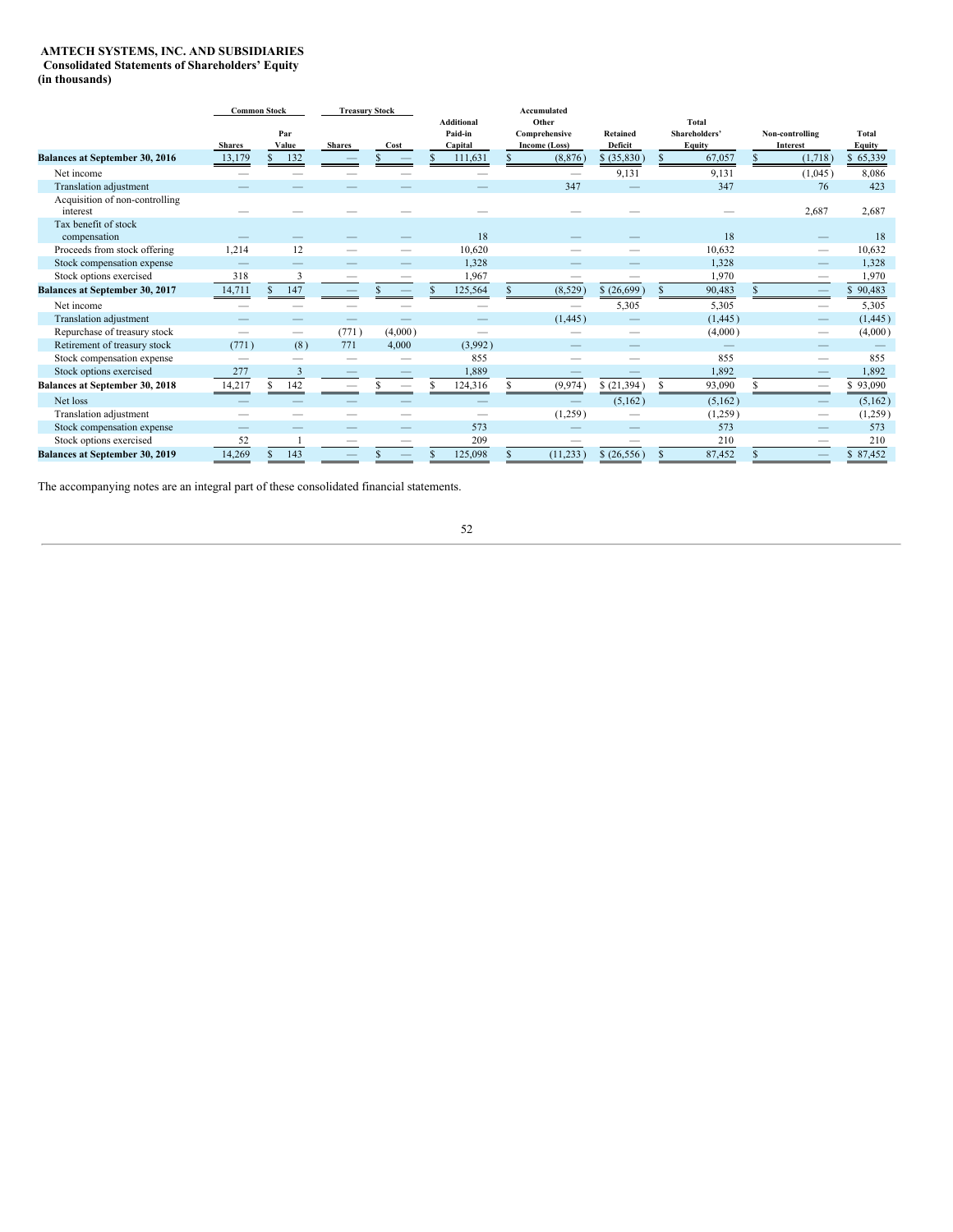## **AMTECH SYSTEMS, INC. AND SUBSIDIARIES**

<span id="page-52-0"></span>**Consolidated Statements of Cash Flows**

**(in thousands)**

|                                                                                 |          | <b>Years Ended September 30,</b> |                    |                          |              |                          |  |
|---------------------------------------------------------------------------------|----------|----------------------------------|--------------------|--------------------------|--------------|--------------------------|--|
|                                                                                 | 2019     |                                  |                    | 2018                     |              | 2017                     |  |
| <b>Operating Activities</b>                                                     |          |                                  |                    |                          |              |                          |  |
| Net (loss) income                                                               | s        | (5,162)                          | $\mathbf{\hat{s}}$ | 5,305                    | $\mathbb{S}$ | 8,086                    |  |
| Adjustments to reconcile net income (loss) to net cash provided by              |          |                                  |                    |                          |              |                          |  |
| (used in) operating activities:                                                 |          |                                  |                    |                          |              |                          |  |
| Depreciation and amortization                                                   |          | 1.690                            |                    | 1.854                    |              | 2,493                    |  |
| Non-cash impairment charges                                                     |          |                                  |                    | 7,006                    |              |                          |  |
| Write-down of inventory                                                         |          | 3,193                            |                    | 542                      |              | 420                      |  |
| Capitalized interest                                                            |          | 106                              |                    | 143                      |              | 277                      |  |
| Provision for (reversal of) allowance for doubtful accounts                     |          | 1,074                            |                    | 45                       |              | (720)                    |  |
| Deferred income taxes                                                           |          | 220                              |                    | 209                      |              | (27)                     |  |
| Non-cash share based compensation expense                                       |          | 573                              |                    | 855                      |              | 1,328                    |  |
| (Gain) loss on sale of property, plant and equipment                            |          | (11)                             |                    | (92)                     |              | 26                       |  |
| Gain on sale of subsidiary                                                      |          | (1,614)                          |                    | $\overline{\phantom{0}}$ |              |                          |  |
| Gain on sale of other assets                                                    |          |                                  |                    | (2,883)                  |              |                          |  |
| (Income) loss from equity method investment                                     |          | $\overline{\phantom{0}}$         |                    | (234)                    |              | 417                      |  |
| Changes in operating assets and liabilities:                                    |          |                                  |                    |                          |              |                          |  |
| Accounts receivable                                                             |          | 299                              |                    | 3,274                    |              | (8,655)                  |  |
| Inventory                                                                       |          | (435)                            |                    | 3,965                    |              | (6,638)                  |  |
| Contract and other assets                                                       |          | 12,847                           |                    | 10,649                   |              | (8,898)                  |  |
| Accounts payable                                                                |          | (1,787)                          |                    | (10, 164)                |              | 5,374                    |  |
| Accrued income taxes                                                            |          | (3,011)                          |                    | (1,749)                  |              | 573                      |  |
| Accrued and other liabilities                                                   |          | (6,876)                          |                    | 1,960                    |              | 1,913                    |  |
| Contract liabilities                                                            |          | (933)                            |                    | (34, 453)                |              | 38,082                   |  |
| Net cash provided by (used in) operating activities                             |          | 173                              |                    | (13,768)                 |              | 34,051                   |  |
| <b>Investing Activities</b>                                                     |          |                                  |                    |                          |              |                          |  |
| Purchases of property, plant and equipment                                      |          | (714)                            |                    | (1, 495)                 |              | (1,256)                  |  |
| Proceeds from sale of property, plant and equipment                             |          |                                  |                    | 114                      |              | 40                       |  |
| Net cash disposed of in sale of subsidiary                                      |          | (1, 112)                         |                    |                          |              | $\overline{\phantom{0}}$ |  |
| Proceeds from sale of other assets                                              |          | $\overline{\phantom{a}}$         |                    | 5,732                    |              |                          |  |
| Net cash (used in) provided by investing activities                             |          | (1,826)                          |                    | 4,351                    |              | (1,216)                  |  |
| <b>Financing Activities</b>                                                     |          |                                  |                    |                          |              |                          |  |
| Proceeds from issuance of common stock, net                                     |          | 210                              |                    | 1,892                    |              | 12,602                   |  |
| Repurchase of common stock                                                      |          |                                  |                    | (4,000)                  |              |                          |  |
| Payments on long-term debt                                                      |          | (376)                            |                    | (368)                    |              | (674)                    |  |
| Borrowings on long-term debt                                                    |          | 9                                |                    |                          |              | 755                      |  |
| Excess tax benefit of stock compensation                                        |          |                                  |                    |                          |              | 18                       |  |
| Net cash (used in) provided by financing activities                             |          | (157)                            |                    | (2, 476)                 |              | 12,701                   |  |
| Effect of Exchange Rate Changes on Cash, Cash Equivalents and                   |          |                                  |                    |                          |              |                          |  |
| <b>Restricted Cash</b>                                                          |          | (1, 552)                         |                    | (1,372)                  |              | 1,677                    |  |
| Net (Decrease) Increase in Cash, Cash Equivalents and Restricted Cash           |          | (3,362)                          |                    | (13,265)                 |              | 47,213                   |  |
| Cash, Cash Equivalents and Restricted Cash, Beginning of Year*                  |          | 62,496                           |                    | 75,761                   |              | 28,548                   |  |
| Cash, Cash Equivalents and Restricted Cash, End of Year*                        | S        | 59,134                           | $\mathbb{S}$       | 62,496                   | S            | 75,761                   |  |
|                                                                                 |          |                                  |                    |                          |              |                          |  |
| <b>Supplemental Cash Flow Information:</b>                                      |          |                                  |                    |                          |              |                          |  |
| Income tax (payments) refunds, net                                              | S        | 993                              | $\mathbb{S}$       | (980)                    | S            | 146                      |  |
| Interest paid, net of capitalized interest                                      |          | 262                              |                    | 304                      |              | 269                      |  |
| <b>Supplemental Non-cash Financing and Investing Activities:</b>                |          |                                  |                    |                          |              |                          |  |
| Transfer inventory to property, plant, and equipment                            | <b>S</b> |                                  | $\mathbf S$        | 902                      | $\mathbf S$  | 120                      |  |
| Transfer of property, plant, and equipment to inventory                         |          |                                  |                    |                          |              | 22                       |  |
| Net of acquired non-controlling interest over debt forgiveness<br>(See Note 16) |          |                                  |                    |                          |              | (332)                    |  |

\* Includes Cash, Cash Equivalents and Restricted Cash that are included in Held-For-Sale Assets on the Consolidated Balance Sheets.

The accompanying notes are an integral part of these consolidated financial statements.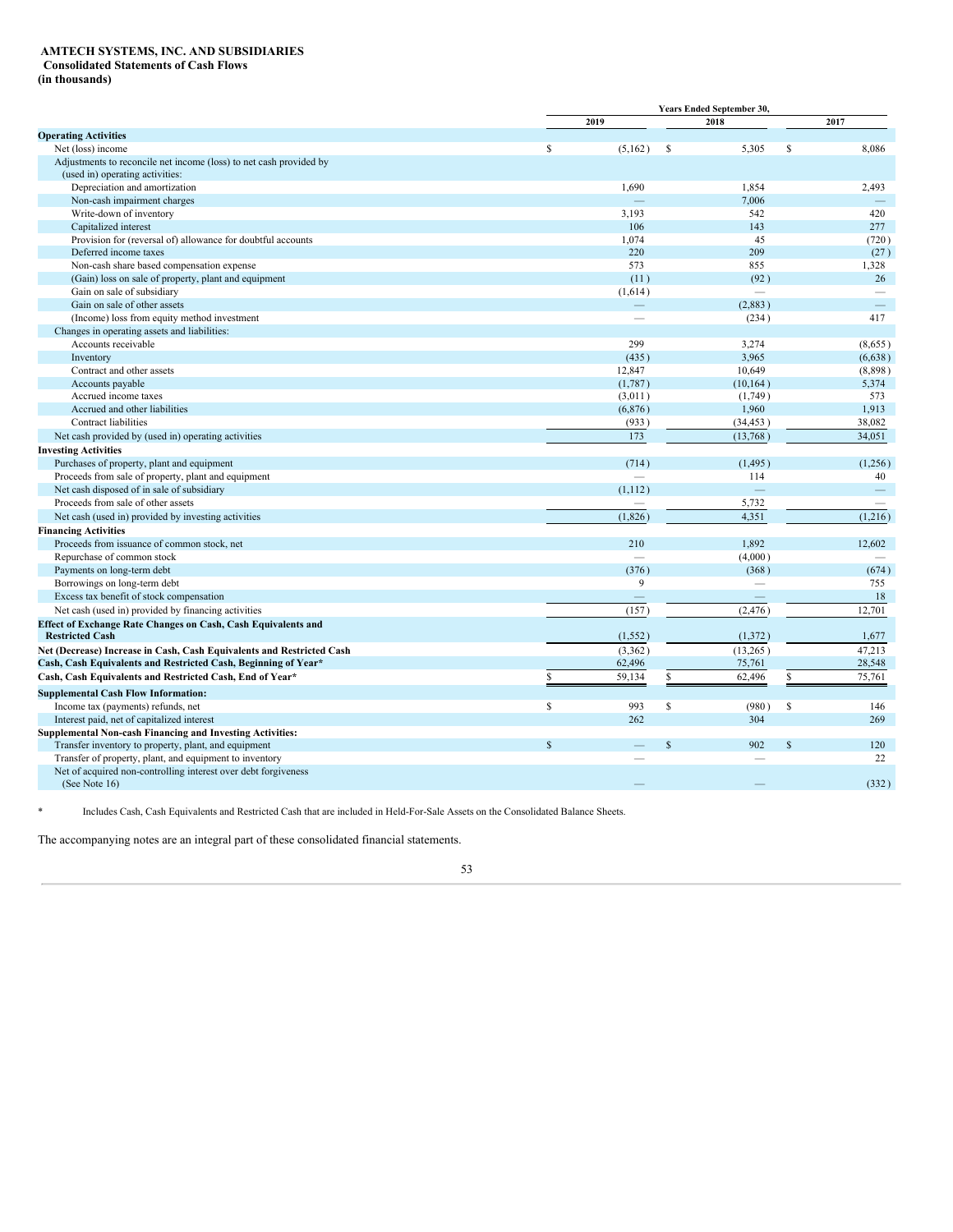## <span id="page-53-0"></span>**Notes to Consolidated Financial Statem ents For the Years Ended September 30, 2019, 2018 and 2017**

## **1. Summary of Operations and Significant Accounting Policies**

**Description of Business** – Amtech is a leading, global manufacturer of capital equipment, including thermal processing and wafer polishing, and related consumables used in fabricating semiconductor devices, such as silicon carbide (SiC) and silicon power chips, electronic assemblies and light-emitting diodes (LEDs). We sell these products to semiconductor and automotive component manufacturers worldwide, particularly in Asia, North America and Europe.

We serve niche markets in industries that are experiencing technological advances, and which historically have been very cyclical. Therefore, future profitability and growth depend on our ability to develop or acquire and market profitable new products and on our ability to adapt to cyclical trends.

In the second quarter of fiscal 2019, we began the process to divest our solar business. As such, we have classified substantially all of the Solar segment as held for sale in our Consolidated Balance Sheets and reported its results as discontinued operations in our Consolidated Statements of Operations. For additional information on the divestiture, see Note 16. For additional information on our segments, see Note 18.

Our fiscal year is from October 1 to September 30. Unless otherwise stated, references to the years 2019, 2018 and 2017 relate to the fiscal years ended September 30, 2019, 2018 and 2017, respectively.

**Principles of Consolidation** – The consolidated financial statements include the accounts of the Company and our wholly-owned subsidiaries and subsidiaries in which we have a controlling interest. We report non-controlling interests in consolidated entities as a component of equity separate from our equity. The equity method of accounting is used for investments over which we have a significant influence but not a controlling financial interest.All material intercompany accounts and transactions have been eliminated in consolidation. Effective July 1, 2017, we purchased the non-controlling interest in SoLayTec, pursuant to which SoLayTec became a wholly-owned subsidiary of Amtech. Beginning July 1, 2017 through the disposal date of SoLayTec (see Note 16), the non-controlling interest is no longer reported. Prior amounts have not been restated.

**Use of Estimates** – The preparation of consolidated financial statements in conformity with accounting principles generally accepted in the United States of America requires management to make estimates and assumptions that affect the reported amounts of assets and liabilities and disclosure of contingent assets and liabilities at the date of the consolidated financial statements and the reported amounts of revenue and expenses during the reporting period. Actual results could differ from those estimates.

**Reclassifications** – Certain reclassifications have been made to prior year financial statements to conform to the current year presentation, including the addition of restricted cash to cash and cash equivalents on our consolidated statements of cash flows as a result of the adoption of new accounting guidance. Results for all periods presented in this report have been reclassified for discontinued operations (Note 2) and for changes to our reportable segments (Note 18). These reclassifications had no effect on the previously reported Consolidated Financial Statements for any period.

**Divestitures** – Significant accounting policies associated with a decision to dispose of a business are discussed below:

*Discontinued Operations* – A business is classified as discontinued operations if the disposal represents a strategic shift that will have a major effect on operations or financial results and meets the criteria to be classified as held for sale or is disposed of by sale or otherwise. Significant judgments are involved in determining whether a business meets the criteria for discontinued operations reporting and the period in which these criteria are met. If a business is reported as a discontinued operation, the results of operations through the date of sale, including any gain or loss recognized on the disposition, are presented on a separate line of the Consolidated Statement of Operations. Interest on debt directly attributable to the discontinued operation is allocated to discontinued operations.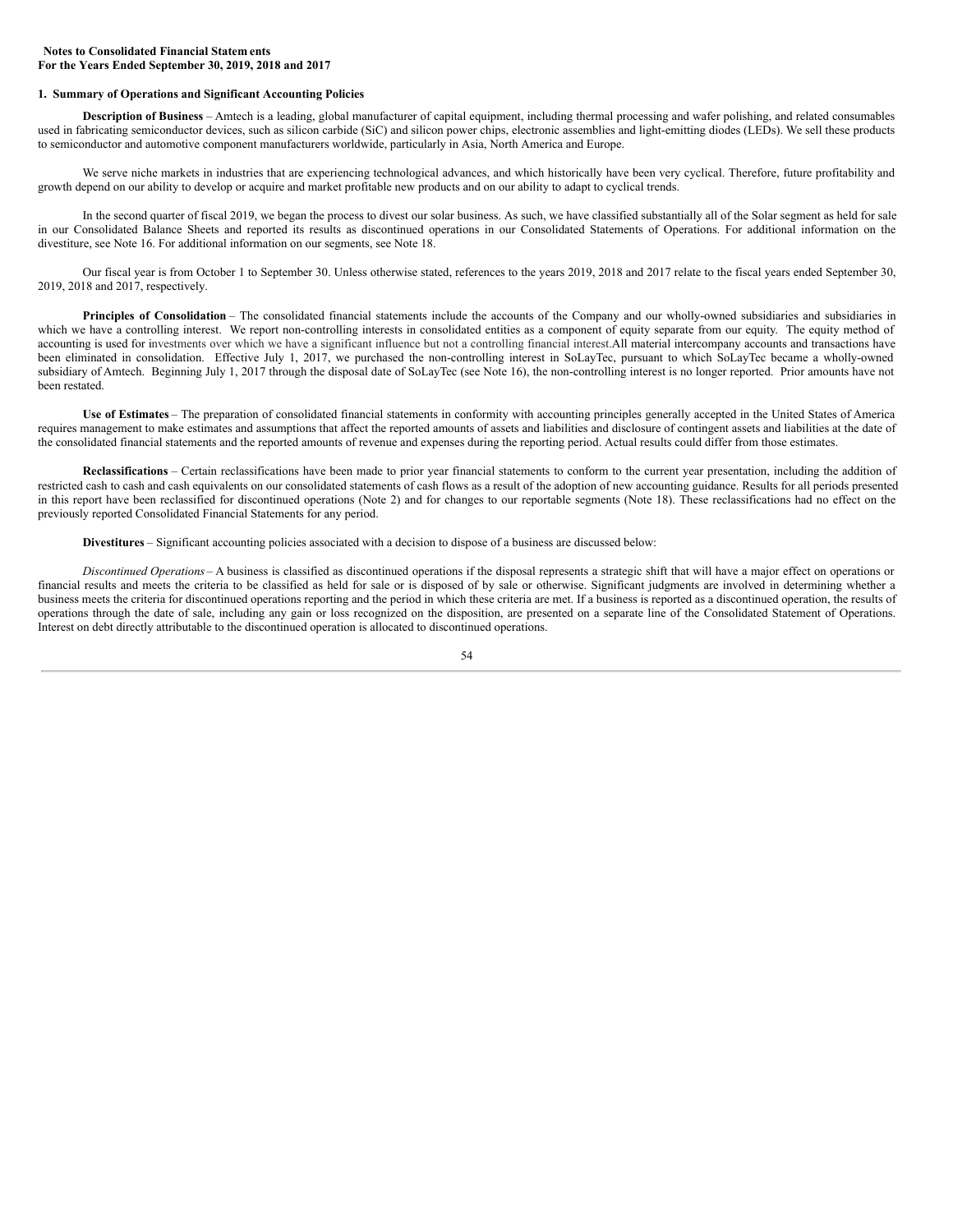*Assets Held for Sale*– An asset or business is classified as held for sale when (i) management commits to a plan to sell and it is actively marketed; (ii) it is available for immediate sale and the sale is expected to be completed withinone year; and (iii) it is unlikely significant changes to the plan will be made or that the plan will be withdrawn. In isolated instances, assets held for sale may exceed one year due to events or circumstances beyond our control. The assets and related liabilities are aggregated and reported on separate lines of the Consolidated Balance Sheets.

**Cash and Cash Equivalents** – We consider all highly liquid investments with a maturity of three months or less when purchased to be cash equivalents. Our cash and cash equivalents consist of amounts invested in U.S. money market funds and various U.S. and foreign bank operating and time deposit accounts.

Restricted Cash – Restricted cash includes collateral for bank guarantees required by certain customers from whom deposits have been received in advance of shipment.

**Accounts Receivable and Allowance for Doubtful Accounts** – Accounts receivable are recorded at the sales price of products sold to customers on trade credit terms. Accounts receivable are considered past due when payment has not been received from the customer within the normal credit terms extended to that customer. A valuation allowance is established for accounts when collection is no longer probable. Accounts are written off against the allowance when the probability of collection is remote.

**Inventory** – We value our inventory at the lower of cost or net realizable value. Costs for over 90% of inventory at our continuing operations as of September 30, 2019 and 2018 are determined on a FIFO basis, with the remainder determined on an average cost basis. We regularly review inventory quantities and record a write-down to net realizable value for excess and obsolete inventory. The write-down is primarily based on historical inventory usage adjusted for expected changes in product demand and production requirements. Our industry is characterized by customers in highly cyclical industries, rapid technological changes, frequent new product developments and rapid product obsolescence. Changes in demand for our products and product mix could result in further write-downs.

We must order components for our products and build inventory in advance of product shipments through issuance of purchase orders based on projected demand. These commitments typically cover our requirements for periods ranging from 30 to 180 days or longer when there is a significant increase in demand or lead-times from suppliers. These purchase commitments may result in accepting delivery of components not needed to meet current demand. We accrue for estimated cancellation fees related to component orders that have been cancelled or are expected to be cancelled, and for excess inventories that will likely result in our taking delivery of ordered inventory items in excess of our projected needs. If there is an abrupt and substantial decline in demand for one or more of our products, an unanticipated change in technological requirements for any of our products, or a change in our suppliers' practice of not enforcing purchase commitments, we may be required to record additional charges for these items. This would negatively impact gross margin in the period when the charges are recorded.

**Property, Plant and Equipment** – Property plant, and equipment are recorded at cost. Maintenance and repairs are charged to expense as incurred. The cost of property retired or sold and the related accumulated depreciation and amortization are removed from the applicable accounts when disposition occurs and any gain or loss is recognized. Depreciation and amortization are computed using the straight-line method over the estimated useful life of the asset. Useful lives for equipment, machinery and leasehold improvements range from three to seven years; for furniture and fixtures from five to ten years; and for buildings from 20 to 30 years.

Reviews are regularly performed to determine whether facts and circumstances exist which indicate that the useful life is shorter than originally estimated or the carrying amount of assets may not be recoverable. When an indication exists that the carrying amount of long-lived assets may not be recoverable, we assess the recoverability of our assets by comparing the projected undiscounted net cash flows associated with the related asset or group of assets over their remaining lives against their respective carrying amounts. Such impairment test is based on the lowest level for which identifiable cash flows are largely independent of the cash flows of other groups of assets and liabilities. Impairment, if any, is based on the excess of the carrying amount over the estimated fair value of those assets.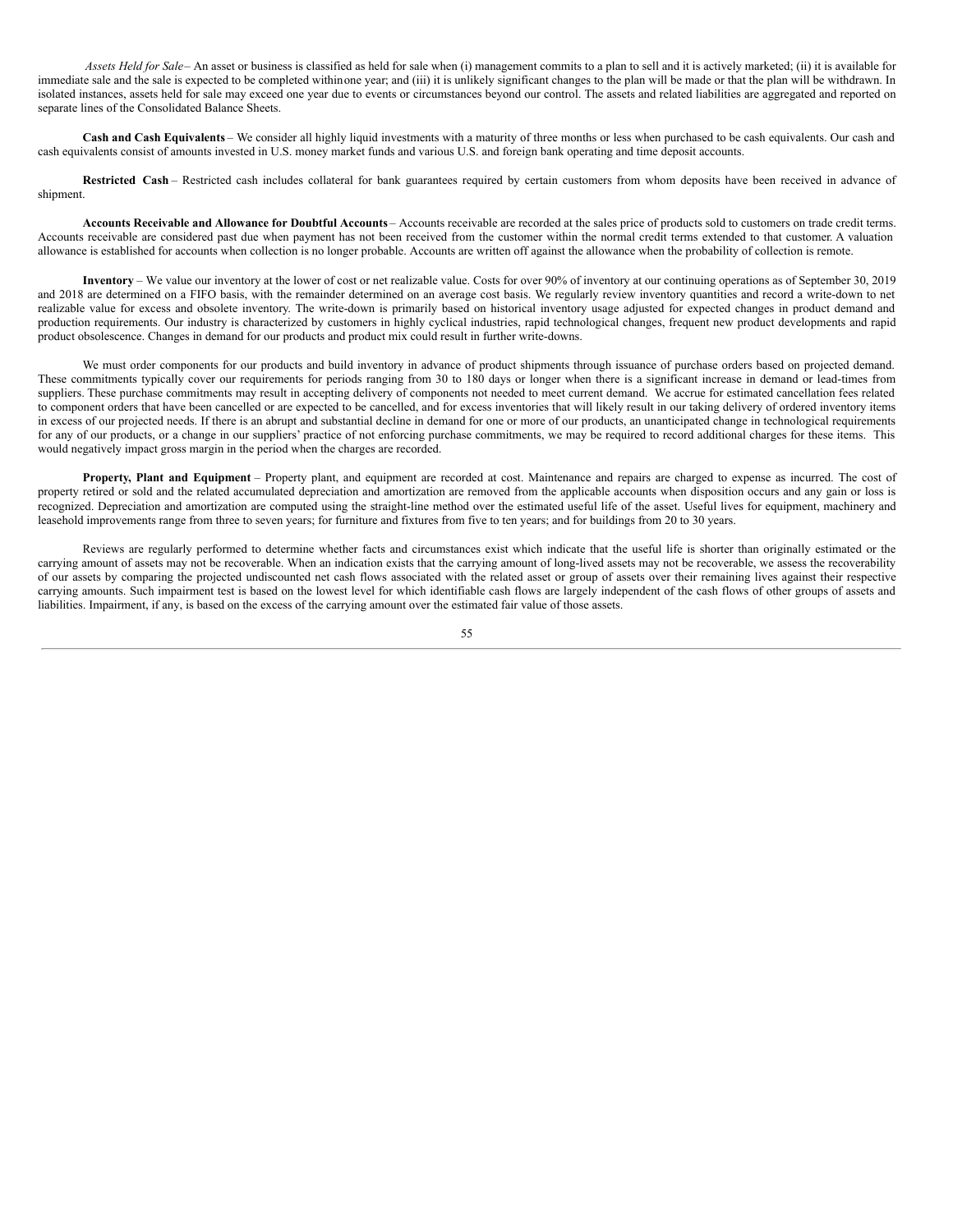Intangible Assets – Intangible assets are capitalized and amortized on a straight-line basis over their estimated useful life, if the life is determinable. If the life is not determinable, amortization is not recorded. We regularly perform reviews to determine if facts and circumstances exist which indicate that the useful lives of our intangible assets are shorter than originally estimated or the carrying amount of these assets may not be recoverable. When an indication exists that the carrying amount of intangible assets may not be recoverable, we assess the recoverability of our assets by comparing the projected undiscounted net cash flows associated with the related asset or group of assets over their remaining lives against their respective carrying amounts. Such impairment test is based on the lowest level for which identifiable cash flows are largely independent of the cash flows of other groups of assets and liabilities. Impairment, if any, is based on the excess of the carrying amount over the estimated fair value of those assets. Patent costs consist primarily of legal and filing fees incurred to file paents on proprietary methods and technology developed by the Company. Patent costs are expensed when incurred as they are insignificant.

In the fourth quarter of fiscal 2018, we recorded a charge for impairment of intangible assets in our former Solar segment. See Note 9 for a description of the facts and circumstances leading to the intangible asset impairment charge.

**Goodwill** - Goodwill is recorded when the purchase price paid for an acquisition exceeds the estimated fair value of net identified tangible and intangible assets acquired. Goodwill is not subject to amortization but are tested for impairment when it is determined that it is more likely than not that the fair value of a reporting unit is less than its carrying amount, typically at the end of the fiscal year, or more frequently if circumstances dictate. If it is concluded that there is a potential impairment, we would recognize an impairment charge for the amount by which the carrying amount exceeds the reporting unit's fair value (although the loss would not exceed the total amount of goodwill allocated to the reporting unit). Impairment tests include the use of estimates and assumptions that are inherently uncertain. Changes in these estimates and assumptions could materially affect the determination of fair value or goodwill impairment, or both.

In the fourth quarter of fiscal 2018, we recorded a charge for impairment of goodwill in our former Solar segment. See Note 10 for a description of the facts and circumstances leading to the goodwill impairment charge.

**Revenue Recognition** – We adopted ASU No. 2014-09, "Revenue from Contracts with Customers," which created FASB Topic 606 ("ASC 606") with a date of initial application of October 1, 2018. Under ASC 606, revenue is recognized when a customer obtains control of promised goods or services in an amount that reflects the consideration expected to be received in exchange for those goods or services. A performance obligation is a promise in a contract to transfer a product or service to the customer. The transaction price of a contract is allocated to each distinct performance obligation based upon the relative standalone selling price for each performance obligation and is recognized as revenue upon satisfaction of the performance obligation.

We implemented ASC 606 using the modified retrospective approach with no cumulative effect adjustment recorded to the opening balance of retained deficit. Prior period amounts have not been restated and continue to be reported under the accounting standards in effect for those periods. Upon adoption of ASC 606, we changed our accounting policy for the installation performance obligation included in all solar system sales (now part of discontinued operations). Previously under ASC 605, we deferred revenue for the fair value of the installation and recognized it when earned. Under ASC 606, we no longer record a deferral but will continue to recognize the revenue when earned. This change in policy does not result in a change in the amount of revenue recorded; instead, it removes the installation liability from our balance sheet.

To achieve the core principle of the standard, we apply the following five steps:

#### 1) *Identify the contract with the customer*

A contract with a customer exists when (i) the Company enters into an enforceable contract with a customer that defines each party's rights regarding the goods or services to be transferred and identifies the related payment terms, (ii) the contract has commercial substance, and (iii) the Company determines that collection of substantially all consideration for goods and services that are transferred is probable based on the customer's intent and ability to pay the promised consideration.

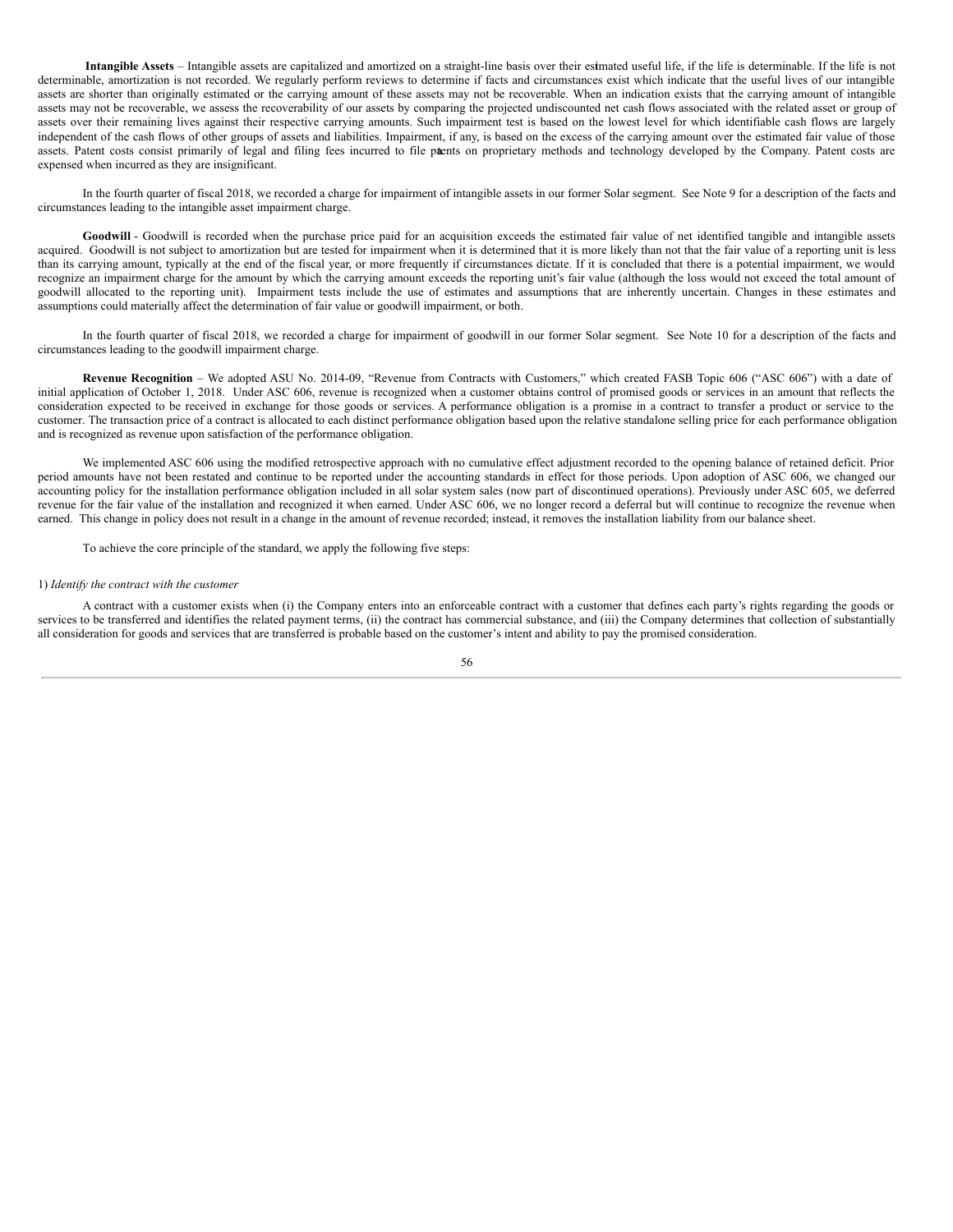#### 2) *Identify the performance obligations in the contract*

Performance obligations promised in a contract are identified based on the goods and services that will be transferred to the customer that are both capable of being distinct, whereby the customer can benefit from the good or service either on its own or together with other available resources, and are distinct in the context of the contract, whereby the transfer of the good or service is separately identifiable from other promises to the customer in the contract. To the extent a contract includes multiple promised goods and services, the Company must apply judgment to determine whether promised goods and services are capable of being distinct and distinct in the context of the contract. If these criteria are not met, the promised goods and services are accounted for as a combined performance obligation.

Our equipment sales consist of multiple performance obligations, including the system itself and obligations that are not delivered simultaneously with the system, primarily installation services. Customers who purchase new systems are provided an assurance-type warranty, generally for periods of 12 to 24 months. In accordance with ASC 606, assurance-type warranties are not considered a performance obligation.

#### 3) *Determine the transaction price*

The transaction price is determined based on the consideration to which the Company will be entitled in exchange for transferring goods and services to the customer. The transaction price for equipment sales is adjusted for estimated product returns that we expect to occur under our return policy based upon past return rates, which have historically been immaterial. In rare cases when the transaction price includes variable consideration, the Company estimates the amount of variable consideration that should be included in the transaction price utilizing either the expected value method or the most likely amount method depending on the nature of the variable consideration. Any estimates, including the effect of the constraint on variable consideration, are evaluated at each reporting period for any changes.

The transaction price for all transactions is based on the price reflected in the individual customer's purchase order. Variable consideration has not been identified as a significant component of the transaction price for any of our transactions.

The Company has determined that most contracts will be completed in less than one year. For those transactions where all performance obligations will be satisfied within one year or less, the Company is applying the practical expedient outlined in ASC 606-10-32-18. This practical expedient allows the Company not to adjust promised consideration for the effects of a significant financing component if the Company expects at contract inception the period between when the Company transfers the promised good or service to a customer and when the customer pays for that good or service will be one year or less. For those transactions that are expected to be completed after one year, the Company has assessed that there are no significant financing components because any difference between the promised consideration and the cash selling price of the good or service is for reasons other than the provision of financing.

The Company excludes from the transaction price all sales taxes that are assessed by a governmental authority and that are imposed on and concurrent with a specific revenue-producing transaction and collected from a customer (for example, sales, use, value added, and some excise taxes). This employs the practical expedient under ASC 606-10-32-2A. Sales taxes are presented on a net basis (excluded from revenues) in the Company's consolidated statements of operations.

#### 4) *Allocate the transaction price to performance obligations in the contract*

If the contract contains a single performance obligation, the entire transaction price is allocated to the single performance obligation. Contracts that contain multiple distinct performance obligations require an allocation of the transaction price to each distinct performance obligation on a relative standalone selling price basis unless the transaction price is variable and meets the criteria to be allocated entirely to each distinct performance obligation or to a distinct service that forms part of a single performance obligation.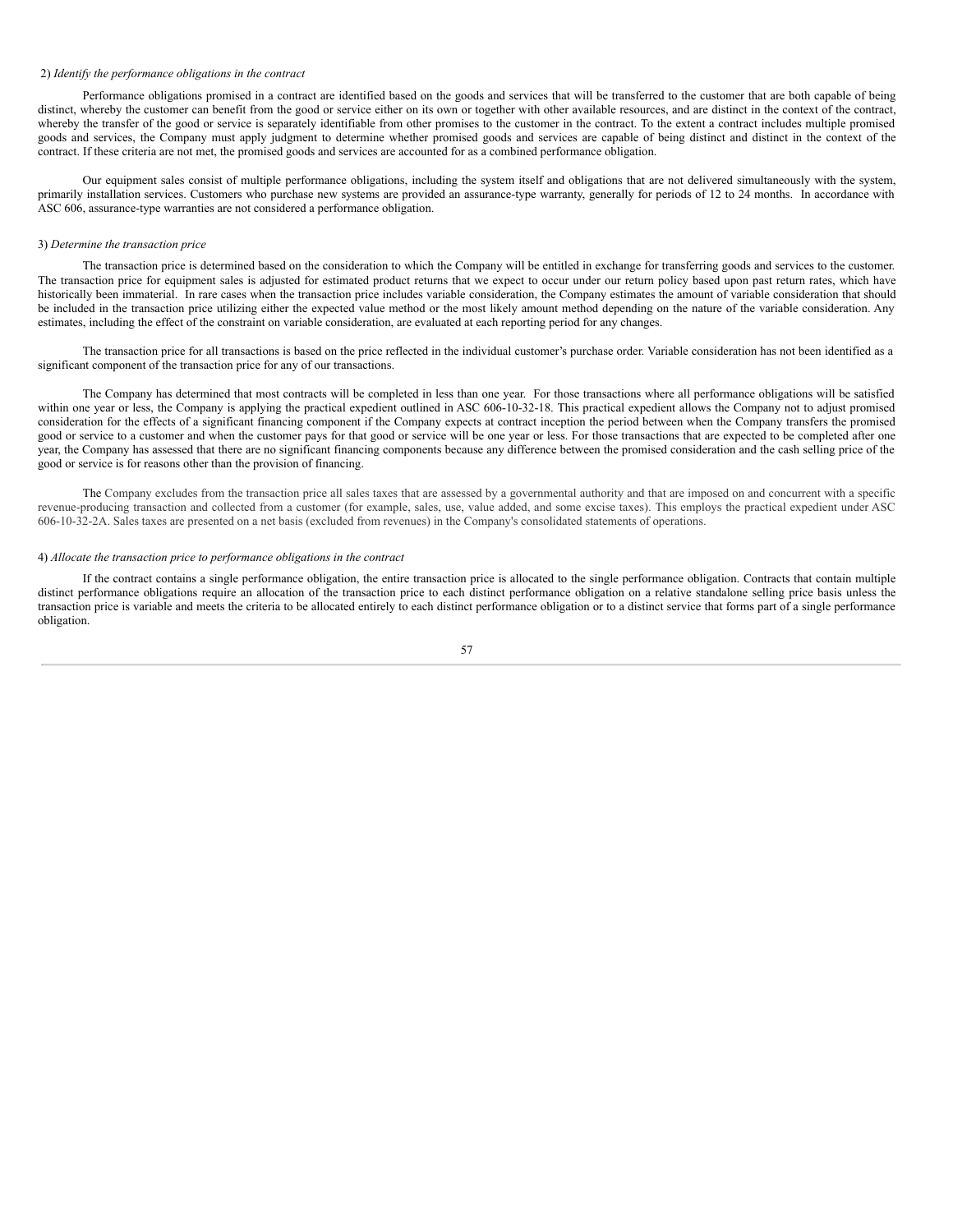Where required, the Company determines the SSP for each performance obligation based on consideration of both market and Company specific factors, including the selling price and profit margin for similar products.

For those contracts that contain multiple performance obligations (primarily system sales requiring installation services), the Company must determine the SSP. To determine the SSP for labor related performance obligations (such as the labor component of installation), the Company uses directly observable inputs based on the standalone sale prices for these services. The Company uses a cost-plus margin approach in determining the SSP for any materials-related performance obligations (e.g., system add-ons, spare parts, and systems).

#### 5) *Recognize revenue when, or as, the Company satisfies a performance obligation*

The Company satisfies performance obligations either over time or at a point in time. Revenue is recognized over time if either 1) the customer simultaneously receives and consumes the benefits provided by the entity's performance, 2) the entity's performance creates or enhances an asset that the customer controls as the asset is created or enhanced, or 3) the entity's performance does not create an asset with an alternative use to the entity and the entity has an enforceable right to payment for performance completed to date. If the entity does not satisfy a performance obligation over time, the related performance obligation is satisfied at a point in time by transferring the control of a promised good or service to a customer. Examples of control are using the asset to produce goods or services, enhance the value of other assets, settle liabilities, and holding or selling the asset. For over time recognition, ASC 606 requires the Company to select a single revenue recognition method for the performance obligation that faithfully depicts the Company's performance in transferring control of the goods and services. The guidance allows entities to choose between two methods to measure progress toward complete satisfaction of a performance obligation:

Output methods - recognize revenue on the basis of direct measurements of the value to the customer of the goods or services transferred to date relative to the remaining goods or services promised under the contract (e.g., surveys of performance completed to date, appraisals of results achieved, milestones reached, time elapsed, and units of produced or units delivered); and

Input methods - recognize revenue on the basis of the entity's efforts or inputs to the satisfaction of a performance obligation (e.g., resources consumed, labor hours expended, costs incurred, or time elapsed) relative to the total expected inputs to the satisfaction of that performance obligation.

Equipment and related product revenues (e.g., furnace systems, system add-ons, machinery, consumables and spare parts) are recognized at a point in time, when they are shipped or delivered, depending on contractual terms. For products where the customer's defined specifications have not been met with at least two similarly configured systems and processes, the revenue and directly related costs are deferred at the time of shipment and later recognized at the time of customer acceptance or when this criterion has been met.

For installation services, revenue is recognized at a point in time, once the installation of the tool is complete. The nature of the installation services are such that the customer does not simultaneously receive and consume the benefits provided by the entity's performance, nor does performance of installation services create or enhance an asset that the customer controls. Installation services do not create an asset with an alternative use to the entity, and the entity does not have an enforceable right to payment for performance completed to date.

Maintenance and service contracts are recognized over time. Progress in the satisfaction of these performance obligations will be measured using an input method of either time elapsed in the case of fixed period contracts, or labor hours expended, in the case of project-based contracts.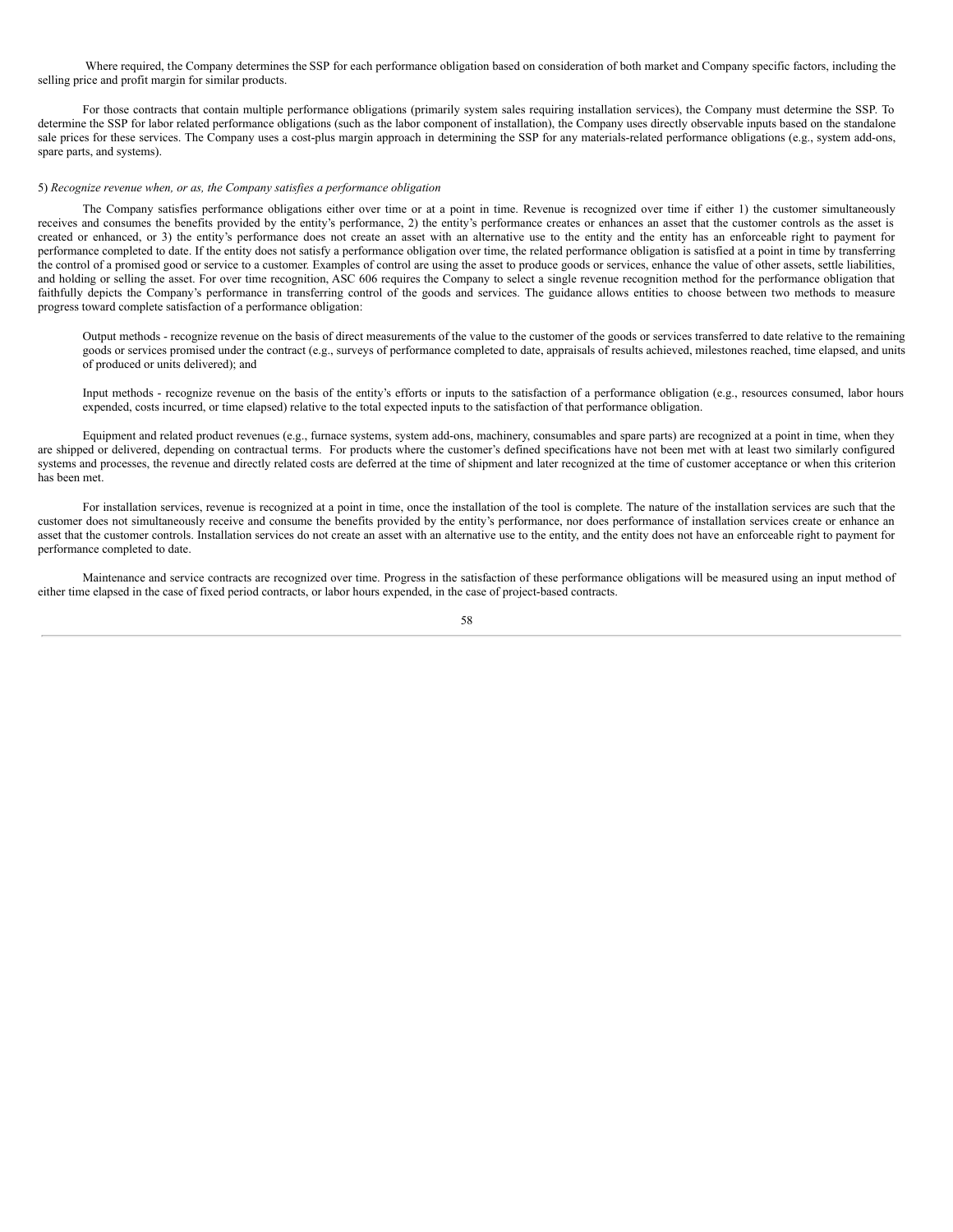#### *Cost to Obtain and Fulfill a Contract with a Customer*

The Company recognizes an asset related to incremental costs of obtaining a contract with a customer if the Company expects to recover those costs. The Company will recognize an asset from costs incurred to fulfill a contract only if such costs relate directly to a contract that the entity can specifically identify, the costs generate or enhance resources of the Company that will be used in satisfying performance obligations in the future, and the costs are expected to be recovered. Any assets recognized related to costs to obtain or fulfill a contract are amortized to selling, general and administrative expense on a systematic basis that is consistent with the transfer to the customer of the goods or services to which the asset relates.

In substantially all of our business transactions, we incur incremental costs to obtain contracts with customers, in the form of sales commissions. We maintain a commission program which rewards our sales representatives for system sales and our employees for system sales and other individual goals. Under ASC 606, an asset shall be amortized on a systematic basis that is consistent with the transfer to the customer of the goods or services to which the asset relates. However, ASC 606 provides a practical expedient to allow for the recognition of commission expense when incurred if the amortization period of the asset that the entity otherwise would have recognized is one year or less. Based on the nature of the Company's contracts with customers, we have elected this practical expedient and expense all commissions as incurred based upon the expectation that the amortization period would be one year or less.

The Company has also elected to adopt the practical expedient related to shipping and handling fees which allows the Company to account for shipping and handling activities that occur after control of the related good transfers as fulfillment activities instead of assessing such activities as performance obligations.

#### *Revenue Categories used by Management*

Management reviews disaggregated revenue at the operating segment level. Revenue-generating transactions vary between our operating segments due to several factors. For example, lead times vary among our operating segments and among our products. Most of the revenue for our SiC/LED segment results from the sale of consumables, rather than equipment sales. These consumables have a much shorter production period than equipment produced by our other operating segments. Due to these variations between operating segments, management determined that disaggregated revenue by segment sufficiently depicts how economic factors affect the nature, amount, timing and uncertainty of our revenue and cash flows. See Note 18 for additional information on our reportable business segments.

**Contract Assets –** Contract assets consist of amounts the Company is not legally able to invoice but has completed the related performance obligation. These amounts generally arise from variances between the contractual payment terms and the transaction price assigned to the open performance obligations (e.g., the Company has recognized revenue in an amount greater than the amount that is billable under the contract). Contract assets are reflected in current assets on the consolidated balance sheets.

**Contract Liabilities –** Contract liabilities are reflected in current liabilities on the consolidated balance sheets as all performance obligations are expected to be satisfied within the next 12 months. Contract liabilities include customer deposits and deferred profit. Contract liabilities relate to payments invoiced or received in advance of completion of performance obligations under a contract. Contract liabilities are recognized as revenue upon the fulfillment of performance obligations. This amount relates primarily to prepayments for system sales and installation services.

Semiconductor system transactions have payment terms that generally require a payment due upon shipment of the system and a final payment due upon installation or acceptance. Automation transactions have payment terms that generally require a payment due upon shipment of the system, with a final payment due upon acceptance of the installation.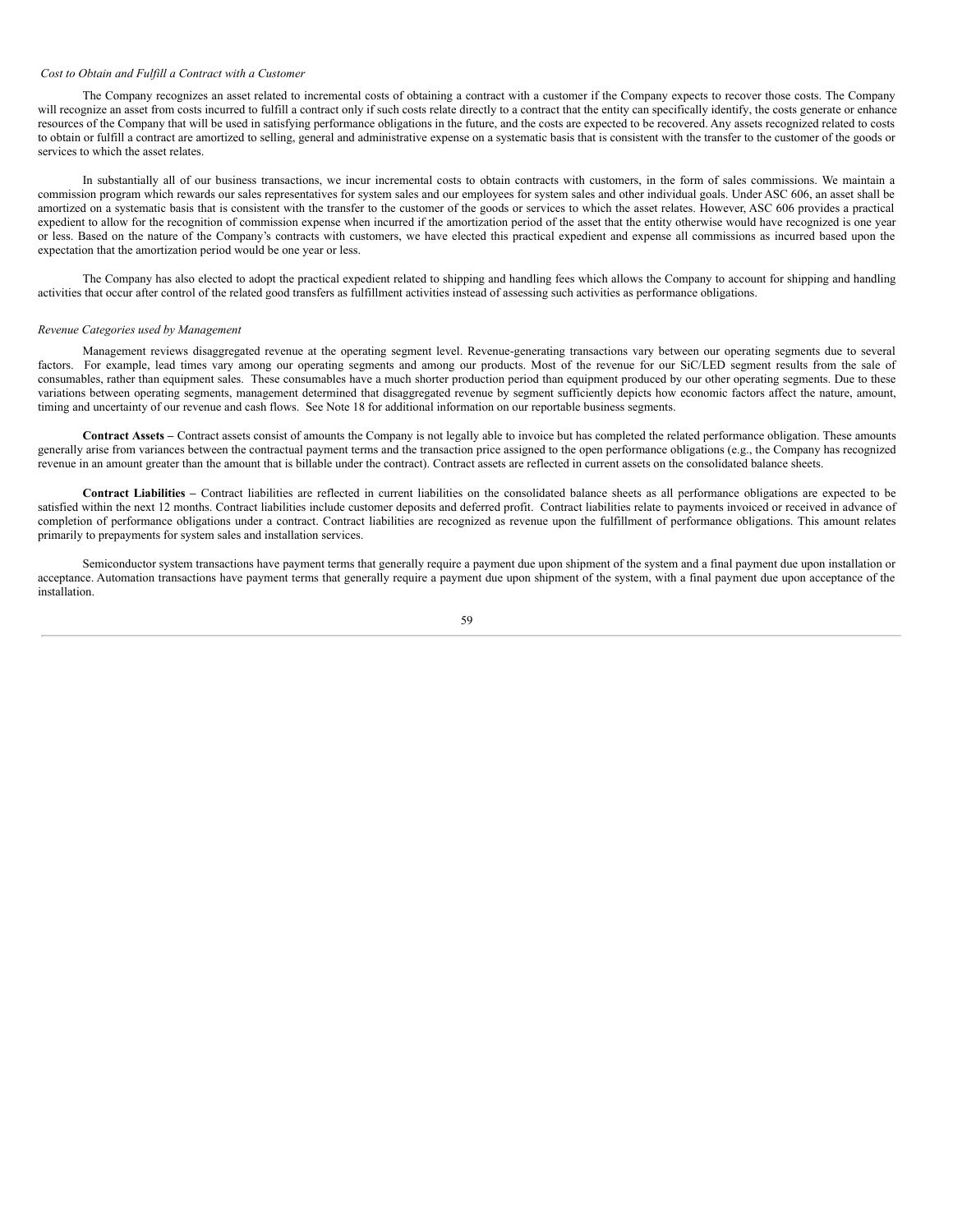Warranty – A limited warranty is provided free of charge, generally for periods of 12 to 24 monthsto all purchasers of our new products and systems. Accruals are recorded for estimated warranty costs at the time revenue is recognized, generally upon shipment or acceptance, as determined under the revenue recognition policy above. On occasion, we have been required and may be required in the future to provide additional warranty coverage to ensure that the systems are ultimately accepted or to maintain customer goodwill. While our warranty costs have historically been within our expectations and we believe that the amounts accrued for warranty expenditures are sufficient for all systems sold through September 30, 2019, we cannot guarantee that we will continue to experience a similar level of predictability with regard to warranty costs. In addition, technological changes or previously unknown defects in raw materials or components may result in more extensive and frequent warranty service than anticipated, which could result in an increase in our warranty expense.

The following is a summary of activity in accrued warranty expense at our continuing operations (in thousands):

|                                                     |   | <b>Years Ended September 30,</b> |       |  |       |  |  |  |
|-----------------------------------------------------|---|----------------------------------|-------|--|-------|--|--|--|
|                                                     |   | 2019                             | 2018  |  | 2017  |  |  |  |
| Beginning balance                                   | Ф | 644                              | 710   |  | 417   |  |  |  |
| Additions for warranties issued during the period   |   | 785                              | 966   |  | 965   |  |  |  |
| Reductions in the liability for payments made under |   |                                  |       |  |       |  |  |  |
| the warranty                                        |   | (693)                            | (782) |  | (429) |  |  |  |
| Changes related to pre-existing warranties          |   | (179)                            | (250) |  | (244) |  |  |  |
| Currency translation adjustment                     |   |                                  | _     |  |       |  |  |  |
| Ending balance                                      |   | 556                              | 644   |  | 710   |  |  |  |

**Shipping Expense** – Shipping expenses at our continuing operations of \$0.7 million in each of the years 2019, 2018 and 2017 are included in selling, general and administrative expenses.

Advertising **Expense** – Advertising costs are expensed as incurred. Advertising expenses at our continuing operations of \$0.4 million, \$0.5 million and \$0.3 million for 2019, 2018 and 2017, respectively, are included in selling, general and administrative expenses.

**Stock-Based Compensation** – We measure compensation costs relating to share-based payment transactions based upon the grant-date fair value of the award. Those costs are recognized as expense over the requisite service period, which is generally the vesting period, with forfeitures recognized as they occur. Prior to 2018, the expense recognized included an estimate for expected forfeitures, which was based upon historical experience.

We estimate the fair value of stock option awards on the date of grant using the Black-Scholes option-pricing model. The Black-Scholes model requires us to apply highly subjective assumptions, including expected stock price volatility, expected life of the option and the risk-free interest rate. A change in one or more of the assumptions used in the model may result in a material change to the estimated fair value of the stock-based compensation.

**Research, Development and Engineering Expenses** – RD&E expenses consist of the cost of employees, consultants and contractors who design, engineer and develop new products and processes as well as materials, supplies and facilities used in producing prototypes. Payments received for research and development grants prior to the meeting of milestones are recorded as unearned research and development grant liabilities and included in other accrued liabilities on the balance sheet. When certain contract requirements are met, governmental research and development grants are netted against research, development and engineering expenses. The following is a summary of our research, development and engineering expense (in thousands):

|                                           | <b>Years Ended September 30.</b> |  |       |  |       |  |  |
|-------------------------------------------|----------------------------------|--|-------|--|-------|--|--|
|                                           | 2019                             |  | 2018  |  | 2017  |  |  |
| Research, development and engineering     | 3.112                            |  | 2.868 |  | 3.037 |  |  |
| Grants earned                             | (44                              |  |       |  | (299) |  |  |
| Net research, development and engineering | 3.068                            |  | 2.856 |  | 2.738 |  |  |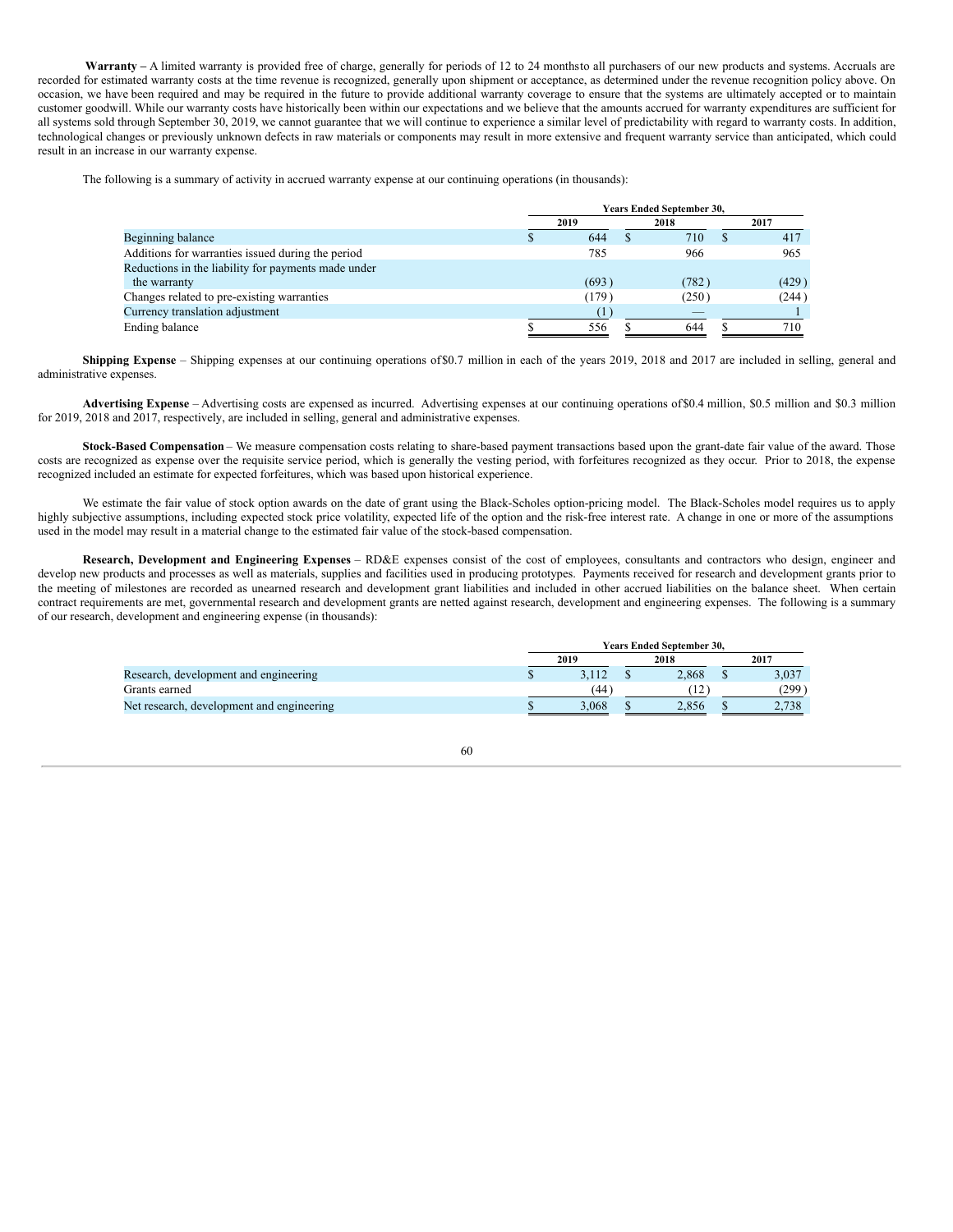**Foreign Currency Transactions and Translation** – We use the U.S. dollar as our reporting currency. Our operations in Europe, China and other countries are primarily conducted in their functional currencies, the Euro, Renminbi, or the local country currency, respectively. Accordingly, assets and liabilities of the subsidiaries are translated into U.S. dollars at the exchange rate in effect at the balance sheet dates. Income and expense items are translated at the average exchange rate for each month within the year. The resulting translation adjustments are recorded directly in accumulated other comprehensive income (loss), net of tax - foreign currency translation adjustments as a separate component of shareholders' equity. Net foreign currency transaction gains/losses, including transaction gains/losses on intercompany balances that are not of a longterm investment nature and non-functional currency cash balances, are reported as a separate component of non-operating (income) expense in our consolidated statements of operations.

**Income Taxes** – We file consolidated federal income tax returns in the United States for all subsidiaries except those in the Netherlands, France, Hong Kong and China, where separate returns are filed. We compute deferred income tax assets and liabilities based upon cumulative temporary differences between financial reporting and taxable income, carryforwards available and enacted tax laws. We also accrue a liability for uncertain tax positions when it is more likely than not that such tax will be incurred.

Deferred tax assets reflect the tax effects of temporary differences between the carrying value of assets and liabilities for financial reporting purposes and the amounts used for income tax purposes. Deferred tax assets are reduced by a valuation allowance when, in the opinion of management and based on the weight of available evidence, it is more likely than not that all or a portion of the deferred tax asset will not be realized. Each quarter, the valuation allowance is re-evaluated. In 2019, 2018 and 2017, we reversed a portion of the valuation allowance related to net operating loss carryforwards which we have determined will be utilized against net operating income in the current year. We will continue to monitor our cumulative income and loss positions in the U.S. and foreign jurisdictions to determine whether full valuation allowances on net deferred tax assets are appropriate.

**Concentrations of Credit Risk** – Our customers consist of semiconductor and solar cell manufacturers worldwide, as well as the lapping and polishing marketplace. Financial instruments that potentially subject us to significant concentrations of credit risk consist principally of cash and trade accounts receivable. Credit risk is managed by performing ongoing credit evaluations of the customers' financial condition, by requiring significant deposits where appropriate, and by actively monitoring collections. Letters of credit are required of certain customers depending on the size of the order, type of customer or its creditworthiness, and country of domicile.

As of September 30, 2019, one Semiconductor customer individually represented 15% of accounts receivable. As of September 30, 2018, one Semiconductor customer individually represented 16% of accounts receivable.

We maintain our cash, cash equivalents and restricted cash in multiple financial institutions. Balances in the United States, which account for approximately79% and 88% of total cash balances at our continuing operations as of September 30, 2019 and 2018, respectively, are primarily invested in U.S. Treasuries or are in financial institutions insured by the FDIC. The remainder of our cash is maintained with financial institutions with reputable credit in the Netherlands, China, France, the United Kingdom, Singapore and Malaysia. We maintain cash in bank accounts in amounts which at times may exceed federally insured limits. We have not experienced any losses on such accounts.

Refer to Note 20 for information regarding revenue and assets in other countries subject to fluctuation in foreign currency exchange rates.

**Fair Value of Financial Instruments** – In accordance with the requirements of the Fair Value Measurements and Disclosures Topic of the FASB ASC, we group our financial assets and liabilities measured at fair value on a recurring basis in three levels, based on the markets in which the assets and liabilities are traded and the reliability of the assumptions used to determine fair value. These levels are:

Level 1 – Valuation is based upon quoted market price for identical instruments traded in active markets.

Level 2 – Valuation is based on quoted market prices for similar instruments in active markets, quoted prices for identical or similar instruments in markets that are not active, and model-based valuation techniques for which all significant assumptions are observable in the market.

Level 3 – Valuation is generated from model-based techniques that use significant assumptions not observable in the market. Valuation techniques include use of discounted cash flow models and similar techniques.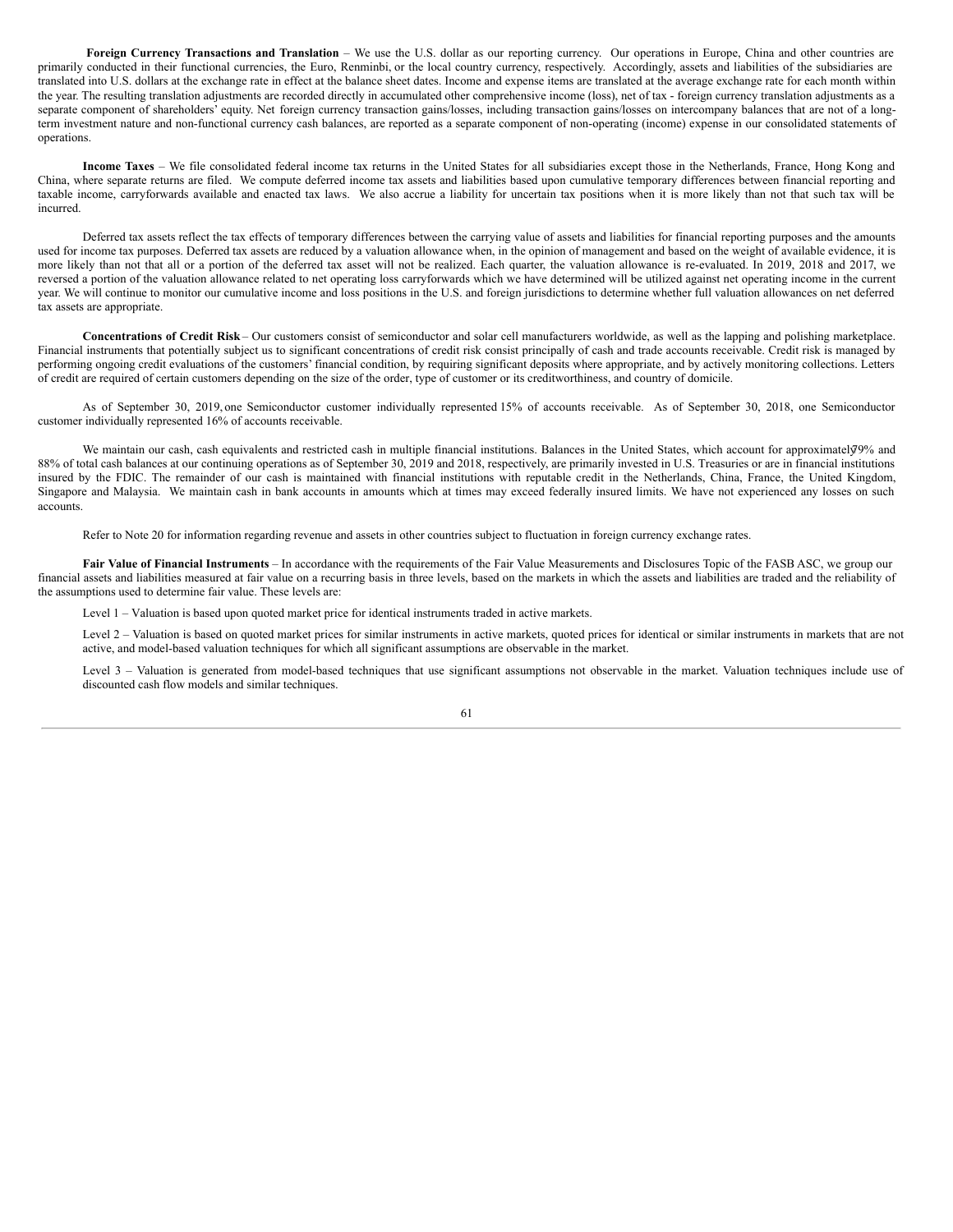In accordance with the requirements of the Fair Value Measurements and Disclosures Topic of the FASB ASC, it is our policy to use observable inputs whenever reasonably practicable in order to minimize the use of unobservable inputs when developing fair value measurements. When available, we use quoted market prices to measure fair value. If market prices are not available, the fair value measurement is based on models that use primarilymarket-based parameters including interest rate yield curves, option volatilities and currency rates. In certain cases, where market rate assumptions are not available, we are required to make judgments about assumptions market participants would use to estimate the fair value of a financial instrument. Changes in the underlying assumptions used, including discount rates and estimates of future cash flows, could significantly affect the results of current or future values.

*Cash, Cash Equivalents and Restricted Cash* – Included in Cash and Cash Equivalents and Restricted Cash in the Consolidated Balance Sheets are money market funds invested in treasury bills, notes and other direct obligations of the U.S. Treasury and foreign bank operating and time deposit accounts. The fair value of these accounts are based on Level 1 inputs in the fair value hierarchy.

*Receivables and Payables* – The recorded amounts of these financial instruments, including accounts receivable and accounts payable, approximate their fair value because of the short maturities of these instruments. If measured at fair value in the financial statements, these financial instruments would be classified as Level 2 in the fair value hierarchy.

*Debt* – The recorded amounts of these financial instruments, including long-term debt and current maturities of long-term debt, approximate fair value and are considered Level 2 in the fair value hierarchy.

#### **Recently Issued Accounting Pronouncements**

See Note 4 for information on our adoption of ASC 606, which amends the existing accounting standards for revenue recognition. The adoption of ASC 606 did not have a material effect on our results of operations.

In November 2016, the FASB issued ASU 2016-18, "Statement of Cash Flows: Restricted Cash." The amendments address diversity in practice that exists in the classification and presentation of changes in restricted cash and require that a statement of cash flows explain the change during the period in the total of cash, cash equivalents and amounts generally described as restricted cash or restricted cash equivalents. We adopted this standard retrospectively effective October 1, 2018, and, accordingly, to conform to the current period presentation, we reclassified our restricted cash to be included in the total of cash and cash equivalents presented at the bottom of our consolidated statements of cash flows for both the beginning and ending periods for fiscal years 2018 and 2017. As a result, the amount of the change in our net cash provided by operating activities no longer separately shows the change in restricted cash for either period.

The following table summarizes the effects related to the adoption of ASU 2016-18 for the years ended September 30, 2018 and 2017:

|                                                     | September 30, 2018 |             |             |          | September 30, 2017 |             |  |             |
|-----------------------------------------------------|--------------------|-------------|-------------|----------|--------------------|-------------|--|-------------|
|                                                     |                    | As reported | As adjusted |          |                    | As reported |  | As adjusted |
| Net cash provided by (used in) operating activities |                    | 6.790       | S           | (13,768) |                    | 11.789      |  | 34.051      |
| Effect of Exchange Rate Changes on Cash, Cash       |                    |             |             |          |                    |             |  |             |
| Equivalents and Restricted Cash                     |                    | (1, 455)    |             | (1,372)  |                    | 192         |  | 1,677       |
| Net Increase (Decrease) in Cash, Cash Equivalents   |                    |             |             |          |                    |             |  |             |
| and Restricted Cash                                 | \$                 | 7.210       |             | (13,265) |                    | 23,466      |  | 47,213      |
| Cash, Cash Equivalents and Restricted Cash,         |                    |             |             |          |                    |             |  |             |
| Beginning of Period                                 |                    | 51.121      |             | 75.761   |                    | 27.655      |  | 28,548      |
| Cash, Cash Equivalents and Restricted Cash, End of  |                    |             |             |          |                    |             |  |             |
| Period                                              | \$.                | 58.331      | S           | 62.496   |                    | 51.121      |  | 75,761      |
|                                                     |                    |             |             |          |                    |             |  |             |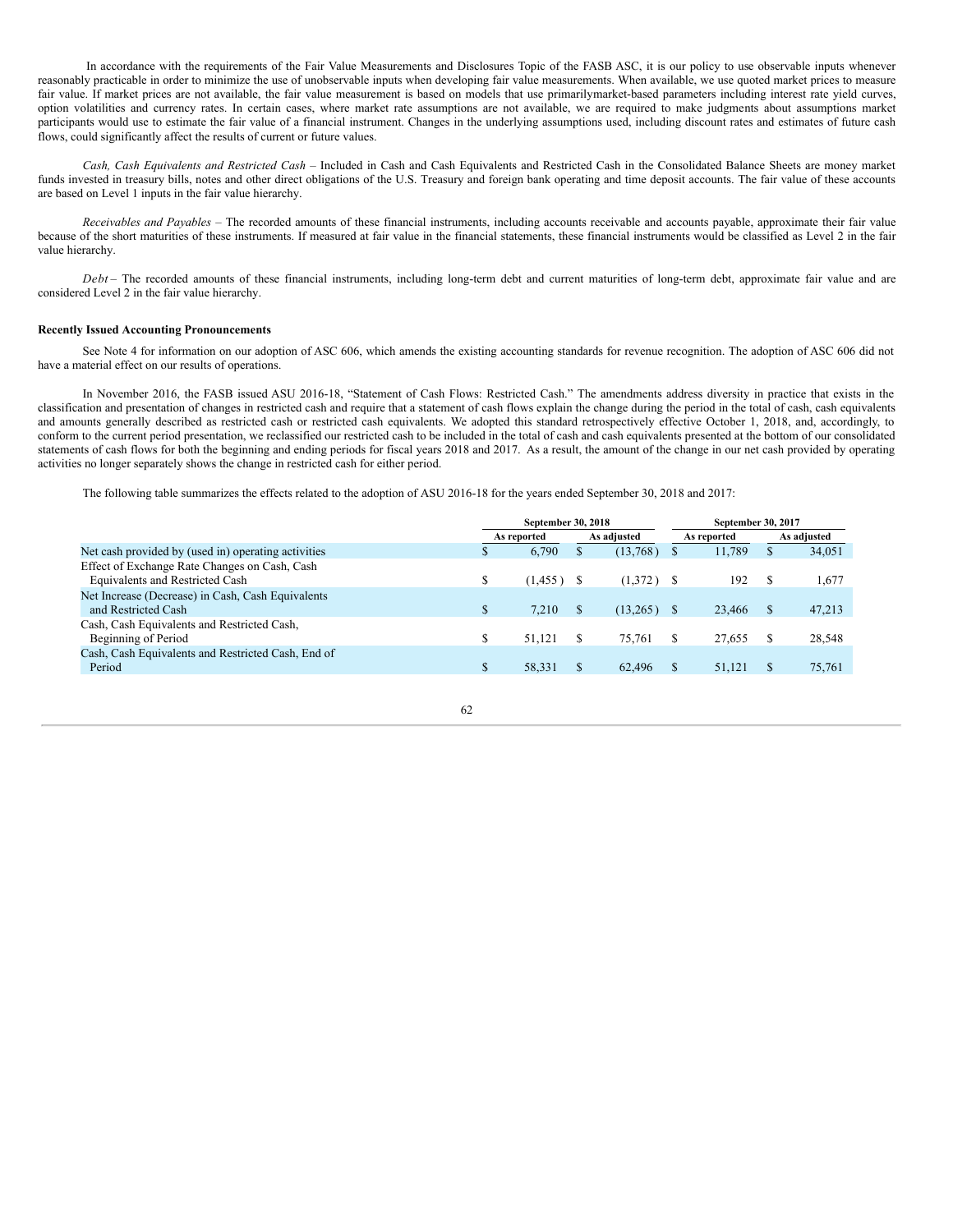In February 2016, the FASB issued ASU 2016-02, "Leases," which requires companies to generally recognize on the balance sheet operating and financing lease liabilities and corresponding right-of-use-assets ("ROU assets"). ASU 2016-02 also requires improved disclosures to help users of financial statements better understand the amount, timing and uncertainty of cash flows arising from leases. This ASU is effective for fiscal years beginning after December 15, 2018 and early adoption is permitted. We will adopt the standard as of October 1, 2019, the start of our fiscal 2020, and plan to utilize the retrospective cumulative effect adjustment transition method with a cumulative effect adjustment being recorded as of the adoption date. We expect to elect certain available practical expedients including the package of practical expedients permitted under the transition guidance within the new standard, which among other things, will allow us to carry forward the historical lease classification. Additionally, we will make an accounting policy election to not record ROU assets and lease liabilities for leases with a term of twelve months or less on our consolidated balance sheet.

We are in the process of finalizing the scope of arrangements that will be subject to this standard as well as assessing the impact to our systems, processes, and internal controls over financial reporting. While we are still evaluating the impact of adopting ASU 2016-02, we anticipate this standard will not have a material impact on our other assets and other liabilities balances until the effective date of our new lease at our SiC/LED segment. The primary impact will be to record ROU assets and lease liabilities for existing operating leases on our consolidated balance sheets. Currently, we estimate adoption of the standard will result in recognition of additional ROU assets and lease liabilities of approximately \$0.3 million and \$0.4 million, respectively, as of October 1, 2019. However, within the first quarter of fiscal 2020, we will record an additional \$5.0 million of ROU assets and lease liabilities due to the commencement of our new SiC/LED building lease.

We do not expect the adoption to have a material impact on our consolidated statements of operations or our consolidated statements of cash flows. We do not believe the standard will have a notable impact on our liquidity. The standard will have no impact on our debt-covenant compliance under our current agreements. Our analysis and evaluation of the new standard will continue through its effective date in the first quarter of 2020, including continuing to monitor any potential changes in the standard proposed by the FASB.

#### **2. Assets Held for Sale and Discontinued Operations**

In April 2019, we announced that the Board determined that it was in the long-term best interest of the Company to exit the solar business segment and focus our strategic efforts on our semiconductor and silicon carbide/polishing business segments in order to more fully realize the opportunities the Company believes are presented in those areas.

The Board made its decision, effective March 28, 2019, after analyzing current market conditions and the strategic outlook for its Solar segment, which operates in a highly competitive market among lower cost manufacturers, particularly in China. Historical fluctuations in the solar cell industry combined with downward pricing pressure has negatively affected the Company's results of operations in recent years. In response, we had been pursuing strategic alternatives for the continued operations of the Solar segment, including the possibility of restructuring the Solar segment to achieve profitability and compete more effectively. After further assessment, however (including input from management of the Solar segment and our external advisors), the Board determined that the investment required to return our solar business to profitability would be better utilized to pursue strategic opportunities in the Semiconductor and SiC/LED segments.

The anticipated divestiture of our solar business included our Tempress and SoLayTec subsidiaries, which comprised substantially all of our Solar segment. We adopted a plan to sell our Solar operations on or before March 31, 2020. As such, we classified substantially all of the Solar segment as held for sale in our Consolidated Balance Sheets and reported its results as discontinued operations in our Consolidated Statements of Operations. We expect to incur one-time costs to sell Tempress of approximately \$750,000, which includes \$500,000 in broker fees and \$250,000 in legal fees, although the final amount could be greater if certain timing and/or price targets are met.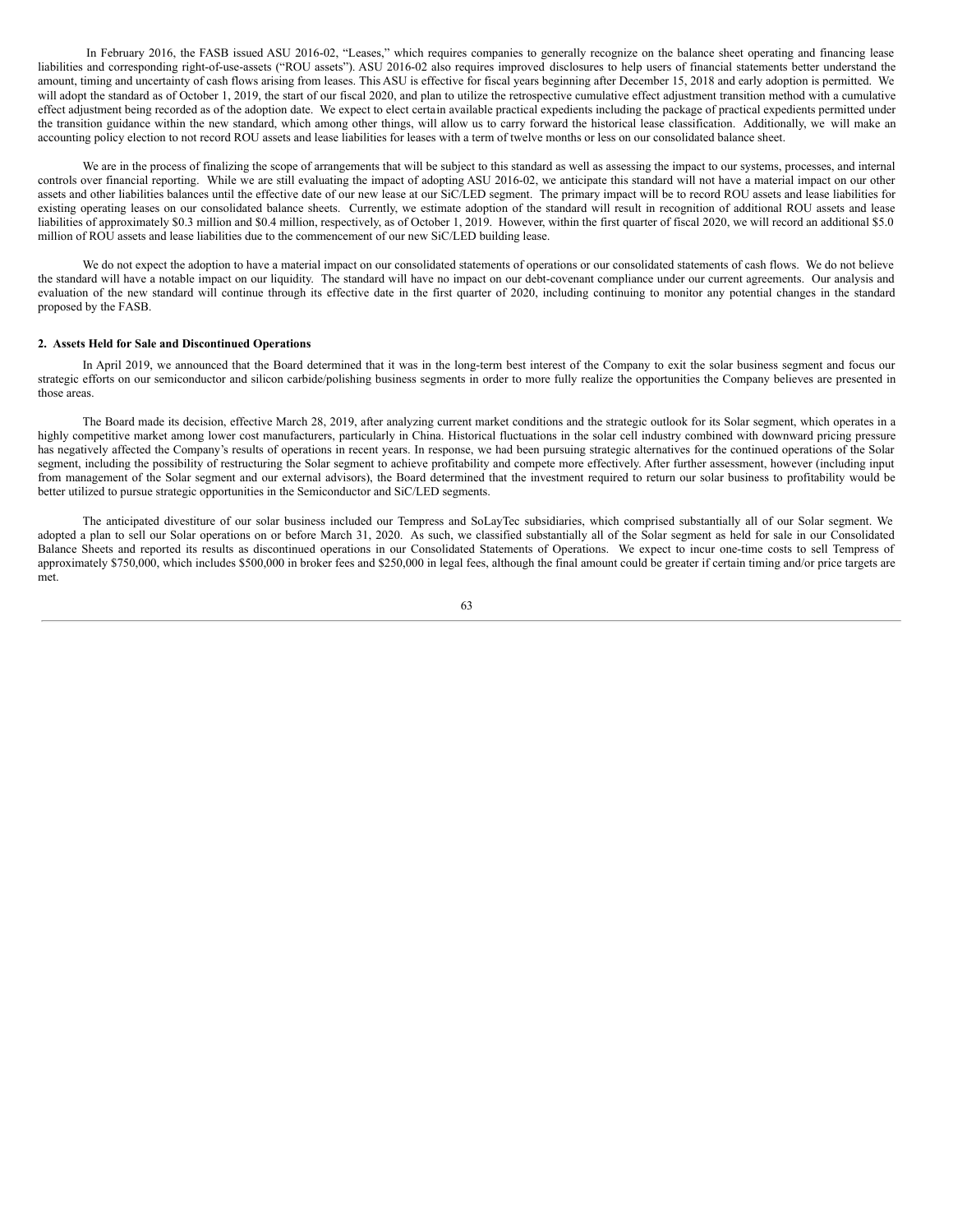On June 7, 2019 ("Sale Date"), we completed the sale of our subsidiary, SoLayTec, to a third party located in the Netherlands. Upon the Sale Date, we recognized a gain of approximately \$1.6 million, which we included in loss from discontinued operations reportedin our Consolidated Statements of Operations for theyear ended September 30, 2019. Also, effective on the Sale Date, SoLayTec is no longer included in our consolidated financial statements. SoLayTec is not material to Amtech's results of operations or financial position.

Operating results of our discontinued solar operations were as follows, in thousands:

|                                                   | <b>Years Ended September 30,</b> |    |          |              |        |  |
|---------------------------------------------------|----------------------------------|----|----------|--------------|--------|--|
|                                                   | 2019                             |    | 2018     |              | 2017   |  |
| Revenues, net of returns and allowances           | \$<br>25,139                     | \$ | 76,395   | \$           | 81,443 |  |
| Cost of sales                                     | 23,669                           |    | 58,156   |              | 60,617 |  |
| Gross profit                                      | 1,470                            |    | 18,239   |              | 20,826 |  |
| Selling, general and administrative               | 8,857                            |    | 11,792   |              | 10,408 |  |
| Research, development and engineering             | 3,039                            |    | 4,944    |              | 3,634  |  |
| Restructuring charges                             | 567                              |    | 897      |              |        |  |
| Impairment charges                                |                                  |    | 4,759    |              |        |  |
| Operating (loss) income                           | (10,993)                         |    | (4,153)  |              | 6,784  |  |
| Gain on sale of subsidiary                        | 1,614                            |    |          |              |        |  |
| Interest expense and other, net                   | (121)                            |    | (249)    |              | (557)  |  |
| (Loss) income from discontinued operations        |                                  |    |          |              |        |  |
| before income taxes                               | (9,500)                          |    | (4, 402) |              | 6,227  |  |
| Income tax (benefit) provision                    | (1,203)                          |    | (3,076)  |              | 335    |  |
| Net (loss) income                                 | (8,297)                          |    | (1,326)  |              | 5,892  |  |
| Net loss attributable to non-controlling interest |                                  |    |          |              | 1,045  |  |
| Net (loss) income attributable to discontinued    |                                  |    |          |              |        |  |
| operations                                        | \$<br>(8,297)                    | S  | (1,326)  | <sup>S</sup> | 6,937  |  |

The following table presents a summary of the solar assets and liabilities held for sale included in our Consolidated Balance Sheets, in thousands:

|                                                  | September 30,<br>2019 |        |               | September 30,<br>2018 |  |  |
|--------------------------------------------------|-----------------------|--------|---------------|-----------------------|--|--|
| <b>Assets</b>                                    |                       |        |               |                       |  |  |
| Total current assets                             | S                     | 17,591 | <sup>\$</sup> | 39,379                |  |  |
| Property, plant and equipment - net              |                       | 5,164  |               | 5,943                 |  |  |
| Total assets included in the disposal group      |                       | 22,755 |               | 45,322                |  |  |
| Total current liabilities                        |                       | 18.272 |               | 29,380                |  |  |
| Long-term debt                                   |                       | 275    |               | 2,418                 |  |  |
| Total liabilities included in the disposal group |                       | 18,547 |               | 31,798                |  |  |
| Net assets included in the disposal group        |                       | 4,208  |               | 13,524                |  |  |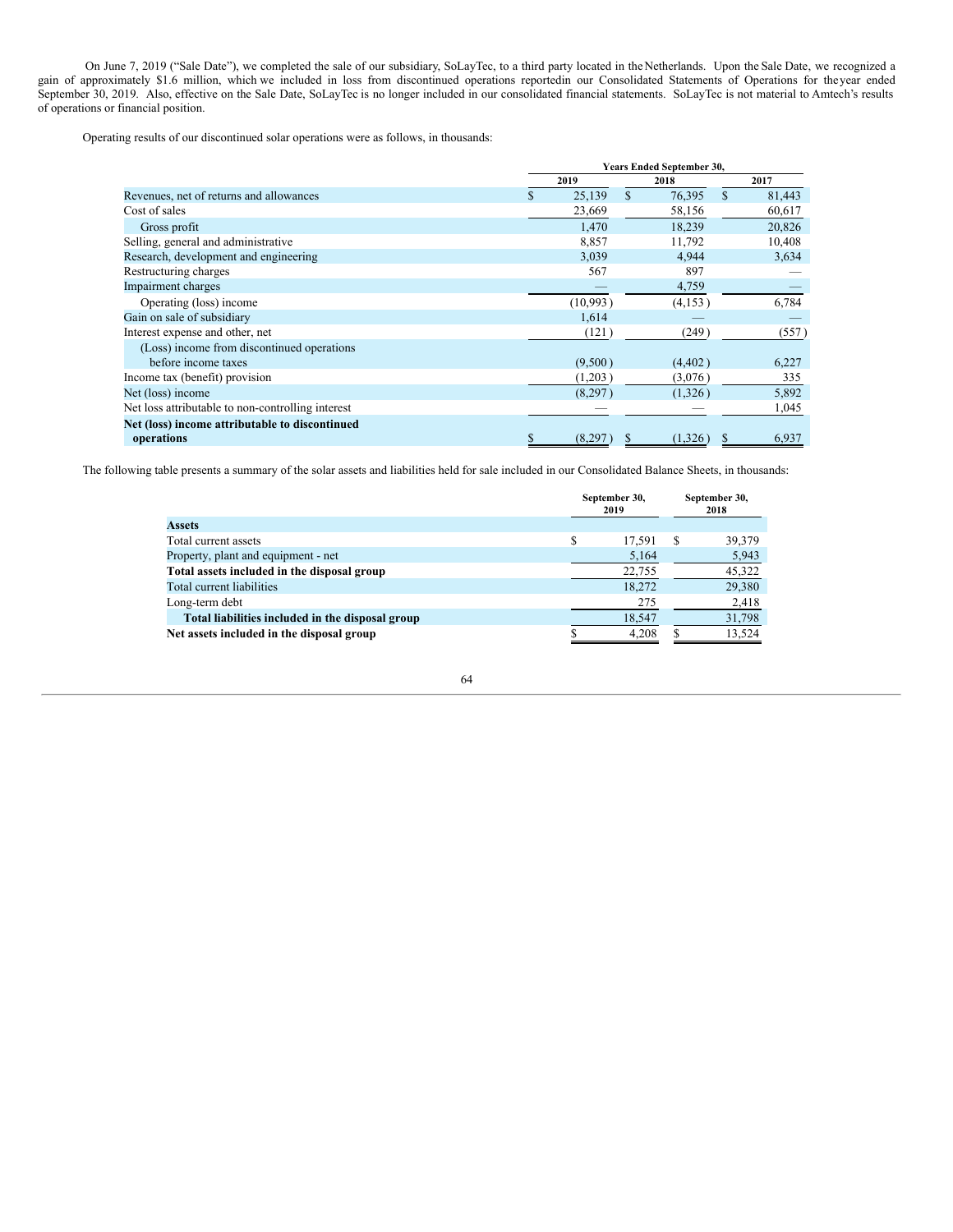Amtech's Consolidated Statement of Cash flows combines cash flows from discontinued operations with cash flows from continuing operations within each cash flow statement category. The following table summarizes selected cash flow information for discontinued operations, in thousands:

|                                                    | <b>Years Ended September 30,</b> |   |                          |   |       |  |
|----------------------------------------------------|----------------------------------|---|--------------------------|---|-------|--|
|                                                    | 2019                             |   | 2018                     |   | 2017  |  |
| (Loss) income from discontinued operations, net of |                                  |   |                          |   |       |  |
| tax                                                | \$<br>(8,297)                    |   | (1,326)                  |   | 6,937 |  |
| Non-cash impairment charges                        | _                                |   | 4.759                    |   |       |  |
| Depreciation and amortization                      | S<br>562                         | S | 801                      | S | 1.120 |  |
| Provision for (reversal of) allowance for doubtful |                                  |   |                          |   |       |  |
| accounts, net                                      | 874                              |   | (56)                     |   | (837) |  |
| Gain on sale of subsidiary                         | 1.614                            | S | $\overline{\phantom{a}}$ |   |       |  |
| Purchases of property, plant and equipment         | S<br>131                         | ъ | 1.403                    | S | 838   |  |

## **3. Earnings Per Share & Diluted Earnings Per Share**

Basic EPS is computed by dividing net income (loss) available to common shareholders by the weighted average number of common shares outstanding for the period. Diluted EPS is computed similarly to basic EPS except that the denominator is increased to include the number of additional common shares that would have been outstanding if potentially dilutive common shares had been issued, and the numerator is based on net income. In the case of a net loss, diluted EPS is calculated in the same manner as basic EPS.

For the years 2019, 2018 and 2017, options for978,000, 434,000 and 1,364,000 weighted average shares, respectively, were excluded from the diluted EPS calculations because they were anti-dilutive. These shares could become dilutive in the future.

A reconciliation of the denominators of the basic and diluted EPS calculations follows (in thousands, except per share amounts):

|                                                                     | <b>Years Ended September 30,</b> |         |    |         |               |        |
|---------------------------------------------------------------------|----------------------------------|---------|----|---------|---------------|--------|
|                                                                     |                                  | 2019    |    | 2018    |               | 2017   |
| Numerator:                                                          |                                  |         |    |         |               |        |
| Net income from continuing operations                               | \$                               | 3,135   | S  | 6,631   | S             | 2,194  |
| Net (loss) income from discontinued operations                      | \$                               | (8,297) | S  | (1,326) | <sup>\$</sup> | 5,892  |
| Net loss from non-controlling interest -<br>discontinued operations | \$                               |         |    |         | \$            | 1,045  |
| Net (loss) income                                                   | \$                               | (5,162) | \$ | 5,305   | \$            | 9,131  |
| Denominator:                                                        |                                  |         |    |         |               |        |
| Weighted-average shares used to compute basic<br><b>EPS</b>         |                                  | 14,240  |    | 14.833  |               | 13,378 |
| Common stock equivalents (1)                                        |                                  | 35      |    | 232     |               | 123    |
| Weighted-average shares used to compute diluted<br><b>EPS</b>       |                                  | 14,275  |    | 15,065  |               | 13,501 |
| Basic income per share from continuing operations                   | \$                               | 0.22    | S  | 0.45    | \$            | 0.16   |
| Basic (loss) income per share from discontinued                     |                                  |         |    |         |               |        |
| operations                                                          | \$                               | (0.58)  | S  | (0.09)  | \$            | 0.52   |
| Net (loss) income per basic share                                   | \$                               | (0.36)  | \$ | 0.36    | \$            | 0.68   |
| Diluted income per share from continuing operations                 | \$                               | 0.22    | S  | 0.44    | $\mathbb{S}$  | 0.16   |
| Diluted (loss) income per share from discontinued                   |                                  |         |    |         |               |        |
| operations                                                          | \$                               | (0.58)  |    | (0.09)  | S             | 0.52   |
| Net (loss) income per diluted share                                 |                                  | (0.36)  |    | 0.35    |               | 0.68   |

(1) The number of common stock equivalents is calculated using the treasury stock method and the average market price during the period.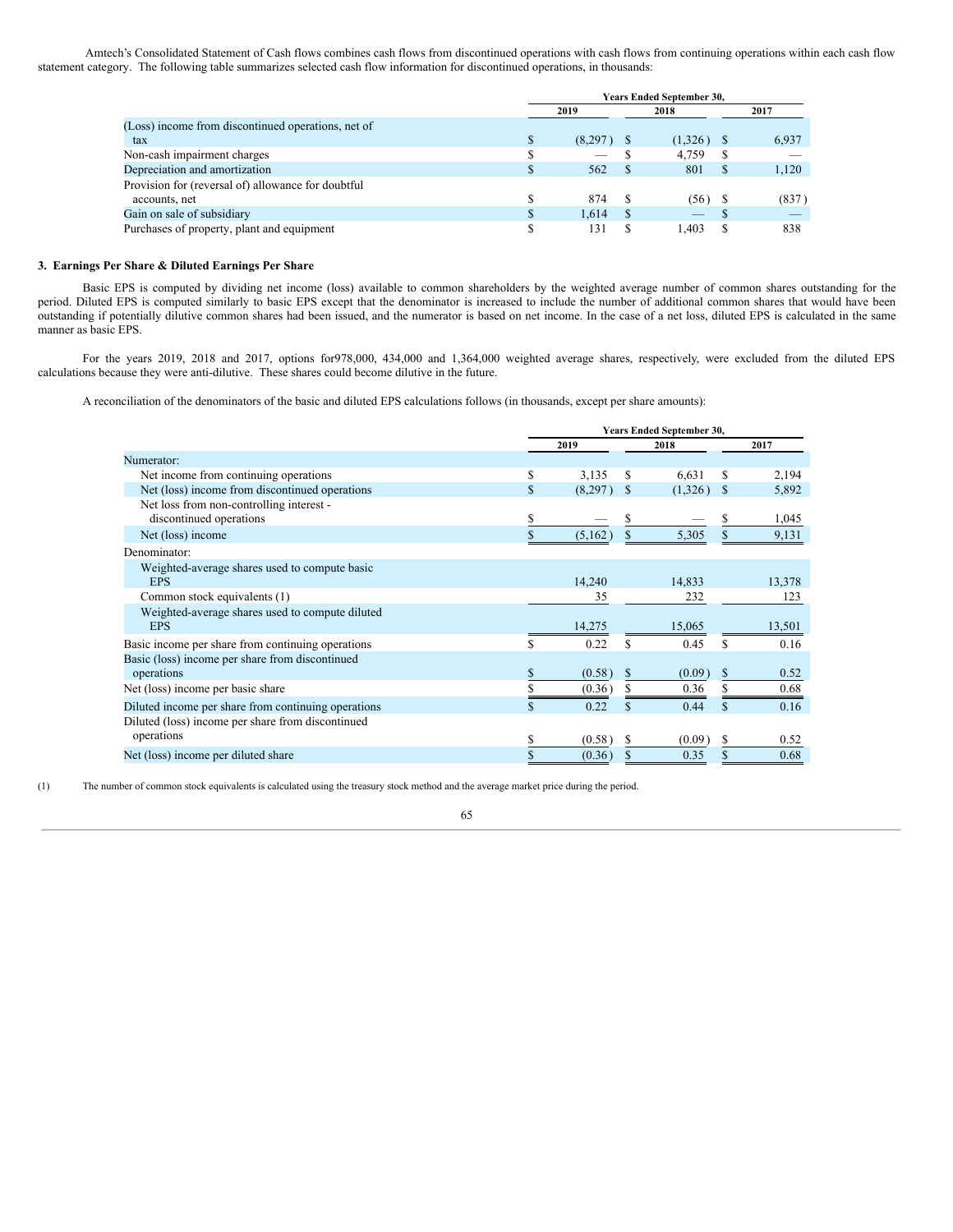#### **4. Contracts with Customers**

We adopted ASC 606 with a date of initial application of October 1, 2018. See Note 1 for additional detail on our revenue recognition policies.

The components of contract assets are as follows, in thousands:

|                              | September 30,<br>2019 |  |  |  |  |
|------------------------------|-----------------------|--|--|--|--|
| Unbilled accounts receivable | 36                    |  |  |  |  |
| Contract assets              | 36                    |  |  |  |  |

The components of contract liabilities are as follows, in thousands:

|                      | September 30,<br>2019 |  |  |       |
|----------------------|-----------------------|--|--|-------|
| Customer deposits    |                       |  |  | 1.519 |
| Contract liabilities |                       |  |  | 1,519 |

#### **5. Operating Leases**

We have non-cancelable leases with third parties, primarily for administrative and manufacturing space, vehicles and equipment. Our facilities leases generally provide for periodic rent increases and many contain renewal options. We recognize rent expense on a straight-line basis over the lease term. Rental expense under such operating leases at our continuing operations was \$0.5 million, \$0.6 million, and \$0.8 million in 2019, 2018 and 2017, respectively, and is included in either selling, general and administrative expenses or cost of goods sold, depending on the nature of the item under lease.

As of September 30, 2019, future minimum rental commitments under non-cancelable operating leases with initial or remaining terms of one year or more at our continuing operations are as follows, in thousands:

| <b>Years Ending September 30,</b> | <b>Minimum</b><br><b>Payments</b> | Lease |
|-----------------------------------|-----------------------------------|-------|
| 2020                              | S                                 | 522   |
| 2021                              |                                   | 322   |
| 2022                              |                                   | 288   |
| 2023                              |                                   | 282   |
| 2024                              |                                   | 279   |
| Thereafter                        |                                   | 7,187 |
| Total                             |                                   | 8,880 |

## **6. Restructuring Plans**

The Company and its former Chief Executive Officer and President, Fokko Pentinga, agreed on a transition of leadership, pursuant to which Mr. Pentinga stepped down as the Chief Executive Officer, President and a director of the Company effective December 6, 2018 (the "Effective Date"). In connection with his departure, Mr. Pentinga and the Company entered into a Separation Agreement and General Release of all Claims, dated November 28, 2018 (the "Separation Agreement"). Pursuant to the Separation Agreement, Mr. Pentinga received the following benefits:

- a severance payment of \$864,000 in gross, less all customary and appropriate income and employment taxes;
- a payment of \$458,500 for all other amounts due him;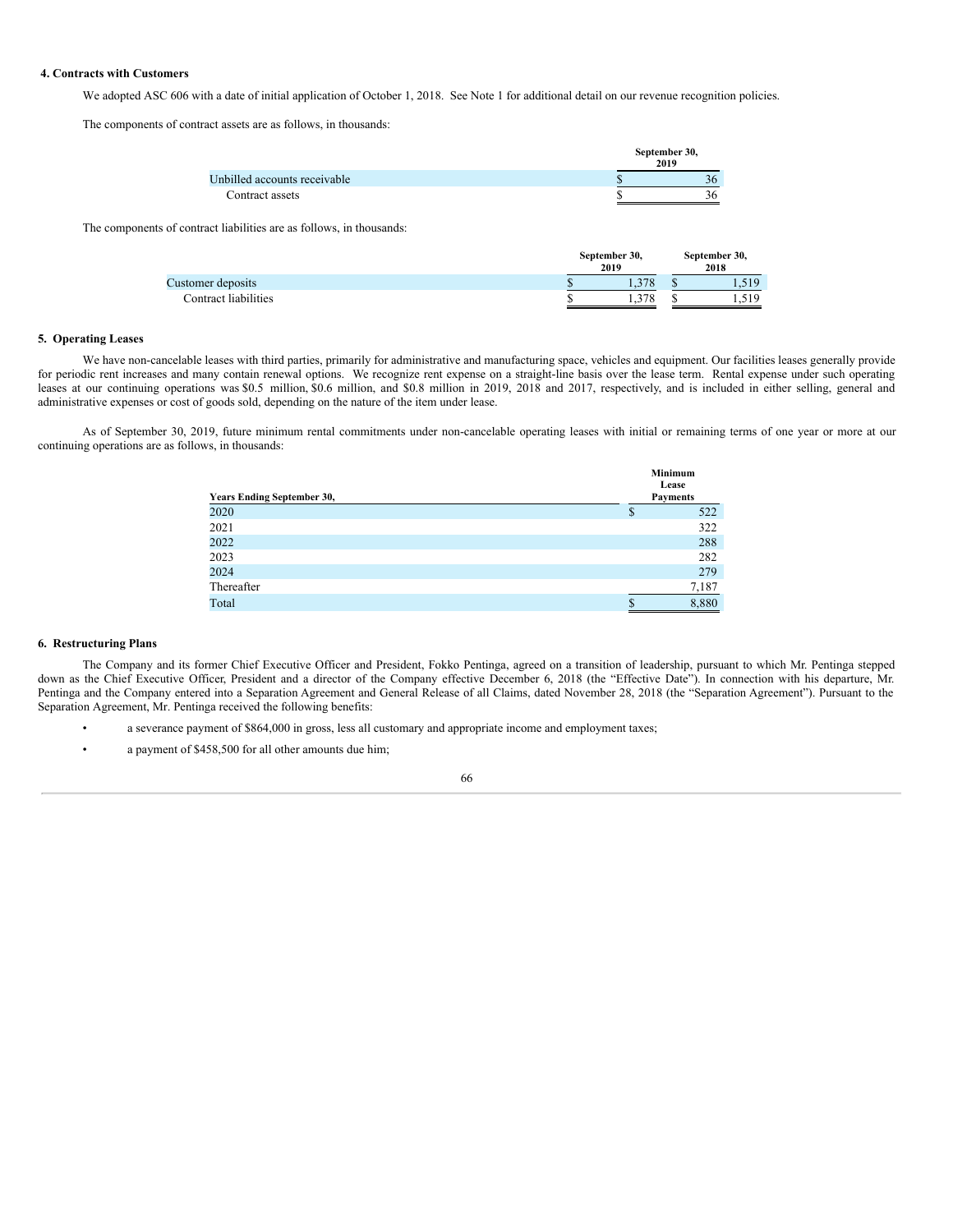- all of his time-based stock options (the "Options") became fully vested and immediately exercisable. Mr. Pentinga has the right to exercise Options with an exercise price of \$7.01 or less until December 31, 2019. The remaining Options were exercisable during the 90-day period following the Effective Date, which resulted in an additional \$108,000 in stock-based compensation expense; and
- certain other benefits as set forth in the Separation Agreement.

The table below details the restructuring activity at our continuing operations for the year ended September 30, 2019. This activity is primarily related to the departure of our former CEO as well as additional headcount reductions as we consolidated satellite offices in our Semiconductor segment. The outstanding obligations as of September 30, 2019, are as follows, in thousands:

|                                       | <b>Year Ended</b><br>September 30, |         |
|---------------------------------------|------------------------------------|---------|
| Balance at September 30, 2018         |                                    |         |
| Severance expense, net of adjustments |                                    | 1.110   |
| Cash payments                         |                                    | (1.070) |
| Balance at September 30, 2019         |                                    | 40      |

#### **7. Inventory**

The components of inventory are as follows (in thousands):

|                                   |    | September 30,<br>2019 |  |         |  |  |
|-----------------------------------|----|-----------------------|--|---------|--|--|
| Purchased parts and raw materials | ۰D | 15,192                |  | 15,907  |  |  |
| Work-in-process                   |    | 4,215                 |  | 4,159   |  |  |
| Finished goods                    |    | 3,183                 |  | 3,072   |  |  |
|                                   |    | 22.590                |  | 23,138  |  |  |
| Excess and obsolete reserves      |    | (5,058)               |  | (5,303) |  |  |
|                                   |    | 17.532                |  | 17,835  |  |  |

## **8. Property, Plant and Equipment**

The following is a summary of property, plant and equipment (in thousands):

|                                           | September 30,<br>2019 |   |          |  |
|-------------------------------------------|-----------------------|---|----------|--|
| Land                                      | 3,240                 | S | 3,240    |  |
| <b>Buildings</b>                          | 5,396                 |   | 5,396    |  |
| Building and leasehold improvements       | 2,930                 |   | 2,902    |  |
| Equipment and machinery                   | 5,488                 |   | 5,383    |  |
| Furniture and fixtures                    | 1,312                 |   | 1,317    |  |
|                                           | 18,366                |   | 18,238   |  |
| Accumulated depreciation and amortization | (8,149)               |   | (7, 729) |  |
|                                           | 10.217                |   | 10.509   |  |

Depreciation and capital lease amortization expense was \$0.9 million, \$1.1 million and \$0.8 million in 2019, 2018 and 2017, respectively.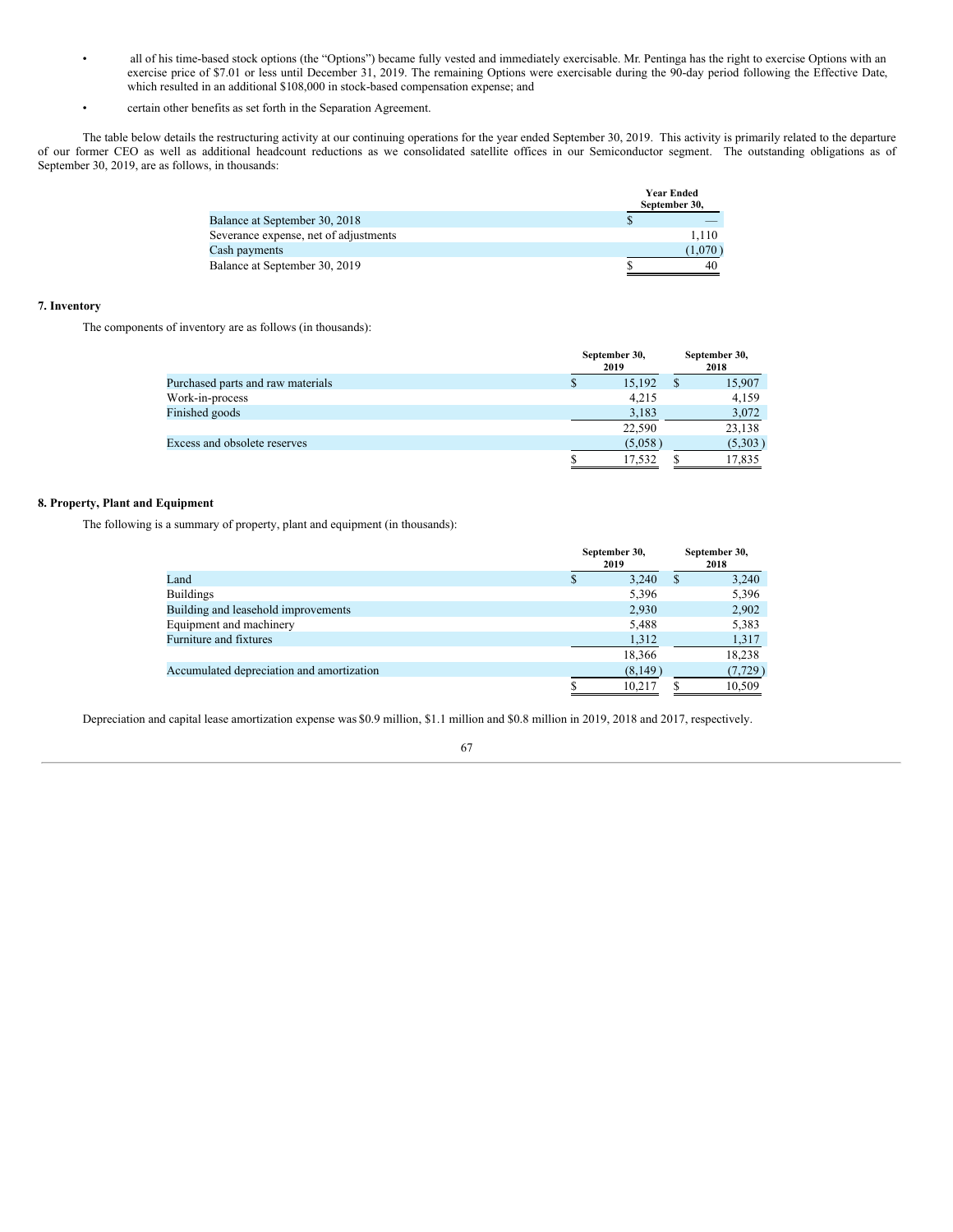#### **9. Intangible Assets**

Intangible assets consist of the following (in thousands):

|                |                       | September 30,<br>2019       |  |                             |  |                           | September 30,<br>2018       |                             |                                  |
|----------------|-----------------------|-----------------------------|--|-----------------------------|--|---------------------------|-----------------------------|-----------------------------|----------------------------------|
|                | <b>Useful</b><br>Life | Gross<br>Carrying<br>Amount |  | Accumulated<br>Amortization |  | Net<br>Carrving<br>Amount | Gross<br>Carrying<br>Amount | Accumulated<br>Amortization | <b>Net</b><br>Carrying<br>Amount |
| Customer lists | $6-10$ years          | ,219                        |  | (948)                       |  | 271                       | .219                        | (745                        | 474                              |
| Trade names    | $10-15$ Years         | 869                         |  | (270)                       |  | 599                       | 869                         | (213)                       | 656                              |
|                |                       | 2,088                       |  | (1,218)                     |  | 870                       | 2,088                       | (958)                       | 1,130                            |

In 2018, we conducted our periodic assessment of long-lived assets and identified the need for an intangible asset impairment charge in our Solar segment of \$1.3 million due primarily to the decline in our expected performance of that segment. All remaining intangible assets are included in our Semiconductor segment. During 2019, we periodically assessed whether any indicators of impairment existed related to our intangible assets. As of each interim period end during the year, we concluded that a triggering event had not occurred that would more likely than not reduce the fair value of intangible assets below their carrying value.

Amortization expense related to intangible assets at our continuing operations was\$0.3 million, \$(20,000) and \$0.6 million in 2019, 2018 and 2017, respectively. The credit in 2018 was due to a one-time correction of previously recorded amortization expense. Future amortization expense for the remaining unamortized balance as of September 30, 2019, is estimated as follows:

| Years Ending September 30, | Amortization<br><b>Expense</b> |
|----------------------------|--------------------------------|
| 2020                       | 261<br>Φ                       |
| 2021                       | 126                            |
| 2022                       | 58                             |
| 2023                       | 58                             |
| 2024                       | 58                             |
| Thereafter                 | 309                            |
| Total                      | 870<br>Ф                       |

## **10. Goodwill**

The changes in the carrying amount of goodwill for the year ended September 30, 2019 are as follows (in thousands):

|                               |               |                |   |                   | <b>Net</b><br>Goodwill -        |                                          |   |                        |
|-------------------------------|---------------|----------------|---|-------------------|---------------------------------|------------------------------------------|---|------------------------|
|                               | Semiconductor | <b>SiC/LED</b> |   | <b>Automation</b> | Continuing<br><b>Operations</b> | <b>Discontinued</b><br><b>Operations</b> |   | <b>Net</b><br>Goodwill |
| Goodwill                      | 5,905         | 728            | æ | 3,595             | 10,228                          | 3,367                                    |   | 13,595                 |
| Accumulated impairment losses |               |                |   | (3,595)           | (3,595)                         | (3,367)                                  |   | (6,962)                |
| Balance at September 30, 2018 | 5,905         | 728            |   | _                 | 6,633                           | $-$                                      |   | 6,633                  |
| Impairment of goodwill        |               |                |   |                   | __                              |                                          |   |                        |
| Net exchange differences      |               |                |   |                   | _                               |                                          |   |                        |
| Balance at September 30, 2019 | 5,905         | 728            |   |                   | 6,633                           | _                                        |   | 6,633                  |
| Goodwill                      | 5,905         | 728            | ж | 3,595             | 10.228                          | 3,367                                    | ж | 13,595                 |
| Accumulated impairment losses |               |                |   | (3,595)           | (3,595)                         | (3,367)                                  |   | (6,962)                |
| Balance at September 30, 2019 | 5,905         | 728            |   | $-$               | 6,633                           | $\hspace{0.1mm}-\hspace{0.1mm}$          |   | 6,633                  |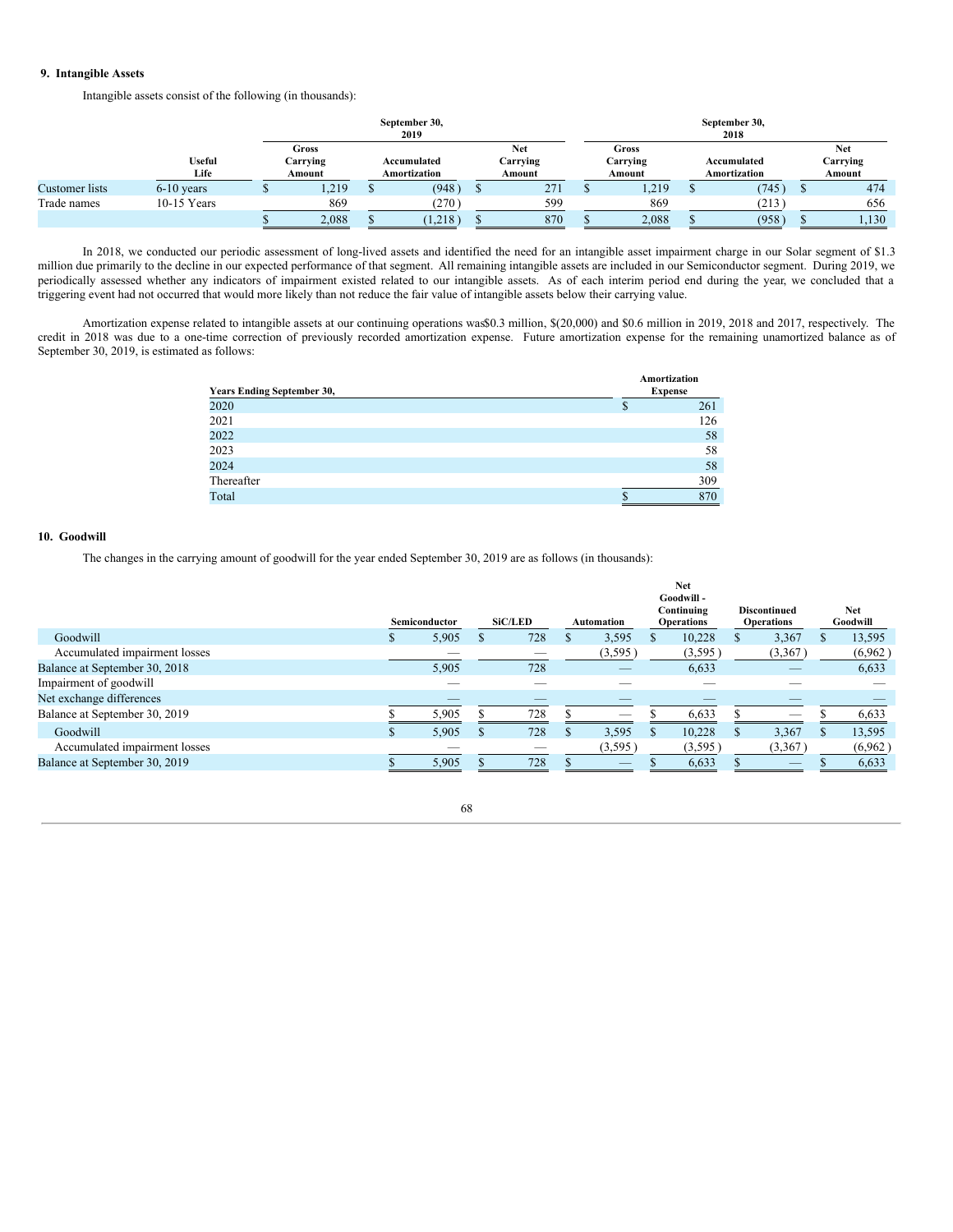During 2019, we periodically assessed whether any indicators of impairment existed which would require us to perform an interim impairment review. As of each interim period end during the year, we concluded that a triggering event had not occurred that would more likely than not reduce the fair value of our reporting units below their carrying values. We performed our annual test of goodwill for impairment during the fourth quarter of 2019. The results of the first step of the goodwill impairment test indicated that the fair value of our Semiconductor reporting unit was in excess of its carrying value, and, thus, we did not require an impairment charge. While the quantitative analysis indicated no impairment of Semiconductor segment goodwill existed as of September 30, 2019, if the future performance of this reporting unit falls short of our expectations or if there are significant changes in operations due to changes in market conditions, we could be required to recognize material impairment charges in future periods. We performed a qualitative analysis of our SiC/LED segment, which indicted no impairment of SiC/LED segment goodwill existed as ofSeptember 30, 2019.

In 2018, we identified the need for a goodwill impairment charge in our former Solar segment of \$5.7 million, due primarily to the decline in our expected performance of that segment. In 2019, we realigned our segments (see Note 18).

#### **11. Income Taxes**

The following note related to income taxes includes both continuing and discontinued operations. The components of income (loss) before provision for income taxes are as follows (in thousands):

|          | <b>Years Ended September 30.</b> |  |         |   |       |  |  |  |
|----------|----------------------------------|--|---------|---|-------|--|--|--|
|          | 2019                             |  | 2018    |   | 2017  |  |  |  |
| Domestic | 916                              |  | 7,845   | Φ | 1,900 |  |  |  |
| Foreign  | (4.648)                          |  | (2,320) |   | 7.930 |  |  |  |
|          | 13.132                           |  | 5.525   |   | 9,830 |  |  |  |

The components of the provision for income taxes are as follows (in thousands):

|                           |       |      | <b>Years Ended September 30,</b> |   |       |
|---------------------------|-------|------|----------------------------------|---|-------|
|                           | 2019  | 2018 |                                  |   | 2017  |
| Current:                  |       |      |                                  |   |       |
| Domestic federal          | \$    | Ф    | 1,167                            | S | 54    |
| Foreign                   | 1,278 |      | (1, 404)                         |   | 1,330 |
| Foreign withholding taxes | 94    |      | 356                              |   | 240   |
| Domestic state            | 58    |      | 101                              |   | 120   |
| Total current             | 1,430 |      | 220                              |   | 1,744 |
| Deferred:                 |       |      |                                  |   |       |
| Domestic federal          |       |      |                                  |   |       |
| Total deferred            |       |      |                                  |   |       |
| Total provision           | 1,430 |      | 220                              |   | 1.744 |

On June 7, 2019, we completed the sale of SoLayTec to a third party located in the Netherlands. Due to the tax treatment relating to the sale, we realized an income tax benefit of \$1.3 million in our discontinued operations for the year ended September 30, 2019.

The TCJA was enacted on December 22, 2017, and permanently reduces the U.S. federal corporate tax rate from 35% to 21%, eliminated corporate Alternative Minimum Tax, modified rules for expensing capital investment, and limits the deduction of interest expense for certain companies. The TCJA is a fundamental change to the taxation of multinational companies, including a shift from a system of worldwide taxation with some deferral elements to a territorial system, current taxation of certain foreign income, a minimum tax on low-tax foreign earnings, and new measures to curtail base erosion and promote U.S. production.

As a result of the TCJA, the statutory rate applicable to our fiscal year ended September 30, 2018 was 24.3%, based on a fiscal year blended rate calculation. ASC 740 requires filers to record the effect of tax law changes in the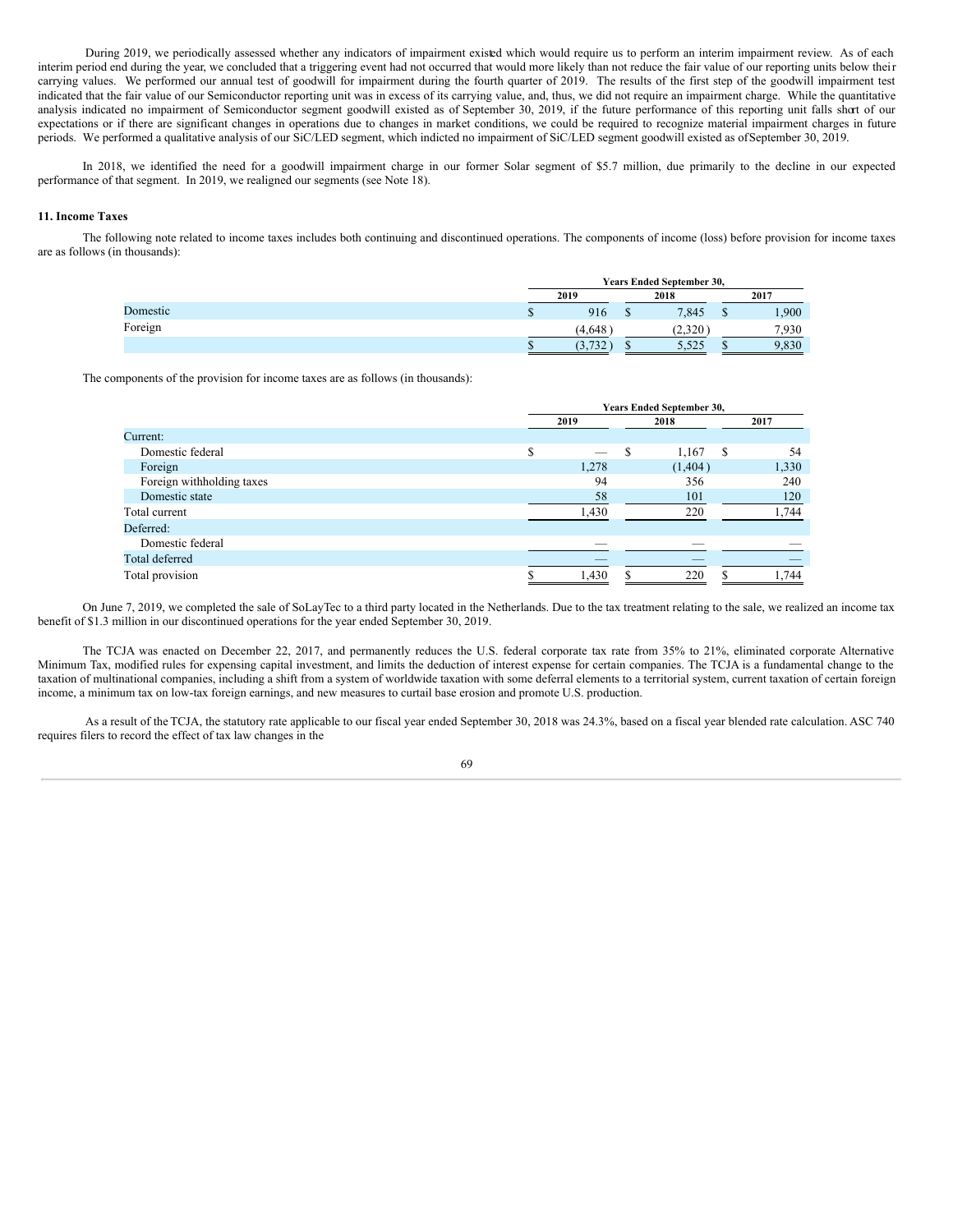period enacted. In the first quarter of fiscal 2018, we re-measured the applicable deferred tax assets based on the rates at which they are expected to reverse. We adjusted our gross deferred tax assets and liabilities and recorded a corresponding offset to our full valuation allowance against our net deferred tax assets, which resulted in minimal net effect to our provision for income taxes and effective tax rate.

The TCJA includes a one-time mandatory repatriation transition tax on certain net accumulated earnings and profits of our foreign subsidiaries. We have analyzed the earnings and profits of our foreign subsidiaries and determined that no transition taxes are due or expected. The other provisions of TCJA are either immaterial or not applicable for the year ended September 30, 2018.

A reconciliation of actual income taxes to income taxes at the expected United States federal corporate income tax rate is as follows (in thousands, except percentages):

|                                                     |  | <b>Years Ended September 30,</b> |     |          |  |         |  |  |  |
|-----------------------------------------------------|--|----------------------------------|-----|----------|--|---------|--|--|--|
|                                                     |  | 2019                             |     |          |  | 2017    |  |  |  |
| Federal statutory rate                              |  | $21.0\%$                         |     | $24.3\%$ |  | 34.0%   |  |  |  |
| Tax (benefit) expense at the federal statutory rate |  | (784)                            | - S | 1,342    |  | 3,340   |  |  |  |
| Effect of permanent book-tax differences            |  | 272                              |     | 75       |  | 340     |  |  |  |
| State tax provision                                 |  | 31                               |     | 76       |  | 100     |  |  |  |
| Valuation allowance for net deferred tax assets     |  | 1.682                            |     | 617      |  | (1,610) |  |  |  |
| Uncertain tax items                                 |  | 74                               |     | (3,013)  |  | 350     |  |  |  |
| Tax rate differential                               |  | 150                              |     | 1,107    |  | (776)   |  |  |  |
| Other items                                         |  |                                  |     | 16       |  |         |  |  |  |
|                                                     |  | 1.430                            |     | 220      |  | .744    |  |  |  |

Deferred income taxes reflect the tax effects of temporary differences between the carrying value of assets and liabilities for financial reporting purposes and the amounts used for income tax purposes. The components of deferred tax assets and deferred tax liabilities are as follows (in thousands):

|                                                 |   | September 30,<br>2019 |     | September 30,<br>2018 |
|-------------------------------------------------|---|-----------------------|-----|-----------------------|
| Deferred tax assets (liabilities):              |   |                       |     |                       |
| Capitalized inventory costs                     | S | 168                   | \$. | 193                   |
| Inventory write-downs                           |   | 2,856                 |     | 1,333                 |
| Accrued warranty                                |   | 161                   |     | 204                   |
| Deferred profits                                |   | 346                   |     | 1,006                 |
| Accruals and reserves not currently deductible  |   | 3,531                 |     | 5,017                 |
| Stock option expense                            |   | 849                   |     | 738                   |
| Federal net operating loss carryforwards        |   | 6,979                 |     | 2,922                 |
| Foreign and state net operating losses          |   | 10,481                |     | 13,860                |
| Book vs. tax depreciation and amortization      |   | (1,546)               |     | (1,667)               |
| Other deferred tax assets                       |   | 75                    |     | 163                   |
| Total deferred tax assets                       |   | 23,900                |     | 23,769                |
| Valuation allowance                             |   | (23,900)              |     | (23,769)              |
| Deferred tax assets, net of valuation allowance |   |                       |     |                       |

Changes in the deferred tax valuation allowance are as follows (in thousands):

|                                      | Years Ended September 30, |  |        |  |  |  |  |
|--------------------------------------|---------------------------|--|--------|--|--|--|--|
|                                      | 2019                      |  | 2018   |  |  |  |  |
| Balance at the beginning of the year | 23,769                    |  | 22,930 |  |  |  |  |
| Additions to valuation allowance     | 131                       |  | 839    |  |  |  |  |
| Balance at the end of the year       | 23,900                    |  | 23.769 |  |  |  |  |
|                                      |                           |  |        |  |  |  |  |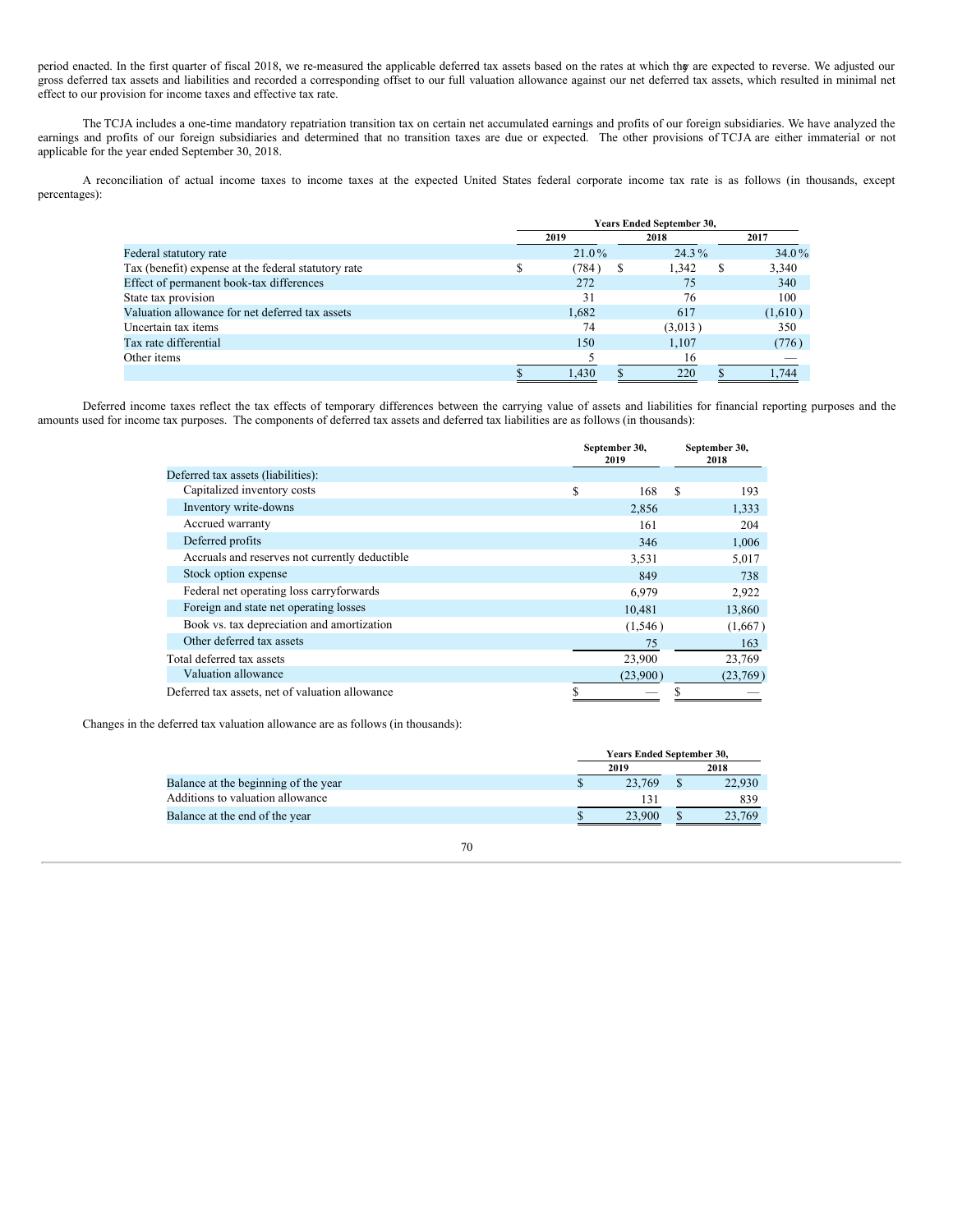The deferred tax valuation allowance increased by \$0.1 million and \$0.8 million for the years ended September 30, 2019 and 2018, respectively. In assessing the realizability of deferred tax assets, we consider whether it is more likely than not that some portion or all of the deferred tax assets will be realized. The ultimate realization of deferred tax assets is dependent upon the generation of future taxable income during the periods in which those temporary differences become deductible. We consider the scheduled reversal of deferred tax liabilities, projected future income and tax planning strategies in making this assessment. We have established valuation allowances on substantially all net deferred tax assets, after considering all of the available objective evidence, both positive and negative, historical and prospective, with greater weight given to historical evidence, and determined it is not more likely than not that these assets will be realized. In 2017, 2018 and 2019, we reversed a portion of the valuation allowance related to net operating loss carryforwards which we have determined will be utilized against net operating income in the current year. Additionally, as of September 30, 2017, the deferred tax assets related to acquired foreign tax credits and the related valuation allowance were reduced due to our inability to use them prior to expiration. We will continue to monitor our cumulative income and loss positions in the U.S. and foreign jurisdictions to determine whether full valuation allowances on net deferred tax assets are appropriate.

As of September 30, 2019, we have federal net operating loss carryforwards of approximately\$13.8 million that expire at various times between2028 and 2035. The utilization of those federal net operating losses are limited to approximately \$0.8 million per year. Additionally, we have federal net operating loss carryforwards of approximately \$19.5 million that have an indefinite carryforward period. The utilization of those federal net operating losses are limited to 80% of taxable income. We have foreign net operating loss carryforwards of approximately \$38.4 million which expire at various times through2025. We have approximately \$12.6 million of state net operating loss carryforwards.

We apply the accounting guidance for uncertainty in income taxes using the provisions of ASC 740. In this regard, an uncertain tax position represents our expected treatment of a tax position taken in a filed tax return or planned to be taken in a future tax return, that has not been reflected in measuring income tax expense for financial reporting purposes. Approximately \$0.6 million of this total represents the amount that, if recognized, would favorably affect our effective income tax rate in future periods.

A reconciliation of the beginning and ending amount of our unrecognized tax benefits is summarized as follows (in thousands):

|                                                   | <b>Years Ended September 30,</b> |       |  |         |  |       |  |  |
|---------------------------------------------------|----------------------------------|-------|--|---------|--|-------|--|--|
|                                                   |                                  | 2019  |  | 2018    |  | 2017  |  |  |
| Balance at beginning of the year                  | ъ                                | 1.198 |  | 4.210   |  | 3,860 |  |  |
| Additions related to tax positions taken in prior |                                  |       |  |         |  |       |  |  |
| years                                             |                                  | 74    |  | 155     |  | 350   |  |  |
| Reductions due to resolution of uncertain tax     |                                  |       |  |         |  |       |  |  |
| position                                          |                                  |       |  | (3,167) |  |       |  |  |
| Balance at the end of the year                    |                                  | 1.272 |  | 1,198   |  | 4.210 |  |  |

We have classified all of our liabilities for uncertain tax positions as income taxes payable long-term. Income taxes long-term also includes other items, primarily withholding taxes that are not due until the related intercompany service fees are paid.

We report accrued interest and penalties related to unrecognized tax benefits in income tax expense. We recognized a net expense (benefit) for interest and penalties of \$0.1 million, \$(2.0) million and \$0.4 million for 2019, 2018 and 2017, respectively. Income taxes payable long-term on the Consolidated Balance Sheets includes a cumulative accrual for potential interest and penalties of \$0.8 million and \$0.7 million as of September 30, 2019 and 2018, respectively.

We do not expect that the amount of our tax reserves for uncertain tax positions will materially change in the next 12 months other than the continued accrual of interest and penalties.

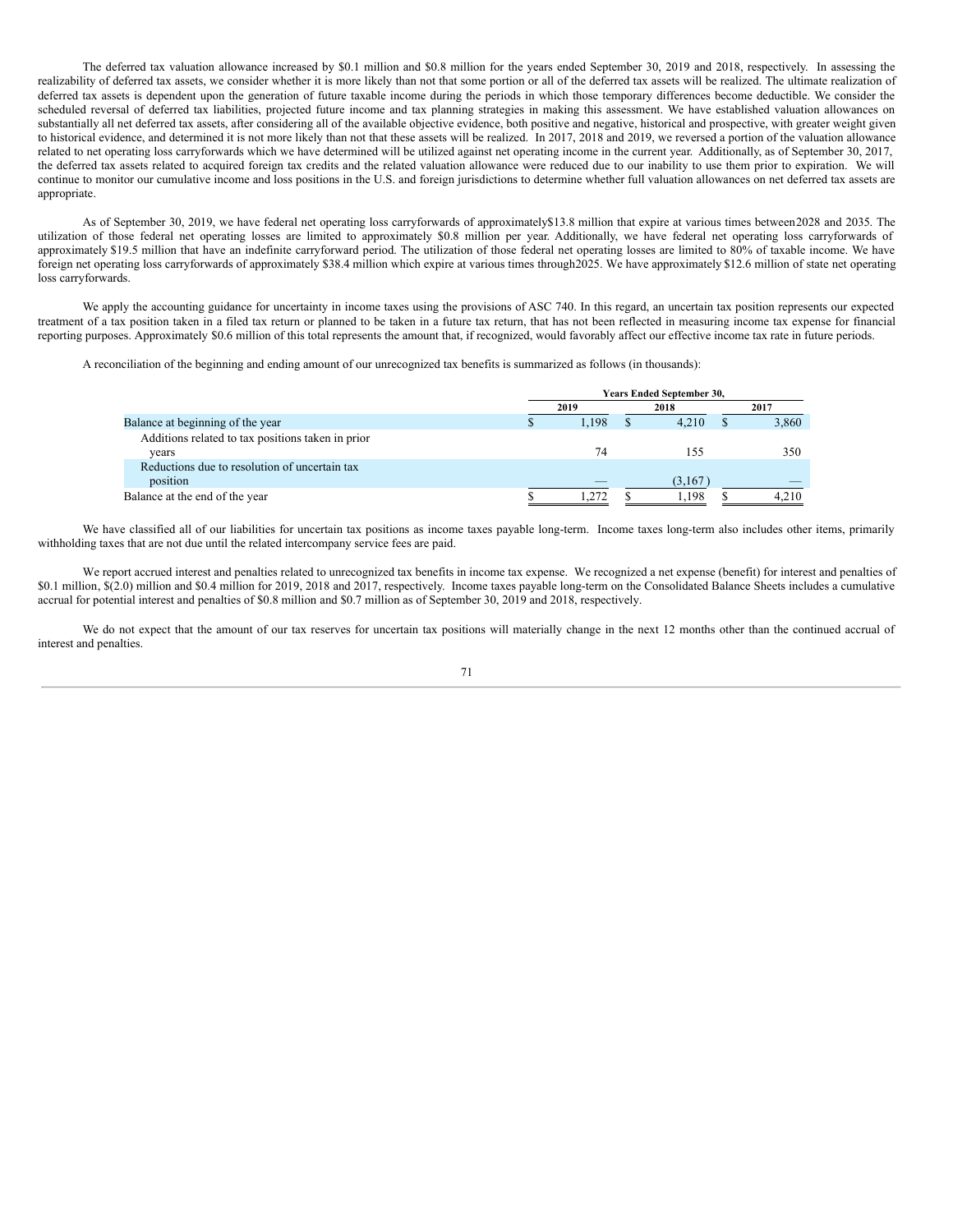Amtech and one or more of our subsidiaries file income tax returns in the Netherlands, Germany, France, China and other foreign jurisdictions, as well as the U.S. and various states in the U.S. We have not signed any agreements with the Internal Revenue Service, any state or foreign jurisdiction to extend the statute of limitations for any fiscal year. As such, the number of open years is the number of years dictated by statute in each of the respective taxing jurisdictions, but generally is from 3 to 5 years.

These open years contain certain matters that could be subject to differing interpretations of applicable tax laws and regulations as they relate to the amount, timing, or inclusion of revenues and expenses, or the sustainability of income tax positions of Amtech and our subsidiaries.

## **12. Long-Term Debt**

#### *Continuing Operations*

We have a mortgage note secured by BTU's real property in Billerica, Massachusetts. The note has a remaining balance of \$5.5 million as of September 30, 2019 and a maturity date of September 26, 2023. The debt was refinanced in September 2016 with an interest rate of 4.11% through September 26, 2021, at which time the interest rate will be adjusted to a per annum fixed rate equal to the aggregate of the Federal Home Loan Board Five Year Classic Advance Rate plus two hundred forty basis points.

From time to time, we enter into capital leases for certain manufacturing or IT equipment. Our obligations under capitalized leases are included in long-term debt in the accompanying Consolidated Balance Sheets as of September 30, 2019 and 2018. The current and long-term portion of the obligations are included in the table below.

Annual maturities relating to our long-term debt at continuing operations as of September 30, 2019 are as follows (in thousands):

|            |   | Annual<br><b>Maturities</b> |
|------------|---|-----------------------------|
| 2020       | D | 371                         |
| 2021       |   | 380                         |
| 2022       |   | 396                         |
| 2023       |   | 413                         |
| 2024       |   | 430                         |
| Thereafter |   | 3,559                       |
| Total      |   | 5,549                       |

#### *Discontinued Operations*

In 2017, Tempress borrowed approximately \$0.4 million as part of the construction of a large, bi-facial solar PV park at its headquarters in the Netherlands. The debt is secured by Tempress' real property in Vaassen, the Netherlands, and carries an interest rate equal to the 10-year interest rate swap rate plus a 2.4% premium, reduced by a 1% discount, which at September 30, 2019 was 2.23%. The debt has a 15-year term. As of September 30, 2019, Tempress' remaining debt balance is \$0.3 million.

## **13. Equity and Stock-Based Compensation**

#### *2017 Equity Of ering*

On August 18, 2017, we entered into an Underwriting Agreement with Roth Capital Partners, LLC, as underwriter (the "Underwriter"), relating to a firm commitment underwritten offering (the "Offering") of 1,055,000 shares of our common stock at a price of \$9.50 per share, and granted the Underwriter an option to purchase up to 158,250 additional shares (the "Over-Allotment Option") of our common stock to cover over-allotments, if any. On August 23, 2017, we and the Underwriter closed the Offering and the Underwriter exercised its Over-Allotment Option at the closing. As a result, we issued a total of 1,213,250 shares of our common stock at a price of \$9.50 per share. We received net proceeds of approximately \$10.6 million from the Offering. We plan to use the net proceeds of the Offering for general corporate purposes, which may include working capital, capital expenditures and potential acquisitions.

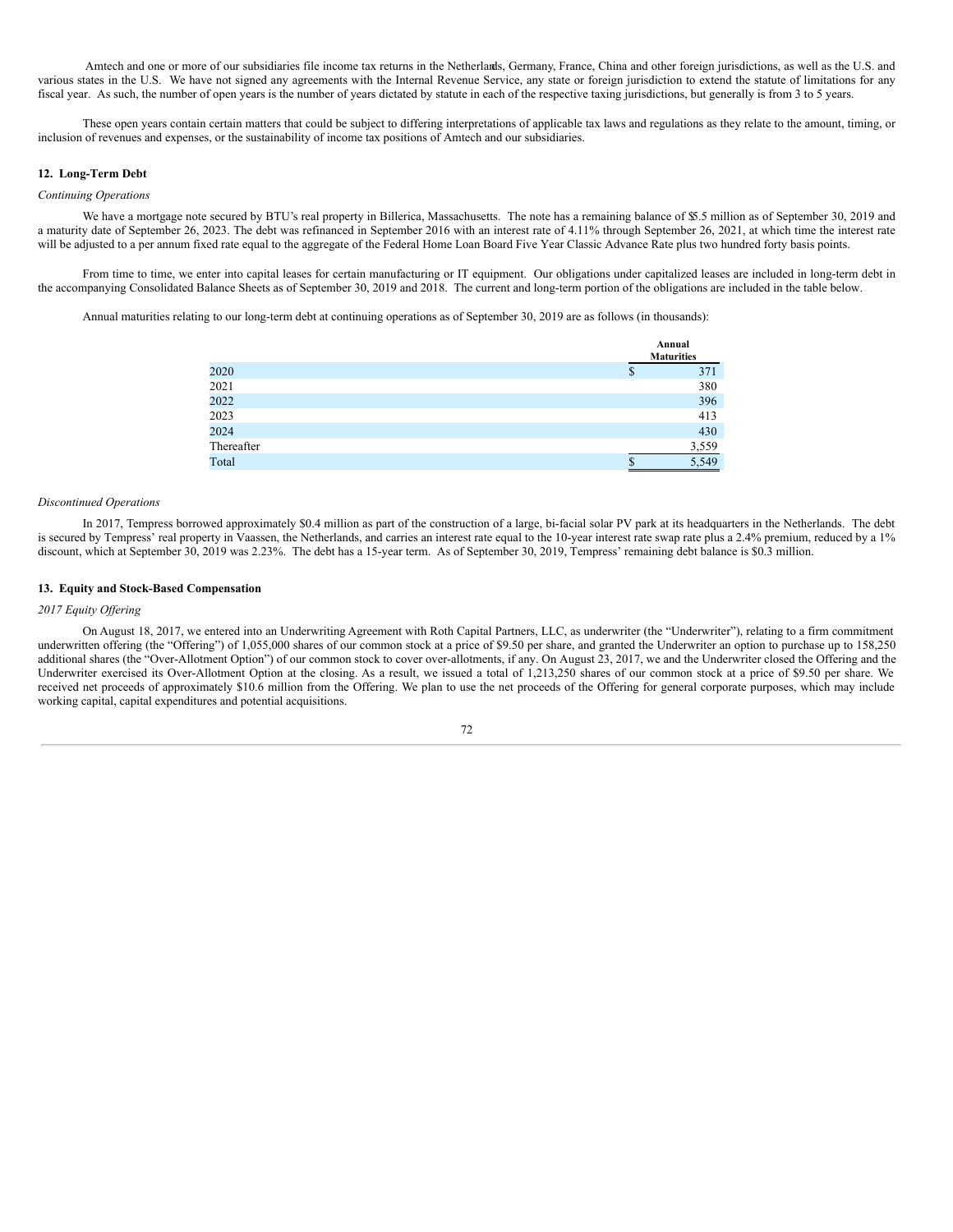## *2018 Stock Repurchase Plan*

On March 28, 2018, we announced that our Board approved a stock repurchase program, pursuant to which we may repurchase up to \$4 million of our outstanding common stock, par value \$0.01, over a one-year period, commencing on April 2, 2018. During the year ended September 30, 2018, we completed our repurchase program and repurchased 771,149 shares of our common stock on the open market at a total cost of approximately \$4.0 million (an average price of \$5.19 per share). All shares repurchased during the year ended September 30, 2018, have been retired.

## *2019 Stock Repurchase Plan*

On November 29, 2018, we announced that our Board of Directors approved a stock repurchase program, pursuant to which we may repurchase up to \$4 million of our outstanding common stock, par value \$0.01 per share, over a one-year period. Repurchases under the program will be made in open market transactions at prevailing market prices, in privately negotiated transactions, or by other means in compliance with the rules and regulations of the SEC; however, we have no obligation to repurchase shares and the timing, actual number, and value of shares to be repurchased is subject to management's discretion and will depend on the Company's stock price and other market conditions. Our Board may terminate the repurchase program at any time while it is in effect. We intend to retire any repurchased shares. As of September 30, 2019, there have been no shares repurchased under this repurchase plan.

#### *Stock-Based Compensation Expense*

Stock-based compensation expenses of \$0.6 million, \$0.9 million and \$1.3 million for 2019, 2018 and 2017, respectively, are included in selling, general and administrative expenses. As of September 30, 2019, total compensation cost related to non-vested stock options not yet recognized is \$0.4 million, which is expected to be recognized over the next 1.64 years on a weighted-average basis.

#### *Amtech Equity Compensation Plans*

The 2007 Employee Stock Incentive Plan (the "2007 Plan"), under which 500,000 shares could be granted, was adopted by our Board of Directors in April 2007, and approved by the shareholders in May 2007. The 2007 Plan was amended in 2009, 2014 and 2015 to add 2,500,000 shares. The plan was also amended in 2019 to extend the term of the plan and allow for the grant of restricted stock units.

The Non-Employee Directors Stock Option Plan was approved by the shareholders in 1996 for issuance of up to 100,000 shares of common stock to directors. The Non-Employee Directors Stock Option Plan was amended in 2005, 2009 and 2014 to add 400,000 shares.

Equity compensation plans as of September 30, 2019 are summarized in the table below:

|                                          |                   | <b>Shares</b>        |             |            |
|------------------------------------------|-------------------|----------------------|-------------|------------|
|                                          | <b>Shares</b>     | <b>Available for</b> | Options     | Plan       |
| Name of Plan                             | <b>Authorized</b> | Grant                | Outstanding | Expiration |
| 2007 Employee Stock Incentive Plan       | 3.000.000         | 856,453              | 879.314     | Mar. 2024  |
| Non-Employee Directors Stock Option Plan | 500,000           | 99.600               | 189.351     | Mar. 2020  |
|                                          |                   | 956,053              | .068.665    |            |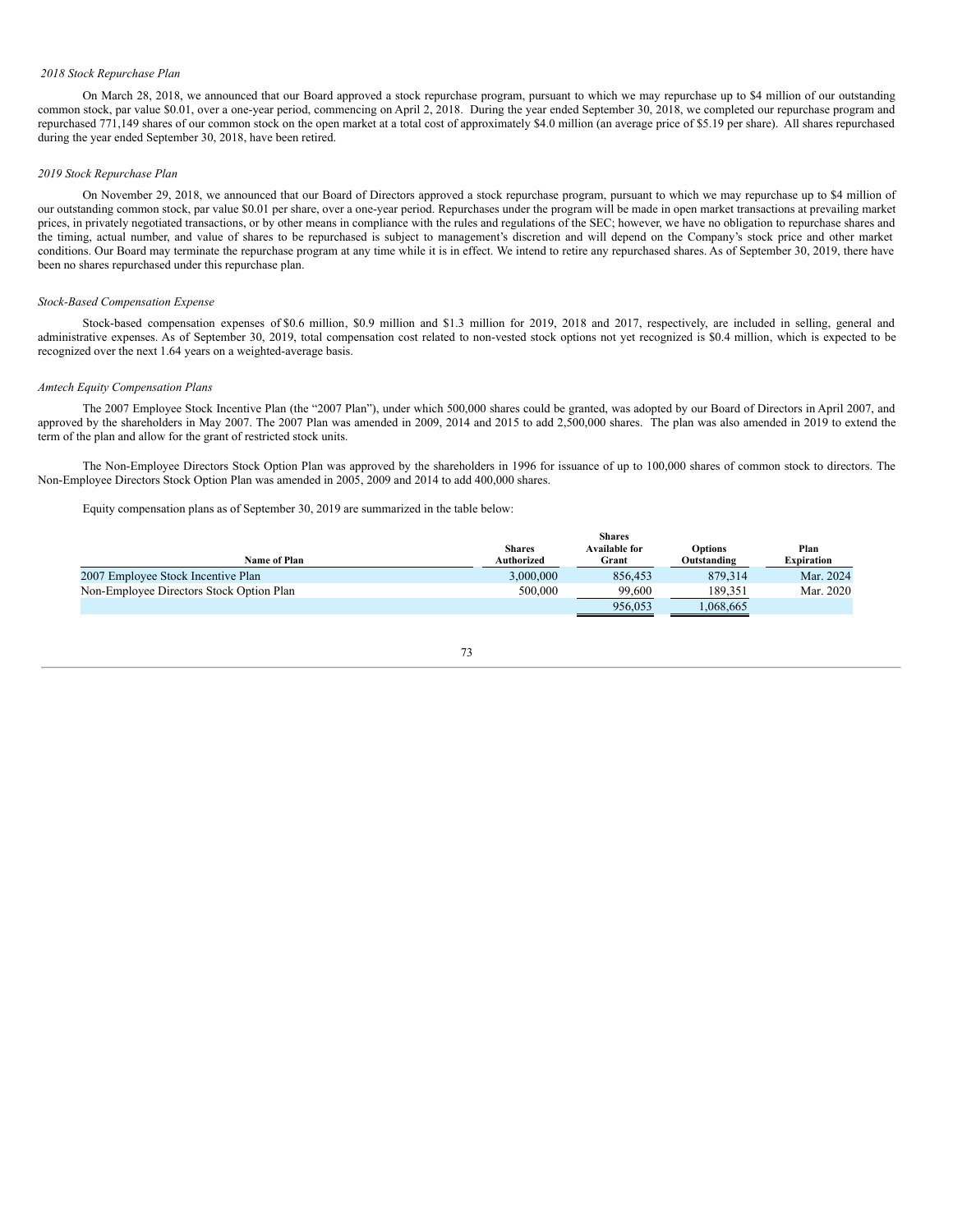## *Stock Options*

Stock options issued under the terms of the plans have, or will have, an exercise price equal to or greater than the fair market value of the common stock at the date of the option grant and expire no later than 10 years from the date of grant. Options issued under the plans vest over 6 months to 4 years. We estimate the fair value of stock option awards on the date of grant using the Black-Scholes option pricing model using the following assumptions:

|                         |         | <b>Years Ended September 30.</b> |         |  |  |  |  |
|-------------------------|---------|----------------------------------|---------|--|--|--|--|
|                         | 2019    | 2018                             | 2017    |  |  |  |  |
| Risk free interest rate | 3%      | 3%                               | $2\%$   |  |  |  |  |
| Expected life           | 6 years | 6 years                          | 6 years |  |  |  |  |
| Dividend rate           | $0\%$   | $0\%$                            | $0\%$   |  |  |  |  |
| Volatility              | 60%     | 59%                              | 63%     |  |  |  |  |

Stock option transactions and the options outstanding are summarized as follows:

|                                                                                |           |      |                                                 | <b>Years Ended September 30,</b> |              |                                                 |                |          |                                                 |
|--------------------------------------------------------------------------------|-----------|------|-------------------------------------------------|----------------------------------|--------------|-------------------------------------------------|----------------|----------|-------------------------------------------------|
|                                                                                |           | 2019 |                                                 | 2018                             |              |                                                 | 2017           |          |                                                 |
|                                                                                | Options   |      | Weighted<br>Average<br><b>Exercise</b><br>Price | Options                          |              | Weighted<br>Average<br><b>Exercise</b><br>Price | <b>Options</b> |          | Weighted<br>Average<br><b>Exercise</b><br>Price |
| Outstanding at beginning of period                                             | 1,248,758 |      | 7.69                                            | 1,560,441                        | S.           | 7.95                                            | 1.841.567      | <b>S</b> | 8.15                                            |
| Granted                                                                        | 198,850   |      | 5.35                                            | 44,000                           |              | 7.40                                            | 145,000        |          | 5.23                                            |
| Exercised                                                                      | (52,201)  |      | 4.02                                            | (277, 154)                       |              | 6.71                                            | (317,986)      |          | 6.30                                            |
| Forfeited/expired                                                              | (326,742) |      | 9.00                                            | (78,529)                         |              | 16.12                                           | (108, 140)     |          | 12.71                                           |
| Outstanding at end of period                                                   | .068,665  |      | 7.04                                            | 1,248,758                        | <sup>S</sup> | 7.69                                            | 1,560,441      | S        | 7.95                                            |
| Exercisable at end of period                                                   | 842,083   |      | 7.45                                            | 1,014,300                        | S            | 7.93                                            | 1,055,865      | S        | 8.58                                            |
| Weighted average grant-date fair value of<br>options granted during the period | 3.08      |      |                                                 | \$<br>4.20                       |              |                                                 | 3.04           |          |                                                 |

The following table summarizes information for stock options outstanding and exercisable as of September 30, 2019:

|            |                                 |                                                                                                                                         | <b>Options Outstanding</b> |                       |         |                                                              | <b>Options Exercisable</b> |
|------------|---------------------------------|-----------------------------------------------------------------------------------------------------------------------------------------|----------------------------|-----------------------|---------|--------------------------------------------------------------|----------------------------|
|            | <b>Range of Exercise Prices</b> | Weighted<br>Remaining<br>Average<br>Contractual<br><b>Exercise</b><br>Life<br>Price Per<br>Number<br>Share<br>Outstanding<br>(in years) |                            | Number<br>Exercisable |         | Weighted<br>Average<br><b>Exercise</b><br>Price Per<br>Share |                            |
| 2.95-4.85  |                                 | 116,430                                                                                                                                 | 6.22                       | 3.95<br>\$            | 91,430  | \$                                                           | 3.73                       |
| 4.87-5.07  |                                 | 60,750                                                                                                                                  | 6.94                       | 5.02                  | 45,750  |                                                              | 5.00                       |
| 5.25-5.25  |                                 | 168,674                                                                                                                                 | 4.12                       | 5.25                  | 147,424 |                                                              | 5.25                       |
| 5.40-5.40  |                                 | 6,000                                                                                                                                   | 6.29                       | 5.40                  | 6,000   |                                                              | 5.40                       |
| 5.52-5.52  |                                 | 152,000                                                                                                                                 | 9.16                       | 5.52                  |         |                                                              | –                          |
| 5.75-6.15  |                                 | 68,469                                                                                                                                  | 3.50                       | 5.96                  | 68,469  |                                                              | 5.96                       |
| 7.01-7.01  |                                 | 133,250                                                                                                                                 | 2.72                       | 7.01                  | 133,250 |                                                              | 7.01                       |
| 7.15-7.98  |                                 | 143,976                                                                                                                                 | 4.09                       | 7.75                  | 130,644 |                                                              | 7.79                       |
| 8.20-9.94  |                                 | 18,428                                                                                                                                  | 2.59                       | 9.33                  | 18,428  |                                                              | 9.33                       |
| 9.98-22.26 |                                 | 200,688                                                                                                                                 | 3.44                       | 11.79                 | 200,688 |                                                              | 11.79                      |
|            |                                 | 1.068.665                                                                                                                               | 4.87                       | \$<br>7.04            | 842,083 | <sup>\$</sup>                                                | 7.45                       |

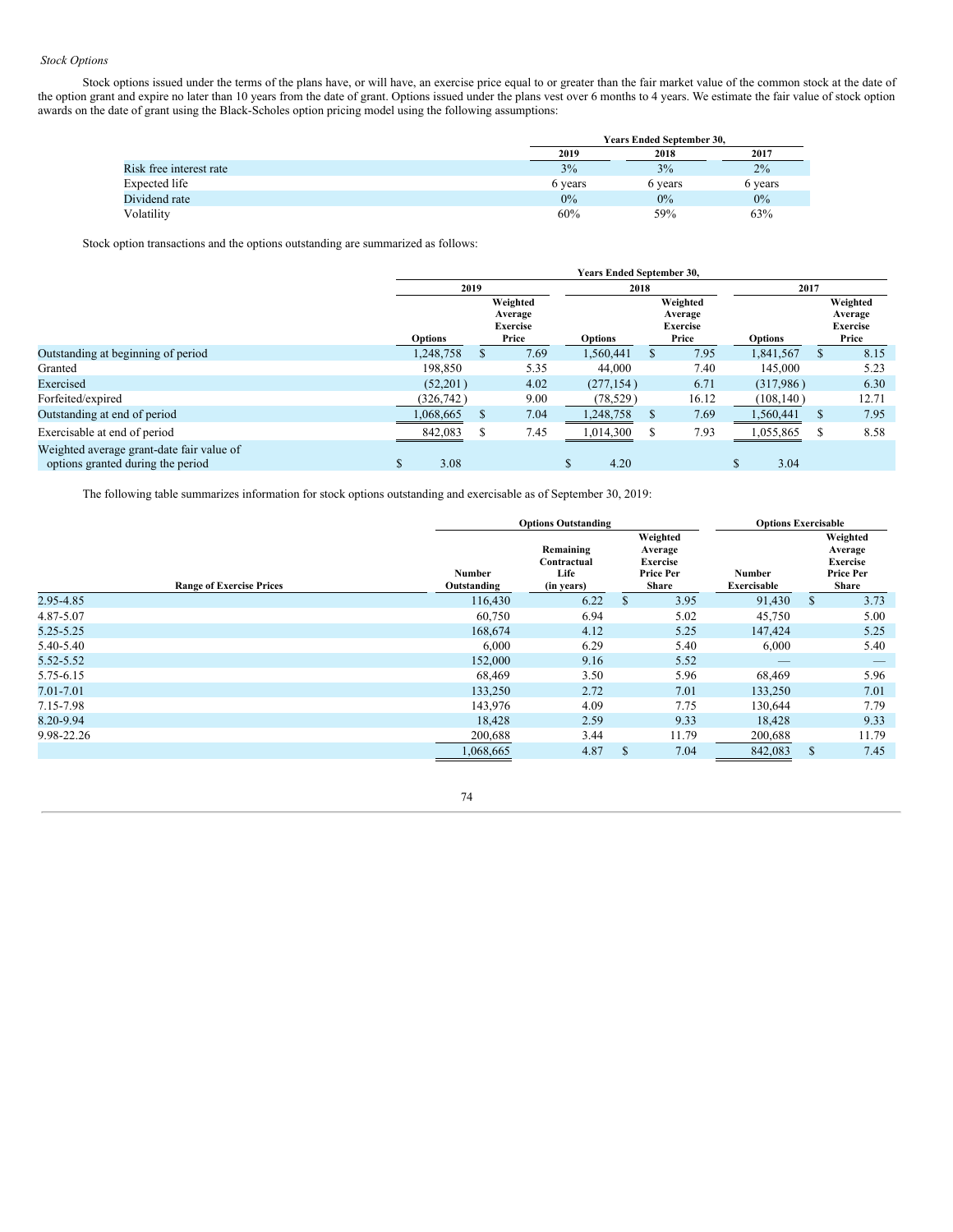The aggregate intrinsic values of options outstanding and options exercisable as ofSeptember 30, 2019 were \$182,000 and \$164,000, respectively, which represents the total pretax intrinsic value, based on our closing stock price of \$5.30 per share as of September 30, 2019, the last business day of our fiscal year, which would have been received by the option holders had all option holders exercised their options as of that date. The total intrinsic value of stock options exercised during the fiscalyears ended September 30, 2019, 2018 and 2017 was \$0.1 million, \$1.2 million and \$1.1 million, respectively.

## **14. Benefit Plans**

We have retirement plans covering substantially all employees. The principal plans are the multi-employer defined benefit pension plans of our operations in the Netherlands and France, the multi-employer plan for hourly union employees in Pennsylvania and our defined contribution plan that covers substantially all of our employees in the United States. The multi-employer plans in the United States and France as well as the defined contribution plan are insignificant.

**Pensions** – Our employees in the Netherlands, 75 at September 30, 2019, participate in a multi-employer pension plan Pensioenfonds Metaal en Techniek ("PMT"), determined in accordance with the collective bargaining agreements effective for the industry in the Netherlands. The collective bargaining agreement has no expiration date. This multi-employer pension plan covers approximately 34,000 companies and 1.4 million participants. Amtech's contribution to the multi-employer pension plan is less than 5.0% of the total contributions to the plan. The plan monitors its risks on a global basis, not by company or employee, and is subject to regulation by Dutch governmental authorities. By law (the Dutch Pension Act), a multi-employer pension plan must be monitored against specific criteria, including the coverage ratio of the plan assets to its obligations. This coverage ratio must exceed 104.3% for the total plan. Every company participating in a Dutch multi-employer union plan contributes a premium calculated as a percentage of its total pensionable salaries, with each company subject to the same percentage contribution rate. The premium can fluctuate yearly based on the coverage ratio of the multi-employer union plan. The pension rights of each employee are based upon the employee's average salary during employment, the years of service, and the participant's age at the time of retirement.

Our net periodic pension cost for this multi-employer pension plan for any period is the amount of the required contribution for that period. A contingent liability may arise from, for example, possible actuarial losses relating to other participating entities because each entity that participates in a multi-employer union plan shares in the actuarial risks of every other participating entity or any responsibility under the terms of a plan to finance any shortfall in the plan if other entities cease to participate

The coverage ratio of the Dutch multi-employer union plan is 94.6% as of September 30, 2019. In 2013, PMT prepared and executed a "Recovery Plan" which was approved by De Nederlandsche Bank, the Dutch central bank, which is the supervisor of all pension companies in the Netherlands. As a result of the Recovery Plan, the pension rights decreased 6.3% in April 2013 and the employer's premium percentage increased to  $16.6\%$  of pensionable wages. The coverage ratio is calculated by dividing the plan assets by the total sum of pension liabilities and is based on actual market interest. The coverage ratio of PMT fluctuates during a year due to the changes in the value of the assets and the present value of the liabilities. During the fiscal year 2019, the coverage ratio was as high as 101.9% in the first quarter and as low as 92.6% in the fourth quarter. The fluctuations are due to the reduction in the ultimate forward rate (which increases the present value of the liabilities) and a decrease in the value of global equities. As of September 30, 2019, PMT's total plan assets were \$94.2 billion and the actuarial present value of accumulated plan benefits was\$99.7 billion.

Below is a table of our contributions to multi-employer pension plans (in thousands):

|                                  | <b>Years Ended September 30.</b> |  |      |  |      |  |  |  |
|----------------------------------|----------------------------------|--|------|--|------|--|--|--|
|                                  | 2019                             |  | 2018 |  | 2017 |  |  |  |
| Pensioenfonds Metaal en Techniek | 658                              |  | 897  |  | 805  |  |  |  |
| Other plans                      | 58ء                              |  | 188  |  | 188  |  |  |  |
| Total                            | 816                              |  | .085 |  | 993  |  |  |  |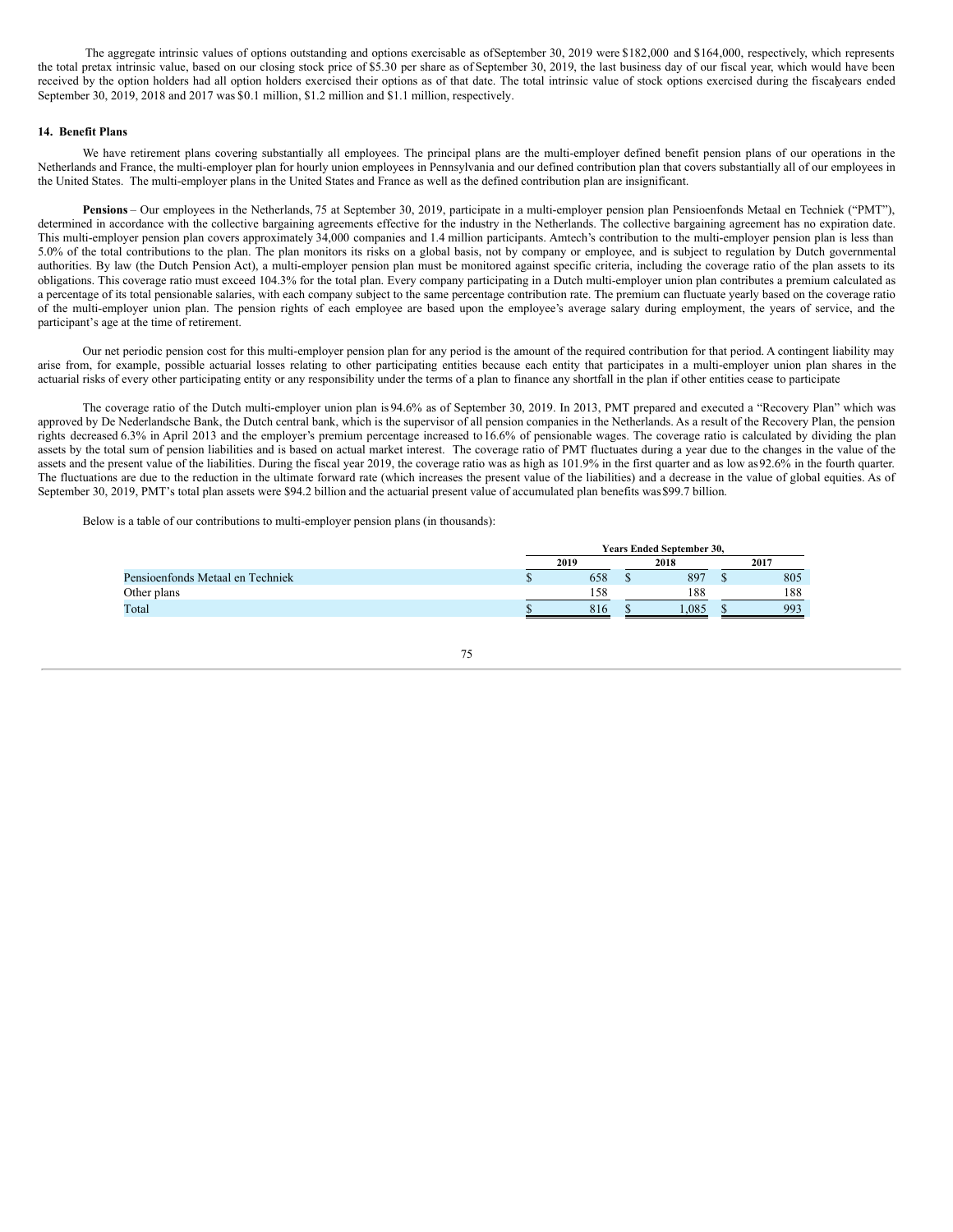**Defined Contribution Plans** – We match employee contributions to our defined contribution plans on a discretionary basis. The match was \$0.3 million, \$0.4 million and \$0.3 million in 2019, 2018 and 2017, respectively.

## **15. Commitments and Contingencies**

**Purchase Obligations** – As of September 30, 2019, we had unrecorded purchase obligations at our continuing operations in the amount of\$4.4 million. These purchase obligations consist of outstanding purchase orders for goods and services. While the amount represents purchase agreements, the actual amounts to be paid may be less in the event that any agreements are renegotiated, canceled or terminated.

**Legal Proceedings and Other Claims –** From time to time, we are a party to claims and actions for matters arising out of our business operations. We regularly evaluate the status of the legal proceedings and other claims in which we are involved to assess whether a loss is probable or there is a reasonable possibility that a loss, or an additional loss, may have been incurred and determine if accruals are appropriate. If accruals are not appropriate, we further evaluate each legal proceeding to assess whether an estimate of possible loss or range of possible loss can be made for disclosure. Although the outcome of claims and litigation is inherently unpredictable, we believe that we have adequate provisions for any probable and estimable losses. It is possible, nevertheless, that our consolidated financial position, results of operations or liquidity could be materially and adversely affected in any particular period by the resolution of a claim or legal proceeding. Legal expenses related to defense, negotiations, settlements, rulings and advice of outside legal counsel are expensed as incurred.

In December 2018, we were notified by our customer that the turnkey contract for Phase II has been terminated. As a result, we will not perform the final installation and integration of our equipment under such contract. Negotiations did not result in a final settlement, and the customer has notified us of their intention to pursue arbitration. We have removed the value of this remaining work from our backlog with no material effect on financial condition and results of operations.

**Employment Contracts –** We have employment contracts with, and severance plans covering, certain officers and management employees under which severance payments would become payable in the event of specified terminations without cause or terminations under certain circumstances after a change in control. If severance payments under the current employment agreements or plan payments were to become payable, the severance payments would generally range from twelve to thirty-six months of salary.

#### **16. Divestitures**

#### *SoLayTec*

On December 24, 2014, we acquired a 51% controlling interest in SoLayTec, which provides ALD systems used in high efficiency solar cells, for a total purchase price consideration of \$1.9 million. On July 31, 2017, Tempress entered into an Exit Agreement (the "Agreement") with the two minority owners of SoLayTec ("Minority Owners") to acquire their remaining shares of SoLayTec, resulting in Tempress becoming the sole owner of SoLayTec. The terms of the Agreement, which was effective as of July 1, 2017, state that the Minority Owners will sell all of their SoLayTec shares to Tempress for a nominal fee and waive all right to future repayment of principal and interest on loans payable to the Minority Owners. As a result of the effectiveness of the Agreement, SoLayTec has no further liability under the loans. The amount of principal and interest forgiven was approximately \$2.4 million, which was recorded as a capital contribution, with no impact on the Consolidated Statement of Operations. The carrying value of the non-controlling interest at the date of the Agreement was \$2.7 million. Under our previously announced plan to exit our solar business (see Note 2), on June 7, 2019 ("Sale Date"), we completed the sale of SoLayTec to a third party located in the Netherlands. Upon the Sale Date, we recognized a gain of approximately \$1.6 million, which we included in loss from discontinued operations reported in our Consolidated Statements of Operations for the year ended September 30, 2019. Effective on the Sale Date, SoLayTec is no longer included in our consolidated financial statements. SoLayTec is not material to Amtech's results of operations or financial position.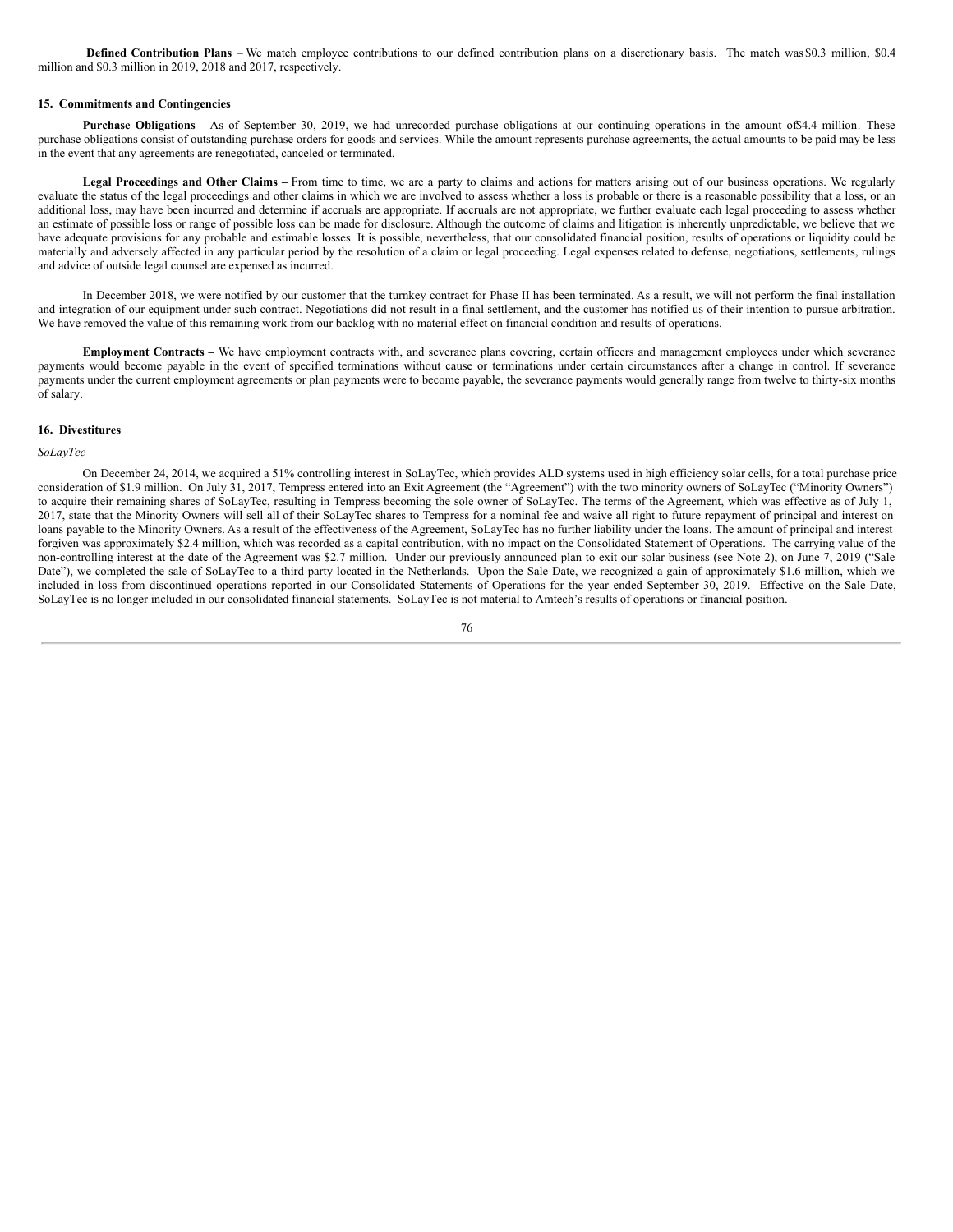## *Kingstone*

On September 16, 2015, we reduced our ownership to 15% in Kingstone Hong Kong. Our investment in Kingstone Hong Kong was accounted for using the equity method for periods subsequent to the deconsolidation due to our ability to exert significant influence over the financial and operating policies of Kingstone Hong Kong, primarily through our representation on the board of directors. The resulting equity method investment was initially recorded at fair value at \$2.7 million using the value the third-party purchaser placed on their investment in Kingstone Shanghai. The carrying value of the equity method investment in Kingstone Hong Kong was \$2.6 million as of September 30, 2017.

Effective June 29, 2018, we sold our remaining ownership interest in Kingstone Hong Kong to the majority owner for approximately \$5.7 million, which was received in August 2018. We recognized a pre-tax gain of approximately \$2.9 million, which is reported as gain on sale of other assets in our Consolidated Statements of Operations for the year ended September 30, 2018.

## **17. Related Party Transactions**

Parties are considered to be related if one party has the ability, directly or indirectly, to control the other party or exercise significant influence over the other party in making financial and operating decisions. Parties are also considered to be related if they are subject to common control or significant influence, such as a family member or relative, shareholder, or a related corporation.

In 2015, we deconsolidated Kingstone, reducing our ownership to 15% of Kingstone Hong Kong. Effective June 29, 2018, we sold our remaining 15% ownership interest in Kingstone Hong Kong to the majority owner for approximately \$5.7 million. We recognized a pre-tax gain on the sale of approximately \$2.9 million. The 2018 gain is reported as a gain on sale of other assets in our Consolidated Statements of Operations. Kingstone Hong Kong and its owners are no longer related parties of Amtech.

As of June 30, 2017, SoLayTec had borrowed approximately \$2.4 million, including accrued interest, from its minority shareholders. These loans were forgiven as part of the Exit Agreement entered into in July 2017. See Note 16 for additional information. SoLayTec and its owners are no longer related parties of Amtech.

#### **18. Business Segments**

After announcing the planned divestiture of our Solar segment (see Note 2), we conducted an evaluation of our organizational structure. Beginning with the second quarter of fiscal 2019, we made changes to our reportable segments. Prior period amounts have been revised to conform to the current period segment reporting structure.

#### Our three reportable segments are as follows:

*Semiconductor*–We design, manufacture, sell and service thermal processing equipment and related controls for use by leading semiconductor manufacturers, and in electronics, automotive and other industries.

*SiC/LED*–We produce consumables and machinery for lapping (fine abrading) and polishing of materials, such as sapphire substrates, optical components, silicon wafers, numerous types of crystal materials, ceramics and metal components. We formerly referred to our SiC/LED segment as "Polishing."

*Automation*–We are a leading supplier of solar and semiconductor automation with in-house design and manufacturing capabilities and offer a full array of single wafer transfer tools as well as batch transfer tools and stocker options.

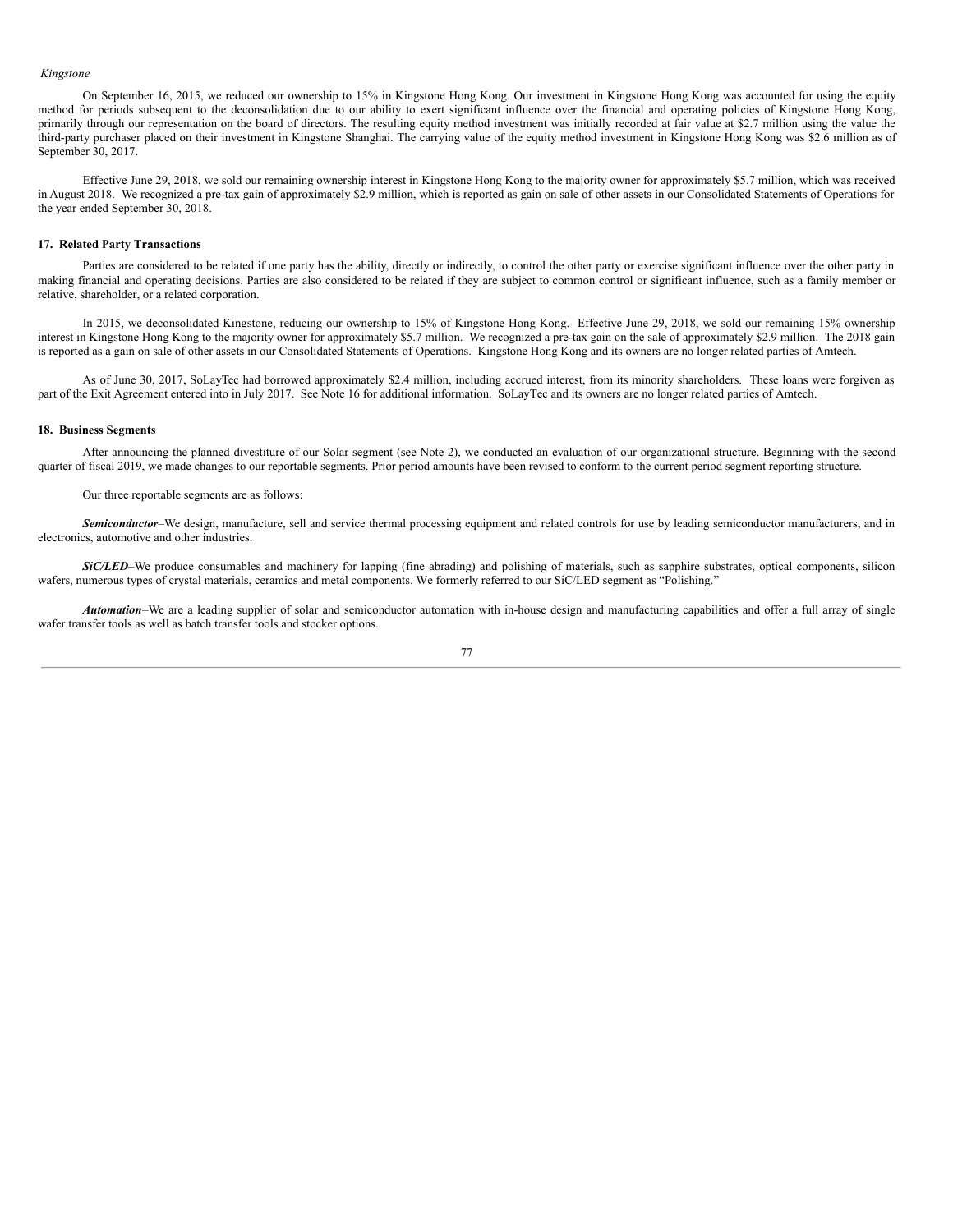Information concerning our business segments is as follows (in thousands):

|                          | <b>Years Ended September 30,</b> |              |          |   |         |  |
|--------------------------|----------------------------------|--------------|----------|---|---------|--|
|                          | 2019                             |              | 2018     |   | 2017    |  |
| Net revenue:             |                                  |              |          |   |         |  |
| Semiconductor            | \$<br>66,455                     | S            | 80,163   | S | 67,237  |  |
| SiC/LED                  | 13,682                           |              | 13,761   |   | 10,248  |  |
| Automation               | 4,898                            |              | 6,129    |   | 5,588   |  |
|                          | 85,035                           |              | 100,053  |   | 83,073  |  |
| Operating income (loss): |                                  |              |          |   |         |  |
| Semiconductor            | \$<br>8,744                      | <sup>S</sup> | 11,848   | S | 9,538   |  |
| SiC/LED                  | 3,641                            |              | 3,672    |   | 2,617   |  |
| Automation               | (786)                            |              | (2,897)  |   | (724)   |  |
| Non-segment related      | (6,683)                          |              | (6, 551) |   | (7,790) |  |
|                          | 4,916                            |              | 6,072    |   | 3,641   |  |

|                                        | <b>Years Ended September 30,</b> |      |       |               |       |  |
|----------------------------------------|----------------------------------|------|-------|---------------|-------|--|
|                                        | 2019                             | 2018 |       |               | 2017  |  |
| Capital expenditures:                  |                                  |      |       |               |       |  |
| Semiconductor                          | \$<br>379                        | S    | 352   | <sup>\$</sup> | 236   |  |
| SiC/LED                                | 171                              |      | 603   |               | 12    |  |
| Automation                             | 22                               |      | 25    |               | 148   |  |
| Non-segment related                    | 11                               |      | 14    |               | 22    |  |
|                                        | 583                              |      | 994   |               | 418   |  |
| Depreciation and amortization expense: |                                  |      |       |               |       |  |
| Semiconductor                          | \$<br>828                        | S    | 715   | \$            | 876   |  |
| SiC/LED                                | 136                              |      | 136   |               | 73    |  |
| Automation                             | 103                              |      | 135   |               | 325   |  |
| Non-segment related                    | 58                               |      | 67    |               | 99    |  |
|                                        | 1,125                            |      | 1,053 | \$            | 1,373 |  |

|                        |   | September 30,<br>2019 |    | September 30,<br>2018 |
|------------------------|---|-----------------------|----|-----------------------|
| Identifiable assets:   |   |                       |    |                       |
| Semiconductor          | S | 56,855                | -S | 59,744                |
| SiC/LED                |   | 7,779                 |    | 6,545                 |
| Automation             |   | 2,661                 |    | 3,586                 |
| Non-segment related*   |   | 36,427                |    | 34,209                |
| Held-for-sale assets** |   | 22,755                |    | 45,322                |
|                        |   | 126,477               |    | 149,406               |

\* Non-segment related assets include cash, property and other assets. \*\* See Note 2 for additional information on held-for-sale assets.

## **19. Major Customers and Sales by Country**

In 2019, no individual customer accounted for 10% or more of net revenues. In 2018, one Semiconductor customer individually accounted for 14% of net revenues. In 2017, one Semiconductor customer accounted for 13% of net revenues.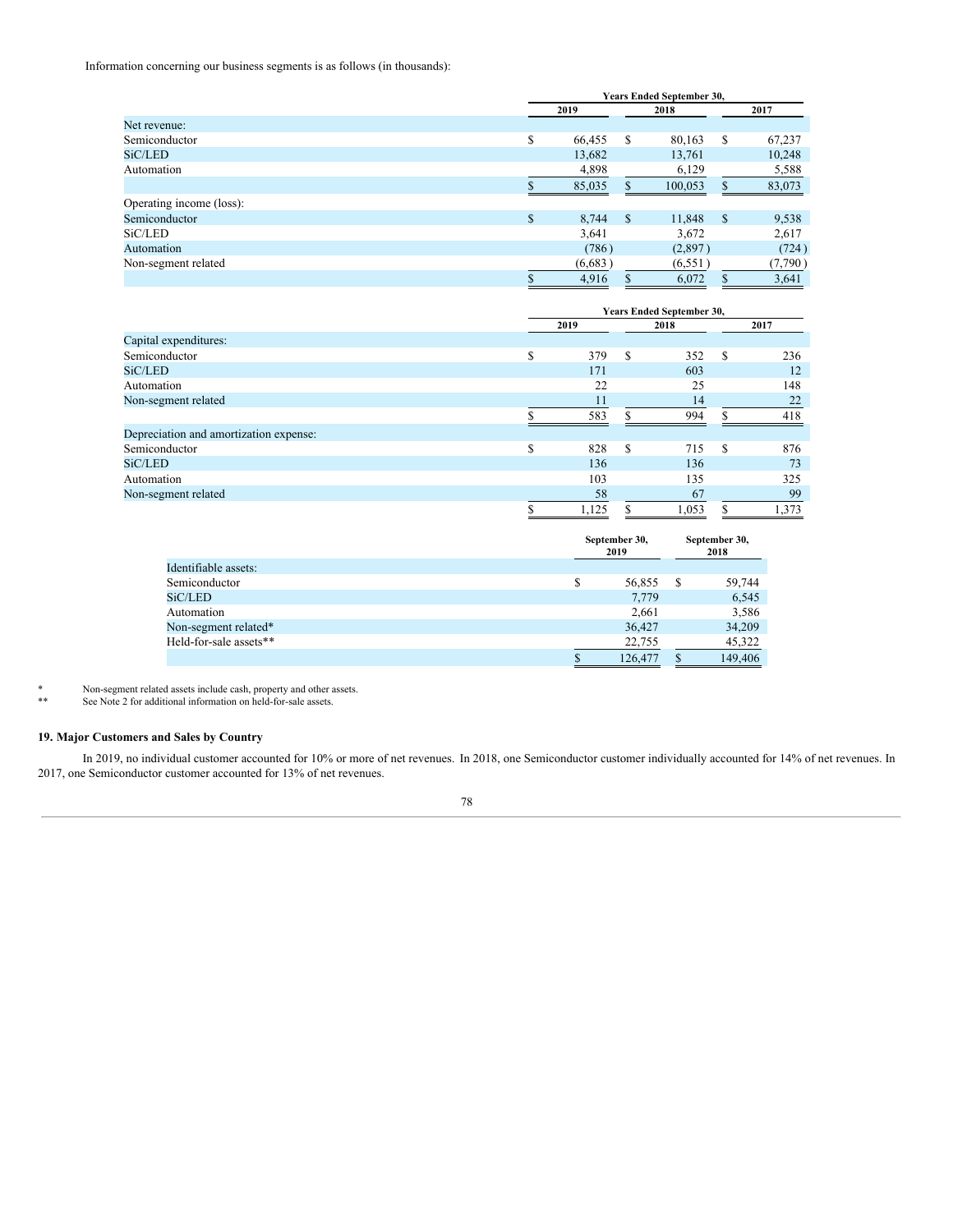Our net revenues for 2019, 2018 and 2017 were to customers in the following geographic regions:

|                       |         | <b>Years Ended September 30,</b> |         |  |  |  |
|-----------------------|---------|----------------------------------|---------|--|--|--|
|                       | 2019    | 2018                             | 2017    |  |  |  |
| <b>United States</b>  | 35%     | $21\%$                           | $22\%$  |  |  |  |
| Other                 | $6\%$   | $3\%$                            | $3\%$   |  |  |  |
| <b>Total Americas</b> | 41%     | 24%                              | $25\%$  |  |  |  |
| China                 | $18\%$  | $30\%$                           | 23%     |  |  |  |
| Malaysia              | $5\%$   | $8\%$                            | 8 %     |  |  |  |
| Taiwan                | $10\%$  | $9\%$                            | 10%     |  |  |  |
| Other                 | $8\%$   | $5\%$                            | $9\%$   |  |  |  |
| <b>Total Asia</b>     | 41 %    | 52 %                             | 50%     |  |  |  |
| Germany               | $8\%$   | $10\%$                           | $9\%$   |  |  |  |
| Other                 | $10\%$  | 14%                              | $16\%$  |  |  |  |
| <b>Total Europe</b>   | 18%     | 24%                              | 25%     |  |  |  |
|                       | $100\%$ | 100 %                            | $100\%$ |  |  |  |

# **20. Geographic Regions**

We have continuing operations in the United States, China and France, as well as satellite offices in Europe and Asia. Revenues, operating income (loss) and identifiable assets by geographic region are as follows (in thousands):

|                          |    | Years Ended September 30, |    |         |               |         |  |  |
|--------------------------|----|---------------------------|----|---------|---------------|---------|--|--|
|                          |    | 2019                      |    | 2018    |               | 2017    |  |  |
| Net revenue:             |    |                           |    |         |               |         |  |  |
| <b>United States</b>     | \$ | 65,942                    | \$ | 72,753  | \$            | 60,952  |  |  |
| China                    |    | 9,500                     |    | 17,634  |               | 12,673  |  |  |
|                          |    | 4,898                     |    | 6,129   |               | 5,588   |  |  |
|                          |    | 4,695                     |    | 3,537   |               | 3,860   |  |  |
|                          | ሖ  | 85,035                    |    | 100,053 | S             | 83,073  |  |  |
| Operating income (loss): |    |                           |    |         |               |         |  |  |
| <b>United States</b>     | \$ | 726                       | S  | 2,755   | <sup>\$</sup> | (51)    |  |  |
|                          |    | 3,686                     |    | 5,445   |               | 3,647   |  |  |
|                          |    | (786)                     |    | (3,058) |               | (1,000) |  |  |
|                          |    | 1,290                     |    | 930     |               | 1,045   |  |  |
|                          |    | 4,916                     |    | 6,072   |               | 3,641   |  |  |
|                          |    |                           |    |         |               |         |  |  |

|                                    |      | As of September 30, |  |        |  |  |  |
|------------------------------------|------|---------------------|--|--------|--|--|--|
|                                    | 2019 |                     |  | 2018   |  |  |  |
| Net property, plant and equipment: |      |                     |  |        |  |  |  |
| <b>United States</b>               | S    | 9.893               |  | 10,039 |  |  |  |
| China                              |      | 236                 |  | 293    |  |  |  |
| France                             |      | 88                  |  | 177    |  |  |  |
|                                    |      | 10.217              |  | 10,509 |  |  |  |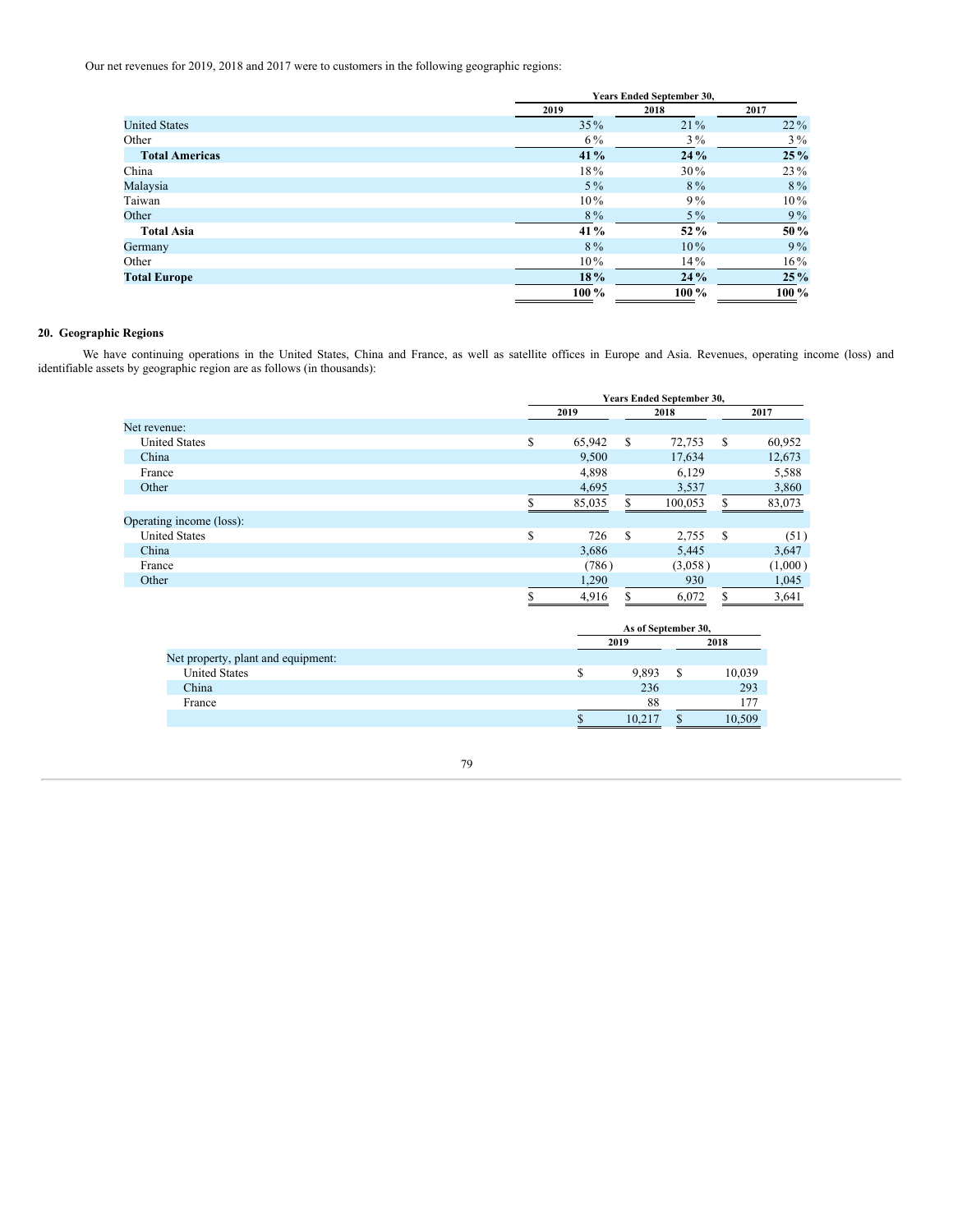## **21. Supplementary Financial Information**

The following is a summary of the activity in our allowance for doubtful accounts (in thousands):

|                              | <b>Years Ended September 30.</b> |       |  |      |  |         |  |
|------------------------------|----------------------------------|-------|--|------|--|---------|--|
|                              |                                  | 2019  |  | 2018 |  | 2017    |  |
| Balance at beginning of year | D                                | 454   |  | 356  |  | 1,431   |  |
| Provision                    |                                  | 200   |  | 102  |  | 117     |  |
| Write offs                   |                                  | (402) |  | (9)  |  | (1,171) |  |
| Adjustment $(1)$             |                                  | (80)  |  |      |  | (21)    |  |
| Balance at end of year       |                                  | 172   |  | 454  |  | 356     |  |

#### (1) Primarily foreign currency translation adjustments.

# **22. Selected Quarterly Data (Unaudited)**

The following table sets forth selected unaudited consolidated quarterly financial information for the years ended September 30, 2019 and 2018 (in thousands, except percents and per share amounts):

|                                               |               | <b>Fiscal Year 2019</b> |             |                               |               |         |              |                |  |
|-----------------------------------------------|---------------|-------------------------|-------------|-------------------------------|---------------|---------|--------------|----------------|--|
|                                               |               | <b>First</b>            |             | <b>Second</b><br><b>Third</b> |               |         | Fourth       |                |  |
|                                               |               | Ouarter                 |             | Ouarter                       |               | Ouarter |              | <b>Ouarter</b> |  |
| Revenue, net of returns and allowances        | $\mathsf{\$}$ | 23,225                  | \$          | 20,633                        | $\mathbb{S}$  | 21,003  | \$           | 20,174         |  |
| Cost of sales                                 |               | 14,205                  |             | 12,706                        |               | 13,153  |              | 11,614         |  |
| Gross profit                                  |               | 9,020                   |             | 7,927                         |               | 7,850   |              | 8,560          |  |
| Selling, general and administrative           |               | 6,626                   |             | 5,793                         |               | 5,718   |              | 6,126          |  |
| Research, development and engineering         |               | 866                     |             | 713                           |               | 746     |              | 743            |  |
| Restructuring charges                         |               | 864                     |             | 173                           |               | 35      |              | 38             |  |
| Operating income                              |               | 664                     |             | 1,248                         |               | 1,351   |              | 1,653          |  |
| Interest and other income, net                |               | 166                     |             | 96                            |               | 249     |              | 341            |  |
| Income from continuing operations before      |               |                         |             |                               |               |         |              |                |  |
| income taxes                                  |               | 830                     |             | 1,344                         |               | 1,600   |              | 1,994          |  |
| Income tax provision                          |               | 582                     |             | 332                           |               | 707     |              | 1,012          |  |
| Income from continuing operations,            |               |                         |             |                               |               |         |              |                |  |
| net of tax                                    |               | 248                     |             | 1.012                         |               | 893     |              | 982            |  |
| (Loss) income from discontinued               |               |                         |             |                               |               |         |              |                |  |
| operations, net of tax                        |               | (2,620)                 |             | (6,647)                       |               | 1,154   |              | (184)          |  |
| Net (loss) income                             | \$            | (2,372)                 | \$          | (5,635)                       | $\mathbb{S}$  | 2,047   | \$           | 798            |  |
| Gross margin                                  |               | 38.8%                   |             | 38.4%                         |               | 37.4%   |              | 42.4%          |  |
| <b>Operating margin</b>                       |               | 2.9%                    |             | $6.0\%$                       |               | 6.4%    |              | 8.2%           |  |
| Income (Loss) Per Basic Share:                |               |                         |             |                               |               |         |              |                |  |
| Basic income per share from continuing        |               |                         |             |                               |               |         |              |                |  |
| operations                                    | $\mathbf S$   | 0.02                    | \$          | 0.07                          | <sup>\$</sup> | 0.06    | \$           | 0.07           |  |
| Basic (loss) income per share from            |               |                         |             |                               |               |         |              |                |  |
| discontinued operations                       | \$            | (0.18)                  | \$          | (0.47)                        | \$            | 0.08    | \$           | (0.01)         |  |
| Net (loss) income per basic share             | \$            | (0.16)                  | \$          | (0.40)                        | \$            | 0.14    | \$           | 0.06           |  |
| Income (Loss) Per Diluted Share:              |               |                         |             |                               |               |         |              |                |  |
| Diluted income per share from continuing      |               |                         |             |                               |               |         |              |                |  |
| operations                                    | $\mathbb{S}$  | 0.02                    | \$          | 0.07                          | \$            | 0.06    | \$           | 0.07           |  |
| Diluted (loss) income per share from          |               |                         |             |                               |               |         |              |                |  |
| discontinued operations                       | \$            | (0.18)                  | \$          | (0.47)                        | \$            | 0.08    | \$           | (0.01)         |  |
| Net (loss) income per diluted share           | \$            | (0.16)                  | $\mathbf S$ | (0.40)                        | $\mathbf S$   | 0.14    | $\mathbb{S}$ | 0.06           |  |
| Weighted average shares outstanding - basic   |               | 14,220                  |             | 14,228                        |               | 14,245  |              | 14,266         |  |
| Weighted average shares outstanding - diluted |               | 14,252                  |             | 14,258                        |               | 14,316  |              | 14,304         |  |
|                                               |               |                         |             |                               |               |         |              |                |  |
|                                               | 80            |                         |             |                               |               |         |              |                |  |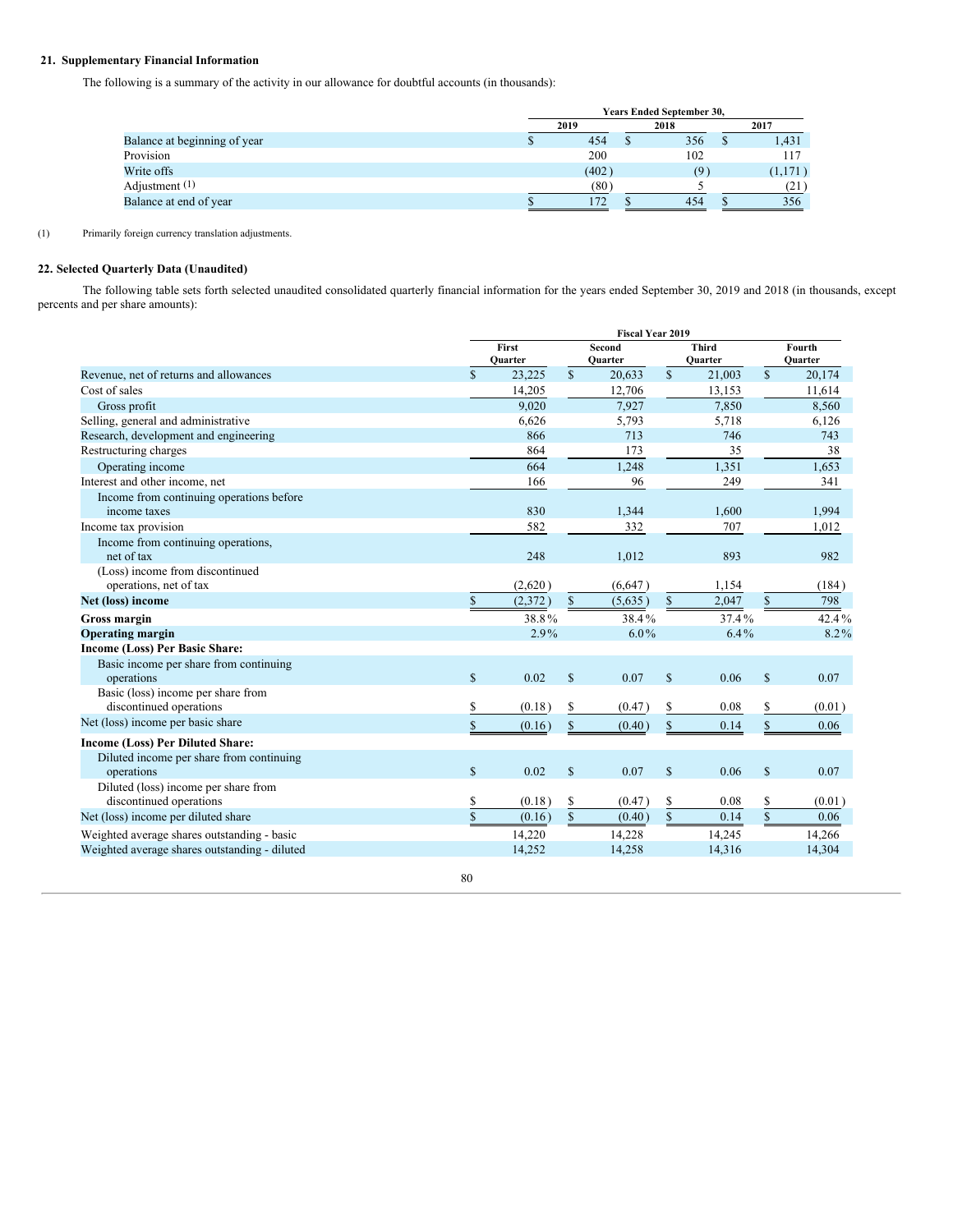|                                                 | <b>Fiscal Year 2018</b> |                          |                 |                          |                 |                |                 |          |
|-------------------------------------------------|-------------------------|--------------------------|-----------------|--------------------------|-----------------|----------------|-----------------|----------|
|                                                 | <b>First</b><br>Second  |                          |                 | <b>Third</b>             |                 |                | Fourth          |          |
|                                                 |                         | Ouarter                  |                 | Ouarter                  |                 | <b>Ouarter</b> |                 | Ouarter  |
| Revenue, net of returns and allowances          | \$                      | 27,116                   | \$              | 21,115                   | $\mathbb{S}$    | 28,743         | $\mathbb{S}$    | 23,079   |
| Cost of sales                                   |                         | 17,156                   |                 | 12,533                   |                 | 18,560         |                 | 14,886   |
| Gross profit                                    |                         | 9.960                    |                 | 8,582                    |                 | 10,183         |                 | 8.193    |
| Selling, general and administrative             |                         | 6,424                    |                 | 6,319                    |                 | 6,775          |                 | 6,225    |
| Research, development and engineering           |                         | 675                      |                 | 778                      |                 | 582            |                 | 821      |
| Impairment charges                              |                         | -                        |                 | $\overline{\phantom{0}}$ |                 |                |                 | 2,247    |
| Operating income (loss)                         |                         | 2,861                    |                 | 1,485                    |                 | 2,826          |                 | (1,100)  |
| Gain on sale of other assets                    |                         | $\overline{\phantom{0}}$ |                 | $\overline{\phantom{0}}$ |                 | 2,883          |                 |          |
| (Loss) income from equity method investment     |                         | (26)                     |                 | 28                       |                 | 232            |                 |          |
| Interest and other income (expense), net        |                         | 18                       |                 | (32)                     |                 | 410            |                 | 342      |
| Income (loss) from continuing operations before |                         |                          |                 |                          |                 |                |                 |          |
| income taxes                                    |                         | 2,853                    |                 | 1,481                    |                 | 6,351          |                 | (758)    |
| Income tax provision                            |                         | 1,152                    |                 | 420                      |                 | 1,372          |                 | 352      |
| Income (loss) from continuing operations,       |                         |                          |                 |                          |                 |                |                 |          |
| net of tax                                      |                         | 1,701                    |                 | 1,061                    |                 | 4,979          |                 | (1,110)  |
| Income (loss) from discontinued operations,     |                         |                          |                 |                          |                 |                |                 |          |
| net of tax                                      |                         | 4,751                    |                 | 1,774                    |                 | (8)            |                 | (7, 843) |
| Net income (loss)                               | $\mathbb{S}$            | 6,452                    | $\mathbb{S}$    | 2,835                    | $\mathbb{S}$    | 4,971          | $\mathbb{S}$    | (8,953)  |
| Gross margin                                    |                         | 36.7%                    |                 | 40.6%                    |                 | 35.4%          |                 | 35.5%    |
| <b>Operating margin</b>                         |                         | 10.6%                    |                 | 7.0%                     |                 | 9.8%           |                 | (4.8)%   |
| Income (Loss) Per Basic Share:                  |                         |                          |                 |                          |                 |                |                 |          |
| Basic income (loss) per share from              |                         |                          |                 |                          |                 |                |                 |          |
| continuing operations                           | $\mathbb{S}$            | 0.12                     | \$              | 0.07                     | $\mathbb{S}$    | 0.33           | $\mathbb{S}$    | (0.08)   |
| Basic income (loss) per share from              |                         |                          |                 |                          |                 |                |                 |          |
| discontinued operations                         | \$                      | 0.32                     | \$              | 0.12                     | \$              | (0.00)         | \$              | (0.53)   |
| Net income (loss) per basic share               | $\mathbb{S}$            | 0.44                     | $\overline{\$}$ | 0.19                     | $\overline{\$}$ | 0.33           | $\overline{\$}$ | (0.61)   |
| <b>Income (Loss) Per Diluted Share:</b>         |                         |                          |                 |                          |                 |                |                 |          |
| Diluted income (loss) per share from            | $\mathbb{S}$            | 0.11                     | $\mathbb{S}$    | 0.07                     | $\mathbf S$     | 0.33           | $\mathbf S$     | (0.08)   |
| continuing operations                           |                         |                          |                 |                          |                 |                |                 |          |
| Diluted income (loss) per share from            |                         |                          |                 |                          |                 |                |                 |          |
| discontinued operations                         | \$                      | 0.31                     | \$              | 0.12                     | \$              | (0.00)         | \$              | (0.53)   |
| Net income (loss) per diluted share             | \$                      | 0.42                     | $\mathbb{S}$    | 0.19                     | $\mathbb S$     | 0.33           | $\mathbb S$     | (0.61)   |
| Weighted average shares outstanding - basic     |                         | 14,781                   |                 | 14,891                   |                 | 14,925         |                 | 14,730   |
| Weighted average shares outstanding - diluted   |                         | 15,298                   |                 | 15,154                   |                 | 15,091         |                 | 14,730   |

# **23. Subsequent Events**

In November 2019, we completed the sale of our subsidiary, R2D, to certain members of R2D's management team. We will recognize a loss of approximately \$3.0 million in the first quarter of 2020 and R2D will no longer be included in our consolidated financial statements.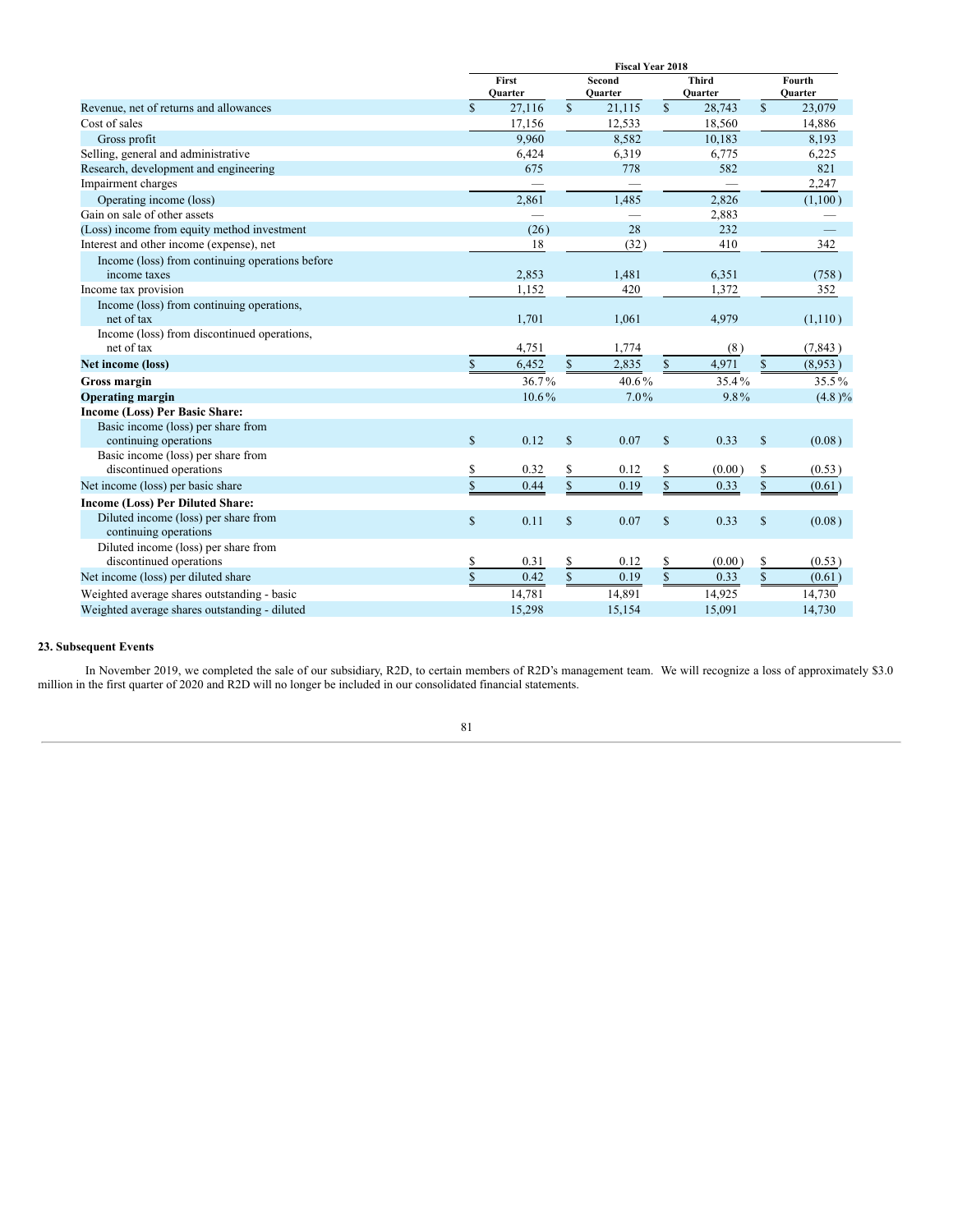## **ITEM 9. CHANGES IN AND DISAGREEMENTS WITH ACCOUNTANTS ON ACCOUNTING AND FINANCIAL DISCLOSURE**

None.

### **ITEM 9A. CONTROLS AND PROCEDURES**

## **Conclusion Regarding the Effectiveness of Disclosure Controls and Procedures**

Our management, including our Chief Executive Officer ("CEO") and Chief Financial Officer ("CFO"), has carried out an evaluation of the effectiveness of our disclosure controls and procedures as defined in Exchange Act Rules 13a-15(e) and 15(d)-15(e). Based upon that evaluation, our CEO and CFO have concluded that our disclosure controls and procedures in place were effective as of September 30, 2019.

#### **Management's Report on Internal Control Over Financial Reporting**

To the Shareholders of Amtech Systems, Inc.

The management of Amtech Systems, Inc. is responsible for establishing and maintaining adequate internal control over financial reporting, as such term is defined in Exchange Act Rules 13a-15(f) and 15d-15(f). Internal control over financial reporting is a process designed to provide reasonable assurance regarding the reliability of financial reporting and the preparation of financial statements for external purposes in accordance with generally accepted accounting principles.

Because of its inherent limitations, our controls and procedures may not prevent or detect misstatements. A control system, no matter how well conceived and operated, can provide only reasonable, not absolute, assurance that the objectives of the controls system are met. Because of the inherent limitations in all controls systems, no evaluation of controls can provide absolute assurance that all control issues and instances of fraud, if any, have been detected.

Our management evaluated the effectiveness of our internal control over financial reporting as of September 30, 2019. In making this evaluation, we used the criteria set forth by the Committee of Sponsoring Organizations of the Treadway Commission (COSO) in *Internal Control - Integrated Framework (2013)*. Based on our evaluation we believe that, as of September 30, 2019, our internal control over financial reporting was effective based on those criteria.

Our independent registered public accounting firm, Mayer Hoffman McCann P.C., has issued a Report of Independent Registered Public Accounting Firm related to our internal control over financial reporting, which can be found in Item 8 of this Annual Report on Form 10-K.

## **ITEM 9B. OTHER INFORMATION**

None.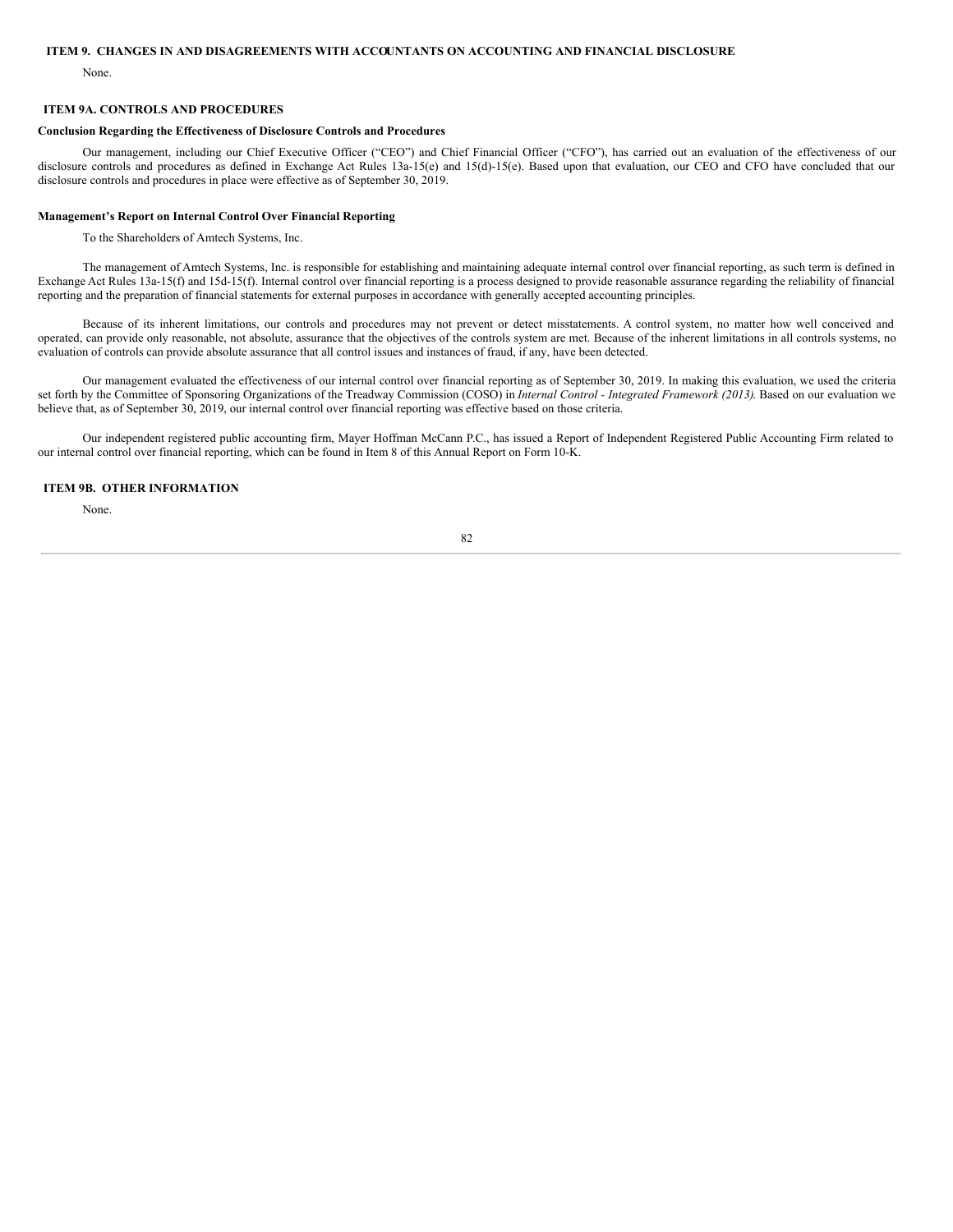## **PART III**

Pursuant to Paragraph G(3) of the General Instructions to Form 10-K, the information required by Part III of Form 10-K is incorporated by reference to the Proxy Statement to be filed within 120 days of September 30, 2019, our fiscal year end. In the event the Proxy Statement is not filed within 120 days, the information required by Part III of this Form 10-K will be filed pursuant to an amendment to this Annual Report on Form 10-K within the 120-day period.

## **ITEM 10. DIRECTORS, EXECUTIVE OFFICERS AND GOVERNANCE**

The information required by this item (i) is incorporated herein by reference to the Proxy Statement or (ii) will be filed pursuant to an amendment to this Annual Report on Form 10-K, in each case, within 120 days of September 30, 2019, our fiscal year end.

### **ITEM 11. EXECUTIVE COMPENSATION**

The information required by this item (i) is incorporated herein by reference to the Proxy Statement or (ii) will be filed pursuant to an amendment to this Annual Report on Form 10-K, in each case, within 120 days of September 30, 2019, our fiscal year end.

### **ITEM 12. SECURITY OWNERSHIP OF CERTAIN BENEFICIAL OWNERS AND MANAGEMENT AND RELATED STOCKHOLDER MATTERS**

The information required by this item (i) is incorporated herein by reference to the Proxy Statement or (ii) will be filed pursuant to an amendment to this Annual Report on Form 10-K, in each case, within 120 days of September 30, 2019, our fiscal year end.

## **ITEM 13. CERTAIN RELATIONSHIPS AND RELATED TRANSACTIONS, AND DIRECTOR INDEPENDENCE**

The information required by this item (i) is incorporated herein by reference to the Proxy Statement or (ii) will be filed pursuant to an amendment to this Annual Report on Form 10-K, in each case, within 120 days of September 30, 2019, our fiscal year end.

## **ITEM 14. PRINCIPAL ACCOUNTING FEES AND SERVICES**

The information required by this item (i) is incorporated herein by reference to the Proxy Statement or (ii) will be filed pursuant to an amendment to this Annual Report on Form 10-K, in each case, within 120 days of September 30, 2019, our fiscal year end.

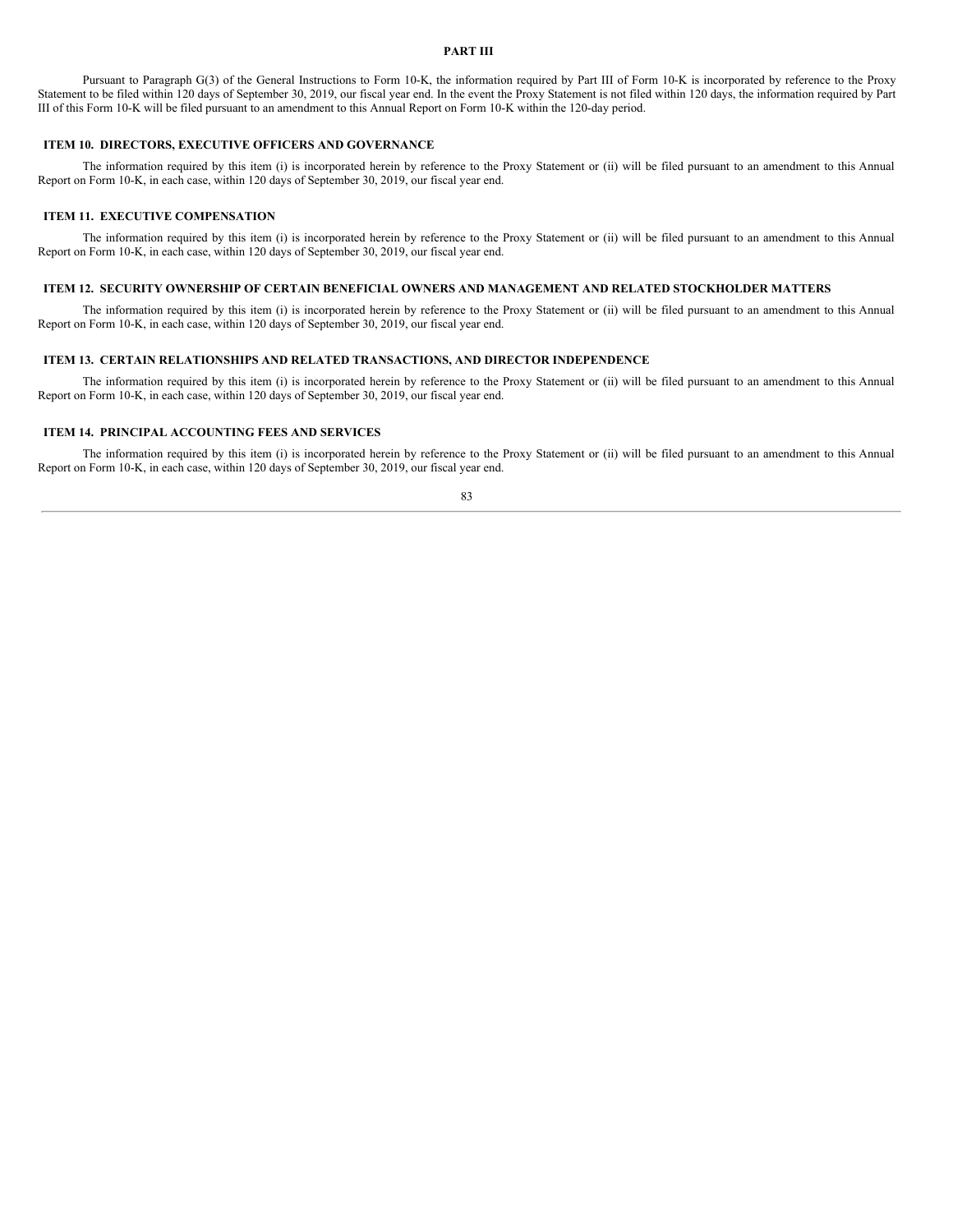## **PART IV**

# **ITEM 15. EXHIBITS AND FINANCIAL STATEMENT SCHEDULES**

## **(a) Financial Statements and Schedules**

The consolidated financial statements required by this item are set forth on the pages indicated in Item 8.

All financial statement schedules are omitted because they are either not applicable or because the required information is shown in the consolidated financial statements or notes thereto.

# **(b) Exhibits**

The exhibits filed as part of this Annual Report on Form 10-K are listed on the Exhibit Index immediately preceding the signature page hereto, which is incorporated herein by reference.

## **ITEM 16. FORM 10-K SUMMARY**

None.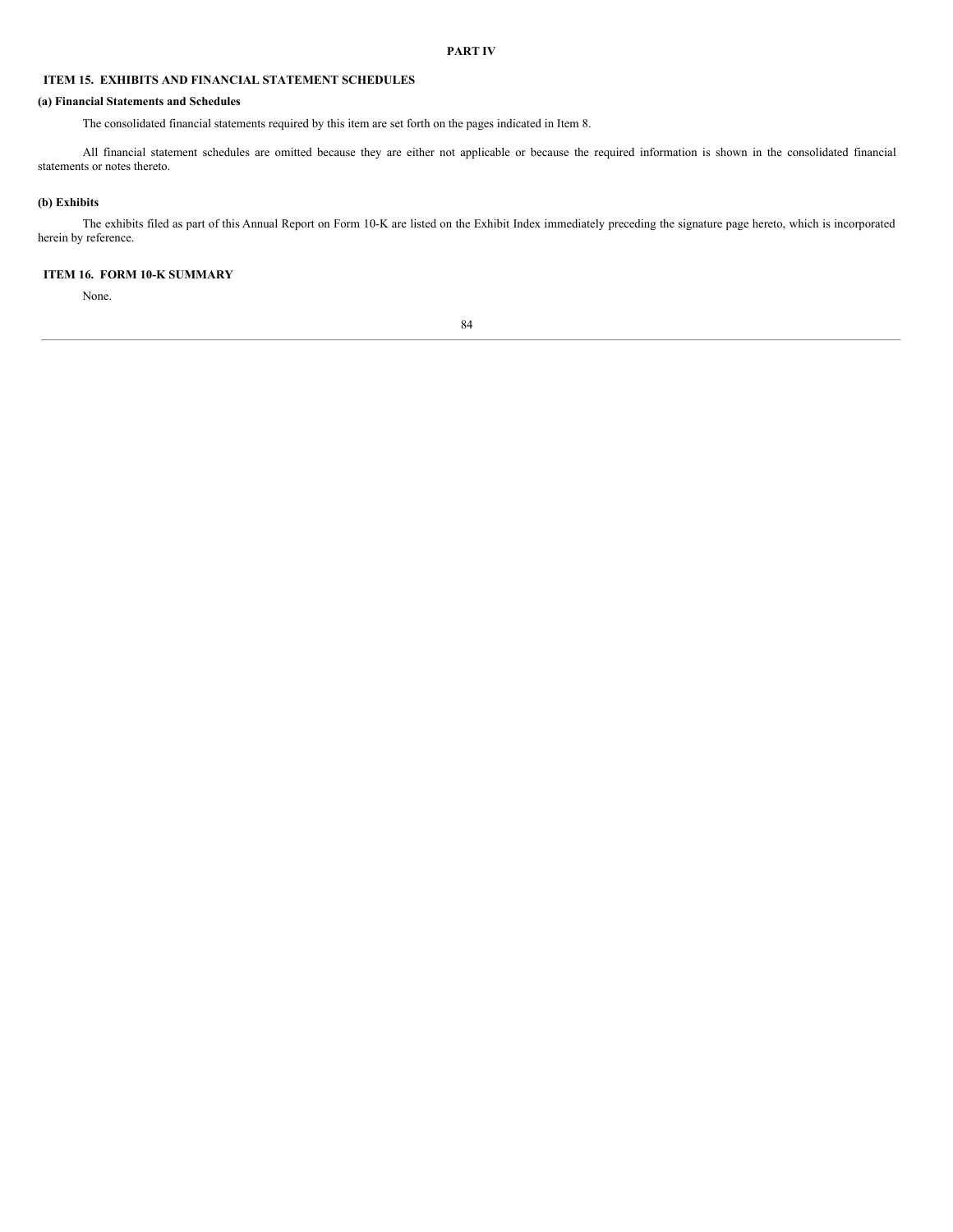# **EXHIBIT INDEX**

|                       |                                                                                                                                                                                                | <b>INCORPORATED BY REFERENCE</b> |                    |                       |                              |                                 |  |  |
|-----------------------|------------------------------------------------------------------------------------------------------------------------------------------------------------------------------------------------|----------------------------------|--------------------|-----------------------|------------------------------|---------------------------------|--|--|
| <b>EXHIBIT</b><br>NO. | <b>EXHIBIT DESCRIPTION</b>                                                                                                                                                                     | <b>FORM</b>                      | <b>FILE</b><br>NO. | <b>EXHIBIT</b><br>NO. | <b>FILING</b><br><b>DATE</b> | <b>FILED</b><br><b>HEREWITH</b> |  |  |
| 3.1                   | Amended and Restated Articles of Incorporation, as<br>amended through February 6, 2012.                                                                                                        | $10-Q$                           | 000-11412          | 3.1                   | February 9, 2012             |                                 |  |  |
| 3.2                   | Certificate of Designations, Preferences and Privileges of<br>the Series A Convertible Preferred Stock (Par Value \$.01)<br>Per Share) of Amtech Systems, Inc., dated as of April 21,<br>2005. | $8-K$                            | 000-11412          | 3.1                   | April 28, 2005               |                                 |  |  |
| 3.3                   | Amended and Restated Bylaws of Amtech Systems, Inc.,<br>dated as of January 4, 2008.                                                                                                           | $8-K$                            | 000-11412          | 3.1                   | January 8, 2008              |                                 |  |  |
| 3.4                   | First Amendment to the Company's Amended and Restated<br>Bylaws, dated January 30, 2015.                                                                                                       | $8-K$                            | 000-11412          | 3.1                   | February 2, 2015             |                                 |  |  |
| 4.1                   | Form of Accredited Investor Subscription Agreement for the<br>Series A Convertible Preferred Stock.                                                                                            | 8-K                              | 000-11412          | 4.1                   | April 28, 2005               |                                 |  |  |
| 4.2                   | <b>Description of Capital Stock</b>                                                                                                                                                            |                                  |                    |                       |                              | X                               |  |  |
| 10.1                  | Non-Employee Directors Stock Option Plan, effective July<br>8, 2005 as amended through May 8, 2014.                                                                                            | $8-K$                            | 000-11412          | 10.1                  | May 14, 2014                 |                                 |  |  |
| 10.2                  | 2007 Employee Stock Incentive Plan of Amtech Systems,<br>Inc., as amended, effective April 9, 2015.                                                                                            | 8-K                              | 000-11412          | 10.4                  | April 10, 2015               |                                 |  |  |
| 10.3                  | Second Amended and Restated Employment Agreement<br>between Amtech Systems, Inc. and Jong S. Whang, dated<br>February 9, 2012.                                                                 | $10-o$                           | 000-11412          | 10.1                  | February 9, 2012             |                                 |  |  |
| 10.4                  | Amendment, dated as of July 1, 2012, to the Second<br>Amended and Restated Employment Agreement between<br>Amtech Systems, Inc. and Jong S. Whang, dated as of<br>February 9, 2012.            | $10-Q$                           | 000-11412          | 10.2                  | August 9, 2012               |                                 |  |  |
| 10.5                  | Second Amendment, dated June 28, 2013, to the Second<br>Amended and Restated Employment Agreement between<br>Amtech Systems, Inc. and Jong S. Whang, dated as of<br>February 9, 2012.          | $10-Q$                           | 000-11412          | 10.15                 | August 8, 2013               |                                 |  |  |
| 10.6                  | Fourth Amendment to Employment Agreement between<br>Amtech Systems, Inc. and Jong S. Whang, dated April 9,<br>2015.                                                                            | $8-K$                            | 000-11412          | 10.1                  | April 10, 2015               |                                 |  |  |
|                       |                                                                                                                                                                                                | 85                               |                    |                       |                              |                                 |  |  |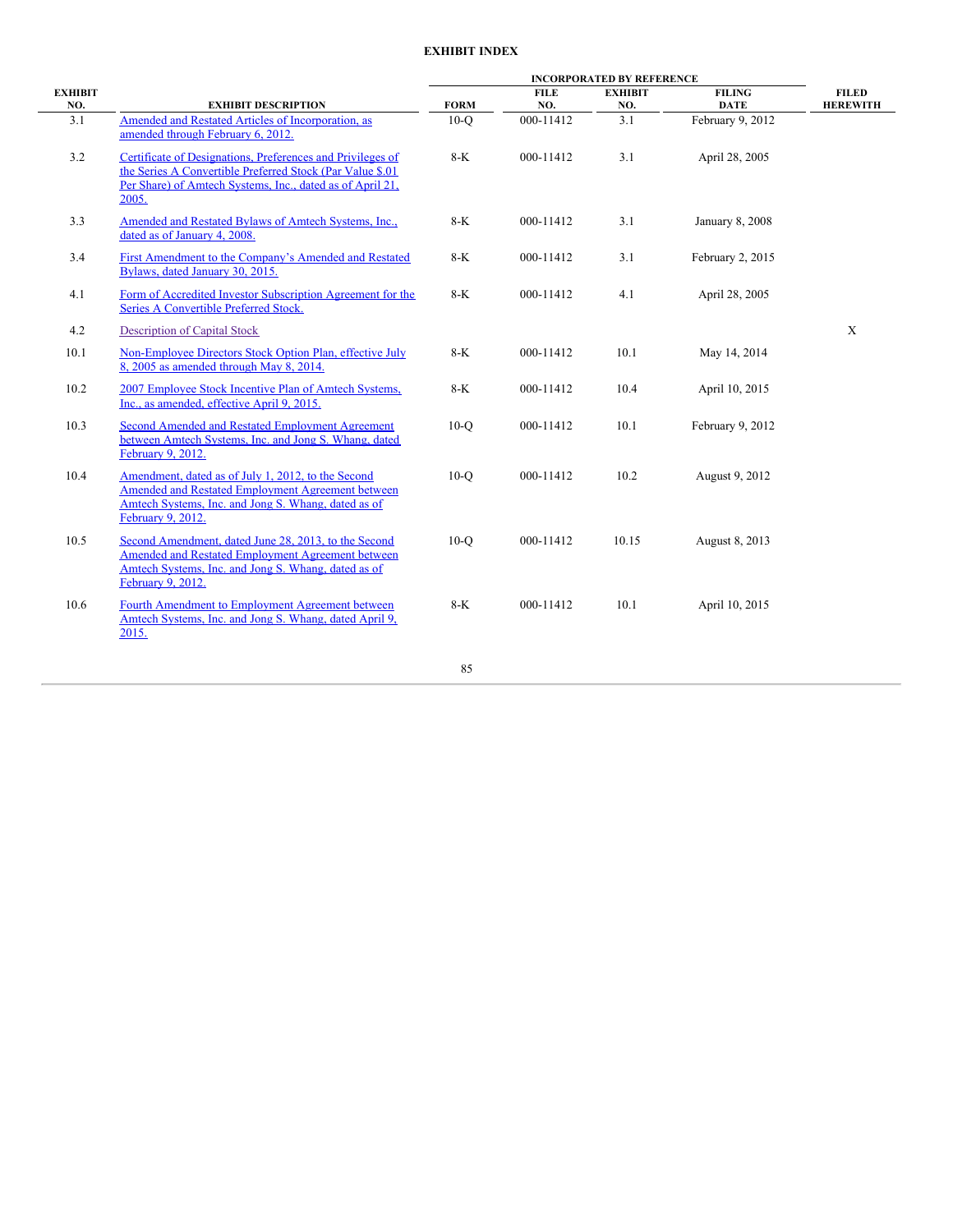| 10.7    | Fifth Amendment to Employment Agreement, dated<br>November 19, 2015, by and between the Company and<br>Jong S. Whang.                  | $8-K$  | 000-11412 | 10.1 | November 19, 2015 |             |
|---------|----------------------------------------------------------------------------------------------------------------------------------------|--------|-----------|------|-------------------|-------------|
| 10.8    | Key Terms for Robert Hass Employment Agreement, dated<br>February 22, 2016, by and between Amtech Systems, Inc.<br>and Robert T. Hass. | $10-Q$ | 000-11412 | 10.2 | May 5, 2016       |             |
| 10.9    | Terms of Employment for Robert T. Hass, dated November<br>10, 2016, between Amtech Systems, Inc. and Robert T.<br>Hass.                | $8-K$  | 000-11412 | 10.2 | November 16, 2016 |             |
| 10.10   | Change of Control and Severance Agreement dated<br>November 10, 2016, between Amtech Systems, Inc. and<br>Robert T. Hass.              | $8-K$  | 000-11412 | 10.3 | November 16, 2016 |             |
| 21.1    | Subsidiaries of the Registrant                                                                                                         |        |           |      |                   | $\mathbf X$ |
| 23.1    | Consent of Independent Registered Public Accounting Firm<br>- Mayer Hoffman McCann P.C.                                                |        |           |      |                   | $\mathbf X$ |
| 24      | Powers of Attorney                                                                                                                     |        |           |      |                   | $\mathbf X$ |
| 31.1    | Certification Pursuant to Rule $13a-14(a)/15d-14(a)$ of the<br>Securities Exchange Act of 1934, as Amended                             |        |           |      |                   | $\mathbf X$ |
| 31.2    | Certification Pursuant to Rule 13a-14(a)/15d-14(a) of the<br>Securities Exchange Act of 1934, as Amended                               |        |           |      |                   | $\mathbf X$ |
| 32.1    | Certification Pursuant to 18 U.S.C. Section 1350, as<br>Adopted Pursuant to Section 906 of the Sarbanes-Oxley Act<br>of 2002           |        |           |      |                   | $\mathbf X$ |
| 32.2    | Certification Pursuant to 18 U.S.C. Section 1350, as<br>Adopted Pursuant to Section 906 of the Sarbanes-Oxley Act<br>of $2002$         |        |           |      |                   | $\mathbf X$ |
| 101.INS | <b>XBRL</b> Instance Document                                                                                                          |        |           |      |                   | $\mathbf X$ |
| 101.SCH | XBRL Taxonomy Extension Schema Document                                                                                                |        |           |      |                   | $\mathbf X$ |
| 101.PRE | Taxonomy Presentation Linkbase Document                                                                                                |        |           |      |                   | $\mathbf X$ |
| 101.CAL | XBRL Taxonomy Calculation Linkbase Document                                                                                            |        |           |      |                   | $\mathbf X$ |
| 101.LAB | XBRL Taxonomy Label Linkbase Document                                                                                                  |        |           |      |                   | $\mathbf X$ |
| 101.DEF | XBRL Taxonomy Extension Definition Linkbase Document                                                                                   |        |           |      |                   | $\mathbf X$ |
|         |                                                                                                                                        | 86     |           |      |                   |             |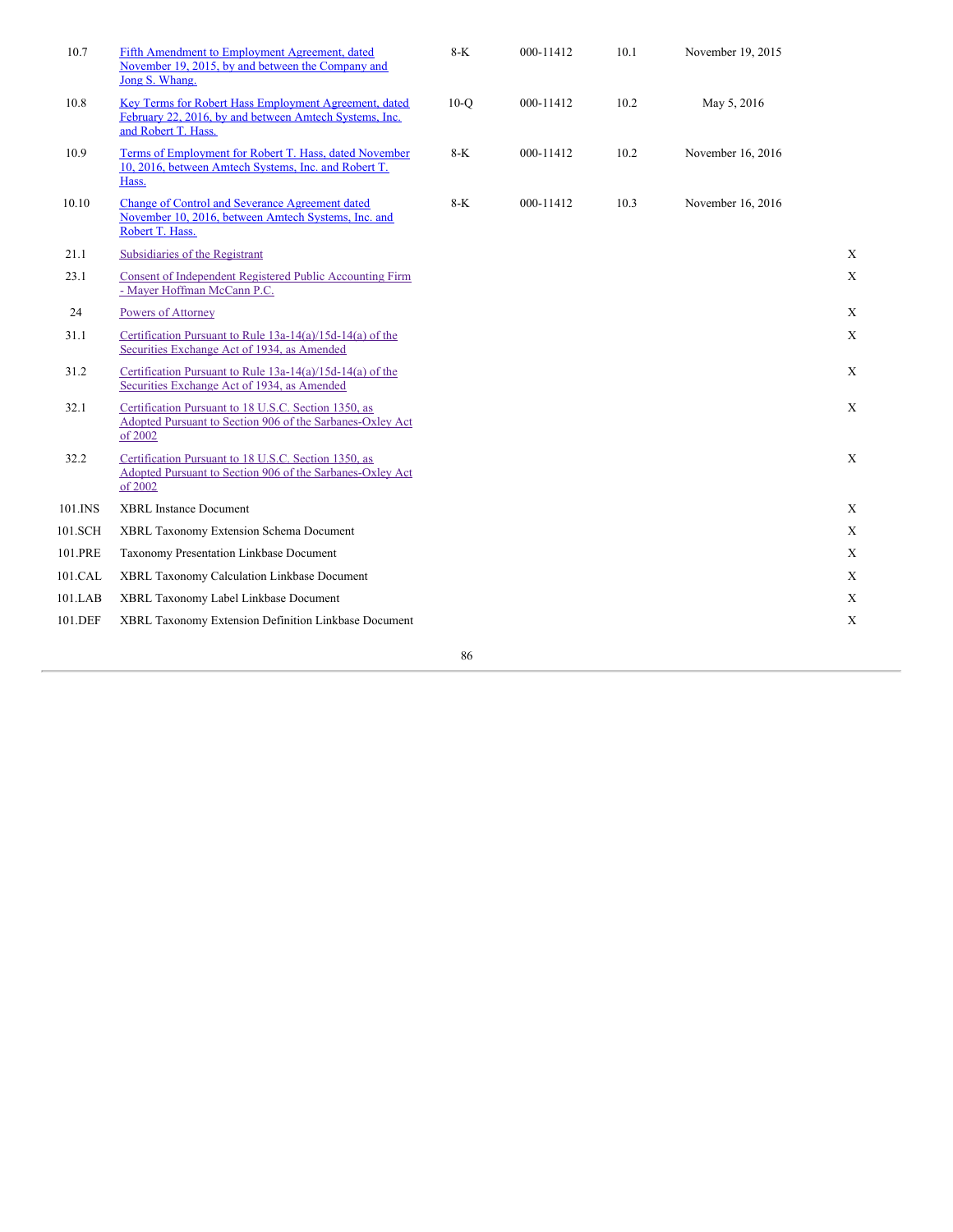## **SIGNATURES**

Pursuant to the requirements of Section 13 or 15(d) of the Securities Exchange Act of 1934, as amended, the registrant has duly caused this report to be signed on its behalf by the undersigned, thereunto duly authorized.

AMTECH SYSTEMS, INC.

November 21, 2019 By:

/s/ Lisa D. Gibbs Lisa D. Gibbs, Vice President - Chief Financial Officer

(Principal Financial Officer and Duly Authorized Officer)

Pursuant to the requirements of the Securities Exchange Act of 1934, as amended, this report on Form 10-K has been signed below by the following persons on behalf of the registrant and in the capacities and on the dates indicated:

| <b>SIGNATURE</b>       |        | <b>TITLE</b>                                                   | <b>DATE</b>       |  |  |  |
|------------------------|--------|----------------------------------------------------------------|-------------------|--|--|--|
|                        | $\ast$ | Executive Chairman and                                         | November 21, 2019 |  |  |  |
| Jong S. Whang          |        | Chairman of the Board<br>(Principal Executive Officer)         |                   |  |  |  |
| $/s/$ Lisa D. Gibbs    |        | Vice President – Chief Financial Officer                       | November 21, 2019 |  |  |  |
| Lisa D. Gibbs          |        | (Principal Financial Officer and Principal Accounting Officer) |                   |  |  |  |
|                        | $\ast$ | Director                                                       | November 21, 2019 |  |  |  |
| Robert M. Averick      |        |                                                                |                   |  |  |  |
|                        | $\ast$ | Director                                                       | November 21, 2019 |  |  |  |
| Michael Garnreiter     |        |                                                                |                   |  |  |  |
|                        | $\ast$ | Director                                                       | November 21, 2019 |  |  |  |
| Robert F. King         |        |                                                                |                   |  |  |  |
|                        | *      | Director                                                       | November 21, 2019 |  |  |  |
| Sukesh Mohan           |        |                                                                |                   |  |  |  |
| *By: /s/ Lisa D. Gibbs |        |                                                                |                   |  |  |  |

Lisa D. Gibbs, Attorney-In-Fact\*\*

\*\* By authority of the power of attorney filed as Exhibit 24 hereto.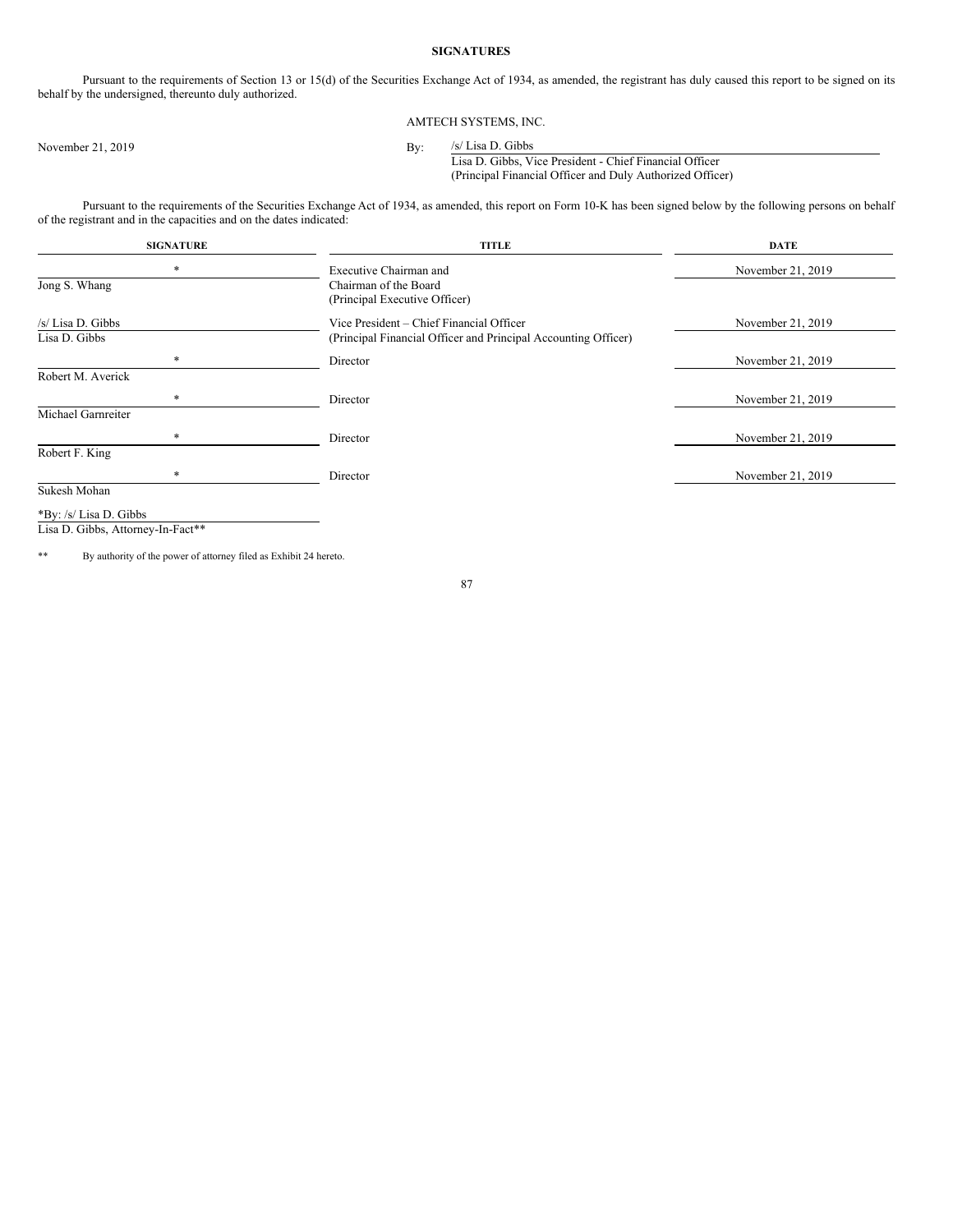# AMTECH SYSTEMS, INC. AND ITS SUBSIDIARIES

# SUBSIDIARIES OF THE REGISTRANT

<span id="page-87-0"></span>

| Name                                                  | Jurisdiction in which incorporated |
|-------------------------------------------------------|------------------------------------|
| Bruce Technologies, Inc                               | State of Massachusetts             |
| Bruce Technologies Europe GmbH                        | Federal Republic of Germany        |
| BTU Europe Ltd.                                       | <b>State of Delaware</b>           |
| BTU International, Inc.                               | State of Delaware                  |
| BTU Ltd. (Shanghai)                                   | State of Delaware                  |
| BTU Overseas, Ltd.                                    | <b>State of Delaware</b>           |
| BTU Overseas (Shanghai) Co., Ltd                      | State of Delaware                  |
| P.R. Hoffman Machine Products, Inc.                   | State of Arizona                   |
| <b>R2D Automation SAS</b>                             | France                             |
| Amtech Tempress New Energy Technologies Limited       | China                              |
| Kunshan Amtech Tempress Machinery Equipment Co., Ltd. | China                              |
| Tempress Asia Holding BV                              | The Netherlands                    |
| Tempress Engineering BV                               | The Netherlands                    |
| Tempress Group Holding BV                             | The Netherlands                    |
| Tempress Holdings BV                                  | The Netherlands                    |
| Tempress Hong Kong Limited                            | Hong Kong                          |
| Tempress IP BV                                        | The Netherlands                    |
| Tempress Manufacturing BV                             | The Netherlands                    |
| Tempress Onroerend Goed BV                            | The Netherlands                    |
| Tempress PV-Park BV                                   | The Netherlands                    |
| Tempress Systems, Inc.                                | <b>State of Texas</b>              |
| Tempress Systems BV                                   | The Netherlands                    |
|                                                       |                                    |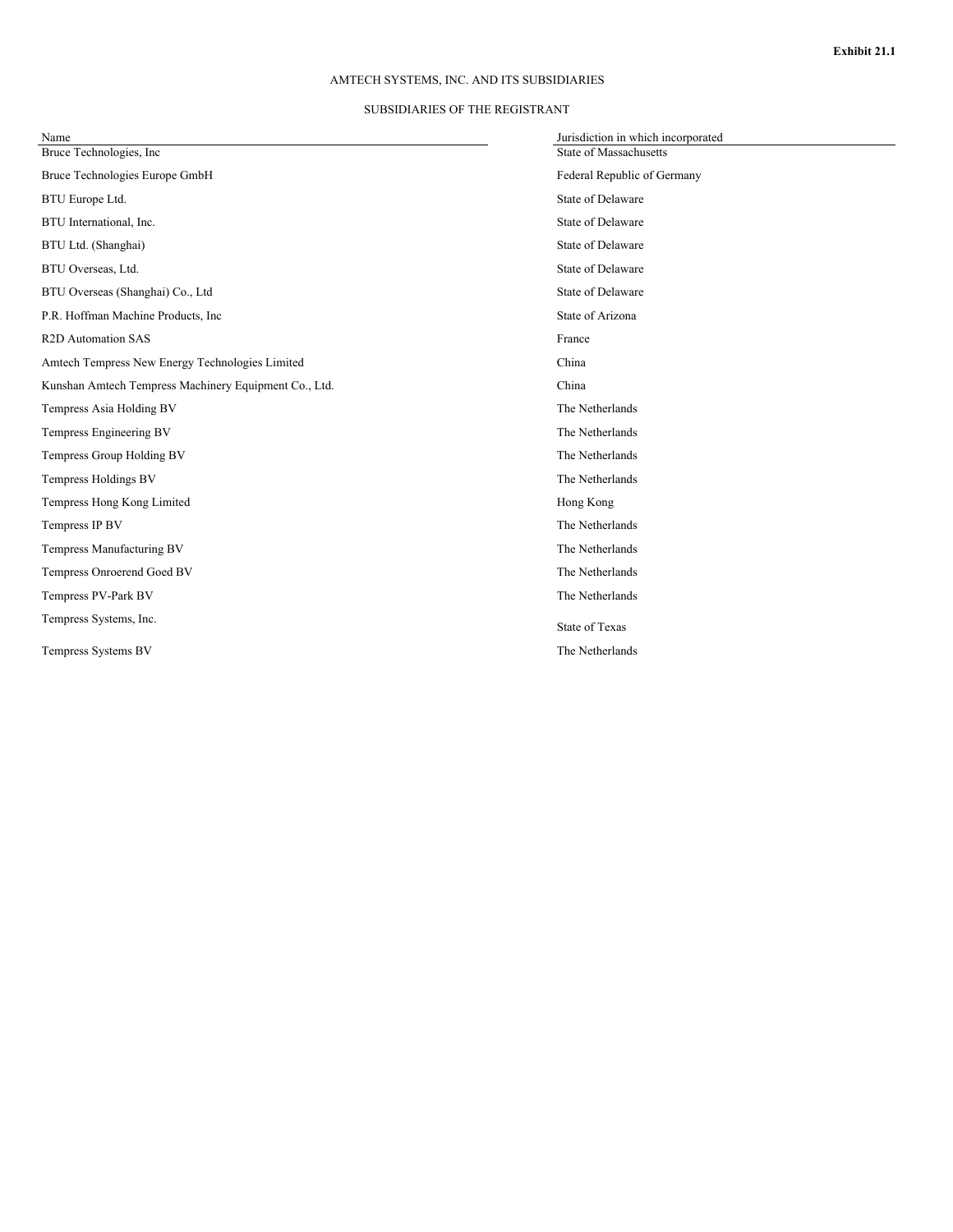## **CONSENT OF INDEPENDENT REGISTERED PUBLIC ACCOUNTING FIRM**

<span id="page-88-0"></span>As an independent registered public accounting firm we hereby consent to the incorporation by reference in Registration Statement on Forms S-1 (Nos. 333-139592, 333- 146856, and 333-147440), Form S-3 (No. 333-215604), and Forms S-8 (Nos. 333-09911, 333-131051, 333-145454, 333-168606, 333-168607, 333-196937, 333-196940 and 333-204431) of our report dated November 21, 2019, with respect to the consolidated financial statements of Amtech Systems, Inc., as of September 30, 2019 and 2018 and for each of the three years in the period ended September 30, 2019, and our report dated November 21, 2019 relating to the effectiveness of Amtech Systems, Inc.'s internal controls over financial reporting as of September 30, 2019, included in this Annual Report on Form 10-K of Amtech Systems, Inc. for the year ended September 30, 2019.

/s/ MAYER HOFFMAN MCCANN P.C.

Phoenix, Arizona November 21, 2019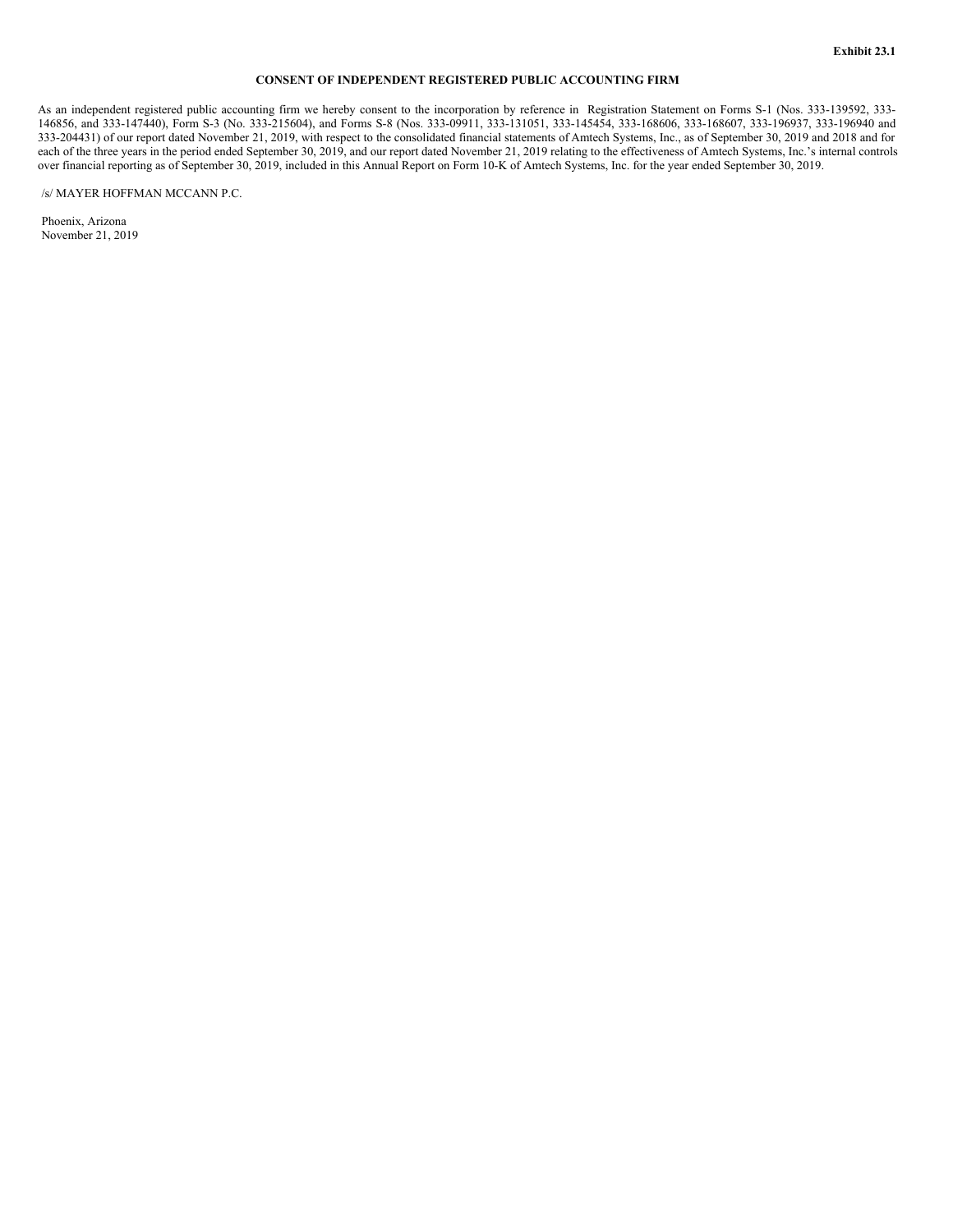## **POWER OF ATTORNEY**

<span id="page-89-0"></span>KNOW ALL MEN BY THESE PRESENTS, THAT EACH PERSON WHOSE SIGNATURE APPEARS BELOW CONSTITUTES AND APPOINTS JONG S. WHANG AND LISA D. GIBBS, AND EACH OF THEM, HIS TRUE AND LAWFUL ATTORNEYS-IN-FACT AND AGENTS, WITH FULL POWER OF SUBSTITUTION AND RESUBSTITUTION, FOR HIM AND IN HIS NAME, PLACE AND STEAD, IN ANY AND ALL CAPACITIES, TO SIGN AMTECH SYSTEMS, INC.'S ANNUAL REPORT ON FORM 10-K FOR THE FISCAL YEAR ENDED SEPTEMBER 30, 2019, AND ANY AND ALL AMENDMENTS TO SUCH ANNUAL REPORT ON FORM 10-K, AND TO FILE THE SAME, WITH ALL EXHIBITS THERETO, AND OTHER DOCUMENTS IN CONNECTION THEREWITH WITH THE SECURITIES AND EXCHANGE COMMISSION, GRANTING UNTO SAID ATTORNEYS-IN-FACT AND AGENTS, AND EACH OF THEM, FULL POWER AND AUTHORITY TO DO AND PERFORM EACH AND EVERY ACT AND THING REQUISITE AND NECESSARY TO BE DONE IN AND ABOUT THE PREMISES, AS FULLY AND TO ALL INTENTS AND PURPOSES AS HE MIGHT OR COULD DO IN PERSON HEREBY RATIFYING AND CONFIRMING ALL THAT SAID ATTORNEYS-IN-FACT AND AGENTS, OR HIS SUBSTITUTE OR SUBSTITUTES, MAY LAWFULLY DO OR CAUSE TO BE DONE BY VIRTUE HEREOF.

| Signature                                    | Title                                                                                                           | Date              |
|----------------------------------------------|-----------------------------------------------------------------------------------------------------------------|-------------------|
| $/s$ Jong S. Whang<br>Jong S. Whang          | Executive Chairman,<br>Chairman of the Board and<br>Chief Executive Officer                                     | November 19, 2019 |
| $/s/$ Lisa D. Gibbs<br>Lisa D. Gibbs         | Vice President and Chief Financial Officer<br>(Principal Financial Officer and<br>Principal Accounting Officer) | November 19, 2019 |
| /s/ Robert M. Averick<br>Robert M. Averick   | Director                                                                                                        | November 19, 2019 |
| /s/ Michael Garnreiter<br>Michael Garnreiter | Director                                                                                                        | November 19, 2019 |
| $/s/$ Robert F. King<br>Robert F. King       | Director                                                                                                        | November 19, 2019 |
| /s/ Sukesh Mohan<br>Sukesh Mohan             | Director                                                                                                        | November 18, 2019 |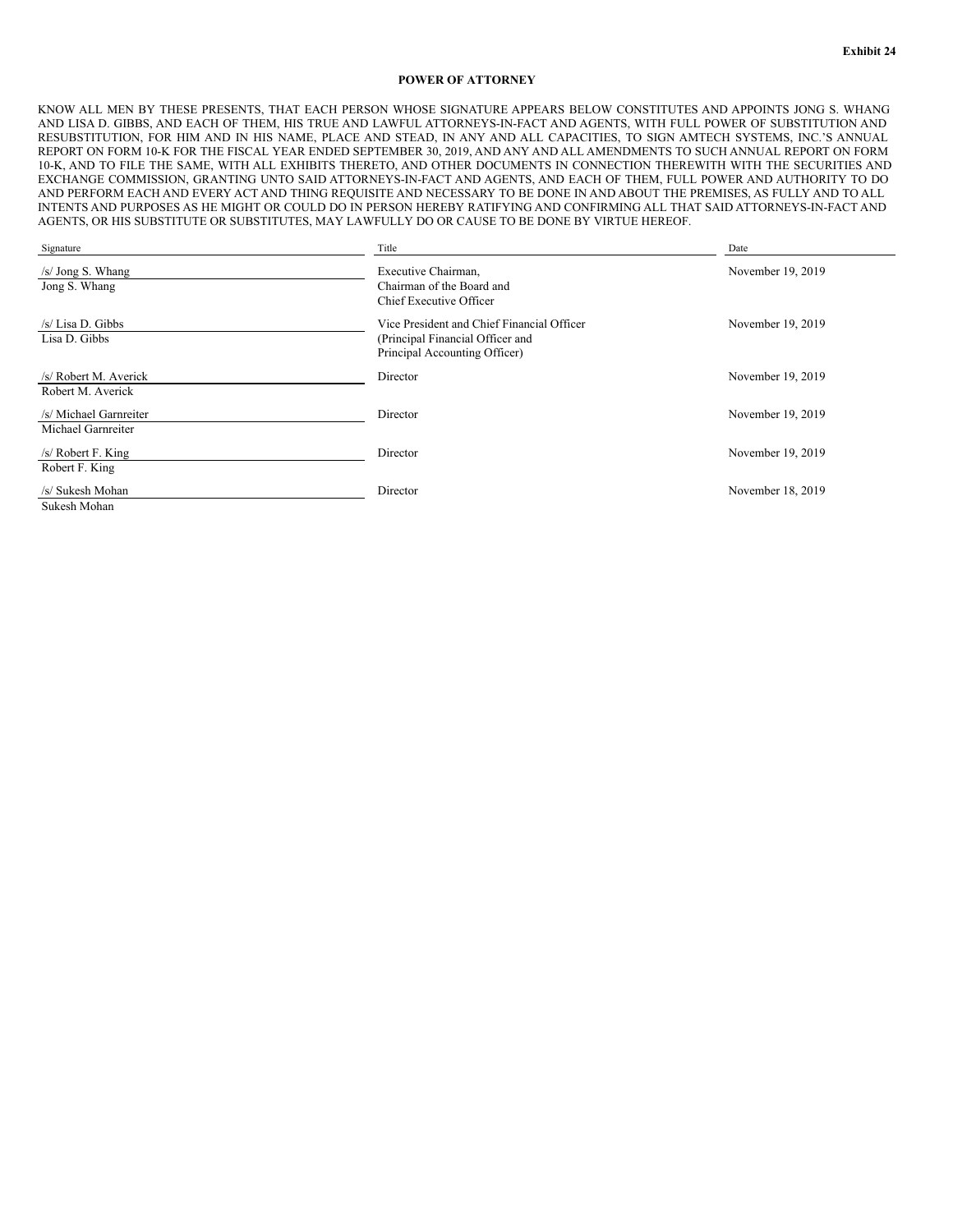## AMTECH SYSTEMS, INC. AND ITS SUBSIDIARIES CERTIFICATION PURSUANT TO RULE 13a-14(a)/15d-14(a) OF THE SECURITIES EXCHANGE ACT OF 1934, AS AMENDED

<span id="page-90-0"></span>I, Jong S. Whang, certify that:

- 1. I have reviewed this Annual Report on Form 10-K of Amtech Systems, Inc. (the "registrant");
- 2. Based on my knowledge, this report does not contain any untrue statement of a material fact or omit to state a material fact necessary to make the statements made, in light of the circumstances under which such statements were made, not misleading with respect to the period covered by this report;
- 3. Based on my knowledge, the financial statements, and other financial information included in this report, fairly present in all material respects the financial condition, results of operations and cash flows of the registrant as of, and for, the periods presented in this report;
- 4. The registrant's other certifying officer and I are responsible for establishing and maintaining disclosure controls and procedures (as defined in Exchange Act Rules 13a-15(e) and 15d-15(e)) and internal control over financial reporting (as defined in Exchange Act Rules 13a-15(f) and 15d-15(f)) for the registrant and have:
	- (a) Designed such disclosure controls and procedures, or caused such disclosure controls and procedures to be designed under our supervision, to ensure that material information relating to the registrant, including its consolidated subsidiaries, is made known to us by others within those entities, particularly during the period in which this report is being prepared;
	- (b) Designed such internal control over financial reporting, or caused such internal control over financial reporting to be designed under our supervision, to provide reasonable assurance regarding the reliability of financial reporting and the preparation of financial statements for external purposes in accordance with generally accepted accounting principles;
	- (c) Evaluated the effectiveness of the registrant's disclosure controls and procedures and presented in this report our conclusions about the effectiveness of the disclosure controls and procedures, as of the end of the period covered by this report based on such evaluation; and
	- (d) Disclosed in this report any change in the registrant's internal control over financial reporting that occurred during the registrant's most recent fiscal quarter (the registrant's fourth fiscal quarter in the case of an annual report) that has materially affected, or is reasonably likely to materially affect, the registrant's internal control over financial reporting; and
- 5. The registrant's other certifying officer and I have disclosed, based on our most recent evaluation of internal control over financial reporting, to the registrant's auditors and the audit committee of registrant's board of directors (or persons performing the equivalent functions):
	- (a) All significant deficiencies and material weaknesses in the design or operation of internal control over financial reporting which are reasonably likely to adversely affect the registrant's ability to record, process, summarize and report financial information; and
	- (b) Any fraud, whether or not material, that involves management or other employees who have a significant role in the registrant's internal control over financial reporting.
- By /s/ Jong S. Whang Jong S. Whang Executive Chairman, Chairman of the Board and Chief Executive Officer Amtech Systems, Inc.

Date: November 21, 2019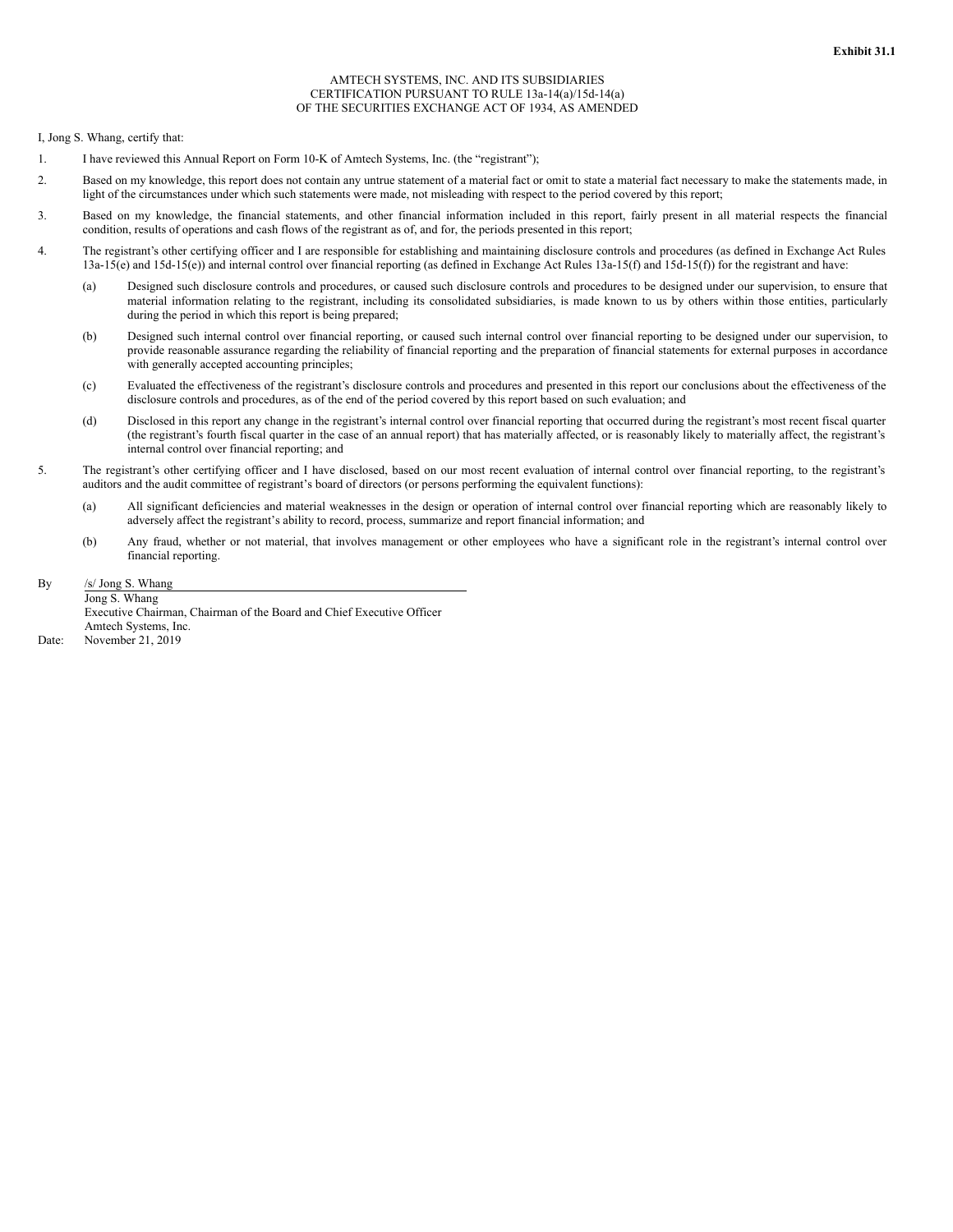## AMTECH SYSTEMS, INC. AND ITS SUBSIDIARIES CERTIFICATION PURSUANT TO RULE 13a-14(a)/15d-14(a) OF THE SECURITIES EXCHANGE ACT OF 1934, AS AMENDED

<span id="page-91-0"></span>I, Lisa D. Gibbs, certify that:

- 1. I have reviewed this Annual Report on Form 10-K of Amtech Systems, Inc. (the "registrant"),
- 2. Based on my knowledge, this report does not contain any untrue statement of a material fact or omit to state a material fact necessary to make the statements made, in light of the circumstances under which such statements were made, not misleading with respect to the period covered by this report;
- 3. Based on my knowledge, the financial statements, and other financial information included in this report, fairly present in all material respects the financial condition, results of operations and cash flows of the registrant as of, and for, the periods presented in this report;
- 4. The registrant's other certifying officer and I are responsible for establishing and maintaining disclosure controls and procedures (as defined in Exchange Act Rules 13a-15(e) and 15d-15(e)) internal control over financial reporting (as defined in Exchange Act Rules 13a-15(f) and 15d-15(f)) for the registrant and have:
	- (a) Designed such disclosure controls and procedures, or caused such disclosure controls and procedures to be designed under our supervision, to ensure that material information relating to the registrant, including its consolidated subsidiaries, is made known to us by others within those entities, particularly during the period in which this report is being prepared;
	- (b) Designed such internal control over financial reporting, or caused such internal control over financial reporting to be designed under our supervision, to provide reasonable assurance regarding the reliability of financial reporting and the preparation of financial statements for external purposes in accordance with generally accepted accounting principles;
	- (c) Evaluated the effectiveness of the registrant's disclosure controls and procedures and presented in this report our conclusions about the effectiveness of the disclosure controls and procedures, as of the end of the period covered by this report based on such evaluation; and
	- (d) Disclosed in this report any change in the registrant's internal control over financial reporting that occurred during the registrant's most recent fiscal quarter (the registrant's fourth fiscal quarter in the case of an annual report) that has materially affected, or is reasonably likely to materially affect, the registrant's internal control over financial reporting; and
- 5. The registrant's other certifying officer and I have disclosed, based on our most recent evaluation of internal control over financial reporting, to the registrant's auditors and the audit committee of registrant's board of directors (or persons performing the equivalent functions):
	- (a) All significant deficiencies and material weaknesses in the design or operation of internal control over financial reporting which are reasonably likely to adversely affect the registrant's ability to record, process, summarize and report financial information; and
	- (b) Any fraud, whether or not material, that involves management or other employees who have a significant role in the registrant's internal control over financial reporting.
- By /s/ Lisa D. Gibbs Lisa D. Gibbs Vice President and Chief Financial Officer Amtech Systems, Inc.

Date: November 21, 2019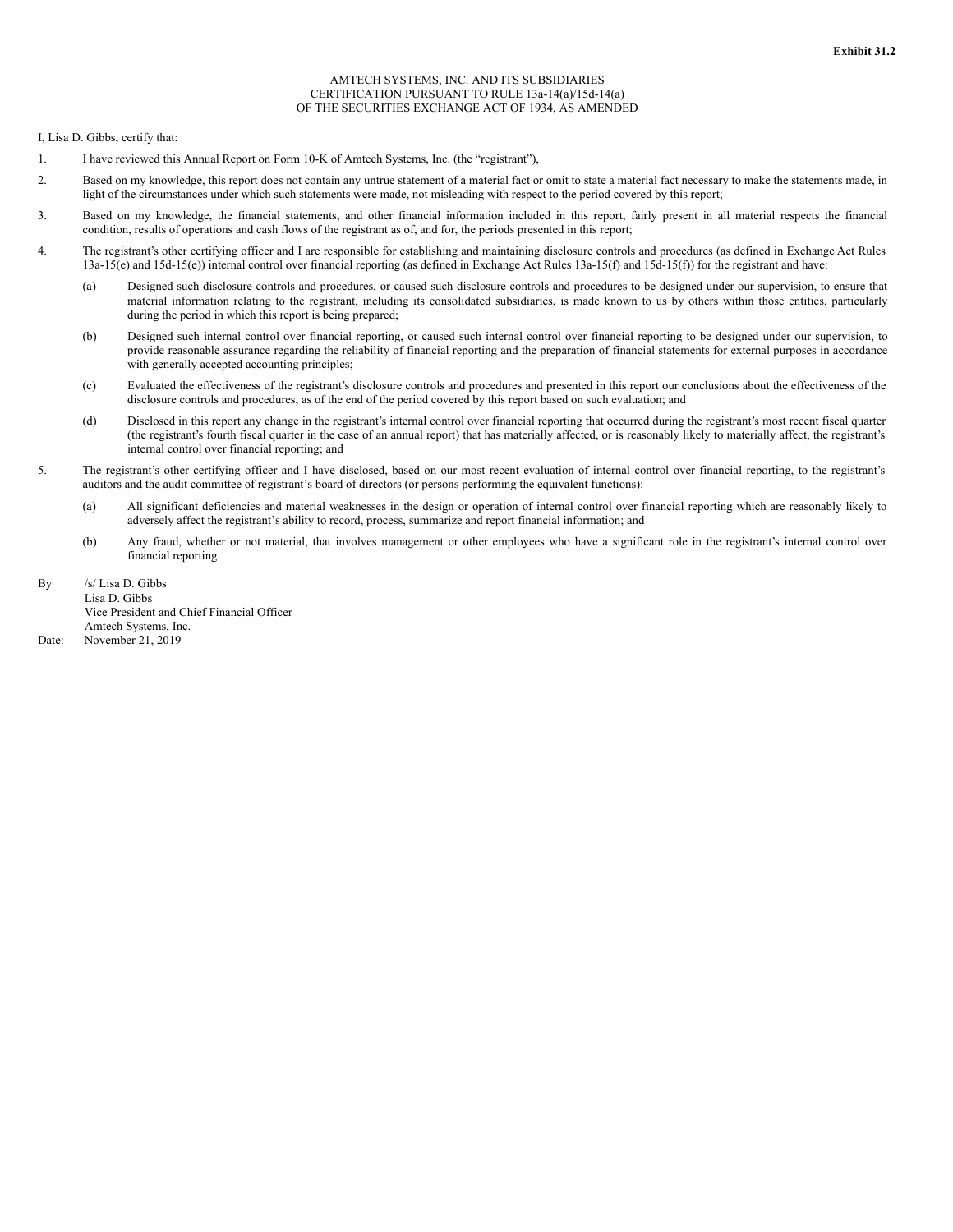## AMTECH SYSTEMS, INC. AND ITS SUBSIDIARIES

## CERTIFICATION PURSUANT TO 18 U.S.C. SECTION 1350, AS ADOPTED PURSUANT TO SECTION 906 OF THE SARBANES-OXLEY ACT OF 2002

<span id="page-92-0"></span>In connection with the Annual Report of Amtech Systems, Inc. (the "Company") on Form 10-K for the period ended September 30, 2019, as filed with the Securities and Exchange Commission on the date hereof (the "Report"), I, Jong S. Whang, Executive Chairman, Chairman of the Board and Chief Executive Officer of the Company, certify, pursuant to 18 U.S.C. ss. 1350, as adopted pursuant to ss. 906 of the Sarbanes-Oxley Act of 2002, that:

- (1) The Report fully complies with the requirements of Section 13(a) or 15(d) of the Securities Exchange Act of 1934; and
- (2) The information contained in the Report fairly presents, in all material respects, the financial condition and result of operations of the Company.
- By /s/ Jong S. Whang Jong S. Whang

Executive Chairman, Chairman of the Board and Chief Executive Officer

Date: November 21, 2019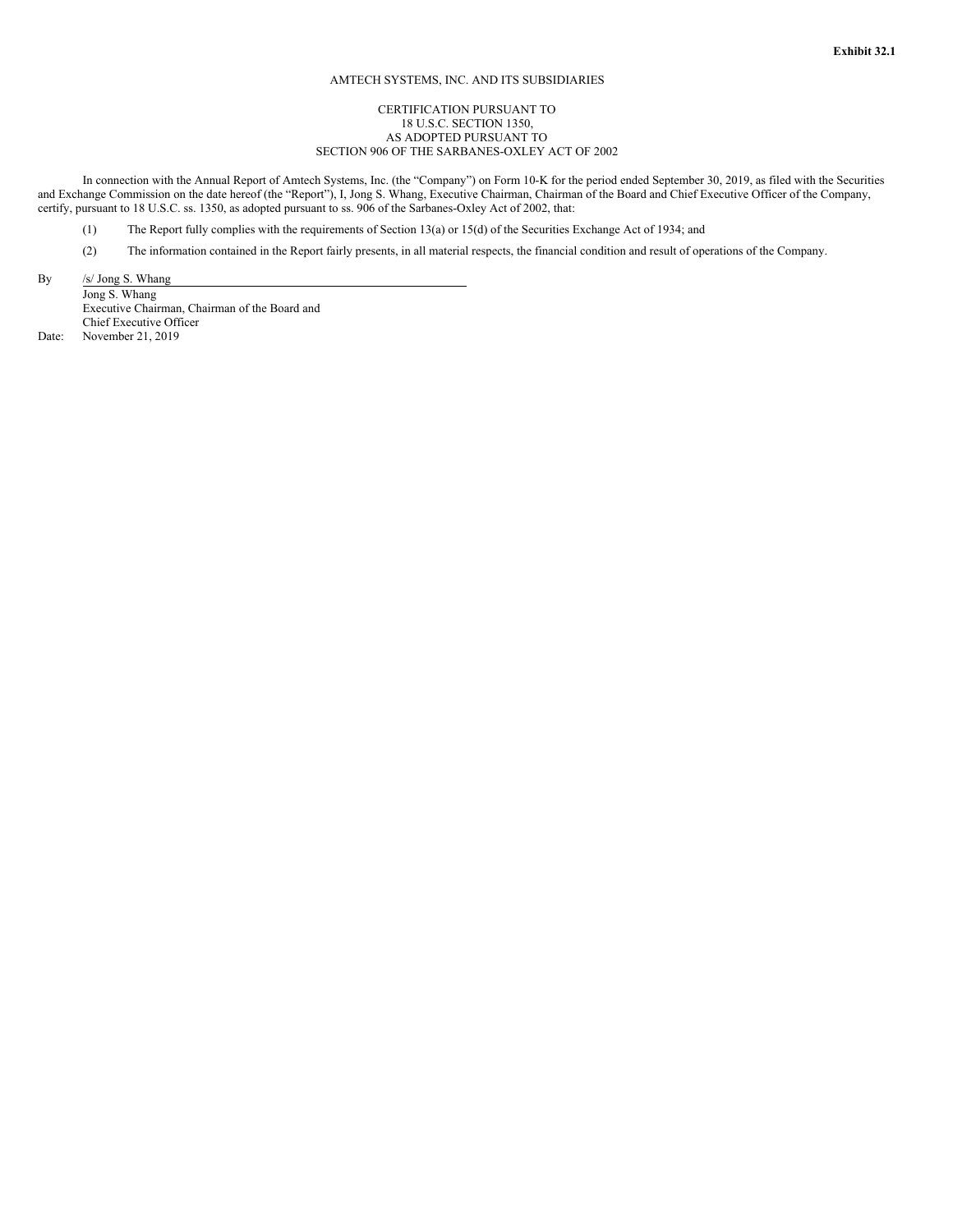## AMTECH SYSTEMS, INC. AND ITS SUBSIDIARIES

## CERTIFICATION PURSUANT TO 18 U.S.C. SECTION 1350, AS ADOPTED PURSUANT TO SECTION 906 OF THE SARBANES-OXLEY ACT OF 2002

<span id="page-93-0"></span>In connection with the Annual Report of Amtech Systems, Inc. (the "Company") on Form 10-K for the period ended September 30, 2019, as filed with the Securities and Exchange Commission on the date hereof (the "Report"), I, Lisa D. Gibbs, Vice President & Chief Financial Officer of the Company, certify, pursuant to 18 U.S.C. ss. 1350, as adopted pursuant to ss. 906 of the Sarbanes-Oxley Act of 2002, that:

- (1) The Report fully complies with the requirements of Section 13(a) or 15(d) of the Securities Exchange Act of 1934; and
- (2) The information contained in the Report fairly presents, in all material respects, the financial condition and result of operations of the Company.
- By /s/ Lisa D. Gibbs

Lisa D. Gibbs Vice President and Chief Financial Officer Amtech Systems, Inc. Date: November 21, 2019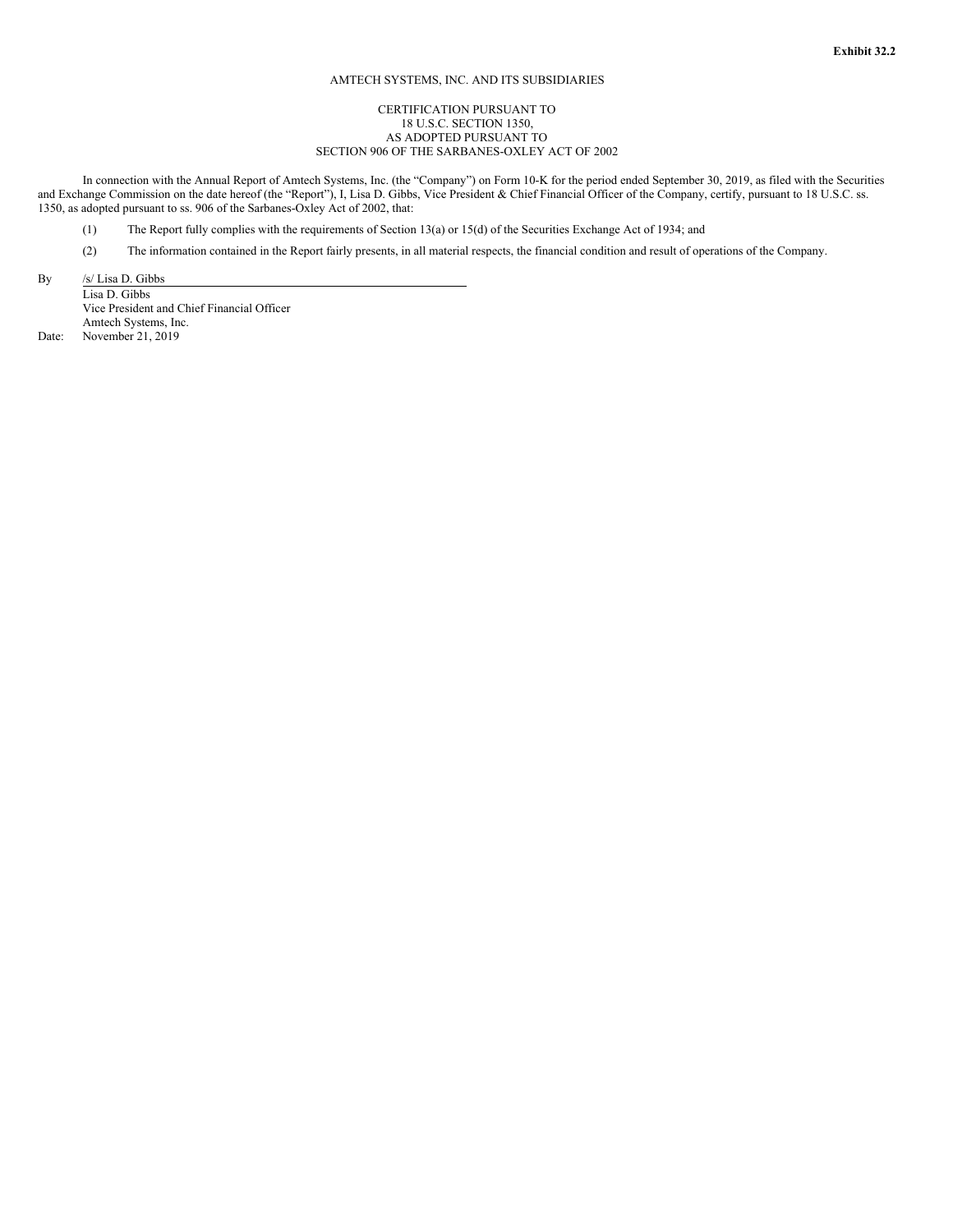#### **DESCRIPTION OF THE REGISTRANT'S SECURITIES REGISTERED PURSUANT TO SECTION 12 OF THE SECURITIES EXCHANGE ACT OF 1934**

Amtech Systems, Inc. ("Amtech," "we," "our" or "us") has one class of securities registered under Section 12 of the Securities Exchange Act of 1934, as amended: our common stock.

# **DESCRIPTION OF CAPITAL STOCK**

The following summary of the terms of our capital stock is based upon our Amended and Restated Articles of Incorporation, as amended through February 6, 2012 (the "Articles of Incorporation") and our Amended and Restated Bylaws, as amended (the "Bylaws"). The summary is not complete, and is qualified by reference to our Articles of Incorporation and our Bylaws, which are filed as exhibits to this Annual Report on Form 10-K and are incorporated by reference herein. We encourage you to read our Articles of Incorporation, our Bylaws and the applicable provisions of the Arizona Revised Statutes for additional information.

## **Authorized Shares of Capital Stock**

Our authorized capital stock consists of 100,000,000 shares of common stock, \$0.01 par value, and 100,000,000 shares of preferredstock. As of November 15, 2019, there were 14,268,797 shares of common stock issued and outstanding and no shares of preferred stock issued and outstanding. The outstanding shares of our common stock are duly authorized, validly issued, fully paid, and nonassessable.

#### **Listing**

Our common stock trades on the Nasdaq Global Select Market, under the symbol "ASYS."

#### **Voting Rights**

Each outstanding share of our common stock is entitled to one vote per share of record on all matters submitted to a vote of shareholders and to vote together as a single class for the election of directors and in respect of other corporate matters. At a meeting of shareholders at which a quorum is present, all questions other than the contested election of directors shall be decided by determining if the votes cast by shareholders favoring the action exceed the votes casts by shareholders opposing the action, without regard to abstentions, unless the matter is one upon which a different vote is required by express provision of Arizona law, the NASDAQ or our articles of incorporation or bylaws. Directors, in a contested election, will be elected by a plurality of the votes of the shares present at a meeting. Holders of shares of common stock have cumulative voting rights with respect to the election of directors.

## **Dividend Rights**

Holders of our common stock are entitled to receive dividends or other distributions when, as and if declared by our board of directors. The right of our board of directors to declare dividends, however, is subject to any rights of the holders of other classes of our capital stock and the availability of sufficient funds under Arizona law to pay dividends.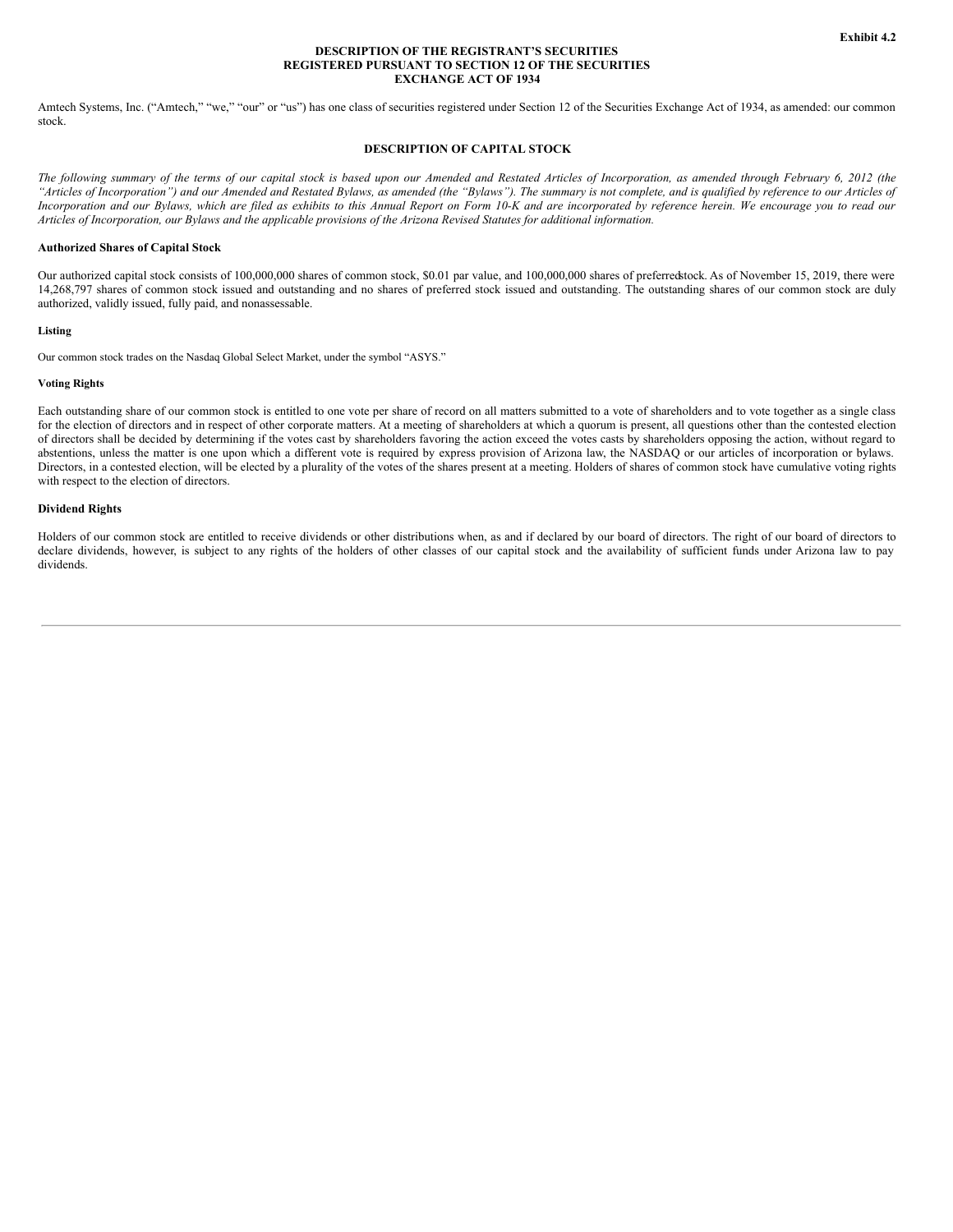## **Preemptive Rights**

#### **Redemption**

The shares of our common stock are not subject to redemption by operation of a sinking fund or otherwise.

#### **Liquidation Rights**

In the event of any liquidation, dissolution or winding up of the Company, subject to the rights, if any, of the holders of other classes of our capital stock, the holders of shares of our common stock are entitled to receive any of our assets available for distribution to our shareholders ratably in proportion to the number of shares held by them.

### **Transfer Agent and Registrar**

The transfer agent and registrar for our common stock is Computershare Trust Company, 350 Indiana Street, Suite 800, Golden, Colorado 80401.

## **Certain Provisions of Arizona Law and The Company's Articles of Incorporation and Bylaws**

Certain provisions of our articles of incorporation and bylaws and Arizona law could make our acquisition by a third party, a change in our incumbent management or a similar change in control more difficult, including:

- an acquisition of us by means of a tender or exchange offer;
- an acquisition of us by means of a proxy contest or otherwise; or
- the removal of a majority or all of our incumbent officers and directors.

These provisions, which are summarized below, are likely to discourage certain types of coercive takeover practices and inadequate takeover bids. These provisions are also designed to encourage persons seeking to acquire control of us to first negotiate with our board of directors. We believe that these provisions help to protect our potential ability to negotiate with the proponent of an unfriendly or unsolicited proposal to acquire or restructure us, and that this benefit outweighs the potential disadvantages of discouraging such a proposal because our ability to negotiate with the proponent could result in an improvement of the terms of the proposal. The existence of these provisions which are described below could limit the price that investors might otherwise pay in the future for our securities. This description is intended as a summary only and is qualified in its entirety by reference to our articles of incorporation and bylaws, as well as Arizona law.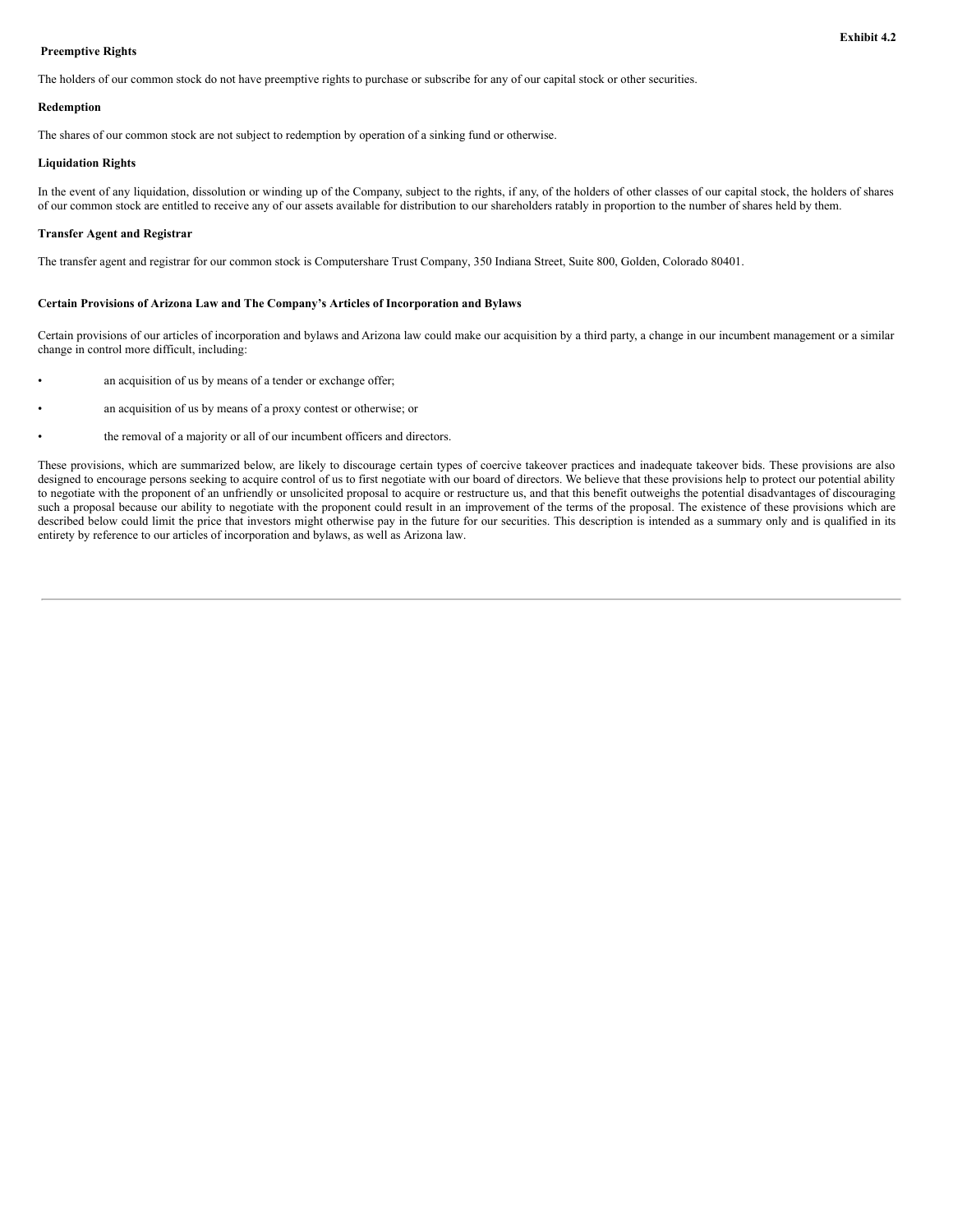### <span id="page-96-0"></span>**Articles of Incorporation, Bylaws and Arizona Law**

Authorized But Unissued Capital Stock. We have shares of common stock and preferred stock available for future issuance without shareholder approval, subject to any limitations imposed by the listing standards of the NASDAQ. We may utilize these additional shares for a variety of corporate purposes, including for future public offerings to raise additional capital or facilitate corporate acquisitions or for payment as a dividend on our capital stock. The existence of unissued and unreserved common stock and preferred stock may enable our board of directors to issue shares to persons friendly to current management or to issue preferred stock with terms that could have the effect of making it more difficult for a third party to acquire, or could discourage a third party from seeking to acquire, a controlling interest in the Company by means of a merger, tender offer, proxy contest or otherwise. In addition, if we issue preferred stock, the issuance could adversely affect the likelihood that such holders will receive dividend payments and payments upon liquidation.

Blank Check Preferred Stock. Our board of directors, without shareholder approval, has the authority under our articles of incorporation to issue preferred stock with rights superior to the rights of the holders of common stock. As a result, preferred stock could be issued quickly and easily, could impair the rights of holders of common stock and could be issued with terms calculated to delay or prevent a change in control or make removal of management more difficult.

Number of Directors; Removal; Filling Vacancies. Our articles of incorporation provide that the number of directors shall be fixed by the bylaws which our board of directors can amend without shareholder approval. Our bylaws default to Arizona law with respect to the removal of directors. Arizona law provides that directors may be removed with or without cause where the votes cast by shareholders opposing the action would not be sufficient to elect the director under cumulative voting. A vote to remove one or more directors must be taken at a shareholder's meeting at which a quorum is present where one of the purposes of the meeting is to remove one or more directors. A director cannot be removed by written consent of shareholders unless written consents are obtained from the holders of all the outstanding shares entitled to vote on the removal of the director. Our bylaws provide that vacancies on our board of directors may be filled by a majority vote of the remaining directors, though not less than a quorum. Arizona law also provides that shareholders may fill any vacancy on our board of directors.

Shareholder Meetings and Action. Our bylaws provide that shareholders can only call a special meeting with the approval of holders of not less than fifty percent (50%) of all votes entitled to be cast on any issue proposed to be considered at the proposed special meeting. Our bylaws also provide that the business of special meetings of shareholders shall be confined to the purposes stated in the notice of the meeting. These provisions may discourage another person or entity from making a tender offer, unless it acquired a majority of our outstanding voting stock, because the person or entity could only take action at a duly called shareholders' meeting relating to the business specified in the notice of meeting and not by written consent. Arizona law provides that shareholders may act outside of a meeting if one or more written consents describing the action taken are signed by the holders of outstanding shares having one hundred percent (100%) of the votes entitled to be cast at a meeting at which all shares entitled to vote on the action were present and voted.

## **Anti-Takeover Effects of Various Provisions of Arizona Law**

Arizona Revised Statutes ("ARS") Sections 10-2701 et seq. were adopted by the Arizona legislature in an attempt to prevent corporate "greenmail" and restrict the ability of a potential suitor to acquire domestic corporations. These statutes generally apply to business combinations or control share acquisitions of "issuing public corporations," which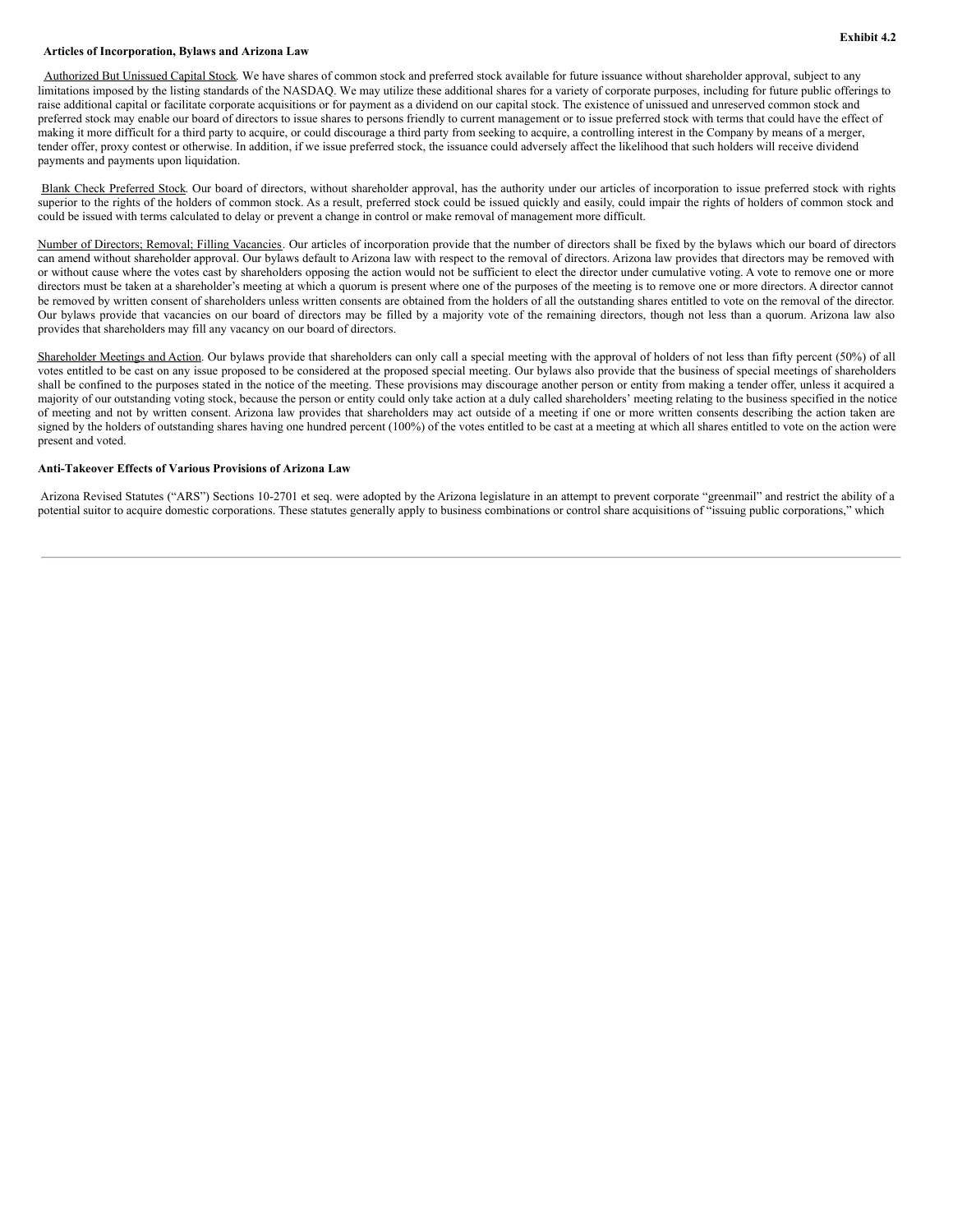defined term includes Amtech. The provisions summarized below could discourage, deter, delay or impede a tender offer or other attempt to acquire control of Amtech.

Arizona Business Combination Statute. The Arizona business combination statute would limit our ability to engage in Business Combinations with Interested Shareholders (each as defined below).

Business Combination" means any (A) merger or consolidation of Amtech or any subsidiary of Amtech with an Interested Shareholder, (B) exchange of shares of the Amtech's common stock or any subsidiary for shares of an Interested Shareholder, or (C) sale, lease, transfer or other disposition to or with an Interested Shareholder of 10% or more of the consolidated assets of Amtech.

Interested Shareholder" means any person other than Amtech or a subsidiary of Amtech that is either (A) a direct or indirect beneficial owner of 10% or more of the voting power of the outstanding common stock of Amtech or (B) an affiliate of Amtech who at any time during the three years immediately before the date in question was the beneficial owner of 10% or more of the voting power of the then outstanding common stock of Amtech.

Share Acquisition Date" means the date that a person first becomes an Interested Shareholder of Amtech.

Business Combinations within Three Years After Share Acquisition Date. For three years after an Interested Shareholder's Share Acquisition Date, Amtech may not directly or indirectly engage in any Business Combination with an Interested Shareholder or any affiliate of an Interested Shareholder unless, before the Interested Shareholder's Share Acquisition Date, a committee of disinterested directors approved either:

the Business Combination; or

the acquisition of common stock made by the Interested Shareholder on the Interested Shareholder's Share Acquisition Date. Business Combinations More Than Three Years After Share Acquisition Date. If a committee of disinterested directors has not approved the Business Combination or the acquisition of common stock as provided above, Amtech may not directly or indirectly engage in any Business Combination with an Interested Shareholder or any affiliate of an Interested Shareholder unless:

- the Business Combination is consummated no earlier than three years after the Interested Shareholder's Share Acquisition Date, and before the Share Acquisition Date, Amtech's Board of Directors approved either
- the Business Combination; or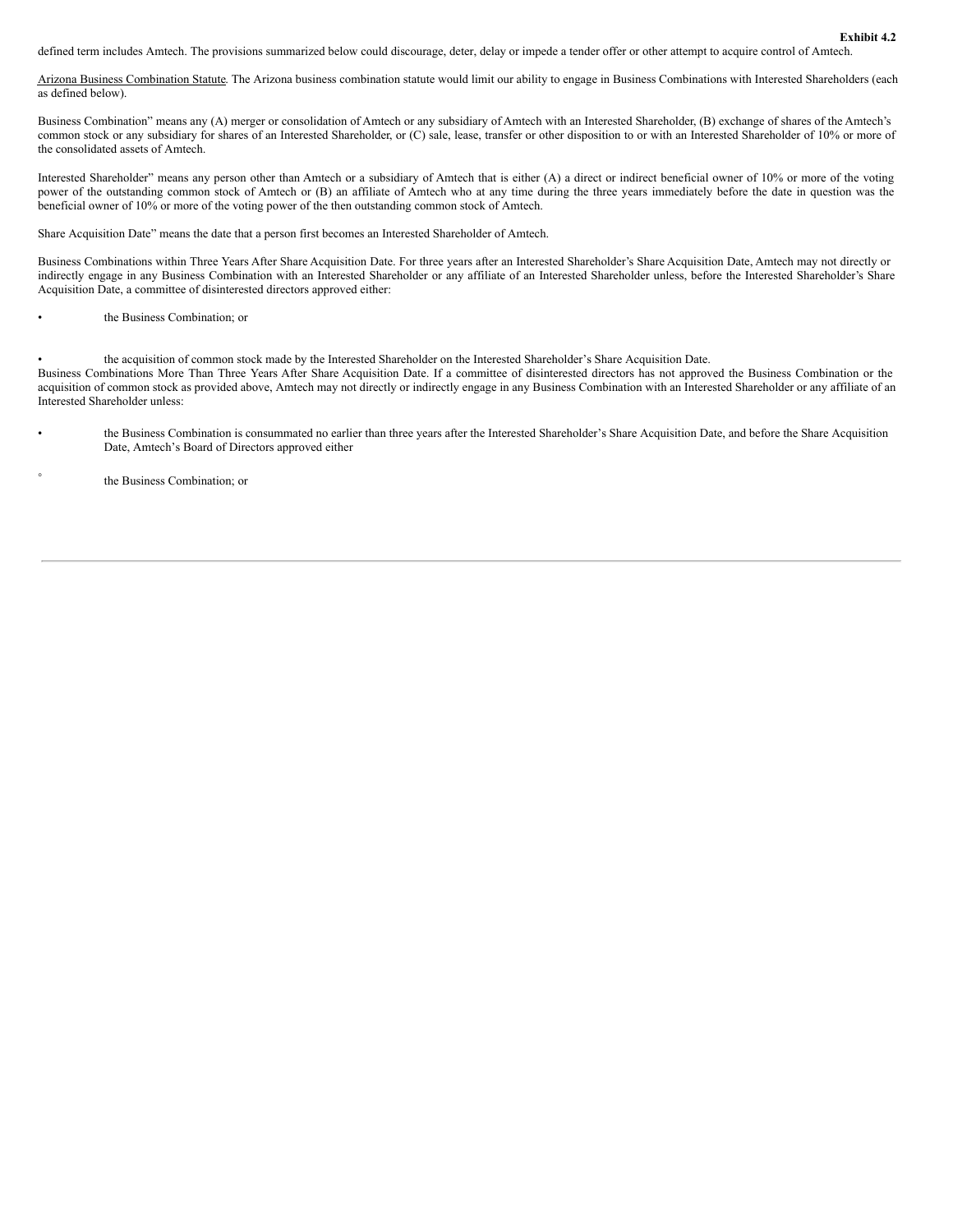- the acquisition of common stock made by the Interested Shareholder on the Share Acquisition Date;
- the Business Combination is approved no earlier than three years after the Interested Shareholder's Share Acquisition Date by the affirmative vote of a majority of the outstanding voting shares of the common stock of Amtech (excluding shares of common stock beneficially owned by the Interested Shareholder or any affiliate thereof); or
- the Business Combination is consummated no earlier than three years after the Interested Shareholder's Share Acquisition Date and meets certain specified conditions designed to ensure against discriminatory pricing.

Arizona Control Share Acquisition Statute. The Arizona control share acquisition statute would limit the voting rights of a person who acquires shares of Amtech under certain circumstances in a control share acquisition (as defined below).

Control Share Acquisition means an acquisition, directly or indirectly (in one or more transactions within 120 days or pursuant to a plan), by a person of beneficial ownership of shares of common stock of Amtech that would, but for the limitations in the control share acquisition statute, entitle the acquiring person to exercise a new range of voting power within the following specified ranges: (A) at least 20% but less than 33-1/3%, (B) at least 33-1/3% but less than or equal to 50% and (C) over 50%.

Within ten days after a Control Share Acquisition, the acquiring person must deliver to the corporation an information statement specifying, among other things, the range of voting power in the election of directors that, but for the limitations in the statute, the acquiring person believes would result from the Control Share Acquisition. At the time of delivery of the information statement, the acquiring person may request that a special meeting of shareholders be called to consider the voting rights of "excess" shares (referred to below).

To the extent that shares of common stock of Amtech acquired in a Control Share Acquisition exceed the threshold of voting power of any of the next specified range of voting power, such "excess" shares will have the same voting rights as other shares of common stock for election of directors but will not have the right to vote on other matters unless approved by a shareholder resolution at an annual or special meeting. Such resolution must be approved by the affirmative vote of a majority of the outstanding voting shares of common stock (excluding shares owned by the acquiring person, its affiliates or any officer or director of Amtech).

The status of voting rights of "excess" shares is not required to be presented for consideration at any meeting of shareholders unless, at the time of delivery of the information statement referred to above, the acquiring person has entered into a definitive financing agreement for any financing of the acquisition not to be provided by monies of the acquiring person.

If an acquiring person fails to deliver the required information statement within ten days after a Control Share Acquisition or if the Companies' shareholders have voted not to accord voting rights to an acquiring person's "excess" shares referred to above, then Amtech may call for the redemption of such "excess" shares at the fair market value of those shares at the time the call for redemption is given.